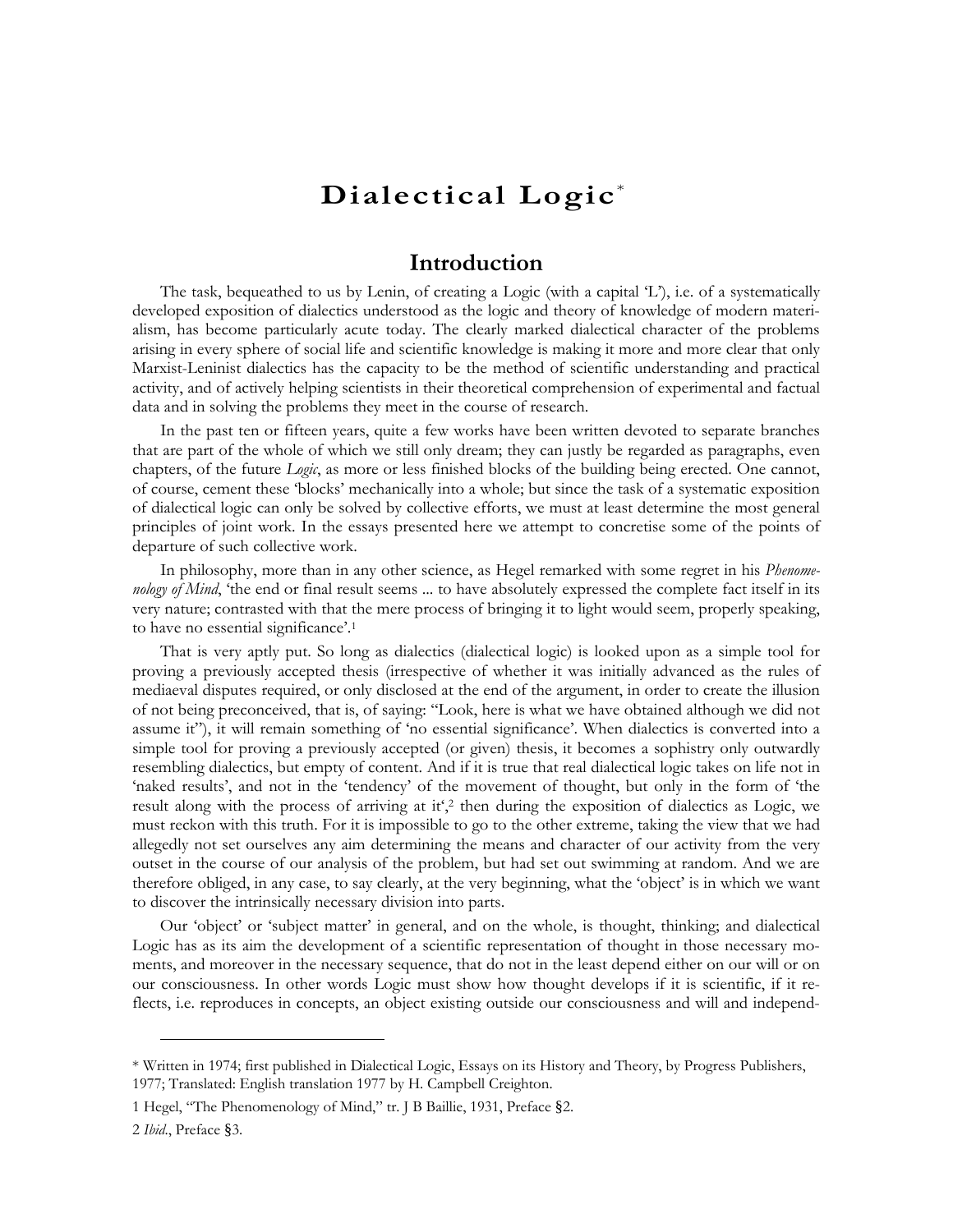ently of them, in other words, creates a mental reproduction of it, reconstructs its self-development, recreates it in the logic of the movement of concepts so as to recreate it later in fact (in experiment or in practice). Logic then is the theoretical representation of such thinking.

From what we have said it will be clear that we understand thought (thinking) as the ideal component of the real activity of social people transforming both external nature and themselves by their labour.

Dialectical logic is therefore not only a universal scheme of subjective activity creatively transforming nature, but is also at the same time a universal scheme of the changing of any natural or sociohistorical material in which this activity is fulfilled and with the objective requirements of which it is always connected. That, in our opinion, is what the real gist of Lenin's thesis on the identity (not 'unity' only, but precisely identity, full coincidence) of dialectics, logic and the theory of knowledge of the modern, scientific. i.e. materialist, world outlook consists in. This approach preserves as one of the definitions of dialectics that given by Frederick Engels ('dialectics, however, is nothing more than the science of the general laws of the motion and development of nature, human society, and thought', 3i.e. of natural and socio-historical development, and not 'specifically subjective' laws and forms of thought).

We think that one can unite dialectics and materialism in precisely that way, and show that Logic, being dialectical, is not only the science of 'thinking' but also the science of development of all things, both material and 'spiritual'. Understood in that way Logic can also be the genuine science of the reflection of the movement of the world in the movement of concepts. Otherwise it is inevitably transformed, as has happened to it in the hands of Neopositivists, into a purely technical discipline, a description of systems of manipulations with the terms of language.

The concretisation of the general definition of Logic presented above must obviously consist in disclosing the concepts composing it, above all the concept of thought (thinking). Here again a purely dialectical difficulty arises, namely, that to define this concept fully, i.e. concretely, also means to 'write' Logic, because a full description cannot by any means be given by a 'definition' but only by 'developing the essence of the matter'.

The concept 'concept' itself is also very closely allied with the concept of thought. To give a 'definition' of it here would be easy, but would it be of any use? If we, adhering to a certain tradition in Logic, tend to understand by 'concept' neither 'sign' nor 'term defined through other terms', and not simply a 'reflection of the essential or intrinsic attributes of things' (because here the meaning of the insidious words 'essential' and 'intrinsic' come to the fore), but the gist of the matter, then it would be more correct, it seems to us, to limit ourselves in relation to definition rather to what has been said, and to start to consider 'the gist of the matter', to begin with abstract, simple definitions accepted as far as possible by everyone. In order to arrive at the 'concrete', or in this case at a Marxist-Leninist understanding of the essence of Logic and its concretely developed 'concept'.

Everything we have said determines the design and plan of our book. At first glance it may seem that it is, if not wholly, then to a considerable degree, a study in the history of philosophy. But the 'historical' collisions of realising the 'matter of Logic' is not an end-in-itself for us, but only the factual material through which the clear outlines of the 'logic of Matter' gradually show through,<sup>4</sup> those very general outlines of dialectics as Logic which, critically corrected and materialistically rethought by Marx, Engels and Lenin, also characterise our understanding of this science.

<sup>3</sup> Engels, "Dialectics of Nature," *MECW* vol. 25 p 356.

<sup>4 &</sup>quot;Contribution to the Critique of Hegel's Philosophy of Right," Marx, *MECW* vol. 3 p 18.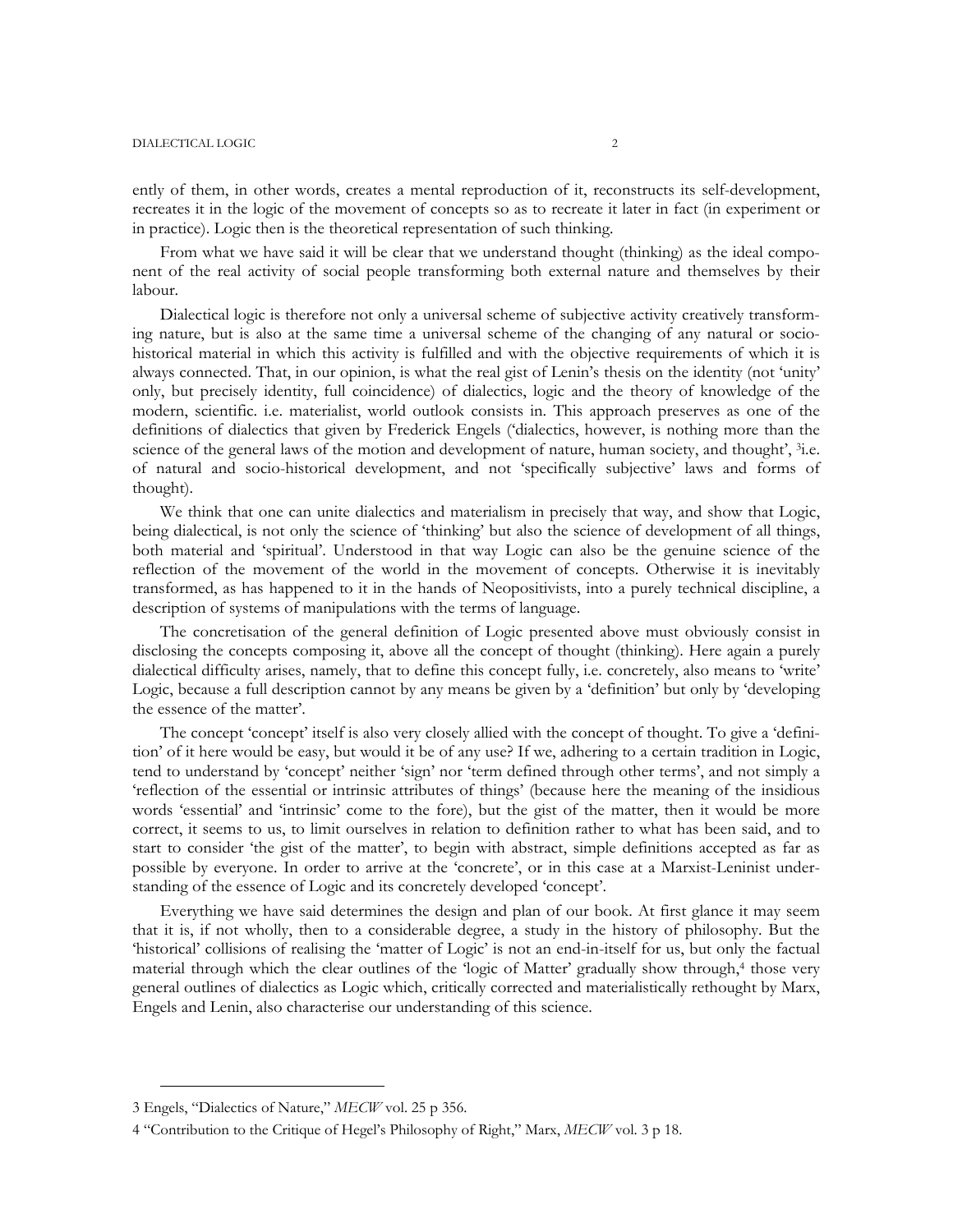-- From the History of Dialectics --

# **1. Descartes & Leibniz – The Problem of the Subject Matter and Sources of Logic**

The most promising means of resolving any scientific problem is the historical approach to it. In our case this approach proves a very essential one. The fact is that what are now called logic are doctrines that differ considerably in their understanding of the boundaries of this science. Each of them, of course, lays claim not so much simply to the title as to the right to be considered the sole modern stage in the development of world logical thought. That, therefore, is why we must go into the history of the matter.

The term 'logic' was first introduced for the science of thinking by the Stoics, who distinguished by it only that part of Aristotle's actual teaching that corresponded to their own views on the nature of thinking. The term itself was derived by them from the Greek word *logos* (which literally means 'the word'), and the science so named was very closely related to the subject matter of grammar and rhetoric. The mediaeval scholastics, who finally shaped and canonised the tradition, simply converted logic into a mere instrument (*organon*) for conducting verbal disputes, a tool for interpreting the texts of the Holy Writ, and a purely formal apparatus. As a result not only did the official interpretation of logic become discredited, but also its very name. The emasculated 'Aristotelean logic' therefore also became discredited in the eyes of all leading scientists and philosophers of the new times, which is the reason why most of the philosophers of the sixteenth to eighteenth centuries generally avoided using the term 'logic' as the name for the science of thought intellect, and reason.

Recognition of the uselessness of the official, formal, scholastic version of logic as the *organon* of real thought and of the development of scientific knowledge was the *leitmotif* of all the advanced, progressive philosophers of the time. 'The logic now in use serves rather to fix and give stability to the errors which have their foundation in commonly received notions than to help the search after truth. So it does more harm than good,' Francis Bacon said.1 'I observed in respect to Logic,' said Descartes, 'that the syllogisms and the greater part of the other teaching served better in explaining to others those things that one knows (or like the art of Lully, in enabling one to speak without judgment of those things of which one is ignorant) than in learning what is new.'2 John Locke suggested that 'syllogism, at best, is but the Art of fencing with the little knowledge we have, without making any Addition to it ...'3 On this basis Descartes and Locke considered it necessary to classify all the problems of the old logic in the sphere of rhetoric. And insofar as logic was preserved as a special science, it was unanimously treated not as the science of thinking but as the science of the correct use of words, names, and signs. Hobbes, for example, developed a conception of logic as the calculation of word signs.4

In concluding his *Essay Concerning Human Understanding*, Locke defined the subject matter and task of logic as follows: 'The business [of logic] is to consider the nature of signs the mind makes use of for the understanding of things, or conveying its knowledge to others.'5 He treated logic as 'the doctrine of signs', i.e. as semiotics.

But philosophy, fortunately, did not jell at that level. The best brains of the period understood very well that it might be all right for logic to be interpreted in that spirit, but not for the science of thinking. True, in general, the representatives of purely mechanistic views of the world and of thinking held such a view of logic. Since they interpreted objective reality in an abstract, geometrical way (i.e. only purely

<sup>1</sup> Francis Bacon, "Novum Organum," in *The Works of Francis Bacon*, vol IV New York 1968, pp 48-49.

<sup>2</sup> René Descartes, "Discourse on Method," in *Great Books of the Western World*, vol. 31, Chicago 1952, p 46.

<sup>3</sup> John Locke, "An Essay Concerning Human Understanding," vol. II London 1710 p 299.

<sup>4</sup> See Thomas Hobbes, "Leviathan or the Matter, Form and Power of a Commonwealth,", London 1894, p 27. 5 John Locke, *Op. cit.,* p 339.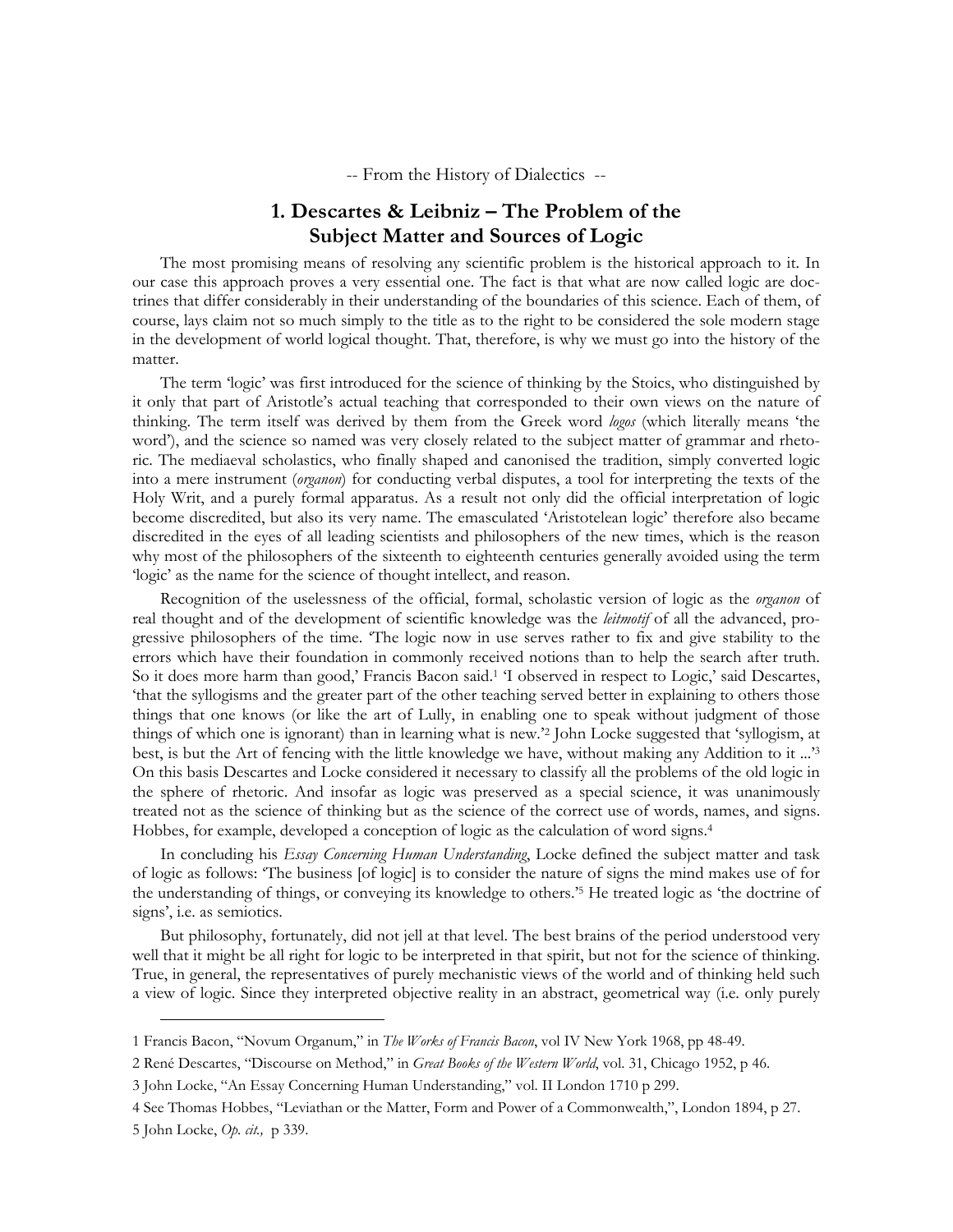quantitative characteristics were considered objective and scientific), the principles of thinking in mathematical science merged in their eyes with the logical principles of thinking in general, a tendency that took final form in Hobbes.

The approach of Descartes and Leibniz was much more careful. They too took to the idea of creating a 'universal mathematics' in place of the old, ridiculed, and discredited logic; and they dreamed of instituting a universal language, a system of terms strictly and unambiguously defined, and therefore admitting of purely formal operations in it.

Both Descartes and Leibniz, unlike Hobbes, were well aware of the difficulties of principle standing in the way of realising such an idea. Descartes understood that the definition of terms in the universal language could not be arrived at by amicable agreement, but must only be the result of careful analysis of the simple ideas, the bricks, from which the whole intellectual edifice of man was built; and that the exact language of 'universal mathematics' could only be something derived from 'true philosophy'. Only then would one succeed in replacing thinking about the things given in reflection or imagination (i.e. in the terminology of the day, in contemplation) and in general in people's real sense experience by a kind of calculus of terms and statements, and in drawing conclusions and inferences as infallible as the solutions of equations.

In supporting this point of Descartes', Leibniz categorically limited the field of application of the 'universal mathematics' solely to those things that belonged to the sphere of the powers of imagination. The 'universal mathematics' should also, in his view, be only (so to say) a logic of the powers of imagination. But that was precisely why all metaphysics was excluded from its province, and also such things as thought, and action, and the field of ordinary mathematics, commensurate only in reason. A very essential reservation! Thought, in any case, thus remained outside the competence of the 'universal mathematics'.

It is not surprising that Leibniz, with unconcealed irony, classified Locke's treatment of logic, by which it was understood as a special doctrine of signs, as purely nominalist. Leibniz revealed the difficulties associated with such an understanding of logic. Above all, he said, the 'science of reasoning, of judgments and inventions, seems very different from recognition of the etymologies and usage of words, which is something indeterminable and arbitrary. One must, moreover, when one wants to explain words, make an excursion into the sciences themselves as was seen in dictionaries; and one must not, on the other hand, engage in a science without at the same time giving a definition of the terms.'6

Instead of the threefold division of philosophy into different sciences (logic, physics, and ethics) that Locke had taken over from the Stoics, Leibniz therefore suggested speaking of three different aspects, under which the same knowledge, the same truth, would function, namely theoretical (physics), practical (ethics), and terminological (logic). The old logic thus corresponded simply to the *terminological aspect of knowledge*, or, as Leibniz put it, 'arrangement by terms, as in a handbook'.7 Such a systematisation, of course, even the best, was not a science of thought, because Leibniz had a more profound appreciation of thinking. And he classed the true doctrine of thought as metaphysics, in this sense following Aristotle's terminology and the essence of his logic, and not the Stoics.

But why should thought be investigated within the framework of 'metaphysics'? It was not a matter, of course, of indicating to which 'department' the theoretical understanding of thought 'belonged', but of a definite way of approaching the solution of an essential philosophical problem. And the difficulty constantly facing every theoretician lies in understanding what it is that links knowledge (the totality of concepts, theoretical constructions, and ideas) and its subject matter together, and whether the one agrees with the other, and whether the concepts on which a person relies correspond to something real, lying outside his consciousness? And can that, in general, be tested? And if so, how?

<sup>6</sup> G. W. Leibniz, "Neue Abhandlung über den menschlichen Verstand," Leipzig 1915, p 640.

<sup>7</sup> *Ibid*., pp 644-45.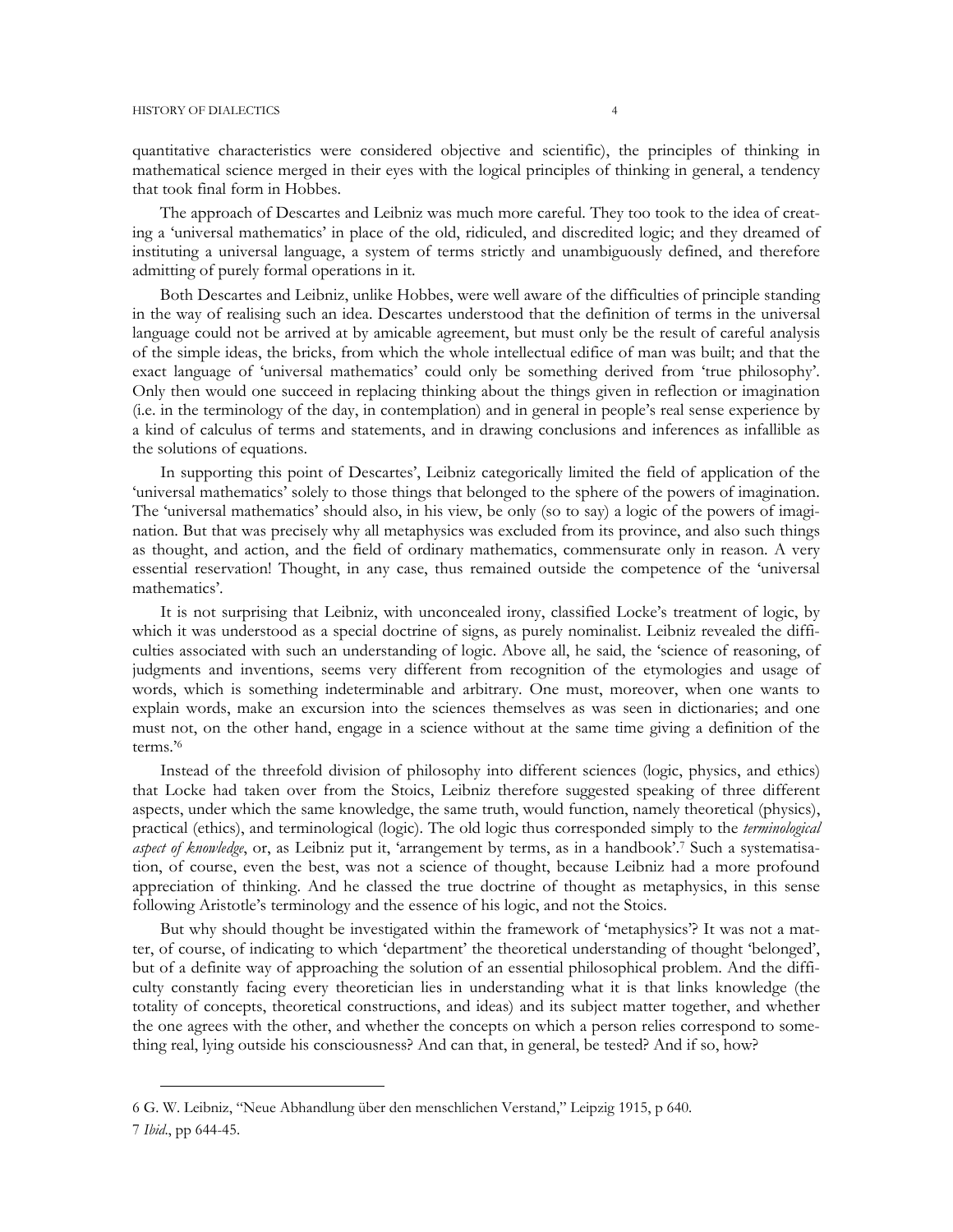The problems are really very complicated. An affirmative answer, for all its seeming obviousness, is not quite so simple to prove, and as for a negative answer, it proves possible to back it up with very weighty arguments, such as that, since an object is refracted in the course of its apprehension through the prism of the 'specific nature' of the organs of perception and reason, we know any object only in the form it acquires as a result of this refraction. The 'existence' of things outside consciousness is thus by no means necessarily rejected. One thing 'only' is rejected, the possibility of verifying whether or not such things are 'in reality' as we know and understand them. It is impossible to compare the thing as it is given in consciousness with the thing outside consciousness, because it is impossible to compare what I know with what I don't know, what I do not see, what I do not perceive, what I am not aware of. Before I can compare my idea of a thing with the thing, I must also be aware of the thing, i.e. must also transform it into an idea. As a result I am always comparing and contrasting only ideas with ideas, although I may think that I am comparing the idea with the thing.

Only similar objects, naturally, can be compared and contrasted. It is senseless to compare bushels and rods, poles, or perches, or the taste of steak and the diagonal of a square. And if, all the same, we want to compare steaks and squares, then we will no longer be comparing 'steak' and 'square' but two objects both possessing a geometrical, spatial form. The 'specific' property of the one and of the other cannot in general be involved in the comparison.

'What is the distance between the syllable A and a table? The question would be nonsensical. In speaking of the distance of two things, we speak of their difference in space.... Thus we equalise them as being both existences of space, and only after having them equalised *sub specie spatii* [under the aspect of space] we distinguish them as different points of space. To belong to space is their unity.'8 In other words, when we wish to establish a relation of some sort between two objects, we always compare not the 'specific' qualities that make one object 'syllable A' and the other a 'table', 'steak', or a 'square', but only those properties that express a 'third' something, different from their existence as the things enumerated. The things compared are regarded as different modifications of this 'third' property common to them all, inherent in them as it were. So if there is no 'third' in the nature of the two things common to them both, the very differences between them become quite senseless.

In what are such objects as 'concept' ('idea') and 'thing' related? In what special 'space' can they be contrasted, compared, and differentiated? Is there, in general, a 'third' thing in which they are 'one and the same', in spite of all their directly visible differences? If there is no such common substance, expressed by different means in an idea and in a thing, it is impossible to establish any intrinsically necessary relationship between them. At best we can 'see' only an external relation in the nature of that which was once established between the position of luminaries in the heavens and events in personal lives, i.e. relations between two orders of quite heterogeneous events, each of which proceeds according to its own, particular, specific laws. And then Wittgenstein would be right in proclaiming logical forms to be mystical and inexpressible.

But in the case of the relationship between an idea and reality there is yet another difficulty. We know where the search for some sort of special essence can and does lead, an essence that would at once not be an idea and not material reality, but would constitute their common substance, the 'third' that appears one time as an idea and another time as being. For an idea and being are mutually exclusive concepts. That which is an idea is not being, and vice versa. How, then, in general, can they be compared? In what, in general, can the basis of their interaction be, what is that in which they are 'one and the same'?

This difficulty was sharply expressed in its naked logical form by Descartes. In its general form it is the central problem of any philosophy whatsoever, the problem of the relationship of 'thought' to the reality existing outside it and independently of it, to the world of things in space and time, the problem of the coincidence of the forms of thought and reality, i.e. the problem of truth or, to put it in traditional philosophical language, the 'problem of the identity of thought and being'.

<sup>8</sup> Marx, "Theories of Surplus Value, Part III" *MECW* vol. 32 p 330.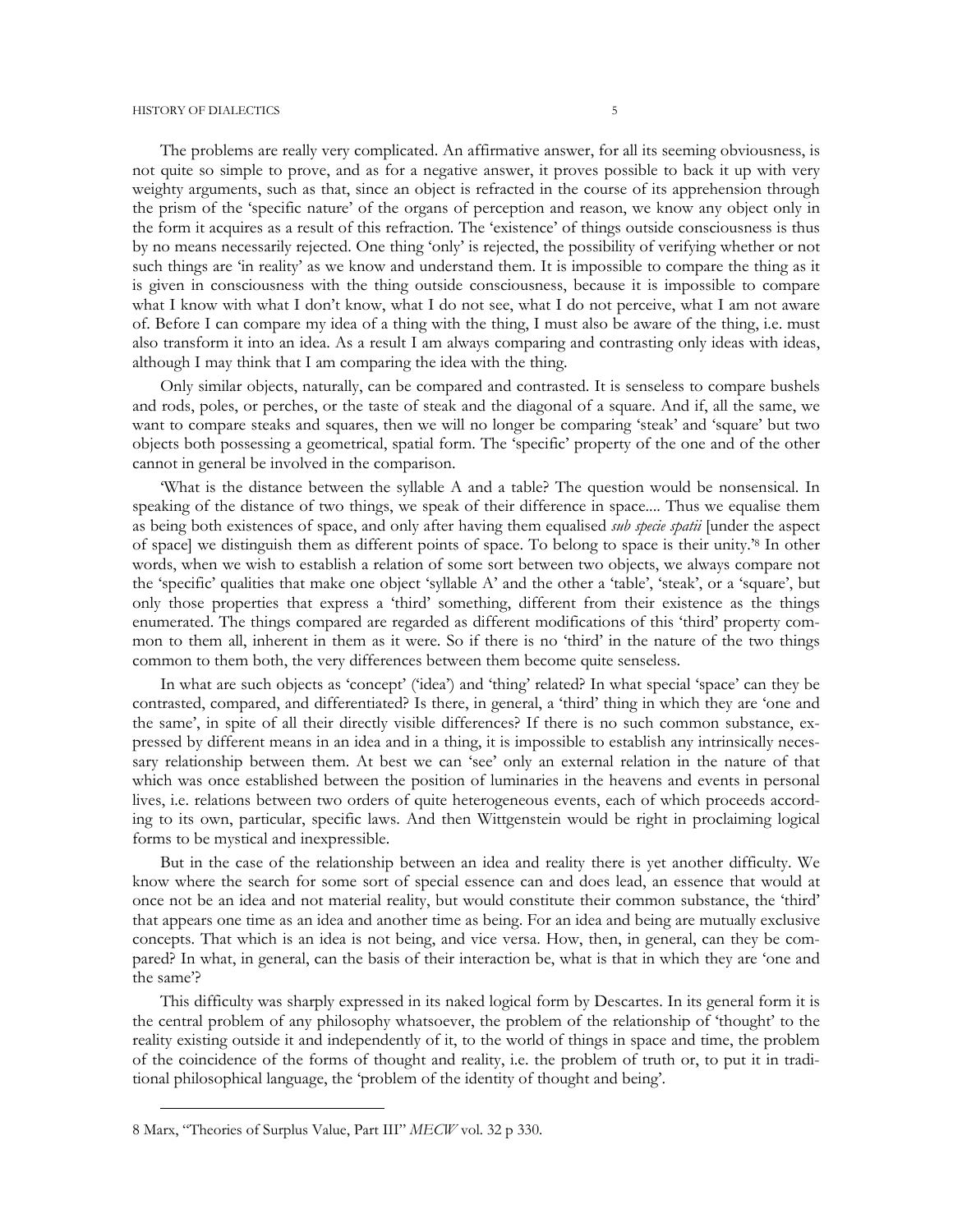It is clear to everyone that 'thought' and 'things outside thought' are far from being one and the same. It is not necessary to be a philosopher to understand that. Everyone knows that it is one thing to have a hundred roubles (or pounds, or dollars) in one's pocket, and another to have them only in one's dreams, only in one's *thoughts*. The *concept* obviously is only a state of the special substance that fills the brain box (we could go on, furthermore, explaining this substance as brain tissue or even as the very thin ether of the soul keeping house there, as the *structure of the brain tissue*, or even as the formal *structure of inner speech*, in the form of which thinking takes place *inside the head* ); but the subject is outside the head, in the space beyond the head, and is something quite other than the *internal state of thought, ideas*, the *brain, speech*, etc.

In order to understand such self-evident things clearly, and to take them into consideration, it is not generally necessary to have Descartes' mind; but it is necessary to have its analytical rigour in order to define the fact that *thought* and the *world of things in space* are not only and not simply *different* phenomena, but are also directly *opposite*.

Descartes' clear, consistent intellect is especially needed in order to grasp the problem arising from this difficulty, namely, in what way do these two worlds (i.e. the world of concepts, of the *inner states of thought*, on the one hand, and the world of things in external space, on the other hand) nevertheless agree with one another?

Descartes expressed the difficulty as follows. If the existence of things is determined through their extension and if the spatial, geometric forms of things are the sole objective forms of their existence outside the subject, then thinking is not disclosed simply through its description in forms of space. The *spatial* characteristic of thinking in general has no relation to its specific nature. The nature of thinking is disclosed through concepts that have nothing in common with the expression of any kind of spatial, geometric image. He also expressed this view in the following way: thought and extension are really two different substances, and a substance is that which exists and is defined only through itself and not through *something else*. There is nothing *common* between thought and extension that could be expressed in a special definition. In other words, in a series of definitions of thought there is not a single attribute that could be part of the definition of extension, and vice versa. But if there is no such common attribute it is also impossible to deduce being rationally from thought, and vice versa, because deduction requires a 'mean term', i.e. a term such as might be included in the series of definitions of the idea and of the existence of things outside consciousness, outside thought. Thought and being cannot in general *come into contact* with one another, since their boundary (the line or even the point of contact) would then also be exactly that which simultaneously both divides them and unites them.

In view of the absence of such a boundary, thought cannot limit the extended thing, nor the thing the mental expression. They are free, as it were, to penetrate and permeate each other, nowhere encountering a boundary. Thought as such cannot interact with the extended thing, nor the thing with thought; each revolves within itself.

Immediately a problem arises: how then are thought and bodily functions united in the human individual? That they are linked is an obvious fact. Man can consciously control his spatially determined body among other such bodies, his mental impulses are transformed into spatial movements, and the movements of bodies, causing alterations in the human organism (sensations) are transformed into mental images. That means that thought and the extended body interact in some way after all. But how? What is the nature of the interaction? How do they *determine*, i.e. *delimit*, each other?

How does it come about that a trajectory, drawn by thought in the plane of the imagination, for example a curve described in its equation, proves to be congruent with the geometrical contours of the same curve in real space? It means that the form of the curve in thought (i.e. in the form of the 'magnitude' of the algebraic signs of the equation) is identical with a corresponding curve in real space, i.e. a curve drawn on paper in a space outside the head. It is surely *one and the same* curve, only the one is in thought and the other in real space; therefore, acting in accordance with thought (understood as the sense of words or signs), I simultaneously act in the strictest accord with the shape (in this case the geometrical contour) of a thing outside thought.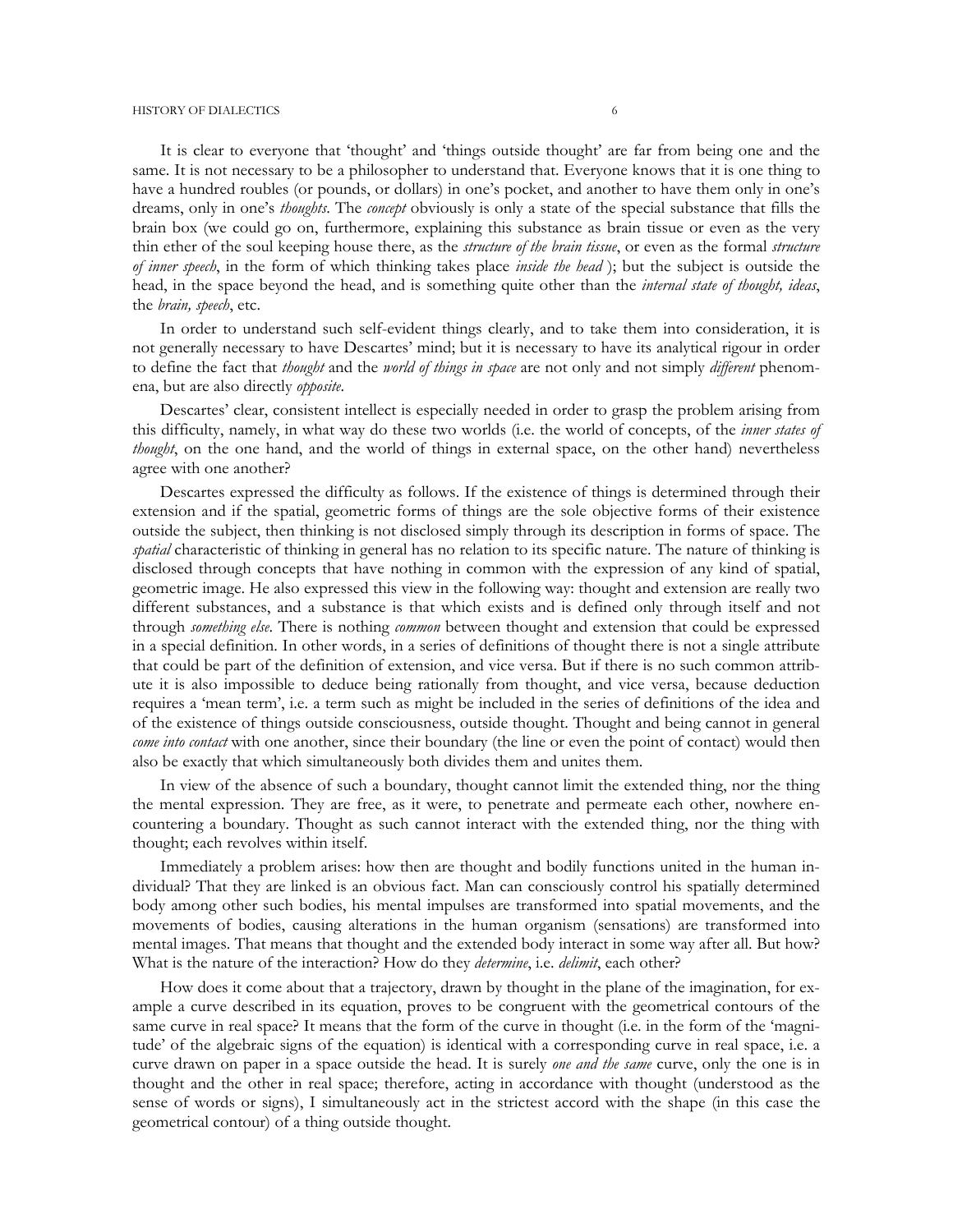#### HISTORY OF DIALECTICS 7

How can that be, if 'the thing in thought' and 'the thing outside thought' are not only 'different' but are also absolutely opposite? For absolutely opposite means exactly this: not having anything in 'common' between them, nothing identical, not one attribute that could at once be a criterion of the concept 'thing outside thought' and of the concept 'thing in thought', or 'imagined thing'. How then can the two worlds conform with one another? And, moreover, not accidentally, but systematically and regularly, these two worlds that have absolutely nothing in *common*, nothing *identical*? That is the problem around which all Cartesians spin, Descartes himself, and Geulincx, and Malebranche, and the mass of their followers.

Malebranche expressed the principal difficulty arising here in his own witty way, as follows: during the siege of Vienna, the defenders of the city undoubtedly saw the Turkish army as 'transcendental Turks', but those killed were very real Turks. The difficulty here is clear; and from the Cartesian point of view on thought it is absolutely insoluble, because the defenders of Vienna acted, i.e. aimed and fired their cannonballs in accordance with the image of Turks that they had in their brains, in accordance with 'imagined', 'transcendental Turks', and with trajectories calculated in their brains; and the shots fell among real Turks in a space that was not only outside their skulls, but also outside the walls of the fortress.

How does it come about that two worlds having absolutely nothing in common between them are in agreement, namely the world 'thought of', the world in thought, and the real world, the world in space? And why? God knows, answered Descartes, and Malebranche, and Geulincx; from our point of view it is inexplicable. Only God can explain this fact. He makes the two opposing worlds agree. The concept 'God' comes in here as a 'theoretical' construction by which to express the obvious but quite inconceivable fact of the unity, congruence, and identity perhaps, of phenomena that are absolutely contrary by definition. God is the 'third' which, as the 'connecting link', unites and brings into agreement thought and being, 'soul' and 'body', 'concept' and 'object', action in the plane of signs and words and action in the plane of real, geometrically defined bodies outside the head.

Having come directly up against the naked dialectical fact that 'thought' and 'being outside thought' are in absolute opposition, yet are nevertheless in agreement with one another, in unity, in inseparable and necessary interconnection and interaction (and thus subordinated to some higher law – and moreover, one and the same law), the Cartesian school capitulated before theology and put the inexplicable (from their point of view) fact down to God, and explained it by a 'miracle', i.e. by the direct intervention of supernatural powers in the causal chain of natural events.

Descartes, the founder of analytical geometry, could therefore not explain in any rational way whatever the reason for the algebraic expression of a curve by means of an equation 'corresponding' to the spatial image of this curve in a drawing. They could not, indeed, manage without God, because according to Descartes, actions with signs and on the basis of signs, in accordance only with signs (with their mathematical sense), i.e. actions in the ether of 'pure thought', had nothing in common with real bodily actions in the sphere of spatially determined things, in accordance with their real contours. The first were pure actions of the soul (or thinking as such), the second – actions of the body repeating the contours (spatially geometric outlines) of external bodies, and therefore wholly governed by the laws of the 'external', spatially material world.

(This problem is posed no less sharply today by the 'philosophy of mathematics'. If mathematical constructions are treated as constructions of the creative intellect of mathematicians, 'free' of any external determination and worked out exclusively by 'logical' rules – and the mathematicians themselves, following Descartes, are quite often apt to interpret them precisely so – it becomes quite enigmatic and inexplicable why on earth the empirical facts, the facts of 'external experience', keep on agreeing and coinciding in their mathematical, numerical expressions with the results obtained by purely logical calculations and by the 'pure' actions of the intellect. It is absolutely unclear. Only 'God' can help.)

In other words the identity of these absolute opposites ('thought', 'spirit', and 'extension', 'body') was also recognised by Descartes as a factual principle – without it even his idea of an analytical geome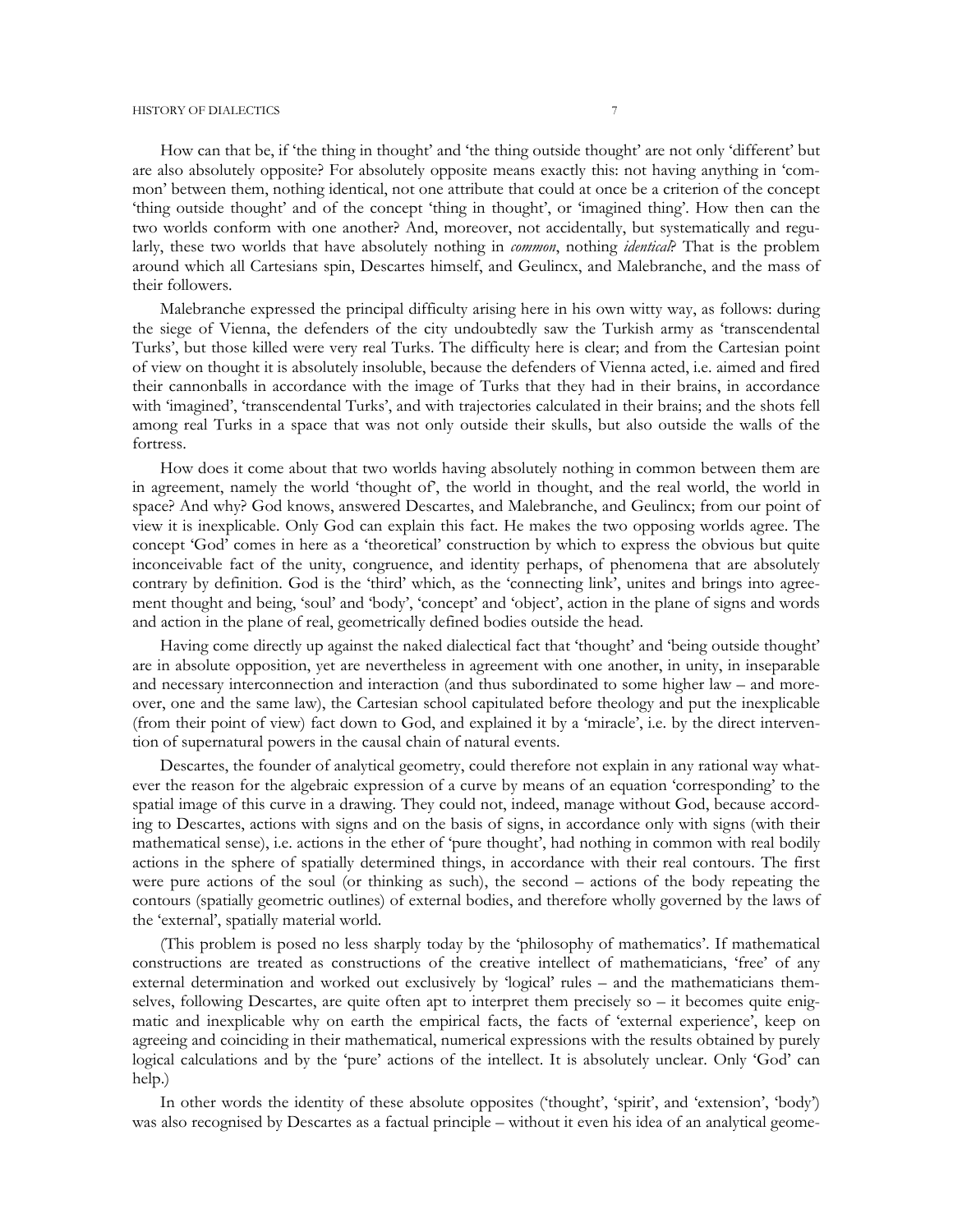try would have been impossible (and not only inexplicable) – but it was explained by an act of God, by his intervention in the interrelations of 'thought and being', 'soul and body'. God, moreover, in Cartesian philosophy, and especially for Malebranche and Geulincx, could be understood as the purely traditional Catholic, orthodox God, ruling both the 'bodies' and the 'souls' of men from outside, from the heights of his heavenly throne, and co-ordinating the actions of the 'soul' with those of the 'body'.

Such is the essence of the famous psychophysical problem, in which it is not difficult to see the specifically concrete and therefore historically limited formulation of the central problem of philosophy. The problem of the theoretical understanding of thought (logic), consequently, and hence not of the rules of operating with words or other signs, comes down to solving the cardinal problems of philosophy, or of metaphysics, to put it in a rather old-fashioned way. And that assumes mastering the culture of the genuinely theoretical thinking represented by the classical philosophers, who not only knew how to pose problems with maximum clarity, but also knew how to solve them.

### **2. Spinoza – Thought as an Attribute of Substance**

An immense role in the development of logic, and in preparing the ground for modern views on its subject matter, a role far from fully appreciated, was played by Spinoza. Like Leibniz, Spinoza rose high above the mechanistic limitations of the natural science of his time. Any tendency directly to universalise partial forms and methods of thinking only useful within the bounds of mechanistic, mathematical natural science was also foreign to him.

Insofar as logic was preserved alongside the doctrine of substance, Spinoza treated it as an applied discipline by analogy with medicine, since its concern proved not to be the invention of artificial rules but the co-ordination of human intellect with the laws of thought understood as an 'attribute' of the natural whole, only as 'modes of expression' of the universal order and connection of things. He also tried to work out logical problems on the basis of this conception.

Spinoza understood thought much more profoundly and, in essence, dialectically, which is why his figure presents special interest in the history of dialectics; he was probably the only one of the great thinkers of the pre-Marxian era who knew how to unite brilliant models of acutely dialectical thought with a consistently held materialist principle (rigorously applied throughout his system) of understanding thought and its relations to the external world lying in the space outside the human head. The influence of Spinoza's ideas on the subsequent development of dialectical thought can hardly be exaggerated. 'It is therefore worthy of note that thought must begin by placing itself at the standpoint of Spinozism; to be a follower of Spinoza is the essential commencement of all Philosophy.'9

But orthodox religious scholasticism, in alliance with subjective idealist philosophy, has not ceased to flog Spinoza as a 'dead dog', treating him as a living and dangerous opponent. Elementary analysis reveals that the main principles of Spinoza's thought directly contradict the conception of 'thought' developed by modern positivism all along the line. The most modern systems of the twentieth century still clash in sharp antagonism in Spinoza; and that obliges us to analyse the theoretical foundation of his conception very carefully, and to bring out the principles in it that, in rather different forms of expression perhaps, remain the most precious principles of any scientific thinking to this day, and as such are very heatedly disputed by our contemporary opponents of dialectical thought.

Hegel once noted that Spinoza's philosophy was very simple and easy to understand. And in fact the principles of his thinking, which constitute the essential commencement of all Philosophy, i.e. the real foundation on which alone it is possible to erect the edifice of philosophy as a science, are brilliant precisely in their crystal clarity, free of all reservations and ambiguities.

It is not so easy, however, to bring these brilliant principles out because they are decked out in the solid armour of the constructions of formal logic and deductive mathematics that constitute the 'shell' of Spinoza's system, its (so to say) defensive coat of mail. In other words, the real logic of Spinoza's

<sup>9</sup> Hegel, "Lectures on the History of Philosophy," Volume III p 257.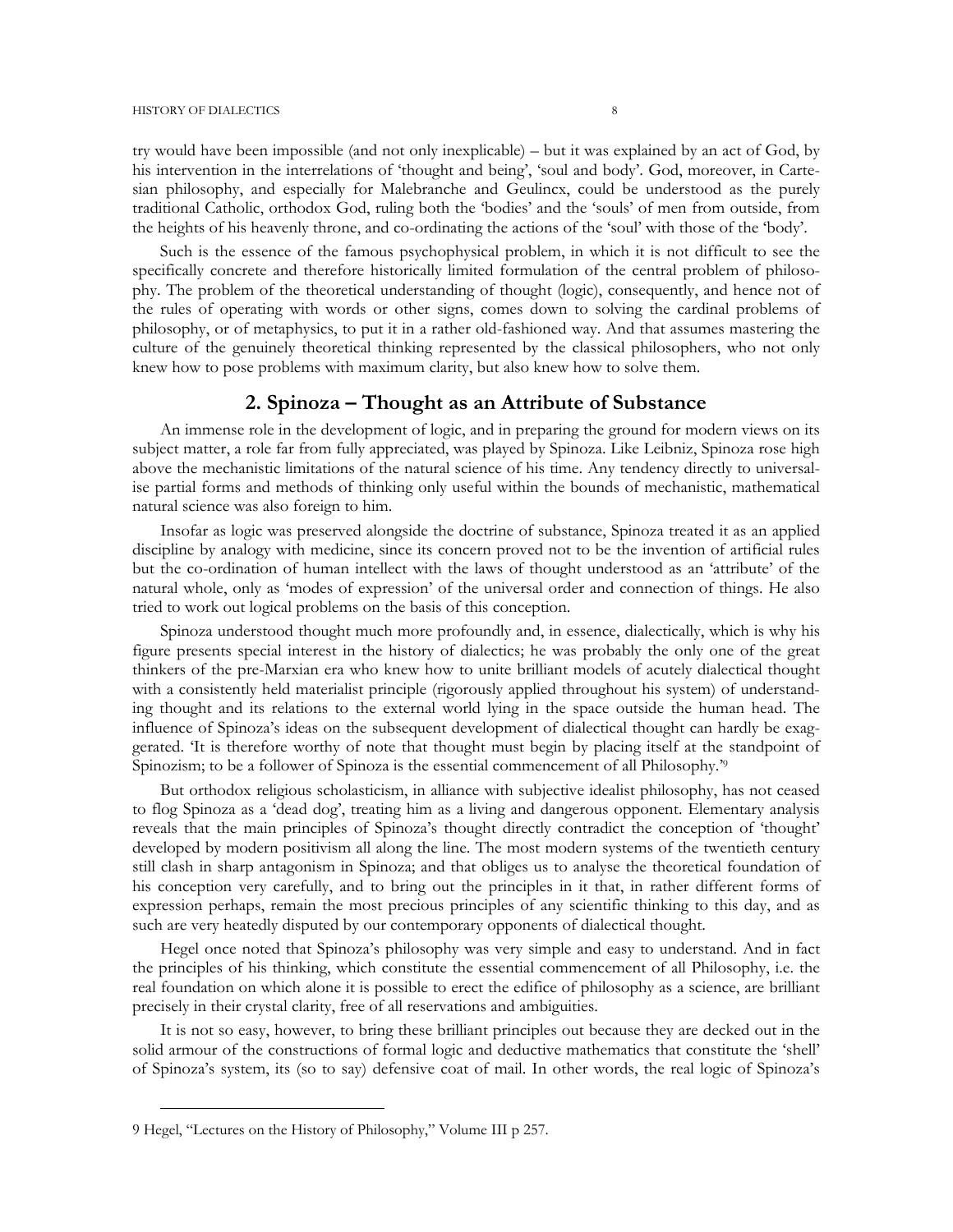#### HISTORY OF DIALECTICS 9

**.** 

'Even with philosophers who gave their work a systematic form, e.g. Spinoza, the real inner structure of their system is quite distinct from the form in which they consciously presented it,' Karl Marx wrote to Ferdinand Lassalle.10

Our job then cannot be once more to paraphrase the theoretical foundations on which Spinoza built his main work, the *Ethics*, and the conclusions that he drew from them by means of his famous 'geometric modus'. In that case it would be more proper simply to copy out the text of the *Ethics* itself once again. Our job is to help the reader to understand the 'real inner structure' of his system, which far from coincides with its formal exposition, i.e. to see the real 'cornerstone' of his reflections and to show what real conclusions were drawn from them, or could be drawn from them, that still preserve their full topicality.

That can only be done in one way, and one way only, which is to show the real problem that Spinoza's thought came up against quite independently of how he himself realised it and in what terms he expressed it for himself and for others (i.e. to set the problem out in the language of our century), and then to trace what were the real principles (once more independently of Spinoza's own formulation of them) on which he based the solution of the problem. Then it will become clear that Spinoza succeeded in finding the only formulation exact for his time of a real problem that remains the great problem of our day, only formulated in another form.

We formulated this problem in the preceding essay. Spinoza found a very simple solution to it, brilliant in its simplicity for our day as well as his: the problem is insoluble only because it has been wrongly posed. There is no need to rack one's brains over how the Lord God 'unites' 'soul' (thought) and 'body' in one complex, represented initially (and by definition) as *different* and even *contrary* principles allegedly existing separately from each other before the 'act' of this 'uniting' (and thus, also being able to exist after their 'separation'; which is only another formulation of the thesis of the immortality of the soul, one of the cornerstones of Christian theology and ethics). In fact, there simply is no such situation; and therefore there is also no problem of 'uniting' or 'co-ordination'.

There are not two different and originally contrary objects of investigation body and thought, but only *one single* object, which is the *thinking body* of living, real man (or other analogous being, if such exists anywhere in the Universe), only considered from two different and even opposing aspects or points of view. Living, real thinking man, the sole thinking body with which we are acquainted, does not consist of two Cartesian halves 'thought lacking a body' and a 'body lacking thought'. In relation to real man both the one and the other are equally fallacious abstractions, and one cannot in the end model a real thinking man from two equally fallacious abstractions.

That is what constitutes the real 'keystone' of the whole system, a very simple truth that is easy, on the whole, to understand.

It is not a special 'soul', installed by God in the human body as in a temporary residence, that thinks, but the *body of man* itself. *Thought* is a property, a mode of existence, of the body, the same as its extension, i.e. as its spatial configuration and position among other bodies.

This simple and profoundly true idea was expressed this way by Spinoza in the language of his time: thought and extension are not two special substances as Descartes taught, but only two attributes of one and the same organ; not two special objects, capable of existing separately and quite independ-

<sup>10</sup> Marx to Ferdinand Lassalle 31 May 1858, *MECW* vol. 40 p 316. Marx repeated this idea eleven years later in a letter to M. M. Kovalevsky: '... It is necessary ... to distinguish between that which the author in fact offers and that which he gives only in his representation. This is justifiable even for philosophical systems: thus what Spinoza considered the keystone of his system, and what in fact constitutes this keystone, are two quite different things'. This letter was known only from an oral translation by Kovalevsky.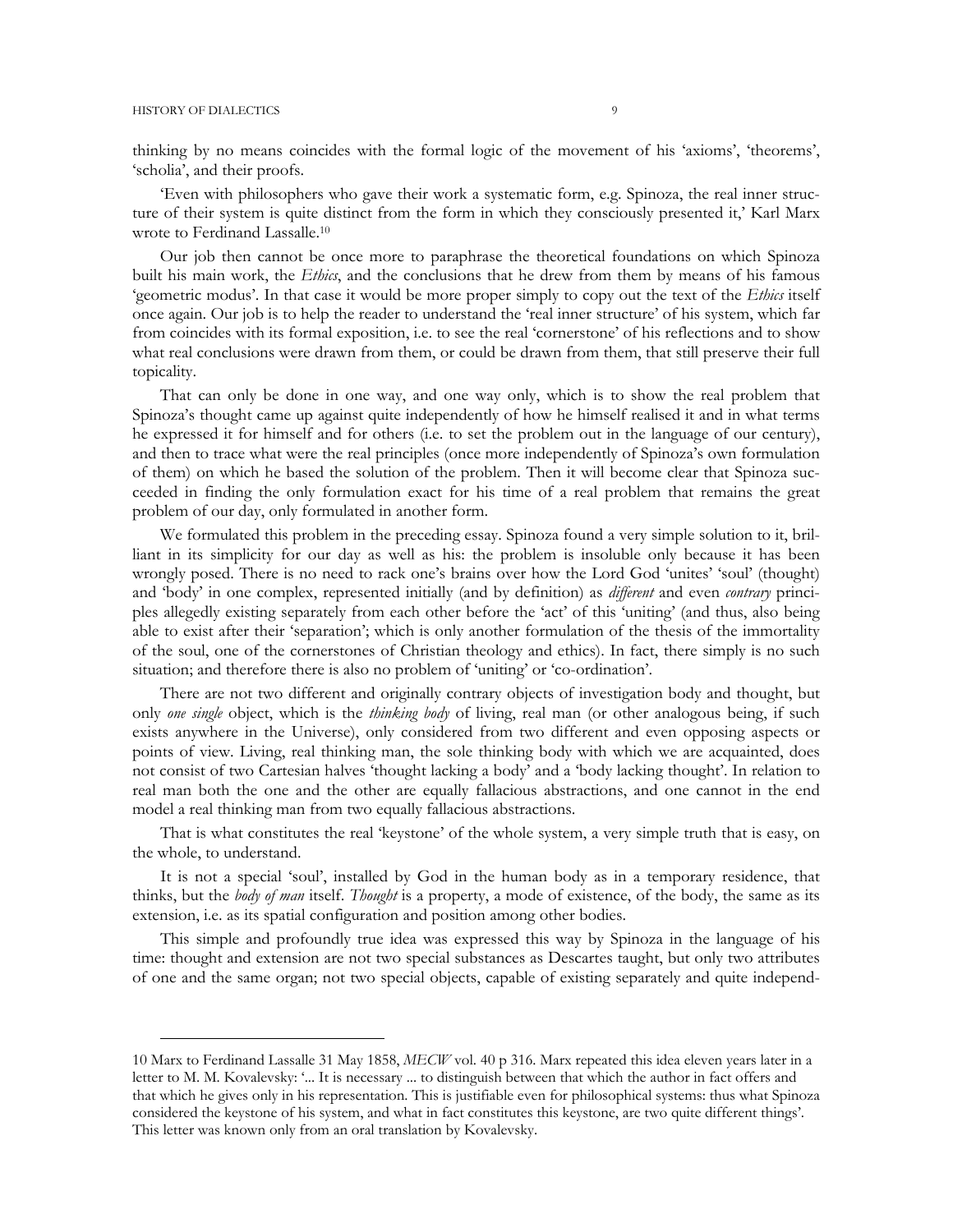ently of each other, but only two different and even opposite aspects under which *one and the same* thing appears, two different modes of existence, two forms of the manifestation of some third thing.

What is this third thing? Real infinite Nature, Spinoza answered. It is Nature that extends in space and 'thinks'. The whole difficulty of the Cartesian metaphysics arose because the specific difference of the real world from the world as only imagined or thought of was considered to be extension, a spatial, geometric determinateness. But extension as such just existed in imagination, only in thought. For *as such* it can generally only be thought of in the form of emptiness, i.e. purely negatively, as the complete absence of any definite geometric shape. Ascribing only spatial, geometric properties to Nature is, as Spinoza said, to think of it in an imperfect way, i.e. to deny it in advance one of its perfections. And then it is asked how the perfection removed from Nature can be restored to her again.

The same argumentation applies to thought. Thought as such is the same kind of fallacious abstraction as emptiness. In fact it is only a property, a predicate, an attribute of that very body which has spatial attributes. In other words one can say very little about thought as such; it is not a reality existing separately from, and independently of, bodies but only a mode of existence of Nature's bodies. Thought and space do not really exist by themselves, but only as Nature's bodies linked by chains of interaction into a measureless and limitless whole embracing both the one and the other.

By a simple turn of thought Spinoza cut the Gordian knot of the 'psychophysical problem', the mystic insolubility of which still torments the mass of theoreticians and schools of philosophy, psychology, physiology of the higher nervous system, and other related sciences that are forced one way or another to deal with the delicate theme of the relation of 'thought' to 'body', of 'spiritual' to 'material', of 'ideal' to 'real', and such like topics.

Spinoza showed that it is only impossible to solve the problem because it is absolutely wrongly posed; and that such posing of it is nothing but the fruit of imagination.

It is *in man* that Nature really performs, in a self-evident way, that very activity that we are accustomed to call 'thinking'. In man, in the form of man, in his person, *Nature itself* thinks, and not at all some special substance, source, or principle instilled into it from outside. In man, therefore, Nature thinks *of itself*. becomes aware of *itself*, senses *itself*, acts on *itself*. And the ' reasoning', 'consciousness', 'idea', 'sensation', 'will', and all the other special actions that Descartes described as *modi of thought*, are simply different modes of revealing a property inalienable from Nature as a whole, one of its own attributes.

But if thinking is always an action performed by a natural and so by a spatially determined body, it itself, too, is an action that is also expressed spatially, which is why there is not and cannot be the *cause and effect* relation between thinking and bodily action for which the Cartesians were looking. They did not find it for the simple reason that no such relation exists in Nature, and cannot, simply because thinking and the body are not two different things at all, existing separately and therefore capable of interacting, but *one and the same thing*, only expressed by two different modes or considered in two different aspects.

Between body and thought there is no relation of cause and effect, but the relation of an organ (i.e. of a spatially determinate body) to the mode of its own action. The thinking body cannot cause changes in thought, cannot act on thought, because its existence as 'thinking' is *thought*. If a thinking body does nothing, it is no longer a thinking body but simply a body. But when it does act, it does not do so *on* thought, because its very activity is thought.

Thought as a spatially expressed activity therefore cannot also be secreted from the body performing it as a special 'substance' distinct from the body, in the way that bile is secreted from the liver or sweat from sweat glands. Thinking is not the *product* of an action but the *action itself*, considered at the moment of its performance, just as walking, for example, is the mode of action of the legs, the 'product' of which, it transpires, is the space walked. And that is that. The product or result of thinking may be an exclusively spatially expressed, or exclusively geometrically stated, change in some body or another, or else in its position relative to other bodies. It is absurd then to say that the one gives rise to (or 'causes') the other. Thinking does not evoke a spatially expressed change in a body but exists through it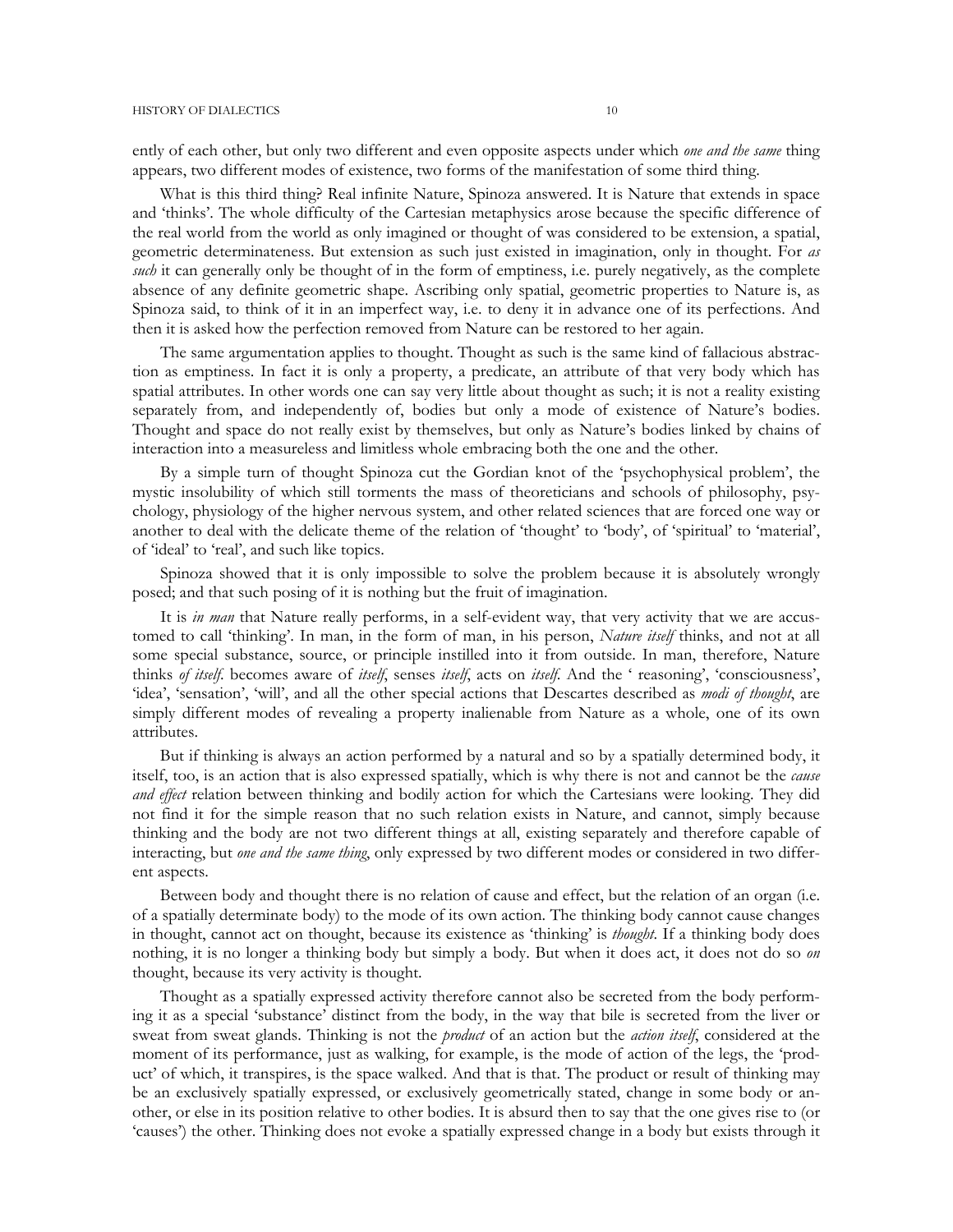(or within it), and vice versa; any change, however fine, within that body, induced by the effect on it of other bodies, is directly expressed for it as a certain change in its mode of activity, i.e. in thinking.

The position set out here is extremely important also because it immediately excludes any possibility of treating it in a vulgar materialist, mechanistic key, i.e. of identifying thought with immaterial processes that take place *within* the thinking body (head, brain tissue), while nevertheless understanding that thought takes place precisely through these processes.

Spinoza was well aware that what is expressed and performed in the form of structural, spatial changes within the thinking body is not at all some kind of thinking taking place outside of and independently of them, and vice versa (shifts of thinking by no means express immanent movements of the body within which they arise). It is therefore impossible either to understand thought through examination, however exact and thorough, of the spatially geometric changes in the form of which it is expressed within the body of the brain, or, on the contrary, to understand the spatial, geometric changes in the brain tissue from the most detailed consideration of the composition of the ideas existing in the brain. It is impossible, Spinoza constantly repeated, because they are *one and the same*, only expressed by two different means.

To try to explain the one by the other simply means to double the description of one and the same fact, not yet understood and incomprehensible. And although we have two full, quite adequate descriptions of *one and the same event*, equivalent to one another, the event itself falls outside both descriptions, as the 'third thing', the very 'one and the same' that was not yet understood or explained. Because the event twice described (once in the language of the 'physics of the brain' and once in the language of the 'logic of ideas') can be explained and correspondingly understood only after bringing out the *cause* evoking the event described but not understood.

Bishop Berkeley ascribed the cause to God. And so did Descartes, Malebranche, and Geulincx. The shallow, vulgar materialist tries to explain everything by the purely mechanical actions of external things on the sense organs and brain tissue, and takes for the cause the concrete thing, the sole object, that is affecting our bodily organisation at a given moment and causing corresponding changes in our body, which we feel within ourselves and experience as our thinking.

While rejecting the first explanation as the capitulation of philosophy before religious theological twaddle, Spinoza took a very critical attitude as well toward the superficially materialist-mechanistic explanation of the cause of thought. He very well understood that it was only a 'bit' of an explanation, leaving in the dark the very difficulty that Descartes was forced to bring in God to explain.

For to explain the event we call 'thinking', to disclose its effective *cause*, it is necessary to include it in the chain of events *within which it arises of necessity and not fortuitously*. The 'beginnings' and the 'ends' of this chain are clearly not located within the thinking body at all, but far outside it.

To explain a separate, single, sensuously perceived fact passing momentarily before our eye, and even the whole mass of such facts, as the cause of thought means to explain precisely nothing. For this very fact exerts its effect (mechanical, say, or light) on stone as well, but no action of any kind that we describe as 'thinking' is evoked in the stone. The explanation must consequently also include those relations of cause and effect that of necessity generate our own physical organisation capable (unlike a stone) of thinking, i.e. of so refracting the external influences and so transforming them within itself that they are experienced by the thinking body not at all only as changes arising within itself, but as external things, as the shapes of things outside the thinking body.

For the action produced on the retina of our eye by a ray of light reflected from the Moon is perceived by the thinking being not simply as a mechanical irritation within the eye but *as the shape of the thing itself*, as the lunar disc hanging in space outside the eye, which means that the Ego, the thinking substance or creature, directly feels not the effect produced on it by the external thing but something quite different, viz. the shape or form (i.e. the spatial, geometric configuration) and position of this external body, which has been evoked within us as a result of the mechanical or light effect. In that lies both the enigma and the whole essence of thinking as the mode of activity of a thinking body in distinction to one that does not think. It will readily be understood that one body evokes a change by its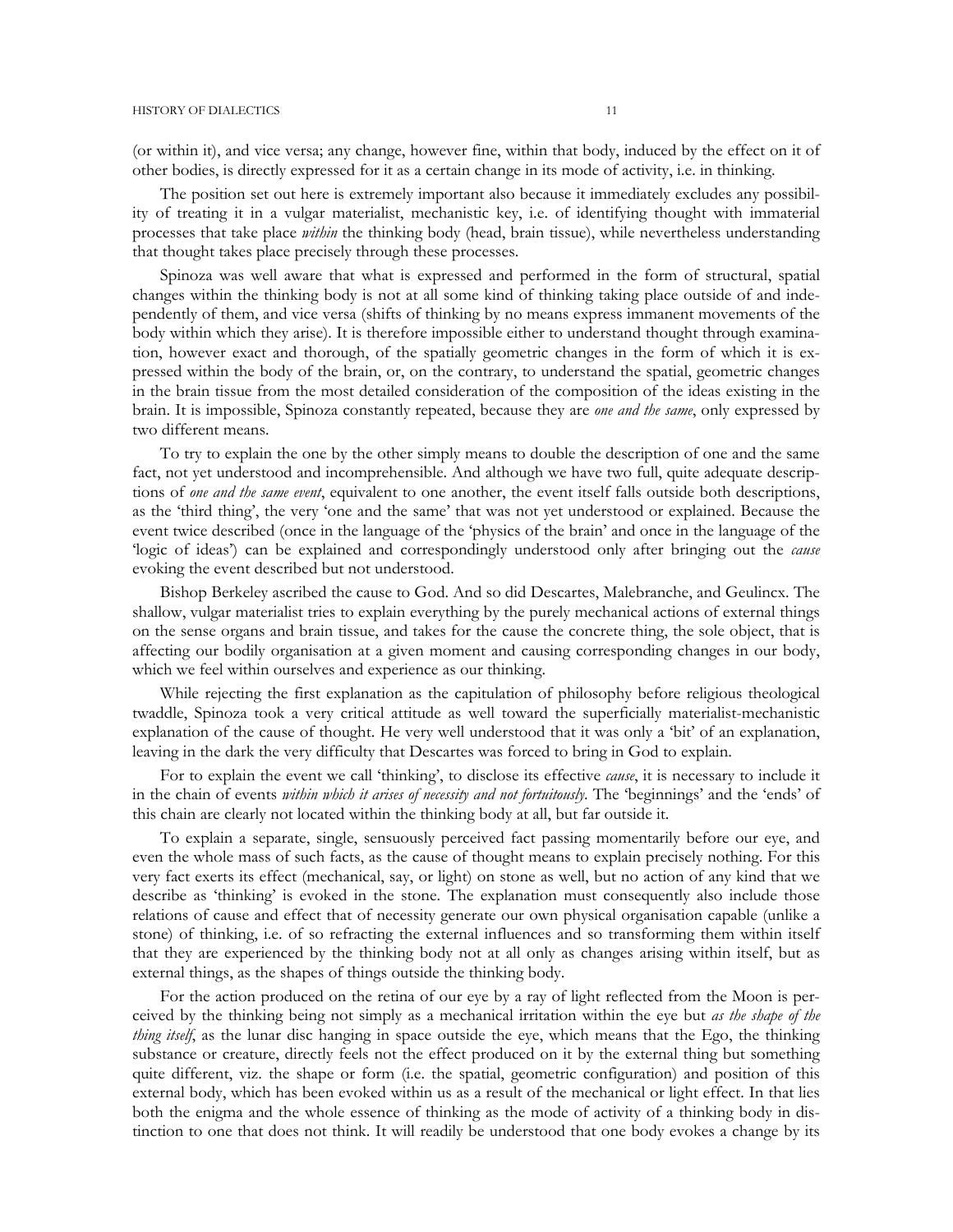action in another body; that is fully explained by the concepts of physics. It is difficult, and from the angle of purely physical concepts (and in Spinoza's time of even 'purely' mechanical, geometric concepts) even impossible, to explain just why and how the thinking body feels and perceives the effect caused by an external body within itself *as an external body*, as *its*, and not as its own shape, configuration, and position in space.

Such was the enigma, in general, that Leibniz and Fichte came up against later; but Spinoza had already found a fully rational, though only general, theoretical solution. He clearly understood that the problem could only be fully and finally solved by quite concrete investigation (including anatomical and physiological) of the material mechanism by which the thinking body (brain) managed to do the trick, truly mystically incomprehensible (from the angle of purely geometric concepts). But that it did the trick – that it saw the *thing* and not the changes in the particles of the retina and brain that this body caused by its light effect within the brain was an undoubted fact; and a fact calling for fundamental explanation and in a general way outlining paths for more concrete study in the future.

What can the philosopher say here categorically, who remains a philosopher and does not become a physiologist, or an anatomist, or a physicist? Or rather, what can he say, without plunging into a game of the imagination, without trying to construct hypothetical mechanisms in the fancy by which the trick mentioned 'might', in general, be performed? What can he say while remaining on the ground of firmly established facts known before and independently of any concrete, physiological investigation of the inner mechanisms of the thinking body, and not capable either of being refuted or made doubtful by any further probing within the eye and the skull?

In the given, partial, though very characteristic case, there is another, more general problem, namely that of the relation of philosophy as a special science to the concrete research of the natural sciences. Spinoza's position on this point cannot in principle be explained if we start from the positivist idea that philosophy has made all its outstanding achievements (and makes them) only by purely empirical 'generalisation of the progress of its contemporary natural sciences'. Because natural science did not find the answers to the problem before us either in the seventeenth century, in Spinoza's time, or even in our day, three hundred years later. Furthermore, the natural science of his day did not even suspect the existence of such a problem; and when it did, knew it only in a theological formulation. As for the 'soul' or 'spirit', and in general everything connected one way or another with 'spiritual', psychic life, the natural scientists of the time (even the great ones like Isaac Newton) found themselves prisoners of the prevailing (i.e. religious, theological) illusions. Spiritual life they gladly left to the Church, and humbly acknowledged its authority, interesting themselves exclusively in the mechanical characteristics of the surrounding world. And everything that was inexplicable on purely mechanical grounds was not subjected to scientific study at all but was left to the competence of religion.

If Spinoza had in fact tried to construct his philosophical system by the method that our contemporary positivism would have recommended to him, it is not difficult to imagine what he would have produced as a 'system'. He would only have brought together the purely mechanical and religious, mystical 'general ideas' that were guiding all (or almost all) naturalists in his day. Spinoza understood very clearly that religious, theological mysticism was the inevitable complement of a purely mechanistic (geometrical, mathematical) world outlook, i.e. the point of view that considers the sole 'objective' properties of the real world to be only the spatial, geometrical forms and relations of bodies. His greatness was that he did not plod along behind contemporaneous natural science, i.e. behind the one-sided, mechanistic thinking of the coryphaei of the science of the day, but subjected this way of thinking to well substantiated criticism from the angle of the specific concepts of philosophy as a special science. This feature of Spinoza's thinking was brought out clearly and explicitly by Frederick Engels: 'It is to the highest credit of the philosophy of the time that it did not let itself be led astray by the restricted state of contemporary natural knowledge, and that from Spinoza right to the great French materialists it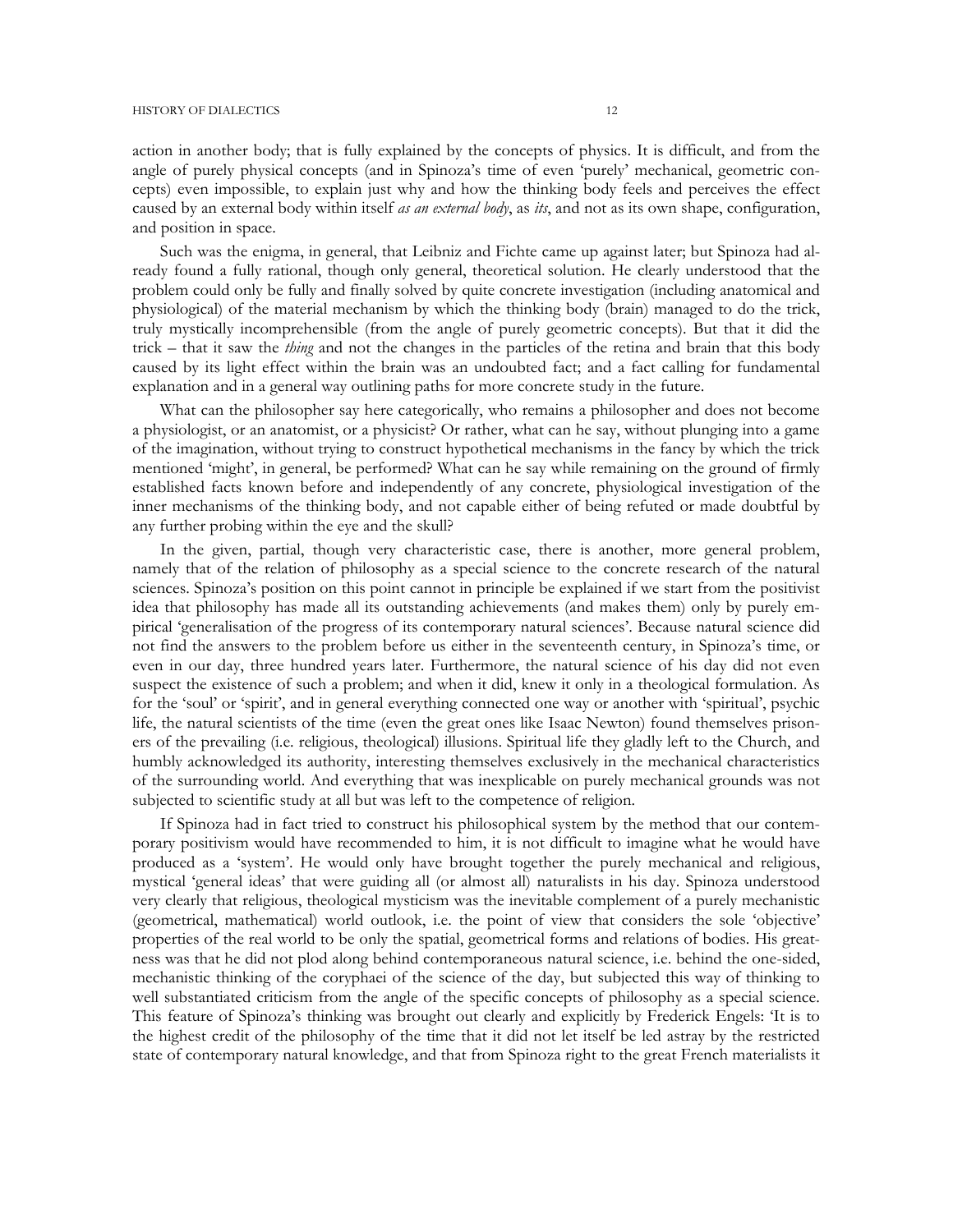insisted on explaining the world from the world itself and left the justification in detail to the natural science of the future.'<sup>11</sup>

That is why Spinoza has come down in the history of science as an equal contributor to its progress with Galileo and Newton, and not as their epigone, repeating after them the general ideas that could be drawn from their work. He investigated reality himself from the special, philosophical angle, and did not generalise the results and ready-made findings of other people's investigation, did not bring together the general ideas of the science of his day and the methods of investigation characteristic of it, or the methodology and logic of his contemporary science. He understood that that way led philosophy up a blind alley, and condemned it to the role of the wagon train bringing up in the rear of the attacking army the latter's own 'general ideas and methods', including all the illusions and prejudices incorporated in them.

That is why he also developed 'general ideas and methods of thought' to which the natural science of the day had not yet risen, and armed future science with them, which recognised his greatness three centuries later through the pen of Albert Einstein, who wrote that he would have liked 'old Spinoza' as the umpire in his dispute with Niels Bohr on the fundamental problems of quantum mechanics rather than Carnap or Bertrand Russell, who were contending for the role of the 'philosopher of modern science' and spoke disdainfully of Spinoza's philosophy as an 'outmoded' point of view 'which neither science nor philosophy can nowadays accept'.<sup>12</sup> Spinoza's understanding of thinking as the activity of that same nature to which extension also belonged is an axiom of the true modern philosophy of our century, to which true science is turning more and more confidently and consciously in our day (despite all the attempts to discredit it) as the point of view of true materialism.

The brilliance of the solution of the problem of the relation of thinking to the world of bodies in space outside thought (i.e. outside the head of man), which Spinoza formulated in the form of the thesis that thought and extension are not two substances, but only two attributes of one and the same substance, can hardly be exaggerated. This solution immediately rejected every possible kind of interpretation and investigation of thought by the logic of spiritualist and dualist constructions, so making it possible to find a real way out both from the blind alley of the dualism of mind and body and from the specific blind alley of Hegelianism. It is not fortuitous that Spinoza's profound idea only first found true appreciation by the dialectical materialists Marx and Engels. Even Hegel found it a hard nut to crack. In fact, on the decisive point, he returned again to the position of Descartes, to the thesis that pure thought is the *active cause* of all the changes occurring in the 'thinking body of man', i.e. in the matter of the brain and sense organs, in language, in actions and their results, including in that the instruments of labour and historical events.

From Spinoza's standpoint *thought before and outside of its spatial expression in the matter proper* to it simply does not exist. All talk about an idea that first arises and then tries to find material suitable for its incarnation, selecting the body of man and his brain as the most suitable and malleable material, all talk of thought first arising and then 'being embodied in words', in 'terms' and 'statements', and later in actions, in deeds and their results, all such talk, therefore, from Spinoza's point of view, is simply senseless or, what is the same thing, simply the atavism of religious theological ideas about the 'incorporeal soul' as the active cause of the human body's actions. In other words, the sole alternative to Spinoza's understanding proves to be the conception that an idea can ostensibly exist first somewhere and somehow *outside the body of the thought* and independently of it, and can then 'express itself' in that body's actions.

What is thought then? How are we to find the true answer to this question, i.e. to give a scientific definition of this concept, and not simply to list all the actions that we habitually subsume under this term (reasoning, will, fantasy, etc.), as Descartes did? One quite clear recommendation follows from Spinoza's position, namely: if thought is *the mode of action of the thinking body*, then, in order to define it,

<sup>11</sup> Engels, "Dialectics of Nature," *MECW* vol. 25 p 323.

<sup>12</sup> Bertrand Russell, "History of Western Philosophy," London 1946, p 601.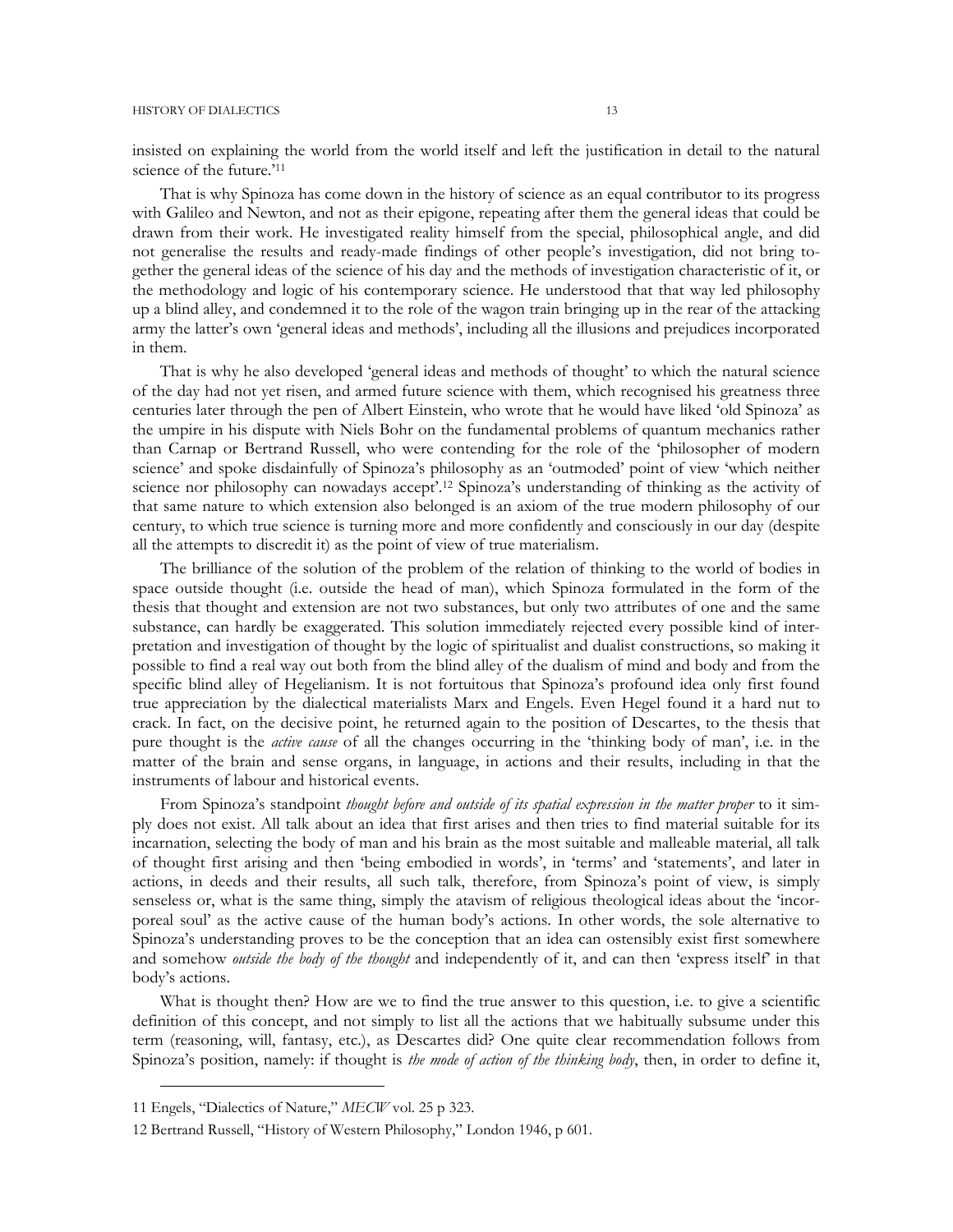we are bound to investigate the mode of action of the thinking body very thoroughly, in contrast to the mode of action (mode of existence and movement) of the non-thinking body; and in no case whatsoever to investigate the structure or spatial composition of this body in an inactive state. Because the thinking body, when it is inactive, is no longer a thinking body but simply a 'body'.

Investigation of all the material (i.e. spatially defined) mechanisms by which thought is effected within the human body, i.e. anatomical, physiological study of the brain, of course, is a most interesting scientific question; but even the fullest answers to it have no direct bearing on the answer to the question 'What is thought?'. Because that is another question. One does not ask how legs capable of walking are constructed, but in what walking consists. What is thinking as the action of, albeit inseparable from, the material mechanisms by which it is effected, yet not in any way identical with mechanisms themselves? In the one case the question is about the structure of an organ, in the other about the function the organ performs. The structures, of course, must be such that it can carry out the appropriate function; legs are built so that they can walk and not so that they can think. The fullest description of the *structure of an organ*, i.e. a description of it in an *inactive* state, however, has no right to present itself as a description, however approximate, of the *function* that the organ performs, as a description of the *real thing* that it does.

In order to understand the mode of action of the thinking body it is necessary to consider the mode of its active, causal interaction with other bodies both 'thinking' and 'non-thinking', and not its inner structure, not the spatial geometric relations that exist between the cells of its body and between the organs located within its body.

The cardinal distinction between the mode of action of a thinking body and that of any other body, quite clearly noted by Descartes and the Cartesians, but not understood by them, is that the former actively builds (constructs) the shape (trajectory) of its own movement in space in conformity with the shape (configuration and position) *of the other body*, coordinating the shape of its own movement (its own activity) with the shape of the other body, *whatever it is*. The proper, specific form of the activity of a thinking body consists consequently in *universality*, in that very property that Descartes actually noted as the chief distinction between human activity and the activity of an automaton copying its appearance, i.e. of a device structurally adapted to some one limited range of action even better than a human, but for that very reason unable to do 'everything else'.

Thus the human hand can perform movements in the form of a circle, or a square, or any other intricate geometrical figure you fancy, so revealing that it was not designed *structurally* and *anatomically* in advance for any one of these 'actions', and *for that very reason* is capable of performing *any action*. In this it differs, say, from a pair of compasses, which describe circles much more accurately than the hand but cannot draw the outlines of triangles or squares. In other words, the action of a body that 'does not think' (if only in the form of spatial movement, in the form of the simplest and most obvious case) is determined by its *own inner construction* by its 'nature', and is quite uncoordinated with the shape of the other bodies among which it moves. It therefore either disturbs the shapes of the other bodies or is itself broken in colliding with insuperable obstacles.

*Man*, however, *the thinking body, builds his movement on the shape of any other body*. He does not wait until the insurmountable resistance of other bodies forces him to turn off from his path; the thinking body goes freely round any obstacle of the most complicated form. *The capacity of a thinking body to mould its own action actively to the shape of any other body*, to coordinate the shape of its movement in space with the shape and distribution of all other bodies, Spinoza considered to be its distinguishing sign and the specific feature of that activity that we call 'thinking' or 'reason'.

This capacity, as such, has its own gradations and levels of 'perfection', and manifests itself to the maximum in man, in any case much more so than in any other creature known to us. But man is not divided from the lower creatures at all by that impassable boundary that Descartes drew between them by his concept of 'soul' or 'spirit'. The actions of animals, especially of the higher animals, are also subsumed, though to a limited degree, under Spinoza's definition of thinking.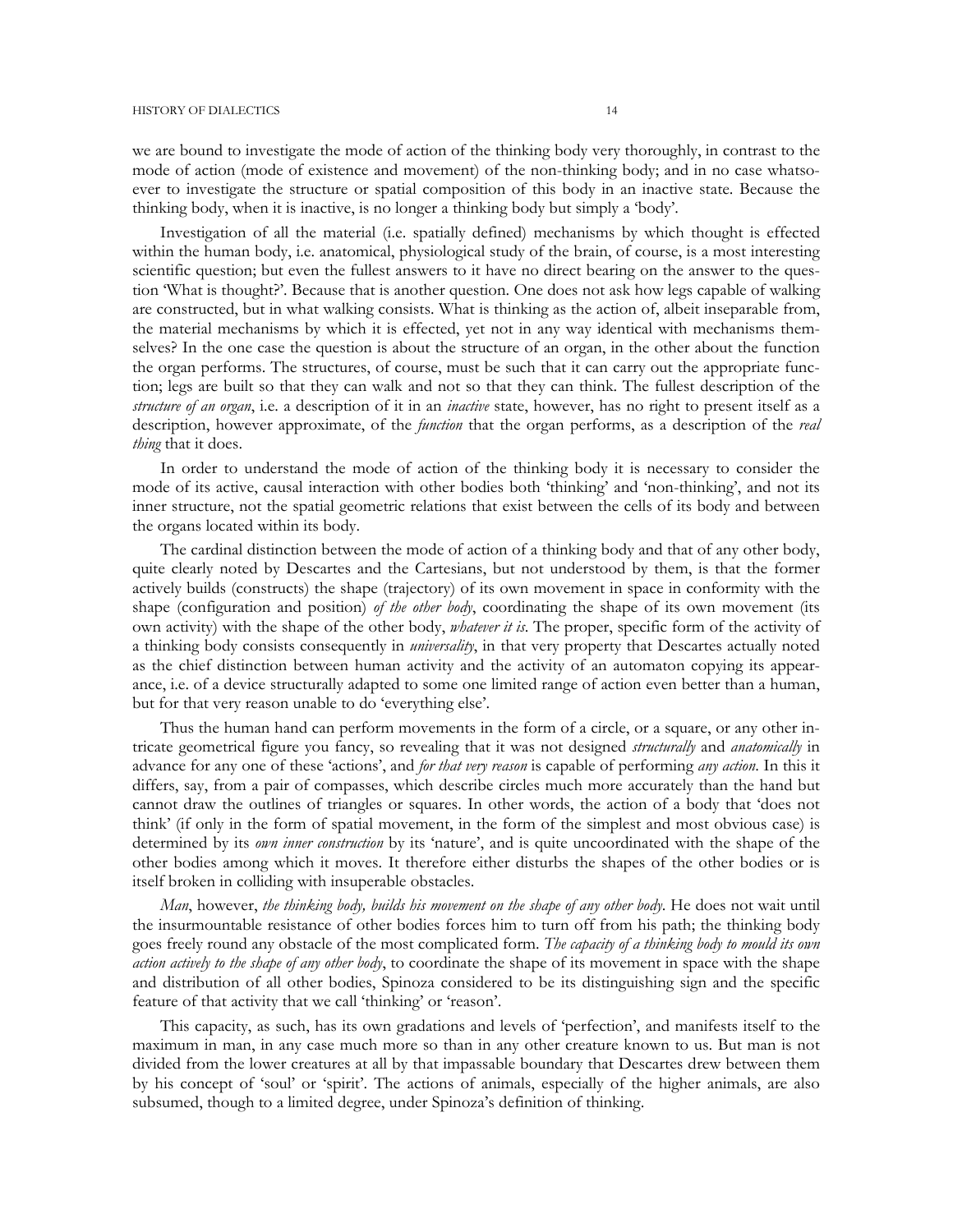This is a very important point, which presents very real interest. For Descartes the animal was only an automaton, i.e. all its actions were determined in advance by ready-made structures, internally inherent to it, and by the distribution of the organs located within its body. These actions, therefore, could and had to be completely explained by the following scheme: external effect  $\rightarrow$  movement of the inner parts of the body  $\rightarrow$  external reaction. The last represents the response (action, movement) of the body evoked by the external effect, which in essence is only transformed by the working of the inner parts of the body, following the scheme rigidly programmed in its construction. There is a full analogy with the working of a self-activating mechanism (pressure on a button  $\rightarrow$  working of the parts inside the mechanism  $\rightarrow$  movement of its external parts). This explanation excluded the need for any kind of 'incorporeal soul'; everything was beautifully explained without its intervention. Such in general, and on the whole, is the theoretical scheme of a reflex that was developed two hundred years later in natural science in the work of Sechenov and Pavlov.

But this scheme is not applicable to man because in him, as Descartes himself so well understood, there is a supplementary link in the chain of events (i.e. in the chain of external effect  $\rightarrow$  working of the inner bodily organs according to a ready-made scheme structurally embodied in them  $\rightarrow$  external reaction) that powerfully interferes with it, forces its way into it, breaking the ready-made chain and then joining its disconnected ends together in a new way, each time in a different way, each time in accordance with new conditions and circumstances in the external action not previously foreseen by any prepared scheme and this supplementary link is 'reflection' or 'consideration'. But a 'reflection' is that activity (in no way outwardly expressed) which directs *reconstruction of the very schemes of the transformation* of the initial effect into response. Here *the body itself is the object of its own activity*.

Man's 'response' mechanisms are by no means switched on just as soon as 'the appropriate button is pressed', as soon as he experiences an effect from outside. Before he responds he contemplates, i.e. he does not act immediately according to any one prepared scheme, like an automaton or an animal, but considers the scheme of the forthcoming action critically, elucidating each time how far it corresponds to the needs of the new conditions, and actively correcting, even designing all over again, the whole set-up and scheme of the future actions in accordance with the external circumstances and the forms of things.

And since the forms of things and the circumstances of actions are in principle infinite in number, the 'soul' (i.e. 'contemplation') must be capable of an infinite number of actions. But that is impossible to provide for in advance in the form of ready-made, bodily programmed schemes. Thinking is the capacity of actively building and reconstructing schemes of external action in accordance with any new circumstances, and does not operate according to a prepared scheme as an automaton or any inanimate body does.

'For while reason is a universal instrument which can serve for all contingencies, these ['bodily' – *EVI*] organs have need of some special adaptation for every particular action,' Descartes wrote.13 For that reason he was unable to conceive of the organ of thought *bodily*, as structurally organised in space. Because, in that case, as many ready-made, structurally programmed patterns of action would have to be postulated in it as there were external bodies and combinations of external bodies and contingencies that the thinking body would generally encounter in its path, that is, in principle, an infinite number. 'From this it follows,' Descartes said, that it is morally impossible that there should be sufficient diversity in any machine to allow it to act in all the events of life in the same way as our reason causes us to  $act<sub>14</sub>$  i.e. each time taking account again of any of the infinite conditions and circumstances of the external action. (The adverb 'morally' in Descartes' statement, of course, does not mean impossible 'from the aspect of morals' or of 'moral principles', etc., *moralement* in French meaning 'mentally' or 'intellectually' in general.)

<sup>13</sup> Descartes, *Op. cit*., p 59.

<sup>14</sup> Descartes, *Op. cit*., p 59.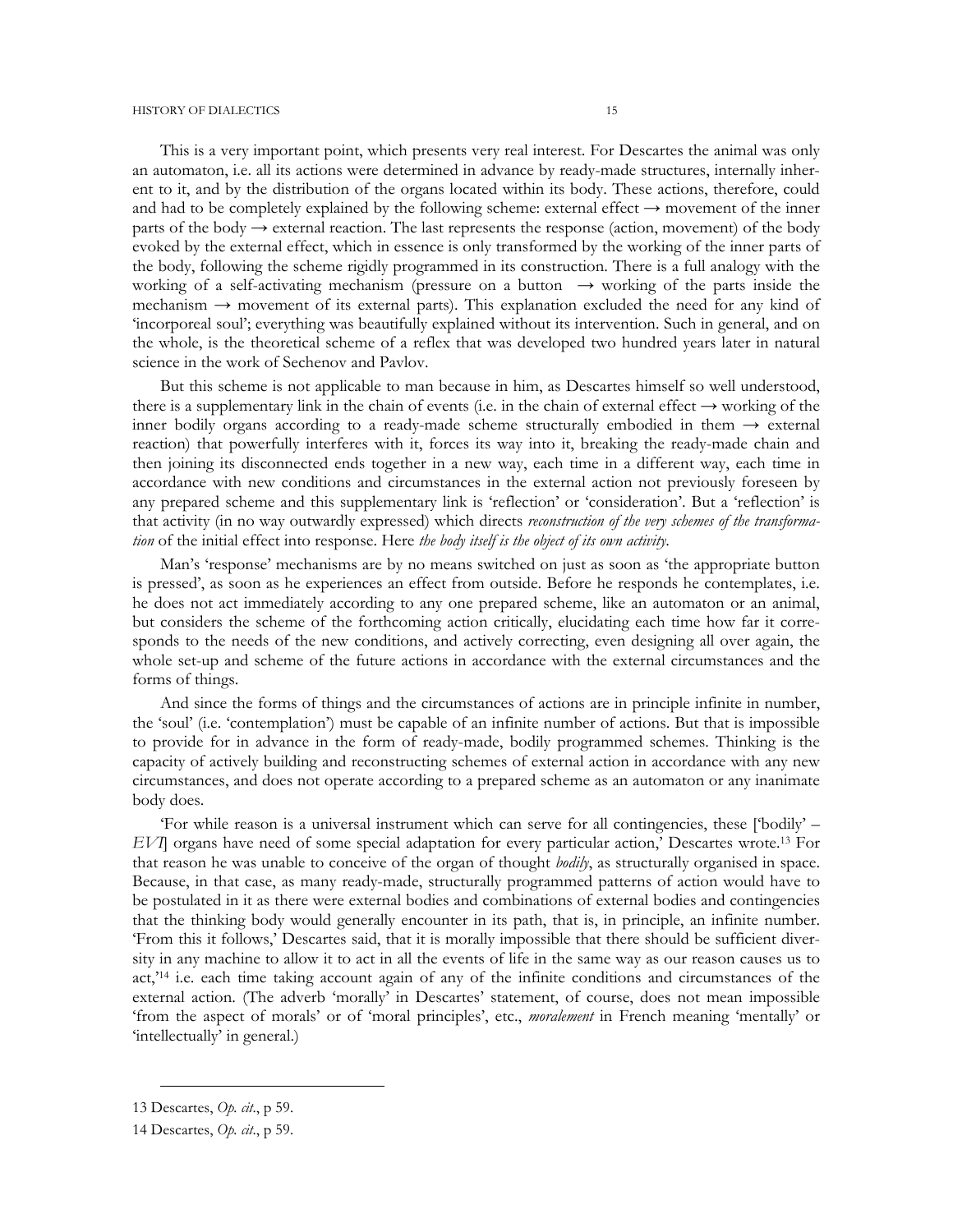Spinoza counted the considerations that drove Descartes to adopt the concept of 'soul' to be quite reasonable. But why not suppose that the organ of thought, while remaining wholly corporeal and therefore incapable of having schemes of its present and future actions *readymade* and *innate within it* together with its bodily-organised structure, was capable of actively building them anew each time in accordance with the forms and arrangement of the 'external things'? Why not suppose that the thinking thing was designed in a special way; that not having any ready-made schemes of action within it, it acted for that very reason in accordance with whatever scheme was dictated to it at a given moment by the forms and combinations of other bodies located outside it? For that was the real role or function of the thinking thing, the only functional definition of thinking corresponding to the facts that it was impossible to deduce from structural analysis of the organ in which and by means of which it (thinking) was performed. Even more so, a functional definition of thinking as action according to the shape of any *other* thing also puts structural, spatial study of the thinking thing on the right track, i.e. study in particular of the body of the brain. It is necessary to elucidate and discover in the thinking thing those very structural features that enable it to perform its specific function, i.e. to act according to the scheme of its own structure but according to the scheme and location of al other things, including its own body.

In that form the materialist approach to the investigation of thought comes out clearly. Such is the truly materialist, functional definition of thought, or its definition as the active function of a natural body organised in a special way, which prompts both logic (the system of functional definitions of thought) and brain physiology (a system of concepts reflecting the material structure of the organ in and by which this function is performed) to make a really scientific investigation of the problem of thought, and which excludes any possibility of interpreting thinking and the matter of its relation to the brain by the logic of either spiritualist and dualist constructions or of vulgar mechanistic ones.

In order to understand thought as a function, i.e. as the mode of action of thinking things in the world of all other things, it is necessary to go beyond the bounds of considering what goes on inside the thinking body, and how (whether it is the human brain or the human being as a whole who possesses this brain is a matter of indifference), and to examine the real system within which this function is performed, i.e. the system of relations '*thinking body and its object*'. What we have in mind here, moreover, is not any single object or other in accordance with whose form the thinking body's activity is built in any one specific case, but *any object* in general, and correspondingly any possible 'meaningful act' or action in accordance with the form of its object.

Thought can therefore only be understood through investigation of its mode of action in the system thinking body – nature as a whole (with Spinoza it is 'substance', 'God'). But if we examine a system of smaller volume and scale, i.e. the relations of the thinking body with as wide a sphere of 'things' and their forms as you like, but still limited, then we shall not arrive at what thought is *in general* (thought in the whole fullness of its possibilities associated with its nature), but only at that limited mode of thinking that happens in a given case; and we shall therefore be taking only definitions of a *partial case* of thinking, only its *modus* (in Spinoza's parlance) as scientific definitions of *thought in general*.

The whole business consists in this, that the thinking body (in accordance with its nature) is not linked at all by its structural, anatomical organisation with any partial mode of action whatsoever (with any partial form of the external bodies). It is linked with them, but only currently, at the given moment, and by no means originally or forever. Its mode of action has a clearly expressed universal character, i.e. is constantly being extended, embracing ever newer and newer things and forms of things, and actively and plastically adapting itself to them.

That is why Spinoza also defined thought as an *attribute of substance*, and not as its *modus*, not as a partial case. Thus he affirmed, in the language of his day, that the single system, within which thought was found of necessity and not fortuitously (which it may or may not be), was not a single body or even as wide a range of bodies as you wished, but only and solely *nature as a whole*. The individual body possessed thought only by virtue of chance or coincidence. The crossing and combination of masses of chains of cause and effect could lead in one case to the appearance of a thinking body and in another case simply to a body, a stone, a tree, etc. So that the individual body, even the human body, did not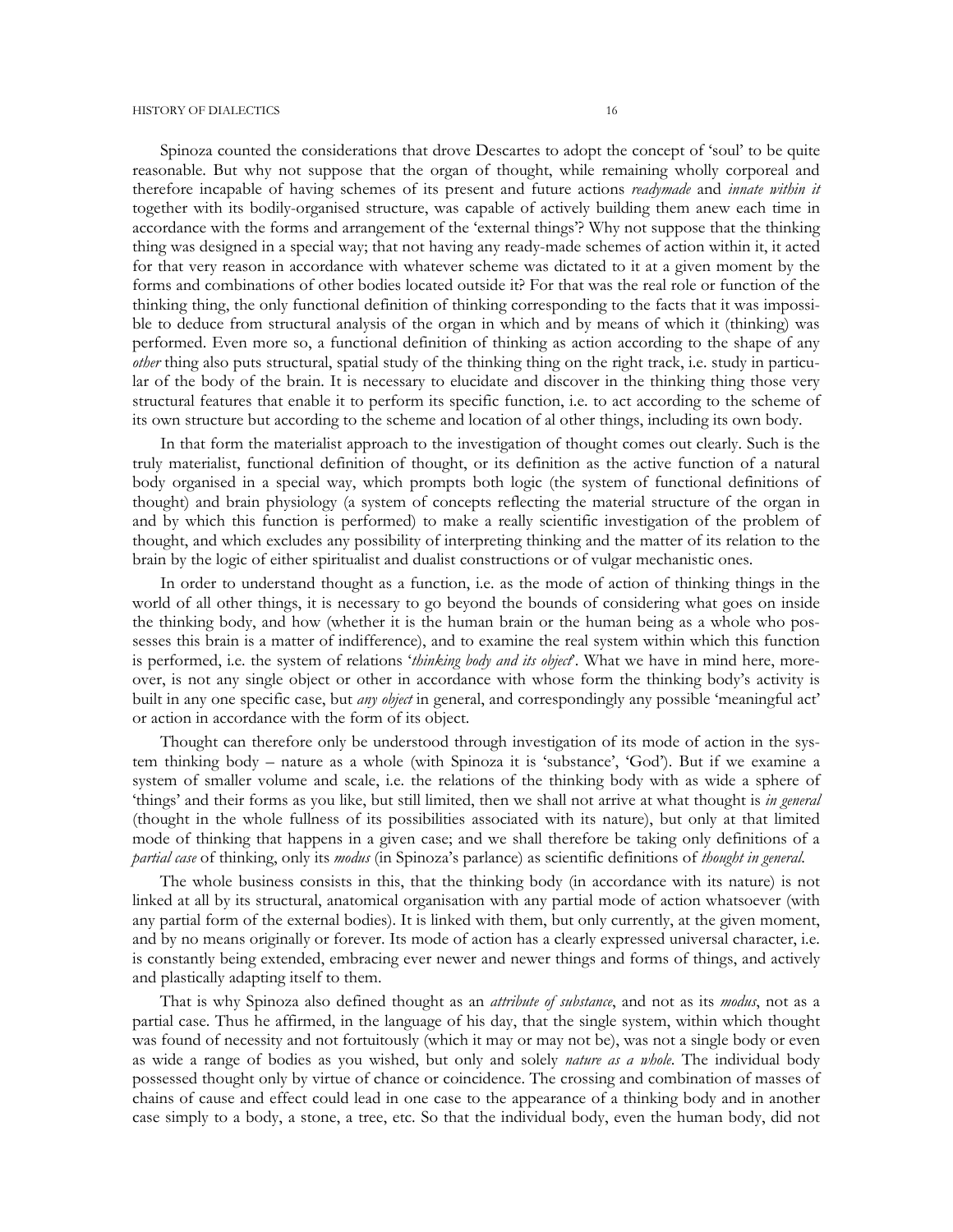possess thought one whit of necessity. Only nature as a whole was that system which possessed all its perfections, including thought, of absolute necessity, although it did not realise this perfection in any single body and at any moment of time, or in any of its 'modi'.

In defining thought as an attribute Spinoza towered above any representative of mechanistic materialism and was at least two centuries in advance of his time in putting forward a thesis that Engels expressed in rather different words: 'The point is, however, that mechanism (and also the materialism of the eighteenth century) does not get away from abstract necessity, and hence not from chance either. That matter evolves out of itself the thinking human brain is for him [Haeckel] a pure accident, although necessarily determined, step by step, where it happens. But the truth is that it is in the nature of matter to advance to the evolution of thinking beings, hence, too, this always necessarily occurs wherever the conditions for it (not necessarily identical at all places and times) are present.'15

That is what distinguishes materialism, sensible and dialectical, from mechanistic materialism that knows and recognises only one variety of 'necessity', namely that which is described in the language of mechanistically interpreted physics and mathematics. Yes, only Nature as a whole, understood as an infinite whole in space and time, *generating* its own partial forms from itself, possesses at any moment of time, though not at any point of space, *all the wealth of its attributes*, i.e. those properties that are reproduced in its makeup of necessity and not by a chance, miraculous coincidence that might just as well not have happened.

Hence it inevitably follows logically, as Engels said, 'that matter remains eternally the same in all its transformations, that none of its attributes can ever be lost, and therefore, also, that with the same iron necessity that it will exterminate on the earth its highest creation, the thinking mind, it must somewhere else and at another time again produce it.'16

That was Spinoza's standpoint, a circumstance that seemingly gave Engels grounds for replying categorically and unambiguously to Plekhanov when he asked: 'So *in your opinion old Spinoza was right in saying that thought and extension were nothing but two attributes of one and the same substance?*' "Of course," answered Engels, "*old Spinoza was quite right*."'17

Spinoza's definition means the following: in man, as in any other possible thinking creature, the same matter thinks as in other cases (other modi) only 'extends' in the form of stones or any other 'unthinking body'; that thought in fact cannot be separated from world matter and counterposed to it itself as a special, incorporeal 'soul', and it (thought) is matter's own perfection. That is how Herder and Goethe, La Mettrie and Diderot, Marx and Plekhanov (all great 'Spinozists') and even the young Schelling, understood Spinoza .

Such, let us emphasise once more, is the general, methodological position that later allowed Lenin to declare that it was reasonable to assume, as the very foundation of matter, a property akin to sensation though not identical with it, the property of reflection. Thought, too, according to Lenin, is the highest form of development of this universal property or attribute, extremely vital for matter. And if we deny matter this most important of its attributes, we shall be thinking of matter itself 'imperfectly', as Spinoza put it, or simply, as Engels and Lenin wrote, incorrectly, one-sidedly, and mechanistically. And then, as a result, we should continually be falling into the most real Berkeleianism, into interpreting nature as a complex of our sensations, as the bricks or elements absolutely specific to the animated being from which the whole world of ideas is built (i.e. the world as and how we know it). Because Berkeleianism too is the absolutely inevitable complement making good of a one-sided, mechanistic understanding of nature. That is why Spinoza too said that substance, i.e. the universal world matter, did not possess just the single attribute of 'being extended' but also possessed many other properties and attributes as inalienable from it (inseparable from it though separable from any 'finite' body).

<sup>15</sup> Engels, "Dialectics of Nature," *MECW* vol. 25 p 490.

<sup>16</sup> Engels, "Dialectics of Nature," *MECW* vol. 25 p 335.

<sup>17</sup> G V Plekhanov, "Bernstein and Materialism," *Sochineniya* vol. XI, Moscow 1923 p 22.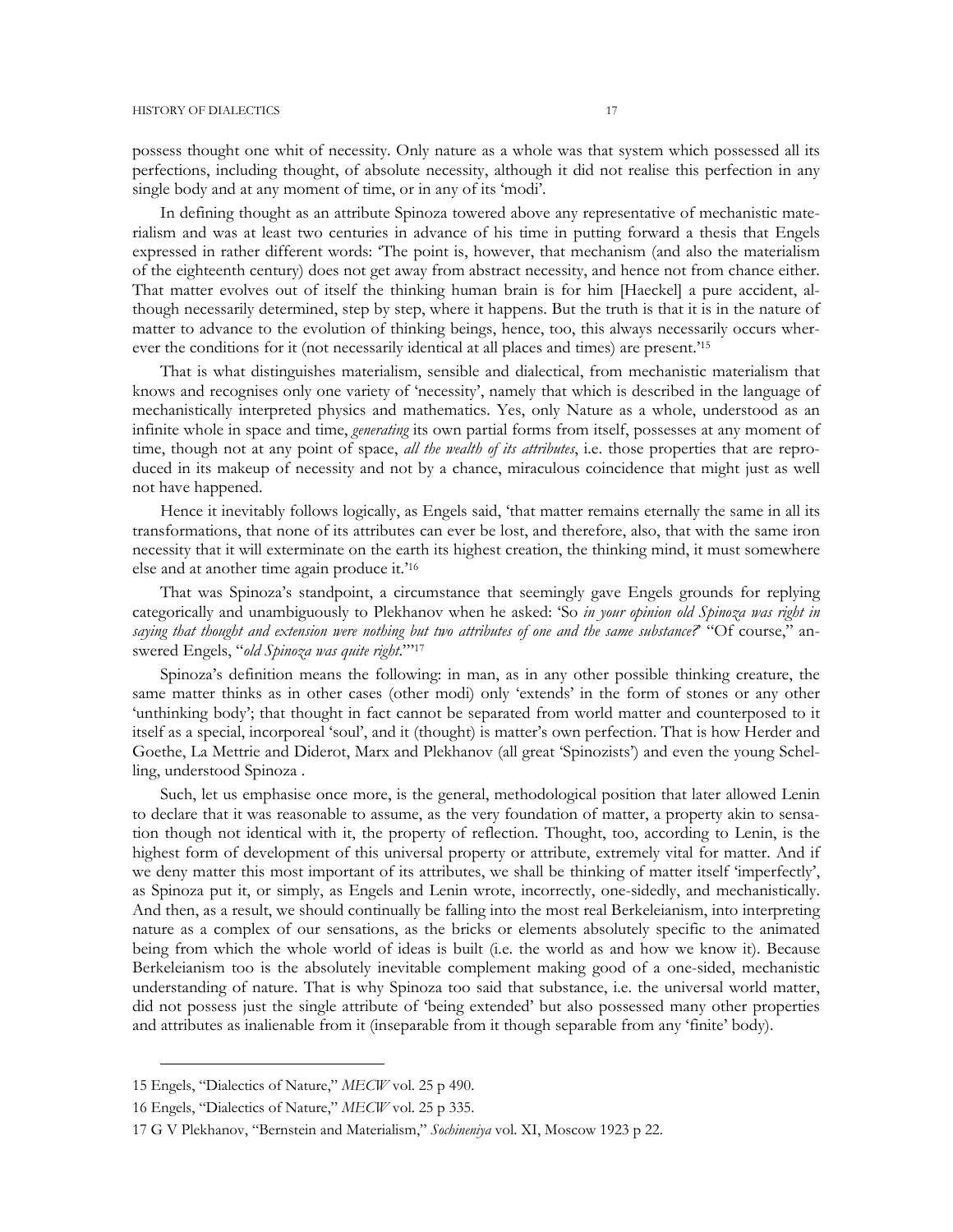#### HISTORY OF DIALECTICS 18

Spinoza said more than once that it was impermissible to represent *thought as attribute* in the image and likeness of *human thought*; it was only the universal property of substance that was the basis of any 'finite thought', including human thought, but in no case was it identical with it. To represent thought in general in the image and likeness of existing human thought, of its modus, or 'particular case', meant simply to represent it incorrectly, in 'an incomplete way', by a 'model', so to say, of its far from most perfected image (although the most perfected known to us).

With that Spinoza also linked his profound theory of truth and error, developed in detail in the *Ethica ordine geometrico demonstrata* (*Ethics*), *Tractatus de intellectus ernendatione, Tractatus theologico-politicus*, and in numerous letters.

If the mode of action of the thinking body as a whole is determined in the form of an 'other', and not of the immanent structure of 'this' body, the problem arises, how ever are we to recognise error? The question was posed then with special sharpness because it appeared in ethics and theology as the problem of 'sin' and 'evil'. The criticism of Spinozism from the angle of theology was invariably directed at this point; Spinoza's teaching took all the sense out of the very distinguishing of 'good and evil', 'sin and righteousness', 'truth and error'. In fact, in what then did they differ?

Spinoza's answer again was simple, like any fundamentally true answer. Error (and hence 'evil' and 'sin') was not a characteristic of ideas and actions as regards their own composition, and was not a positive attribute of them. The erring man also acted in strict accordance with a thing's form, but the question was what the thing was. If it were 'trivial', 'imperfect' in itself, i.e. fortuitous, the mode of action adapted to it would also be imperfect. And if a person transferred this mode of action to another thing, he would slip up.

Error, consequently, only began when a mode of action that was limitedly true was given universal significance, when the relative was taken for the absolute. It is understandable why Spinoza put so low a value on acting by abstract, formal analogy, formal deduction based on an abstract universal. What was fixed in the abstract 'idea' was what most often struck the eye. But it, of course, could be a quite accidental property and form of the thing; and that meant that the narrower the sphere of the natural whole with which the person was concerned, the greater was the measure of error and the smaller the measure of truth. For that very reason the *activity* of the thinking body was in direct proportion to the *adequateness of its ideas*. The more passive the person, the greater was the power of the nearest, purely external circumstances over him, and the more his mode of action was determined by the chance form of things; conversely, the more actively he extended the sphere of nature determining his activity, the more adequate were his ideas. The complacent position of the philistine was therefore the greatest sin.

Man's thinking could achieve 'maximum perfection' (and then it would be identical with thought as the attribute of substance) only in one case, when his actions conformed with all the conditions that the infinite aggregate of interacting things, and of their forms and combinations, imposed on them, i.e. if they were built in accordance with the absolutely universal necessity of the natural whole and not simply with some one of its limited forms. Real earthly man was, of course, still very, very far from that, and the attribute of thought was therefore only realised in him in a very limited and 'imperfect' (finite) form; and it would be fallacious to build oneself an idea of thinking as an attribute of substance in the image and likeness of finite human thought. On the contrary one's finite thought must be built in the image and likeness of *thought in general*. For finite thought the philosophical, theoretical definition of thinking as an attribute of substance poses some sort of ideal model, to which man can and must endlessly approximate, though never having the power to bring himself up to it in level of 'perfection'.

That is why the idea of substance and its all-embracing necessity functioned as the principle of the constant *perfecting* or *improvement of intellect*. As such it had immense significance. Every 'finite' thing was correctly understood only as a 'fading moment' in the bosom of infinite substance; and not one of its 'partial forms', however often encountered, should be given universal significance.

In order to disclose the really general, truly universal forms of things in accordance with which the 'perfected' thinking body should act, another criterion and another mode of knowledge than formal abstraction was required. The idea of substance was not formed by abstracting the attribute that be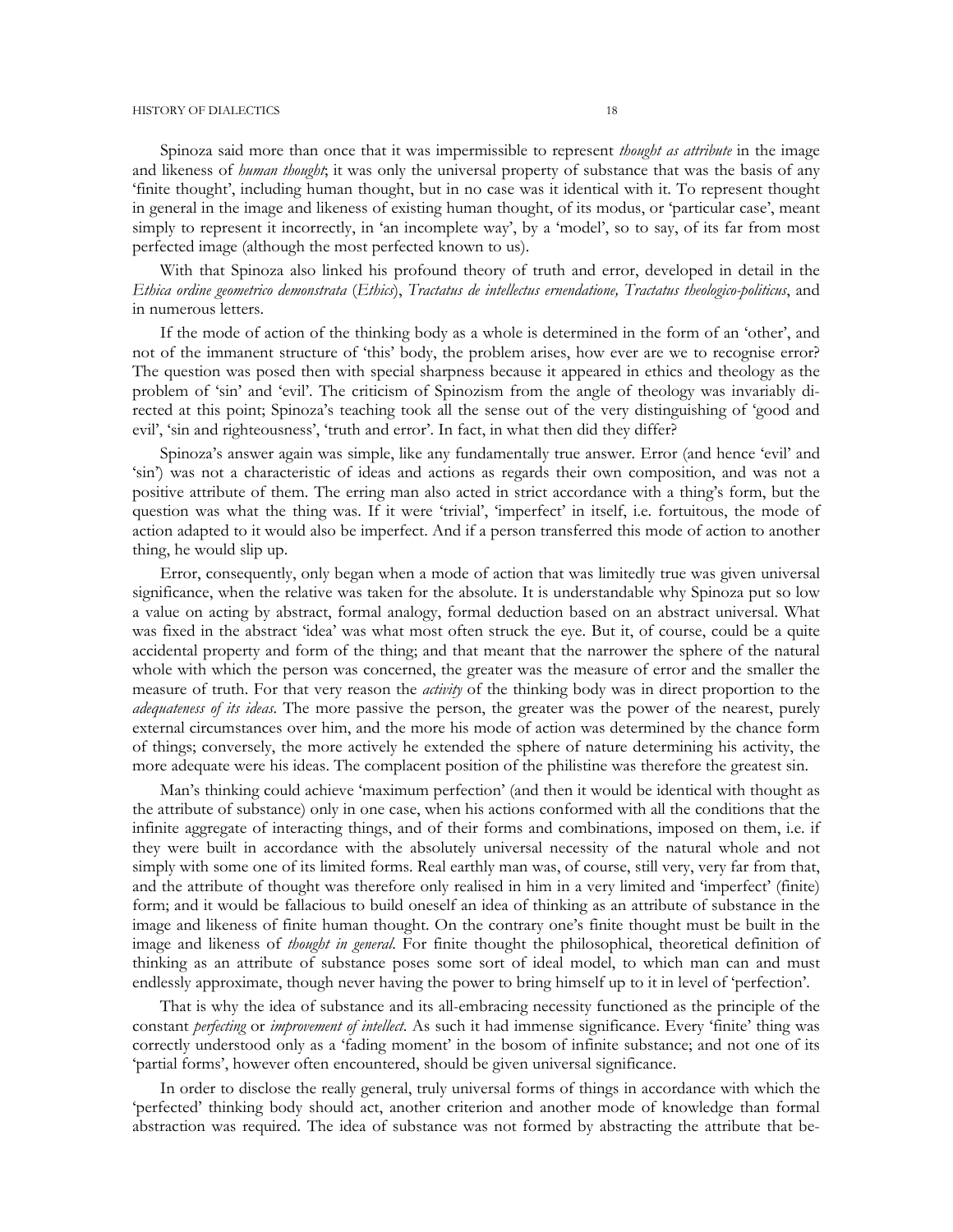longed equally to extension and thought. The abstract and general in them was only that they *existed*, existence in general, i.e. an absolutely empty determination in no way disclosing the nature of the one or the other. The really general (infinite, universal) relation between thought and spatial, geometric reality could only be understood, i.e. the idea of substance arrived at, through real understanding of their mode of interaction within nature. Spinoza's whole doctrine was just the disclosure of this 'infinite' relation.

Substance thus proved to be an absolutely necessary condition, without assuming which it was impossible in principle to understand the mode of the interaction between the thinking body and the world within which it operated as a thinking body. This is a profoundly dialectical point. Only by proceeding from the idea of substance could the thinking body understand both itself and the reality with and within which it operated and about which it thought; any other way it could not understand either the one or the other and was forced to resort to the idea of an outside power, to a theologically interpreted 'God', to a miracle. But, having once understood the mode of its actions (i.e. thought), the thinking body just so comprehended substance as the absolutely necessary condition of interaction with the external world.

Spinoza called the mode of knowledge or cognition described here 'intuitive'. In creating an adequate idea of itself, i.e. of the form of its own movement along the contours of external objects, the thinking body thus also created an adequate idea of the forms and contours of the objects themselves. Because *it was one and the same form, one and the same contour*. In this understanding of the intuitive there was nothing resembling subjective introspection. Rather the contrary. On Spinoza's lips intuitive knowledge was a synonym of rational understanding by the thinking body of the laws of its own actions within nature. In giving itself a rational account of what and how it did in fact operate, the thinking body at the same time formed a true idea of the object of its activity.

From that followed the consistent materialist conclusion that 'the true definition of any one thing neither involves nor expresses anything except the nature of the thing defined'.18 That is why there can only be one correct definition (idea) in contrast and in opposition to the plurality and variety of the individual bodies of the same nature. These bodies are as real as the unity (identity) of their 'nature' expressed by the definition in the 'attribute of thought' and by real diversity in the 'attribute of extension' *Variety and plurality* are clearly understood here as *modes of realisation* of their own opposition i.e. of the *identity and unity of their 'nature'*. That is a distinctly dialectical understanding of the relation between them, in contrast to the feeble eclectic formula (often fobbed off dialectics) that 'both unity and plurality', 'both identity and difference' equally really exist. Because eclectic pseudodialectics, when it comes down to solving the problem of knowledge and of 'definition' or 'determination', arrives safely at exactly the contrary (compared with Spinoza's solution), at the idea that 'the definition of a concept' is a verbally fixed form of expression in consciousness, in the idea of a real, sensuously given variety.

Talk of the objective identity, existing outside the head, of the nature of a given range of various and opposing single phenomena thus safely boils down to talk about the purely formal unity (i.e. similarity, purely external identity) of sensuously contemplated, empirically given things, of isolated facts, formally subsumed under 'concept'. And it then generally becomes impossible to consider the 'definition of the concept' as the determination of the *nature of the defined thing*. The starting point then proves to be not the 'identity and unity' of the phenomena but in fact the 'variety and plurality' of isolated facts allegedly existing originally quite 'independently' of one another, and later only formally united, tied together as it were with string, by the 'unity of the concept' and the 'identity of the name'. So the sole result proves to be the identity in consciousness (or rather in name) of the initially heterogeneous facts, and their purely verbal 'unity'.

Hence it is not difficult to understand why Neopositivists are dissatisfied with Spinoza and attack the logical principle of his thinking. 'Spinoza's metaphysic is the best example of what may be called "logic monism" – the doctrine, namely, that the world as a whole is a single substance, none of whose

<sup>18</sup> Spinoza, "Ethics," in *Great Books of the Western World*, vol. 31 p 357.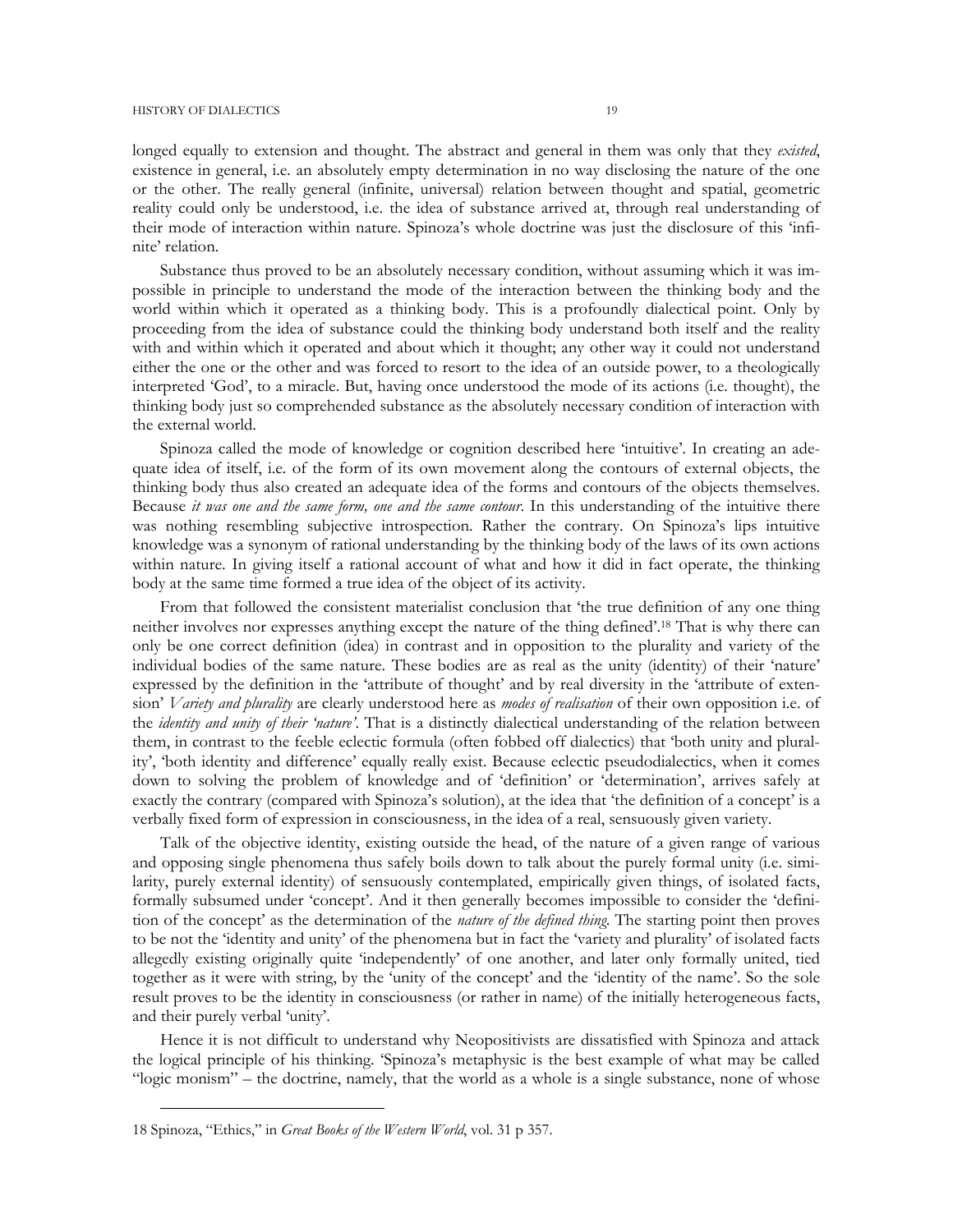parts are logically capable of existing alone. The ultimate basis for this view is the belief that every proposition has a single subject and a single predicate, which leads us to the conclusion that relations and plurality must be illusory.'19

The alternative to Spinoza' s view, in fact, is the affirmation that any 'part' of the world is not only 'capable' of 'existing' independently of all other parts, but must do so. As another authority of this trend postulated it, 'the world is the totality of facts not of things', by virtue of which 'the world divides into facts', and so 'any one can either be the case or not be the case, and everything else remain the same'.<sup>20</sup>

Thus, according to the 'metaphysic of Neopositivism', the external world must be considered some kind of immeasurable *accumulation*, a simple *conglomeration*, of 'atomic facts' absolutely independent of each other, the 'proper determination' of each of which is bound to be absolutely independent of the determination of any other fact. The determination (definition, description) remains 'correct' even given the condition that there are no other facts in general. In other words, 'a scientific consideration of the world' consists in a purely formal, verbal uniting of a handful of odd facts by subsuming them under one and the same term, under one and the same 'general'. The 'general', interpreted only as the 'meaning of the term or sign', always turns out to be something quite arbitrary or 'previously agreed upon', i.e. 'conventional'. The 'general' (unity and identity) – as the sole result of the 'scientific logical' treatment of the 'atomic facts', is consequently not the result at all, but a previously established, conventional *meaning of the term*, and nothing more.

Spinoza's position, of course, had no connection with this principle of 'logical analysis' of the phenomena given in contemplation and imagination. For him the 'general', 'identical', 'united' were by no means illusions created only by our speech (language), by its subject-predicate structure (as Russell put it), but primarily the real, general nature things. And that nature must find its verbal expression in a correct definition of the concept. It is not true, moreover, that 'relations and plurality must be illusory' for Spinoza, as Russell said. That is not at all like Spinoza, and the affirmation of it is on Russell's conscience, that he should have stooped so low to discredit the 'concept of substance' in the eyes of 'modern science' as 'incompatible with modern logic and with scientific method'.21

One thing, however, is beyond doubt here: what Russell called 'modern logic and scientific method' really is incompatible with the logic of Spinoza's thinking, with his principles of the development of scientific definitions, with his understanding of 'correct definitions'. For Spinoza 'relations and plurality' were not 'illusory' (as Russell described them) and 'identity and unity' were not illusions created solely by the 'subject-predicate structure' (as Russell himself thought). Both the one and the other were wholly real, and both existed in 'God', i.e. *in the very nature of things*, quite irrespective of whatever the verbal structures of the so-called 'language of science' were.

But for Bertrand Russell, both the one and the other were equally illusions. 'Identity' (i.e. the principle of substance, of the general nature of things), was an illusion created by language and 'relations and plurality' were illusions created by our own sensuality. But what, in fact, is independent of our illusions? I do not know and I don't want to know; I don't want to know because I cannot, Russell answered. I know only what is the 'world' given to me in my sensations and perceptions (where it is something 'plural') and in my language (where it is something 'identical' and related). But what is there besides this 'world'? God only knows, answered Russell, word for word repeating Bishop Berkeley's thesis, though not risking to affirm categorically after him that 'God' in fact 'knew' it, because it was still not known if God himself existed.

There we have the polar contrast of the positions of Spinoza and of Berkeley and Hume (whom the Neopositivists are now trying to galvanise back to life). Berkeley and Hume also primarily attacked

<sup>19</sup> Russell, *Op. cit*., pp 600-01.

<sup>20</sup> Wittgenstein, "Tractatus Logico-Philosophicus," London 1955, p 31.

<sup>21</sup> Russell, *Op. cit*., p 601.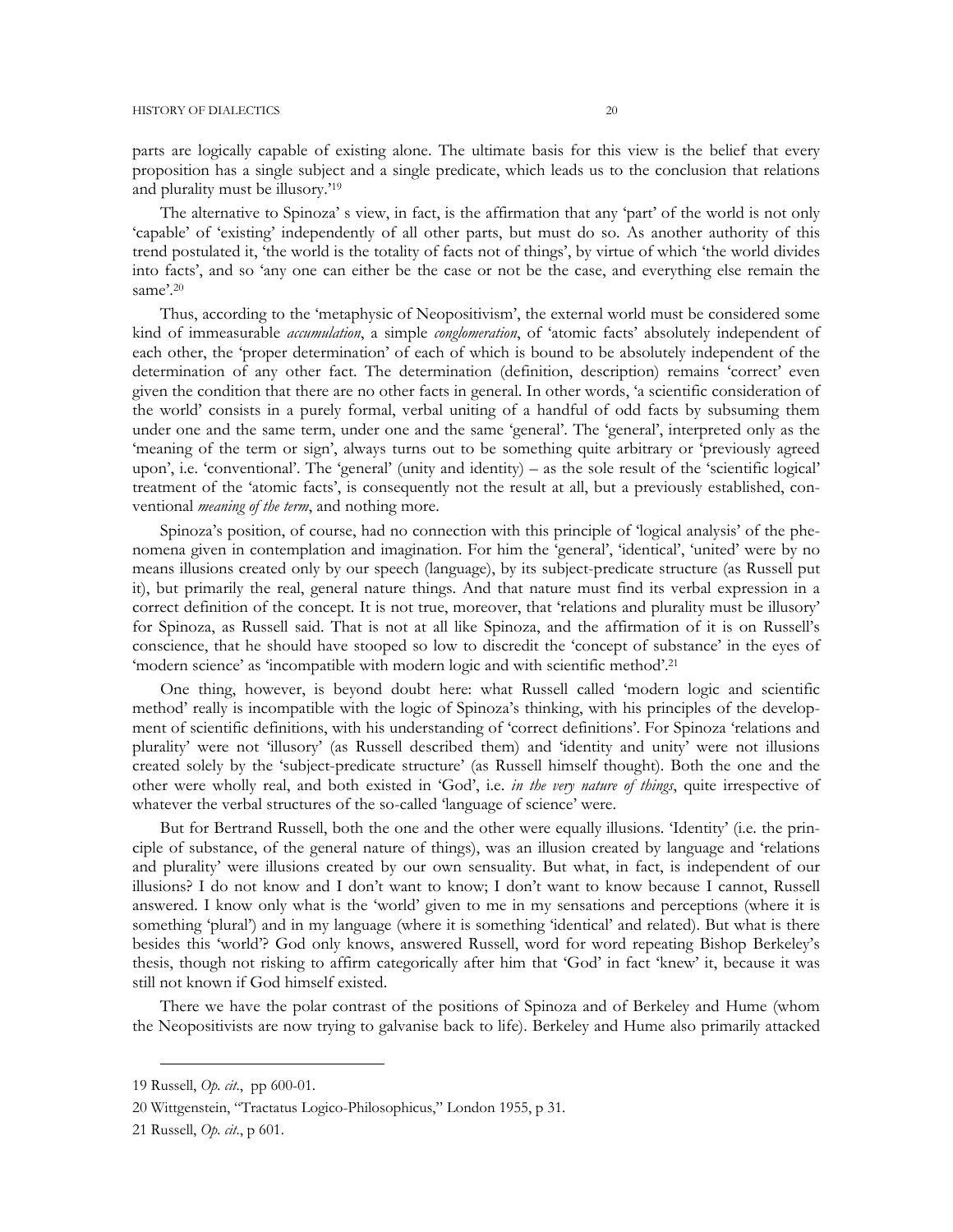the whole concept of substance, trying to explain it as the product of an 'impious mind'. Because there is a really unpersuasive alternative here, namely two polar and mutually exclusive solutions of one and the same problem – the problem of the relation of 'the world in consciousness' (in particular in 'correct definition') to the 'world outside consciousness' (outside 'verbal definition'). For here a choice must be made: either nature, including man as part of it, must be understood through the logic of the 'concept of substance', or it must be interpreted as a complex of one's sensations.

But let us return to consideration of Spinoza's conception. Spinoza well understood all the sceptical arguments against the possibility of finding a single one correct definition of the thing that we are justified in taking as a definition of the nature of the thing itself and not of the specific state and arrangement of the organs within ourselves, in the form of which this thing is represented 'within us'. In considering different variants of the interpretation of one and the same thing, Spinoza drew the following direct conclusion: 'All these things sufficiently show that every one judges things by the constitution of his brain, or rather accepts the affections of his imagination in the place of things.'22 In other words, we have within us, in the form of ideas, not the thing itself and its proper form, but only the inner state that the effect of the external things evoked in our body (in the corpus of the brain).

Therefore, in the ideas we directly have of the external world, two quite dissimilar things are muddled and mixed up: the form of our own body and the form of the bodies outside it. The naive person immediately and uncritically takes this hybrid for an external thing, and therefore judges things in conformity with the specific state evoked in his brain and sense organs by an external effect in no way resembling that state. Spinoza gave full consideration to the Cartesians' argument (later taken up by Bishop Berkeley), that toothache was not at all identical in geometric form to a dentist's drill and even to the geometric form of the changes the drill produced in the tooth and the brain. The brain of every person, moreover, was built and tuned differently, from which we get the sceptical conclusion of the plurality of truths and of the absence of a truth one and the same for all thinking beings. 'For every one has heard the expressions: So many heads, so many ways of thinking; Each is wise in his own manner; Differences of brains are not less common than differences of taste;— all which maxims show that men decide upon matters according to the constitution of their brains, and imagine rather than understand things.'23

The point is this, to understand and correctly determine the thing itself, its proper form, and not the means by which it is represented inside ourselves, i.e. in the form of geometric changes in the body of our brain and its microstructures. But how is that to be done? Perhaps, in order to obtain the pure form of the thing, it is simply necessary to 'subtract' from the idea all its elements that introduce the arrangement (disposition) and means of action of our own body, of its sense organs and brain into the pure form of the thing:

But (1) we know as little of how our brain is constructed and what exactly it introduces into the composition of the idea of a thing as we know of the external body itself; and (2) the thing in general cannot be given to us in any other way than through the specific changes that it has evoked in our body. If we 'subtract' everything received from the thing in the course of its refraction through the prism of our body, sense organs, and brain, we get pure nothing. 'Within us' there remains nothing, no idea of any kind. So it is impossible to proceed that way.

However differently from any other thing man's body and brain are built they all have something in common with one another, and it is to the finding of this something common that the activity of reason is in fact directed, i.e. the real activity of our body that we call 'thinking'.

In other words an adequate idea is only the conscious state of our body *identical in form with the thing, outside the body.* This can be represented quite clearly. When I describe a circle with my hand on a piece of paper (in real space), my body, according to Spinoza, comes into a state fully identical with the form

<sup>22</sup> Spinoza, *Op. cit.*, p 372.

<sup>23</sup> Spinoza, *Op. cit.*, p 372.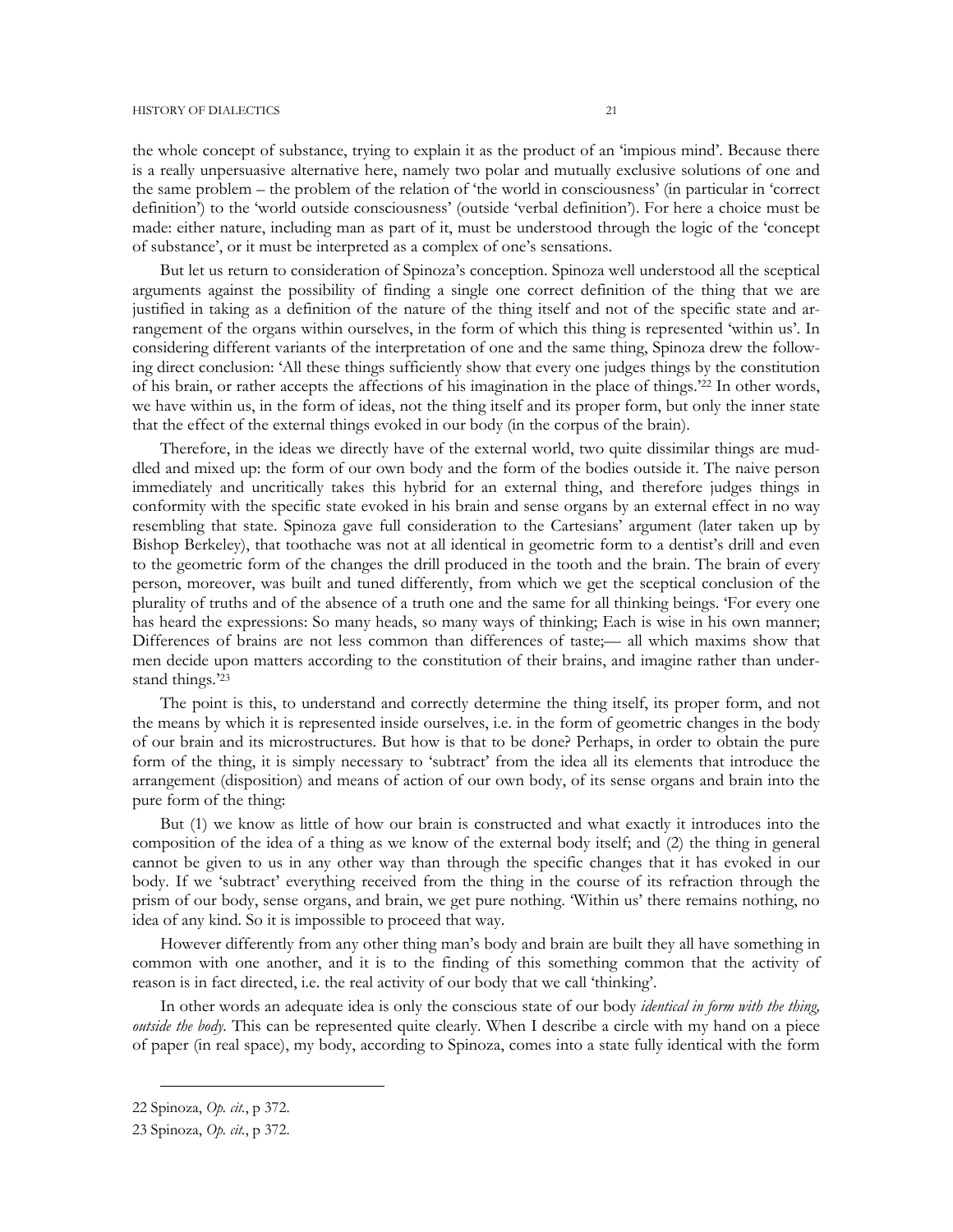of the circle outside my body, into a state of real *action* in the form of a circle. My body (my hand) really describes a circle, and the awareness of this state (i.e. of the form of my own action in the form of the thing) is also the idea, which is, moreover, 'adequate'.

And since 'the human body needs for its preservation many other bodies by which it is, as it were, continually regenerated',<sup>24</sup> and since it 'can move and arrange external bodies in many ways',<sup>25</sup> it is in the activity of the human body in the shape of another external body that Spinoza saw the key to the solution of the whole problem. Therefore 'the human mind is adapted to the perception of many things, and its aptitude increases in proportion to the number of ways in which its body can be disposed.'26 In other words, the more numerous and varied the means it has 'to move and arrange external bodies', the more it has 'in common' with other bodies. Thus the body, knowing how to be in a state of movement along the contours of circle, in that way knows how to be in a state in common with the state and arrangement of all circles or external bodies moving in a circle.

In possessing consciousness of my own state (actions along the shape of some contour or other), I thus also possess a quite exact awareness (adequate idea) of the shape of the external body. That, however, only happens where and when I actively determine myself, and the states of my body, i.e. its actions, in accordance with the shape of the external body, and not in conformity with the structure and arrangement of my own body and its 'parts'. The more of these actions I know how to perform, the more perfect is my thinking, and the more adequate are the ideas included in the 'mind' (as Spinoza continued to express it, using the language normal to his contemporaries), or simply in the *conscious states of my body*, as he interpreted the term 'mind' on neighbouring pages.

Descartes' dualism between the world of external objects and the inner states of the human body thus disappeared right at the very start of the explanation. It is interpreted as a difference within one and the same world (the world of bodies), as a difference in their mode of existence ('action'). The 'specific structure' of the human body and brain is here, for the first time, interpreted not as a barrier separating us from the world of things, which are not at all like that body, but on the contrary as the same property of universality that enables the thinking body (in contrast to all others) to be in the very same states as things, and to possess forms in common with them.

Spinoza himself expressed it thus: 'There will exist in the human mind an adequate idea of that which is common and proper to the human body, and to any external bodies by which the human body is generally affected – of that which is equally in the part of each of these external bodies and in the whole is common and proper.

'Hence it follows that the more things the body has in common with other bodies, the more things will the mind be adapted to perceive.'27

Hence, also it follows that 'some ideas or notions exist which are common to all men, for ... all bodies agree in some things, which ... must be adequately, that is to say, clearly and distinctly, perceived by all.'28 In no case can these 'common ideas' be interpreted as specific forms of the human body, and they are only taken for the forms of external bodies by mistake (as happened with the Cartesians and later with Berkeley), despite the fact that 'the human mind perceives no external body as actually existing, unless through the ideas of the affections of its body'.29

The fact is that the 'affections of one's body' are quite objective, being the actions of the body in the world of bodies, and not the results of the action of bodies on something unlike them, 'in corpo-

<sup>24</sup> *Ibid*., p 380

<sup>25</sup> *Ibid*.

<sup>26</sup> *Ibid*.

<sup>27</sup> Spinoza, *Op. cit.*, pp 386-7.

<sup>28</sup> *Ibid.*, p 386.

<sup>29</sup> *Ibid.*, p 384.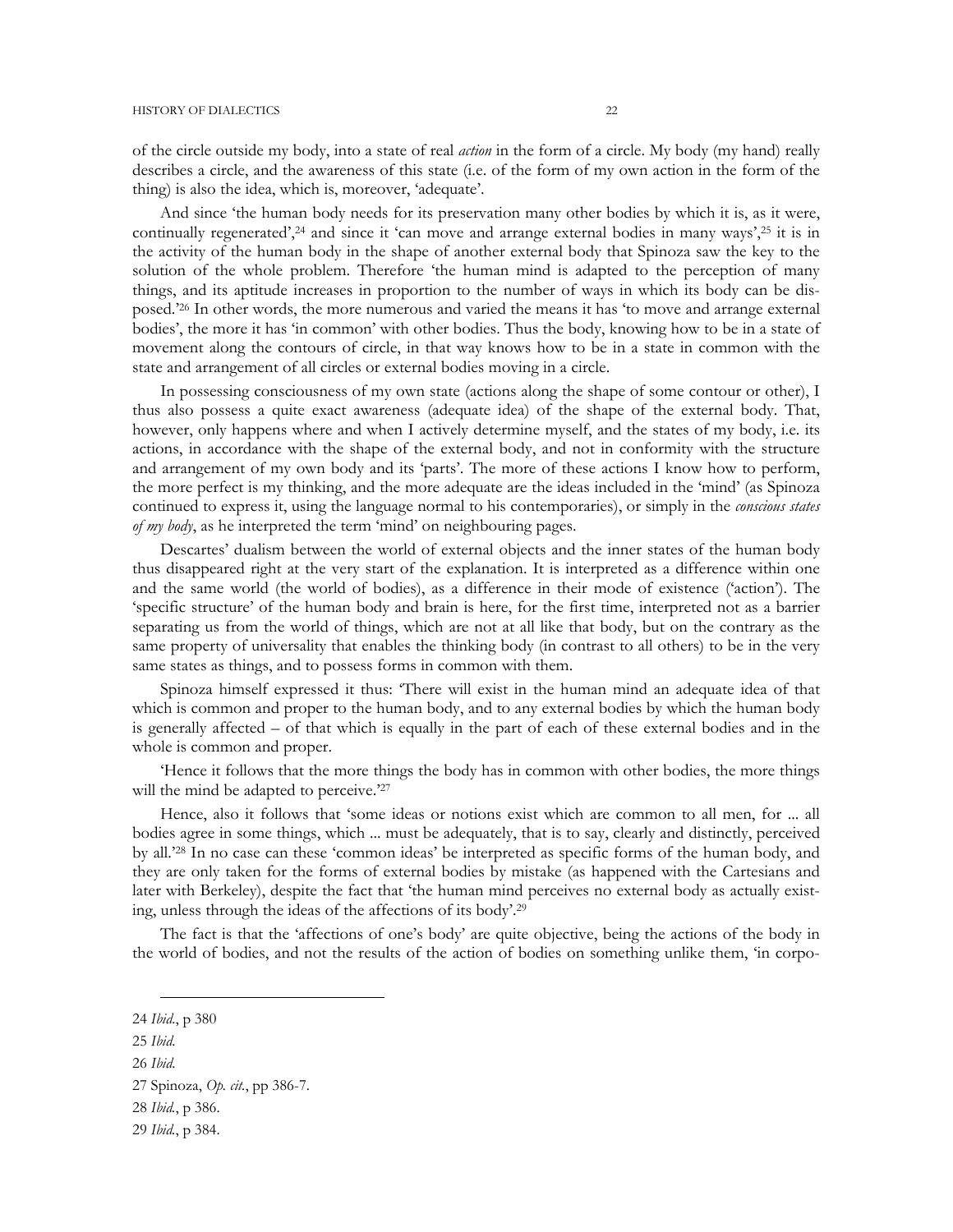real'. Therefore, 'he who possesses a body fit for many things possesses a mind of which the greater part is external'. 30

From all that it follows that 'the more we understand individual objects, the more we understand God,<sup>'31</sup> i.e. the general universal nature of things, world substance; the more individual things our activity embraces and the deeper and more comprehensively we determine our body to act along the shape of the external bodies themselves, and the more we become an active component in the endless chain of the causal relations of the natural whole, the greater is the extent to which the power of our thinking is increased, and the less there is of the 'specific constitution' of our body and brain mixed into the 'ideas' making them 'vague and inadequate' (ideas of the imagination and not of 'intellect'). The more active our body is, the more universal it is, the less it introduces 'from itself', and the more purely it discloses the real nature of things. And the more passive it is, the more the constitution and arrangement of the organs within it (brain, nervous system, sense organs, etc.) affect ideas.

Therefore the real composition of psychic activity (including the logical component of thought) is not in the least determined by the structure and arrangement of the parts of the human body and brain, but by the external conditions of universally human activity in the world of other bodies.

This functional determination gives an exact orientation to structural analysis of the brain, fixes the general goal, and gives a criterion by which we can distinguish the structures through which thinking is carried on within the brain from those that are completely unrelated to the process of thought, but govern, say, digestion, circulation of the blood, and so on.

That is why Spinoza reacted very ironically to all contemporaneous 'morphological' hypotheses, and in particular to that of the special role of the 'pineal gland' as primarily the organ of the 'mind'. On this he said straight out: since you are philosophers, do not build speculative hypotheses about the structure of the body of the brain, but leave investigation of what goes on inside the thinking body to doctors, anatomists, and physiologists. You, as philosophers, not only can, but are bound to, work out for doctors and anatomists and physiologists the functional determination of thinking and not its structural determination, and you must do it strictly and precisely, and not resort to vague ideas about an 'incorporeal mind', 'God', and so on.

But you can find the functional determination of thought only if you do not probe into the *thinking body* (the brain), but carefully examine the real composition of its objective activities among the other bodies of the infinitely varied universum Within the skull you will not find anything to which a functional definition of thought could be applied, because thinking is a function of external, objective activity. And you must therefore investigate not the anatomy and physiology of the brain but the 'anatomy and physiology' of the 'body' whose active function *in fact* is thought, i.e. the 'inorganic body of man', the 'anatomy and physiology' of the world of his culture, the world of the 'things' that he produces and reproduces by his activity.

The sole 'body' that thinks from the necessity built into its special 'nature' (i.e. into its specific structure) is *not the individual brain at all*, and not even the whole man with a brain, heart, and hands, and all the anatomical features peculiar to him. Of necessity, according to Spinoza, only substance possesses thought. Thinking has its necessary premise and indispensable condition (*sine qua non*) *in all nature as a whole*.

But that, Marx affirmed, is not enough. According to him, only nature of necessity thinks, nature that has achieved the stage of man socially producing his own life, nature changing and knowing itself in the person of man or of some other creature like him in this respect, universally altering nature, both that outside him and his own. A body of smaller scale and less 'structural complexity' will not think. Labour is the process of changing nature by the action of social man, and is the 'subject' to which

<sup>30</sup> *Ibid.*, p 462.

<sup>31</sup> Spinoza, *Op. cit.*, pp 458.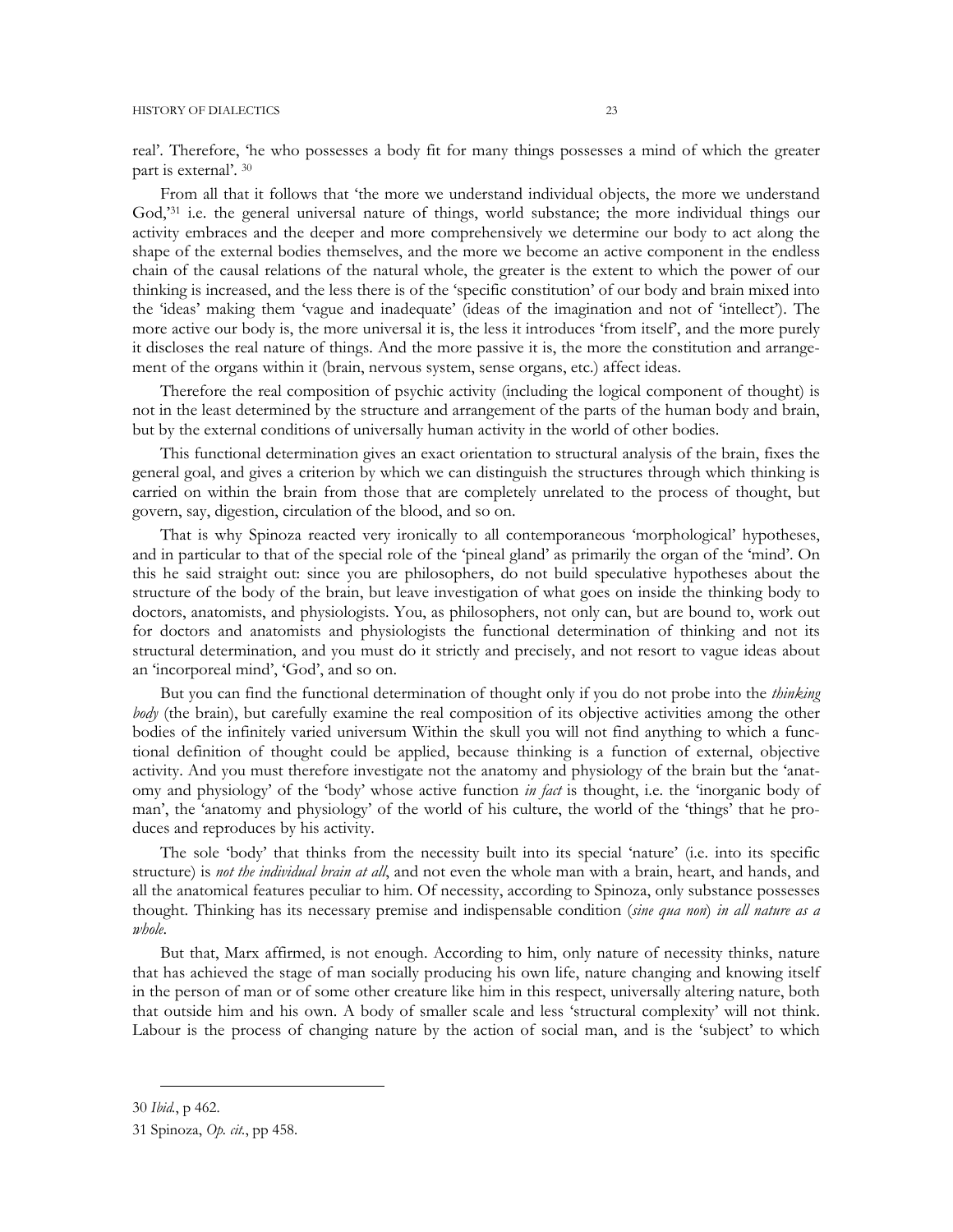thought belongs as 'predicate'. But nature, the universal matter of nature, is also its substance. Substance, having become the subject of all its changes in man, the cause of itself (*causa sui*).

### **3. Kant – Logic and Dialectics**

The most direct path to the creation of dialectical logic, as we have already said, is 'repetition of the past', made wise by experience, repetition of the work of Marx, Engels, and Lenin, or critical, materialist rethinking of the achievements that humanity owes in the realm of the Higher Logic to classical German philosophy of the end of the eighteenth and beginning of the nineteenth centuries, to the process of spiritual maturing, striking in its rapidity, associated with the names of Kant, Fichte, Schelling, and Hegel.

The 'matter of logic' then underwent, in a very short historical period, the most prodigious 'flight of imagination' since antiquity, marked in itself by an inner dialectic so tense that even simple acquaintance with it still cultivates dialectical thinking.

First of all we must note that it was German classical philosophy that clearly recognised and sharply expressed the fact that all problems of philosophy as a special science somehow or other turned on the question of *what thought was and what were its interrelations with the external world*. Understanding of this fact, already matured earlier in the systems of Descartes and Locke, Spinoza and Leibniz, was now transformed into the consciously established jumping-off point of all investigations, into the basic principle of a critical rethinking of the results of the preceding development. Philosophy, completing in Kant a more than two-century cycle of investigation, entered on a fundamentally new stage of understanding and resolving of its special problems.

The need to examine and analyse the path critically was not of course dictated only by the inner needs of philosophy itself, by the striving to completeness and orderliness (although the philosophers themselves so expressed it), but mainly by the powerful pressure of outside circumstances, the crisisridden, prerevolutionary state of all intellectual culture. The intense conflict of ideas in all spheres of intellectual life, from politics to natural science, willy-nilly involved in ideological struggle, more and more insistently impelled philosophy to dig down ultimately to the very roots and sources of what was happening, to understand where the general cause of the mutual hostility between people and ideas was hidden, to find and point out to people the rational way out of the situation that had arisen.

Kant was the first to attempt to embrace within the framework of a single conception all the main opposing principles of the thought of the time which was approaching a catastrophic collision. In trying to unite and reconcile those principles within one system he only, against his will, exposed more clearly the essence of the problems which were unresolvable by the tried and known methods of philosophy.

The actual state of affairs in science presented itself to Kant as a war of all against all; in the image of that 'natural' state which, following Hobbes, he characterised (as applied to science) as 'a state of injustice and violence'. In this state scientific thought ('reason') 'can establish and secure its assertions only through *war*...'. In that case 'the disputes are ended by a victory to which both sides lay claim, and which is generally followed by a merely temporary armistice, arranged by some mediating authority....'<sup>32</sup>

Putting it another way, it was the tension of the struggle between opposing principles, each of which had been developed into a system claiming universal significance and recognition, that constituted the 'natural' state of human thought for Kant. The 'natural', actual, and obvious state of thought, consequently, was just dialectics. Kant was not at all concerned to extirpate it once and for all from the life of reason, i.e. from science understood as a certain developing whole, but only ultimately to find a corresponding 'rational' means of resolving the contradictions, discussions, disputes, conflicts, and antagonisms arising in science. Could reason itself, without the aid of 'authority', overcome the anguish of dissension?

<sup>32</sup> Kant, "Critique of Pure Reason," tr. N. K. Smith, London 1929 p 601.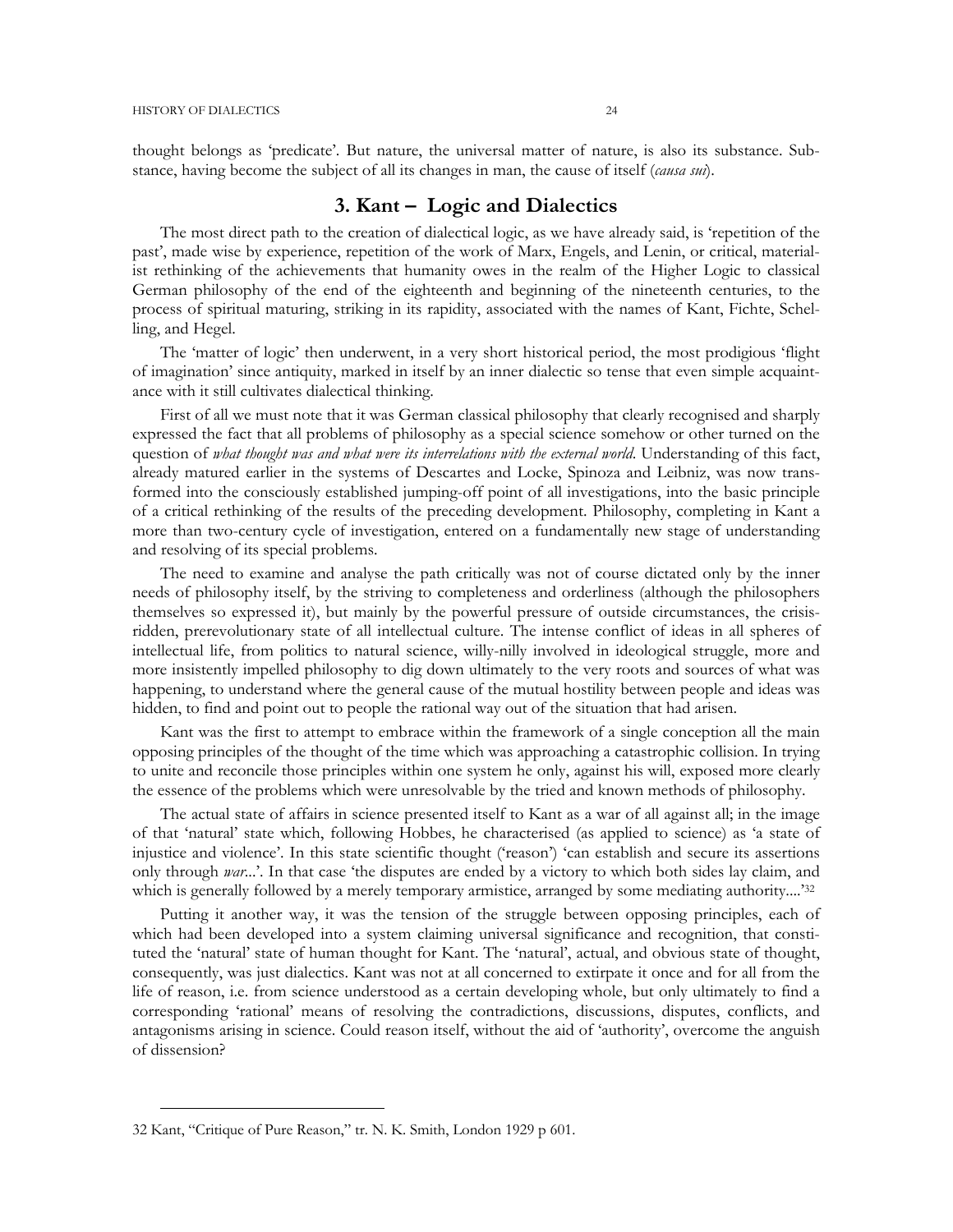'The endless disputes of a merely dogmatic reason,' as he put it, 'thus finally constrain us to seek relief in some critique of reason itself, and in a legislation based upon such criticism.'33

The state of endless disputes, and hostility between theoreticians, seemed to Kant to be a consequence of the fact that the 'republic of scholars' did not as yet have a single, systematically developed 'legislation' recognised by all, or 'constitution of reason', which would enable it to seek solution of the conflicts not in war 'to the death' but in the sphere of polite, academic discussion, in the form of a 'legal process' or 'action' in which each party would hold to one and the same 'code' of logical substantiation and, recognising the opponent as an equally competent and equally responsible party as himself, would remain not only critical but also self-critical, always ready to recognise his mistakes and transgressions against the logical rules. This ideal of the inter-relations of theoreticians – and it is difficult to raise any objection against it even now – loomed before Kant as the goal of all his investigations.

But thereby, at the centre of his attention, there was above all that field which tradition assigned to the competence of logic. It was quite obvious to Kant, on the other hand, that logic in the form in which it existed could not in any way satisfy the pressing needs of the situation created, or serve as a tool to analyse it. The very term 'logic' was so discredited by then that Hegel was fully justified in speaking of the universal and complete scorn for this science that for 'hundreds and thousands of years ... was just as much honoured as it is despised now'.34 And only the profound reform that it underwent in the work of the classical German philosophers restored respect and dignity to the very name of the science of thought. Kant was the very first to try to pose and resolve the problem of logic specifically by way of a critical analysis of its content and historical fate. For the first time he compared its traditional baggage with the real processes of thinking in natural science and in the sphere of social problems.

Kant above all set himself the goal of bringing out and summing up the undisputed truths which had been formulated within the framework of traditional logic, though also scorned for their banality. In other words he tried to bring out those 'invariants' that had remained unaffected during all the discussions on the nature of thinking stretching over centuries and millennia, the propositions that no one had called in question, neither Descartes nor Berkeley, neither Spinoza nor Leibniz, neither Newton nor Huygens, not one theoretically thinking individual. Having singled this 'residue' out from logic, Kant was satisfied that what remained was not very much, a few quite general propositions formulated in fact by Aristotle and his commentators.

From the angle from which Kant surveyed the history of logic it was impossible to draw any other conclusion; for it went without saying that if one sought only those propositions in logic with which everyone equally agreed, both Spinoza and Berkeley, both the rationalist-naturalist and the theologian, and all their disagreements were taken out of the brackets, then nothing else would remain within the brackets, nothing except those completely general *ideas* (notions) about thought that seemed indisputable to all people thinking in the defined tradition. There thus existed a *purely empirical* generalisation, really stating only that not a single one of the theoreticians so far occupying themselves with thought had actually disputed a certain totality of judgments. But you could not tell from these judgments whether they were true in themselves, or were really only common and generally accepted illusions.

For all theoreticians had hitherto thought (or had only tried to think) in accordance with a number of rules. Kant, however, transformed the purely empirical generalisation into a theoretical judgment (i.e. into a universal and necessary one) about the subject matter of logic in general, about the legitimate limits of its subject matter: 'The sphere of logic is quite precisely delimited; its sole concern is to give an exhaustive exposition and a strict proof of the formal rules of all thought....'.35 Here 'formal' means quite independent of how thought precisely is understood, and of its origins and objects or goals, its

<sup>33</sup> *Ibid.*, p 604.

<sup>34</sup> Hegel, "Lectures on the History of Philosophy, Vol. II," p 210.

<sup>35</sup> Kant, *Op. cit.*, p 18.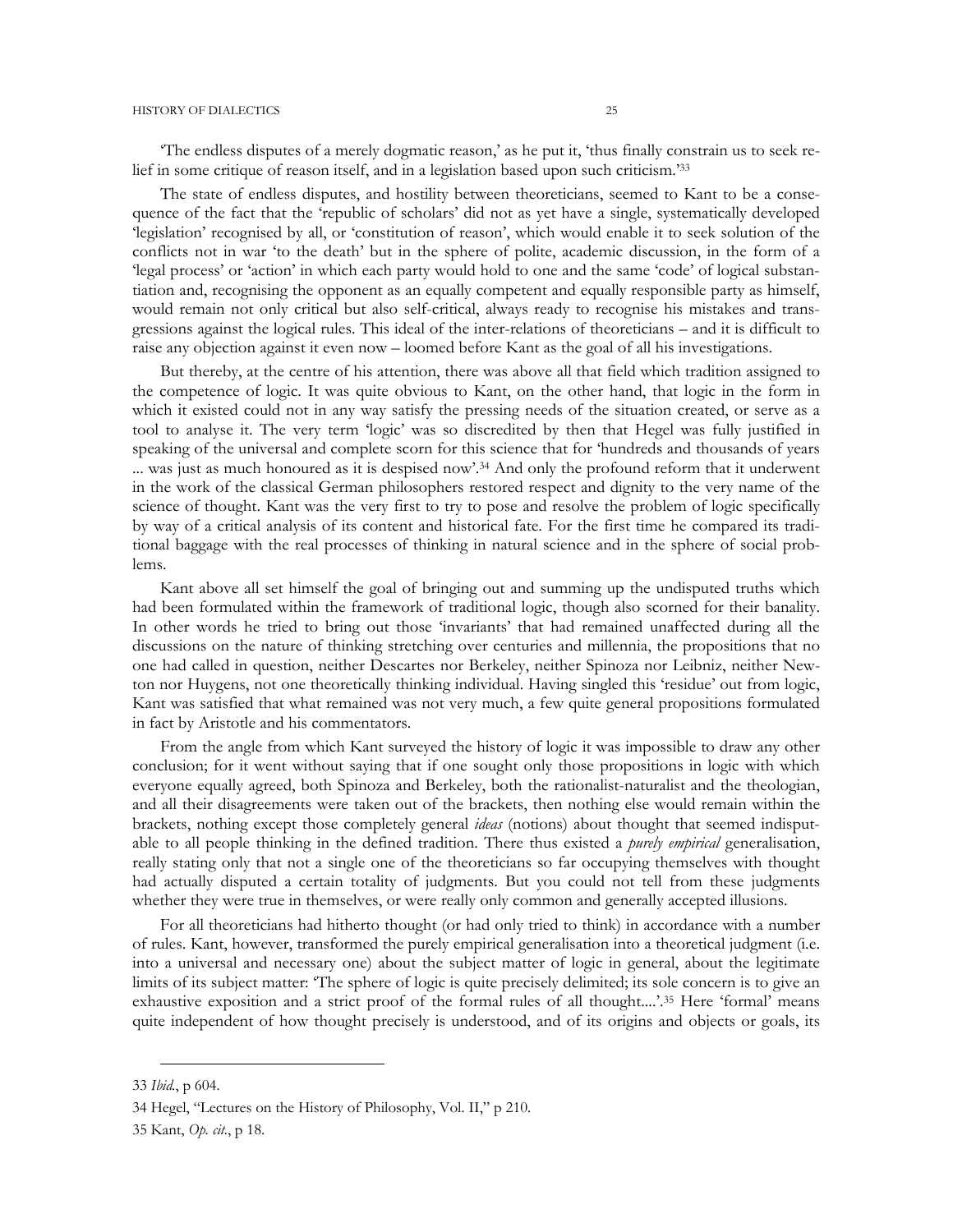relations to man's other capacities and to the external world, and so on and so forth, i.e. independent of how the problem of the 'external' conditions within which thinking is performed according to the rules is resolved, and of metaphysical, psychological, anthropological, and other considerations. Kant declared these rules to be absolutely true and universally obligatory for thought in general, 'whether it be *a priori* or empirical, whatever be its origin or object, and whatever hindrances, accidental or natural, it may encounter in our minds (*Gemüt*)'.36

Having thus drawn the boundaries of logic ('that logic should have been thus successful is an advantage which it owes entirely to its limitations, whereby it is justified in abstracting indeed, it is under obligation to do so from all objects of knowledge and their differences. ...'37), Kant painstakingly investigated its fundamental possibilities. Its competence proved to be very narrow. By virtue of the formality mentioned, it of necessity left out of account the differences in the views that clashed in discussion, and remained absolutely neutral not only in, say, the dispute between Leibniz and Hume but also in a dispute between a wise man and a fool, so long as the fool 'correctly' set out whatever ideas came into his head from God knew where, and however absurd and foolish they were. Its rules were such that it must logically justify any absurdity so long as the latter was not self-contradictory. A self-consistent stupidity must pass freely through the filter of general logic.

Kant especially stresses that 'general logic contains, and can contain, no rules for judgment',<sup>38</sup> that is 'the faculty of *subsuming* under the rules; that is, of distinguishing whether something does or does not stand under a given rule (*casus datae legis*)'.39 The firmest knowledge of the rules in general (including the rules of general logic) is therefore no guarantee of their faultless application. Since 'deficiency in judgment is just what is ordinarily called stupidity', and since 'for such a failing there is no remedy',40 general logic cannot serve either as an 'organon' (tool, instrument) of real knowledge or even as a 'canon' of it, i.e. as a criterion for testing ready-made knowledge.

In that case then, for what is it in general needed? Exclusively for checking the correctness of socalled analytical judgments, i.e. ultimately, acts of verbal exposition of ready-made ideas already present in the head, however unsound these ideas are in themselves, Kant stated in full agreement with Berkeley, Descartes, and Leibniz. The contradiction between a concept (i.e. a rigorously defined idea) and experience and the facts (their determinations) is a situation about which general logic has no right to say anything, because then it is a question already of an act of subsuming facts under the definition of a concept and not of disclosures of the sense that was previously contained in the concept. (For example, if I affirm that 'all swans are white', then, having seen a bird identical in all respects except colour with my idea of a swan, I shall be faced with a difficulty, which general logic cannot help me to resolve in any way. One thing is clear, that this bird will not be subsumed under my concept 'swan' without contradiction, and I shall be obliged to say: it is not a swan. If, all the same, I recognise it as a swan, then the contradiction between the concept and the fact will already be converted into a contradiction between the determinations of the concept, because the subject of the judgment (swan) will be defined through two mutually exclusive predicates ('white' and 'not white'). And that is already inadmissible and equivalent to recognition that my initial concept was incorrectly defined, and that it must be altered, in order to eliminate the contradiction.)

So that every time the question arises of whether or not to subsume a given fact under a given concept, the appearance of a contradiction cannot be taken at all as an index of the accuracy or inaccuracy of a judgment. A judgment may prove to be true simply because the contradiction in the given case *demolishes* the initial concept, and reveals its contradictoriness, and hence its falsity. That is why one

38 *Ibid.*, p 177.

**<sup>.</sup>** 36 *Ibid.*, p 18.

<sup>37</sup> *Ibid.*

<sup>39</sup> Kant, *Op. cit.*

<sup>40</sup> *Ibid.*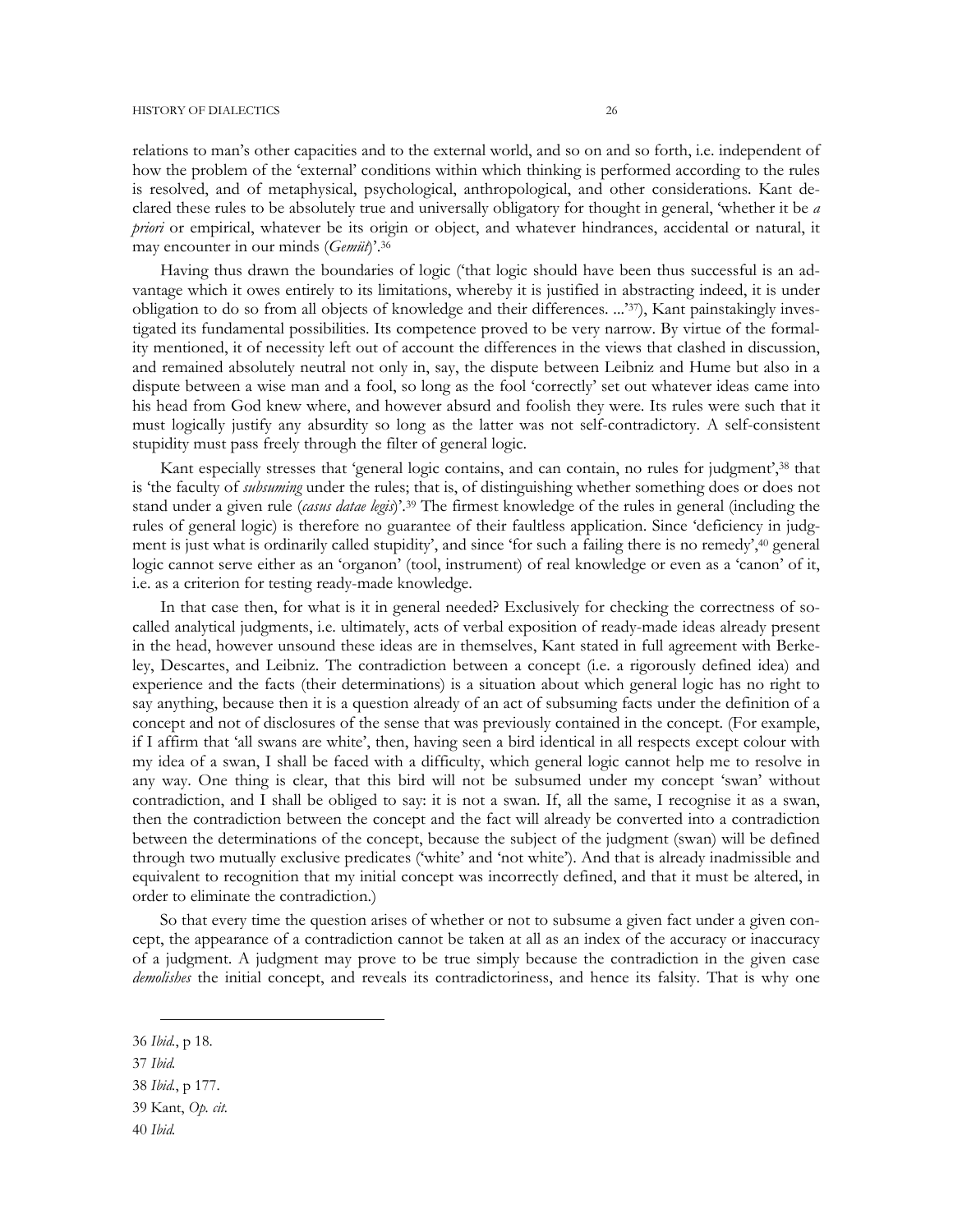cannot apply the criteria of general logic unthinkingly where it is a matter of experimental judgments, of the acts of subsuming facts under the definition of a concept, of acts of concretising an initial concept through the facts of experience. For in such judgments the initial concept is not simply explained but has new determinations added to it. A synthesis takes place, a uniting of determinations, and not analysis, i.e. the breaking down of already existing determinations into details.

All judgments of experience, without exception, have a synthetic character. The presence of a contradiction in the make-up of such a judgment is consequently a natural and inevitable phenomenon in the process of making a concept more precise in accordance with the facts of experience.

To put it another way, general logic has no right to make recommendations about the capacity of a judgment since this capacity has the right to subsume under the definition of a concept those facts that directly and immediately *contradict* that definition.

Any empirical concept is therefore always in danger of being refuted by experience, by the first fact that strikes the eye. Consequently, a judgment of a purely empirical character, i.e. one in which an empirically given, sensuously contemplated thing or object functions as subject (e.g. our statement about swans), is true and correct only with the obligatory reservation: 'All swans *that have so far come within our field of experience* are white'. Such a statement is indisputable, because it does not claim to apply to any individual things of the same kind that we have not yet been able to see. And further experience has the right to correct our definitions and to alter the predicates of the statement.

Our theoretical knowledge is constantly coming up against such difficulties in fact, and always will.

But if that is so, if science develops only through a constant juxtaposition of concepts and facts, through a constant and never ending process of resolving the conflict that arises here again and again then the problem of the theoretical scientific concept is sharply posed immediately. Does a theoretical scientific generalisation (concept), claiming universality and necessity, differ from any empirical, inductive 'generalisation'? (The complications that arise here were wittily described a century or more later by Bertrand Russell in the form of a fable. Once there was a hen in a hen-coop. Every day the farmer brought it corn to peck, and the hen certainly drew the conclusion that appearance of the farmer was linked with the appearance of corn. But one fine day the farmer appeared not with corn but with a knife, which convincingly proved to the hen that there would have been no harm in having a more exact idea of the path to a scientific generalisation.)

In other words, are such generalisations possible as can, despite being drawn from only fragmentary experience relative to the given object, nevertheless claim to be concepts providing scientific *prediction*, i.e., to be extrapolated with assurance to future experience about the self-same object (taking into consideration, of course, the effect of the diverse conditions in which it may be observed in future)? Are concepts possible that express not only and not simply more or less chance common attributes, which in another place and another time may not be present, but also the 'substance' itself, the *very 'nature' of the given kind of object*, the law of their existence? That is to say, are such determinations possible, in the absence of which the very object of the given concept is absent (impossible and unthinkable), and when there is already another object, which for that very reason is competent neither to confirm nor to refute the definition of the given concept? (As, for example, consideration of a square or a triangle has no bearing on our understanding of the properties of a circle or an ellipse, since the definition of the concept 'circumference of a circle' contains only such predicates as strictly describe the boundaries of the given kind of figure, boundaries that it is impossible to cross without passing into another kind). The concept thus presupposes such 'predicates' as cannot be eliminated (without eliminating the object of the given concept itself) by any future, 'any possible' (in Kant's terminology) experience.

So the Kantian distinction between purely empirical and theoretical scientific generalisations arises. The determinations of concepts must be characterised by universality and necessity, i.e. must be given in such a way that they cannot be refuted by any future experience.

Theoretical scientific judgments and generalisations, unlike purely empirical ones, in any case claim to be universal and necessary (however the metaphysical, psychological, or anthropological foundations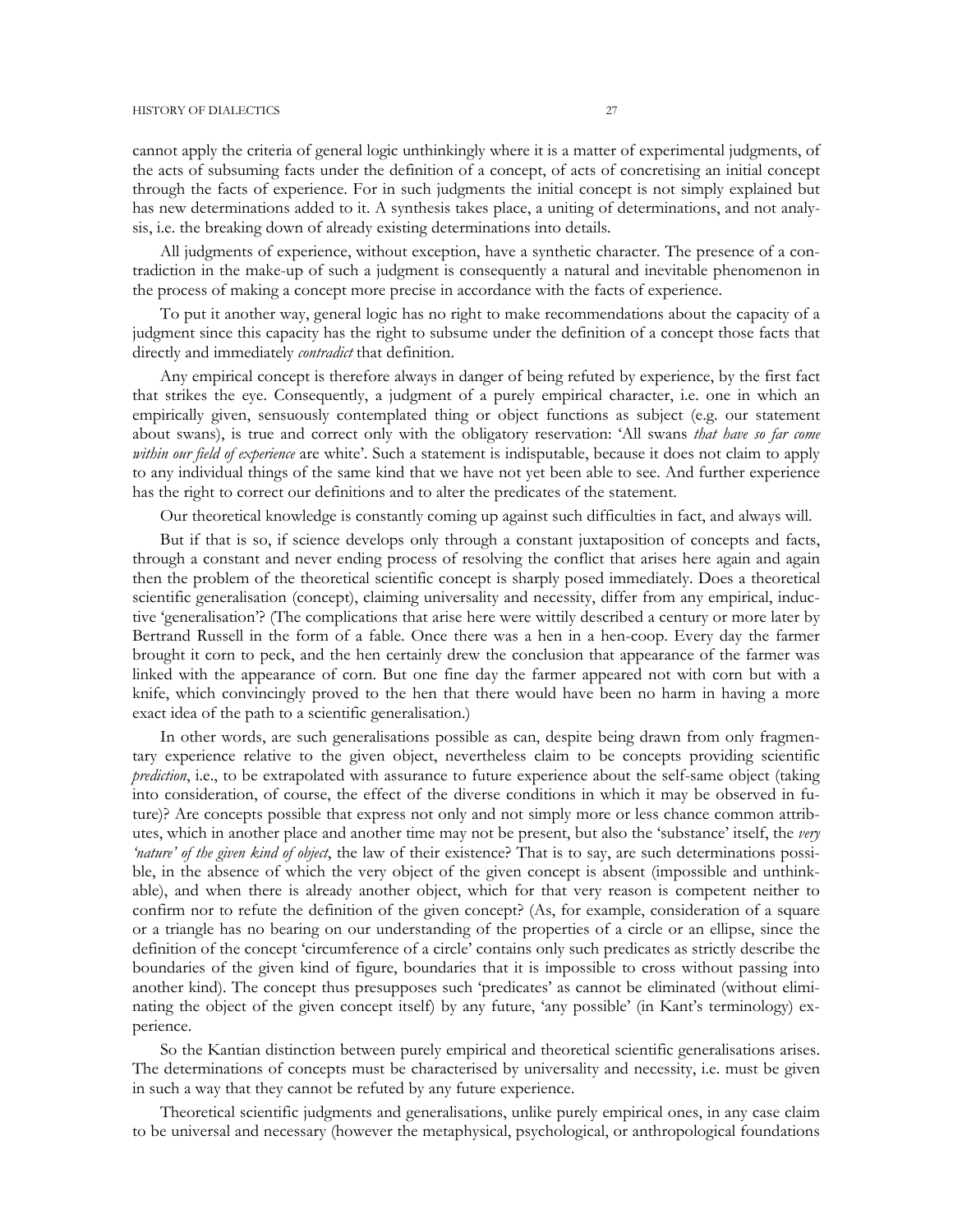of such claims are explained), to be confirmable by the experience of everybody of sound mind, and not refutable by that experience. Otherwise all science would have no more value than the utterances of the fool in the parable who produces sententious statements at every opportune and inopportune moment that are only pertinent and justified in strictly limited circumstances, i.e. thoughtlessly uttering statements applicable only on particular occasions as absolutes and universals, true in any other case, in any conditions of time and place.

The theoretical generalisations of science (and judgments linking two or more) have to indicate not only the definition of the concept but also the whole fullness of the conditions of its applicability, universality, and necessity. But that is the whole difficulty. Can we categorically establish that we have listed the whole series of necessary conditions? Can we be sure that we have included only the really necessary conditions in it? Or have we perhaps included superfluous ones, not absolutely necessary?

Kant remained open on this question, too; and he was right, since there is always the chance of a mistake here. In fact, how many times science has taken the particular for the general. In any case it is clear that 'general', i.e. purely formal, logic has no right here either to formulate a rule making it possible to distinguish the simply general from the *universal*; to distinguish that which has been observed *up to now* from that which will be observed *in the future*, however long our experience goes on for and however broad the field of facts that it embraces. For the rules of general logic judgments of the type of 'all swans are white' are quite indistinguishable from statements of the type of 'all bodies are extended', because the difference in them consists not in the form of the judgment but exclusively in the content and origin of the concept embraced in it. The first is empirical and preserves its full force only in relation to experience already past (in Kant's parlance it is only true *a posteriori*); the second claims to a greater force, to be correct also in relation to the future, and to any possible experience regarding natural bodies (in Kant's parlance it is true *a priori*, i.e. prior to, before being tested by experience). For that reason we are convinced (and science lends our conviction the character of an apodictic affirmation) that however far we travelled in space and however deep we penetrated into matter we would never and nowhere encounter a 'natural body' that refuted our conviction, i.e. 'a body without extension'.

Why? Because there cannot be a body without extension in nature? To answer thus, Kant said, would be impudent. All we can say is the following: if, even in the infinite universe, such remarkable bodies did exist, they could never, in any case, come within our field of vision, within our field of experience. And if they could, then they would be perceived by us as extended, or would not be perceived at all. For such is the structure of our organs of perception that they can only perceive things in the form of space, only as extensions and continuities (in the form of time).

It may be said that they are such 'in themselves'; Kant did not consider it possible to deny that, or to assert it. But 'for us' they are precisely such, and cannot be otherwise, because then they would not in general be part of our experience, would not become objects of experience, and therefore would not serve as the basis for scientific statements and propositions, for mathematics, physics, chemistry, and other disciplines.

The spatial-temporal determinations of things (the modes of describing them mathematically) are thus rescued from danger of refutation by any possible experience, because they are precisely true on condition of that very experience being possible.

All theoretical propositions as such (i.e. all statements linking two or more determinations together) acquire a *universal* and *necessary* character and no longer need to be confirmed by experience. That is why Kant defined them as *a priori*, synthetic statements. It is by virtue of this character of theirs that we can be quite confident that two times two are four and not five or six not only on our sinful earth but also on any other planet; that the diagonal of a square will be just as incommensurate with its sides; and that the laws discovered by Galileo, Newton, and Kepler will be the same in any corner of the Universe as in the part investigated by us. Because only and exclusively *universal* and *necessary* definitions (in the sense explained above), predicates of the concept, are linked together (synthesised) in these propositions.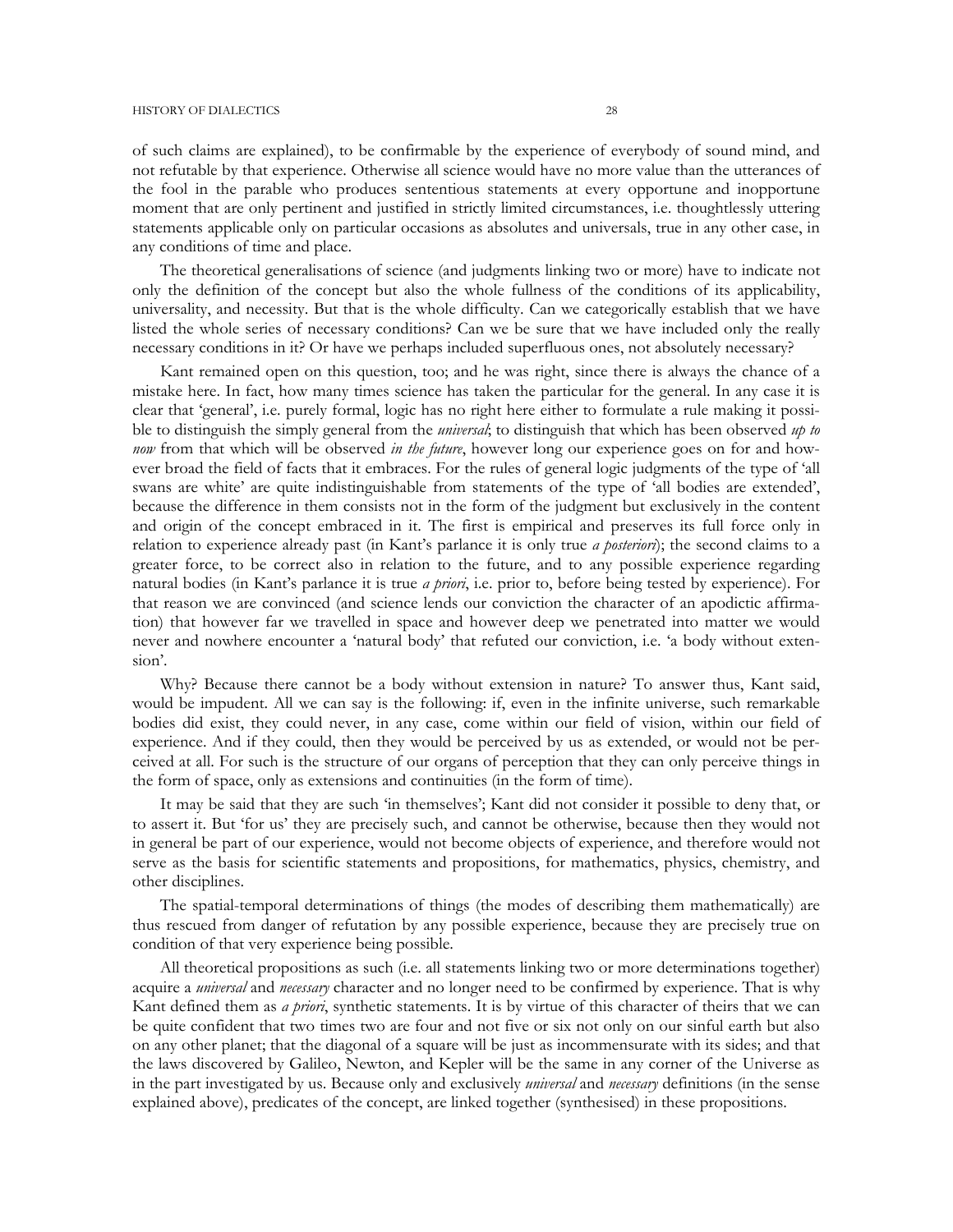#### HISTORY OF DIALECTICS 29

But if the main problem that science comes up against proves not to be analytical judgments but synthetic ones, and general logic is only competent to judge analytical correctness, then we must inevitably conclude that there must be a special logic, apart from general logic, having to do only with theoretical applications of the intellect, with the rules of producing theoretical (in Kant's parlance, *a priori*, synthetic) judgments, i.e. judgments that we are entitled to appraise as universal, necessary, and therefore objective.

'When we have reason to consider a judgment necessarily universal ... we must consider it objective also, that is, that it expresses not merely a reference of our perception to a subject, but a quality of the object. For there would be no reason for the judgments of other men necessarily agreeing with mine, if it were not the unity of the object to which they all refer, and with which they accord; hence they must all agree with one another.'41

True, we still do not know anything about the thing in itself, i.e. outside the experience of all people in general; but that, in the experience of all existing and future people organised like ourselves, it will necessarily look exactly the same (and therefore anybody will be able to test the correctness of our statement) a theoretical judgment must guarantee.

Hence Kant also drew the conclusion that there must be a logic (or rather a section of logic) that dealt specially with the principles and rules of the theoretical application of thought or the conditions of applying the rules of general logic to the solution of special theoretical problems, to acts of producing universal, necessary, and thus objective judgments. This logic was still not entitled, unlike general logic, to ignore the difference between knowledge (ideas) in content and origin. It could and must serve as an adequate canon (if not as an *organon*) for thinking that laid claim to the universality and necessity of its conclusions, generalisations, and propositions. Kant conferred the title of transcendental logic on it, i.e. the logic of truth.

The centre of attention here naturally turned out to be the problem of what Kant called the intellect's synthetic activity, i.e. the activity by which new knowledge was achieved, and not ideas already existing in the head clarified. 'By *synthesis*, in its most general sense,' he said, 'I understand the act of putting different representations together and of grasping what is manifold in them in one (act of) knowledge.'42 Thus he assigned synthesis the role and 'sense' of the fundamental operation of thinking, preceding any analysis in content and in time. Whereas analysis consisted in act of arranging ready ideas and concepts, synthesis served as an act of *producing* new concepts. And the rules of general logic had a very conditional relation to that act, and so in general to the original, initial forms of the working of thought.

In fact, Kant said, where reason had not previously joined anything together there was nothing for it to divide and 'before we analyse our representations, the representations must themselves be given, and therefore as regards content no concepts can arise by way of analysis.'43 So the original, fundamental, logical forms, it transpired, were not the principles of general logic, not the fundamental principles of analytical judgments (i.e. not the law of identity and the principle of contradiction), but only universal forms, schemas, and means of *uniting* various ideas into the body of some new idea, schemas ensuring *unity of diversity*, means of identifying the different and uniting the heterogeneous.

Thus, notwithstanding the formal order of his exposition, and despite it, Kant in essence affirmed that the really universal initial and fundamental logical forms were not those at all that were considered such by traditional formal logic, but that these were rather the 'second storey' of logical science, and so derivative, secondary, and true only insofar as they agreed with the more universal and important, with the propositions relating to the *synthesis* of determinations in the composition of a concept and judgment.

<sup>41</sup> Kant, "Prologomena zu einer jeden künftigen Metaphysik," *Sämtliche Werke* (Leipzig 1938) p 58.

<sup>42</sup> Kant, "Critique of Pure Reason," p 111.

<sup>43</sup> Kant, *Op. cit.*, p 111.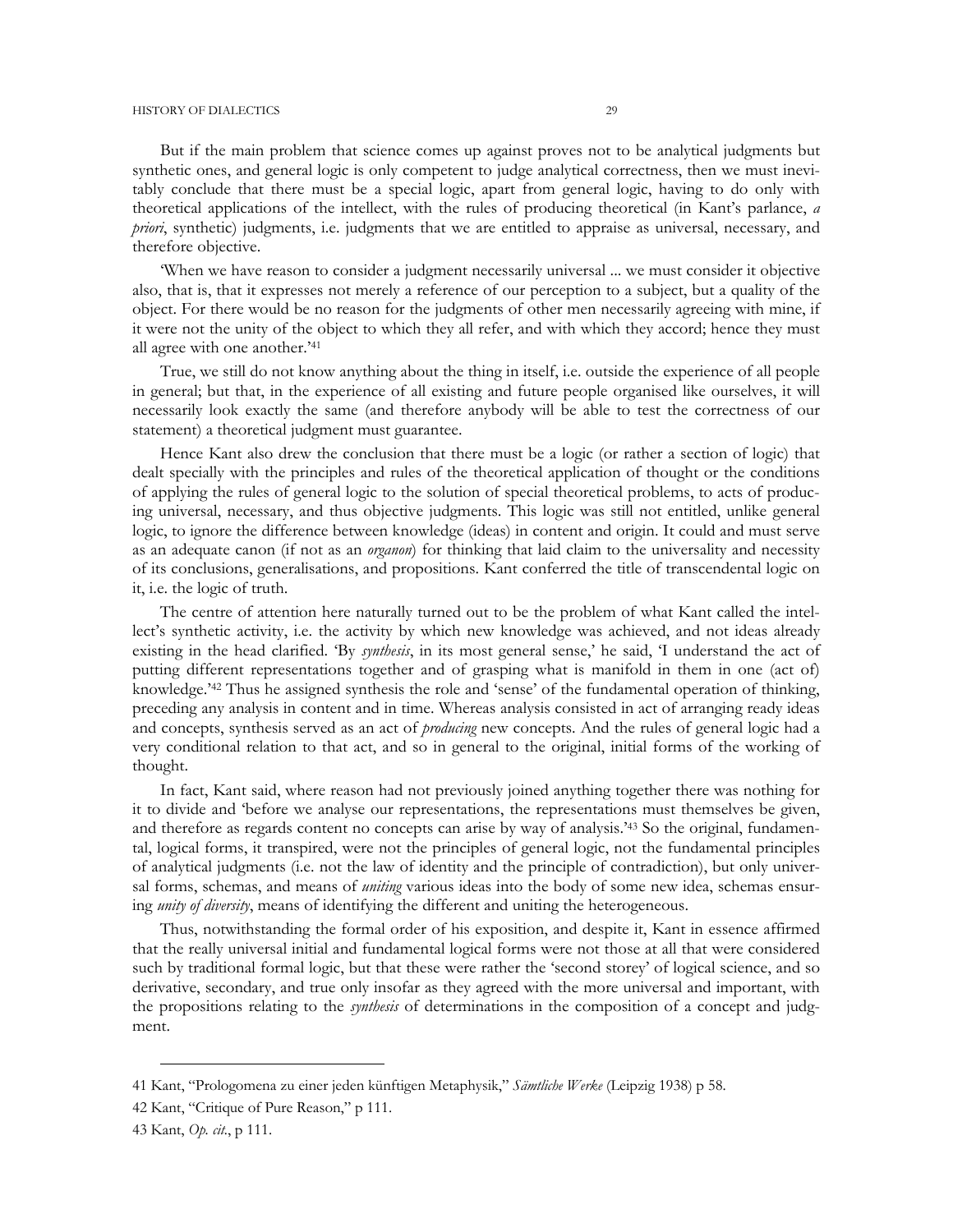#### HISTORY OF DIALECTICS 30

It was clearly a complete revolution in views on the subject matter of logic as the science of thought. Not enough attention is usually paid to this point in expounding Kant's theory of thought, although it is here that he proved to be the real progenitor of a fundamentally new dialectical stage in the development of logic as a science. Kant was the first to begin to see the main *logical* forms of thinking in *categories* thus including everything in the subject matter of logic that all preceding tradition had put into the competence of ontology and metaphysics, and never into that of logic.

'The union of representations in one consciousness is judgment. Thinking therefore is the same as judging, or referring representations to judgments in general. Hence judgments are either merely subjective, when representations are referred to a consciousness in one subject only, and united in it, or objective, when they are united in a consciousness generally, that is, necessarily. The logical functions of all judgments are but various modes of uniting representations in consciousness But if they serve for concepts, they are concepts of their necessary union in a consciousness, and so principles of objectively valid judgments.'44

Categories are also 'principles of objectively valid judgements'. And just because the old logic had turned up its nose at investigating these fundamental logical forms of thinking, it could neither help the movement of theoretical, scientific knowledge with advice nor tie up the loose ends in its own theory. 'I have never been able to accept the interpretation which logicians give of judgment in general,' Kant said. 'It is, they declare, the representation of a relation between two concepts. I do not here dispute with them as to what is defective in this interpretation that in any case it applies only to *categorical* not to hypothetical and disjunctive judgments (the two latter containing a relation not of concepts but of judgments), an oversight from which many troublesome consequences have followed. I need only point out that the definition does not determine in what the asserted r*elation* consists.'45

Kant clearly posed the task of understanding categories as logical units, and of disclosing their logical functions in the process of producing and transforming knowledge. True, as we shall see below, he also displayed an almost uncritical attitude to the definitions of the categories borrowed by logic from ontology. But the problem was posed: the definitions of categories were understood as logical (i.e. universal and necessary) schemas or the principles of linking ideas together in 'objective' judgments.

Categories were thus those universal forms (schemas) of the activity of the subject by means of which coherent experience became possible in general, i.e. by which isolated perceptions were fixed in the form of knowledge: '...Since experience is knowledge by means of connected perceptions, the *categories* [my italics – *EVI*] are conditions of the possibility of experience, and are therefore valid *a priori* for all objects of experience.'46 Any judgment, therefore, that claimed to universal significance, always overtly or covertly included a *category*: 'we cannot think an object save through categories. ...'47

And if logic claimed to be the science of thinking it must also develop just this doctrine of categories as a coherent system of categorial determinations of thought. Otherwise it simply had no right to call itself the science of thought. Thus it was Kant (and not Hegel, as is often thought and said) who saw the main essence of logic in categorial definitions of knowledge, and began to understand logic primarily as the systematic exposition of categories, universal and necessary concepts characterising an object in general, those very concepts that were traditionally considered the monopoly of metaphysical investigations. At the same time, and this is linked with the very essence of Kant's conception, categories were nothing other than universal forms (schemas) of the cognitive activity of the subject, purely logical forms of thinking understood not as a psychic act of the individual but a 'generic' activity of man, as the impersonal process of development of science, as the process of the crystallising out of universal scientific knowledge in the individual consciousness.

<sup>44</sup> Kant, "Prologomena," *Op. cit.*, p 66.

<sup>45</sup> Kant, "Critique of Pure Reason," p 158.

<sup>46</sup> Kant, "Prologomena," *Op. cit.*, p 171.

<sup>47</sup> *Ibid*., p 173.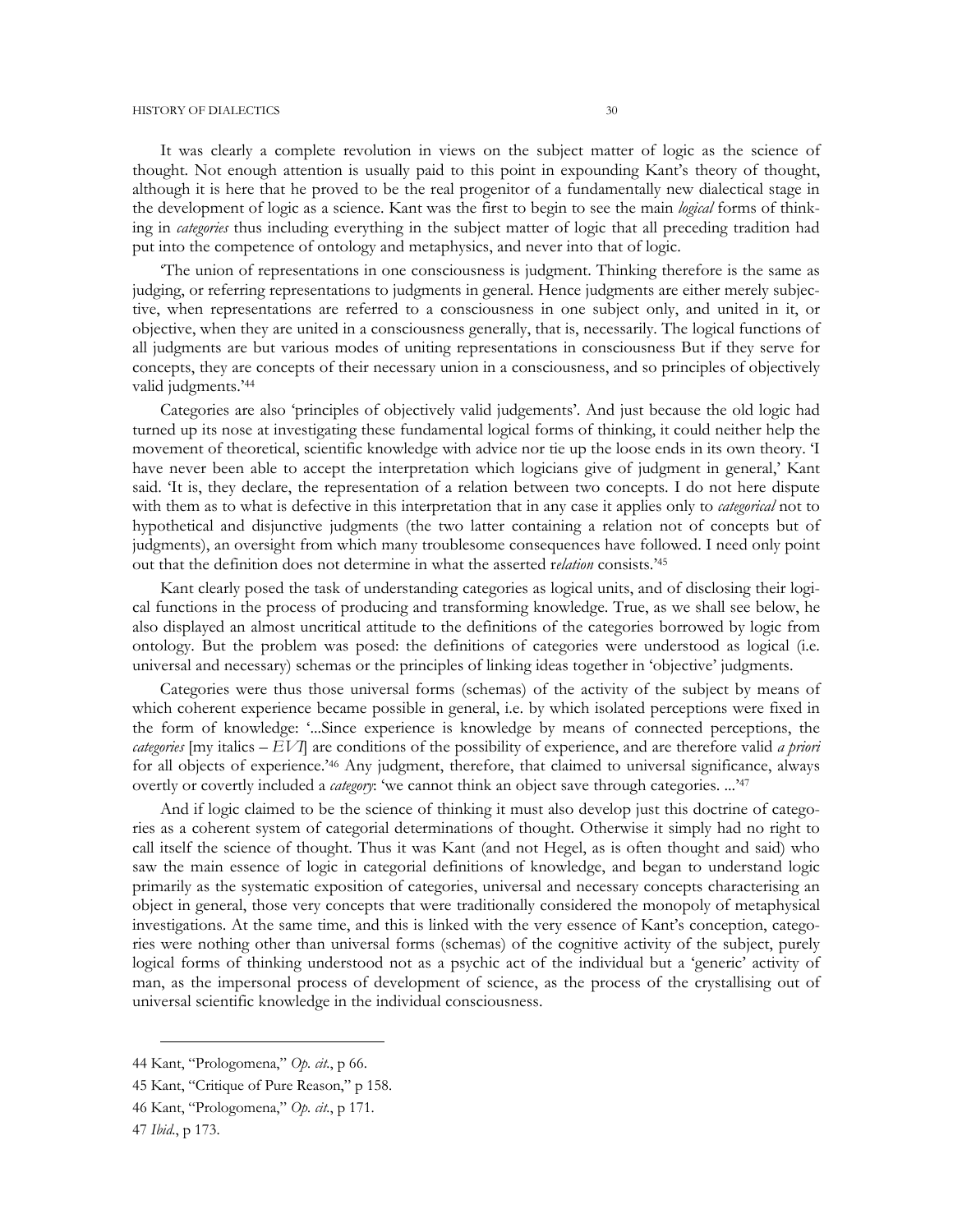Kant, not without grounds, considered Aristotle the founder of this understanding of logic, that same Aristotle on whom, following mediaeval tradition, responsibility had been put for the narrow, formal understanding of the boundaries and competence of logic, though in fact it was not his at all. Kant, however, reproached Aristotle for not having given any 'deduction' of his table of categories, but simply only setting out and summing up those categories that already functioned in the existing consciousness of his time. The Aristotelean list of categories therefore suffered from 'empiricism'. In addition, and on Kant's lips the reproach sounds even more severe, Aristotle, not having been content with explaining the logical function of categories, had also ascribed a 'metaphysical meaning' to them, explaining them not only as logical (i.e. theoretical cognitive) schemes of the activity of the mind but also as universal forms of existence, universal determinations of the world of things in themselves, that is to say he 'hypostatised' the purest logical schemas as metaphysics, as a universal theory of objectivity as such.

Kant thus saw Aristotle's main sin as having taken the forms of thinking for the forms of being or existence, and so having converted logic into metaphysics, into ontology. Hence also the task of having, in order to correct Aristotle's mistake, to convert metaphysics into logic. In other words Kant still saw the real significance of Aristotle, through the converting prism of his initial precepts, as the 'father of logic' and understood that Aristotle was such in his capacity as author of the *Metaphysics*. So Kant once and for all cut the roots of the mediaeval interpretation both of Aristotle and of logic, which had seen the logical doctrine of the Stagirite only in the texts of the *Organon*. This unnatural separation of logic from metaphysics, which in fact was due not to Aristotle at all but to the Stoics and Scholastics, acquired the force of prejudice in the Middle Ages, but was removed and overcome by Kant.

Kant did not give his system of categories in the *Critique of Pure Reason*, but only posed the task of creating one in general fashion, 'since at present we are concerned not with the completeness of the system, but only with the principles to be followed in its construction...'.<sup>48</sup> He also did not set out the logic, but only the most general principles and outlines of its subject matter in its new understanding, its most general categories (quantity, quality, relation, and modality, each of which was made more concrete in three derivatives). Kant considered that the further development of the system of logic in the spirit of these principles no longer constituted a special work: '... it will be obvious that a full glossary, with all the requisite explanations, is not only a possible, but an easy task.<sup>249</sup> '... It can easily be carried out, with the aid of the ontological manuals for instance, by placing under the category of causality the predicables of force, action, passion; under the category of community the predicables of presence, resistance; under the predicaments of modality, the predicables of coming to be, ceasing to be, change, etc.'50

Here again, as was the case with general logic, Kant displayed an absolutely *uncritical* attitude to the theoretical baggage of the old metaphysics, and to the determinations of categories developed in it, since he reduced the business of creating the new logic to very uncritical rethinking, to a purely formal transformation of the old metaphysics (ontology) into logic. In practice it sometimes resulted simply in the renaming of 'ontological' concepts as 'logical'. But the very carrying out of the task posed by Kant very quickly led to an understanding that it was not so simple to do, since what was required was not a formal change but a very serious and far reaching, radical transformation of the whole system of philosophy. Kant himself still did not clearly and completely realise this fact; he had only partially detected the dialectical contradictions of the old metaphysics, in the form of the famous four antinomies of pure reason. A start, however, had been made.

According to Kant categories were purely logical forms, schemas of the activity of the intellect linking together the facts of sensuous experience (perceptions) in the form of concepts and theoretical (objective) judgments. In themselves categories were empty, and any attempt to use them as other than

<sup>48</sup> Kant, "Prologomena," *Op. cit.*, p 114.

<sup>49</sup> *Ibid.*, p 115.

<sup>50</sup> *Ibid.*, p 115.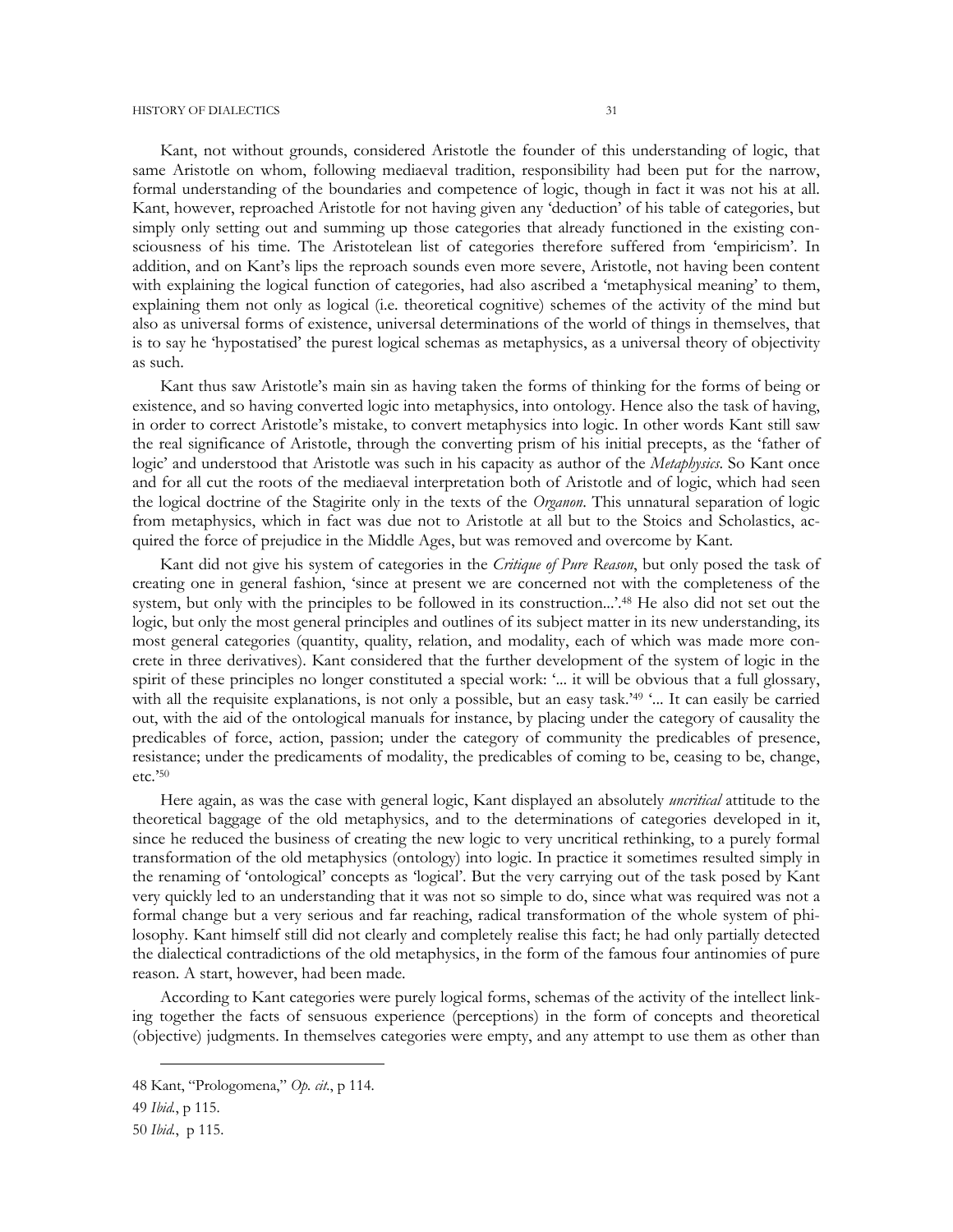logical forms of the generalisation of empirical facts led one way or the other only to balderdash and logomachy. Kant expressed this idea in his own manner, affirming that it was impossible in any case to understand categories as abstract determinations of things in themselves as they existed outside the consciousness of people and outside experience. They characterised, in a universal (abstract-universal) way only the *conceivable* object, i.e. the external world *as and how we of necessity thought of it*, as and how it was represented in consciousness after being refracted through the prism of our sense organs and forms of thinking. Transcendental logic, therefore, the logic of truth, was logic, and only logic, only the doctrine of thinking. Its concepts (categories) told us absolutely nothing about how matters stood in the world outside experience, whether in the world of the 'transcendental' outside the bounds of experience, there was causality, necessity, and chance, quantitative and qualitative differences, a difference in the probability and inevitability of an event occurring, and so on and so forth. That question Kant thought it impossible to answer; but in the world as given to us by experience matters stood exactly as logic pictured them, and science needed nothing more.

Science was therefore always and everywhere obliged to discover causes and laws, to differentiate the probable from the absolutely inevitable, to explain and numerically express the degree of probability of any particular event happening, and so on. In the world with which science was concerned there was no need, even as hypothetically assumed factors, for 'unextended' or 'eternal' factors (i.e. taken outside the power of the categories of space and time), 'incorporeal' forces, absolutely unalterable 'substances', and other accessories of the old metaphysics. The place of the old ontology must now be taken not by some one science, even though new in principle and clarified by criticism, but only the whole aggregate of real experimental sciences mathematics, mechanics, physics, chemistry, celestial mechanics (i.e., astronomy), geology, anthropology, physiology. Only all the existing sciences (and those that might arise in the future) together, generalising the data of experience by means of the categories of transcendental logic, were in a position to tackle the task that the old ontology had monopolised.

To *tackle* it Kant, however, emphasised, but by no means to *solve* it. They could not solve it; for it was insoluble by the very essence of the matter and not at all because the experience on which such a picture of the world as a whole was built was never complete, and not because science, developing with time, would discover more and more new fields of facts and correct its own propositions, thus never achieving absolute finality in its constructions of the world in concepts. If Kant had argued like that he would have been absolutely right; but with him this quite true thought acquired a rather different form of expression, and was converted into a basic thesis of agnosticism, into an affirmation that it was impossible in general to construct a unified, scientifically substantiated picture of the world even relatively satisfactory for a given moment of time.

The trouble was that any attempt to construct such a picture inevitably collapsed at the very moment of being made, because it was immediately smashed to smithereens by antinomies and immanent contradictions, by the shattering forces of dialectics. The picture sought would inevitably be selfcontradictory, which was the equivalent for Kant of its being *false*. Why was that so? The answer is in the chapter of the *Critique of Pure Reason* devoted to analysis of the logical structure of reason as the highest synthetic function of the human intellect.

Another task, it turned out, remained outside the competence of either general or transcendental logic, a task with which scientific understanding was constantly in collision, that of the theoretical synthesis of all the separate 'experimental' statements that made up a single theory developed from a single common principle. Now the job already was not to generalise, i.e. to unite and link together, the sensuously contemplated, empirical facts given in living contemplation, in order to obtain concepts, but the *concepts themselves*. It was no longer a matter of schemas of the synthesis of sensuous facts in reason, but of the unity of reason itself and the products of its activity in the structure of a theory, in the structure of a system of concepts and judgments. Generalising of the factual data by means of a concept, and the generalising of concepts by means of a theory, by means of an 'idea' or general guiding principle, were of course quite different operations. And the rules for them must be different.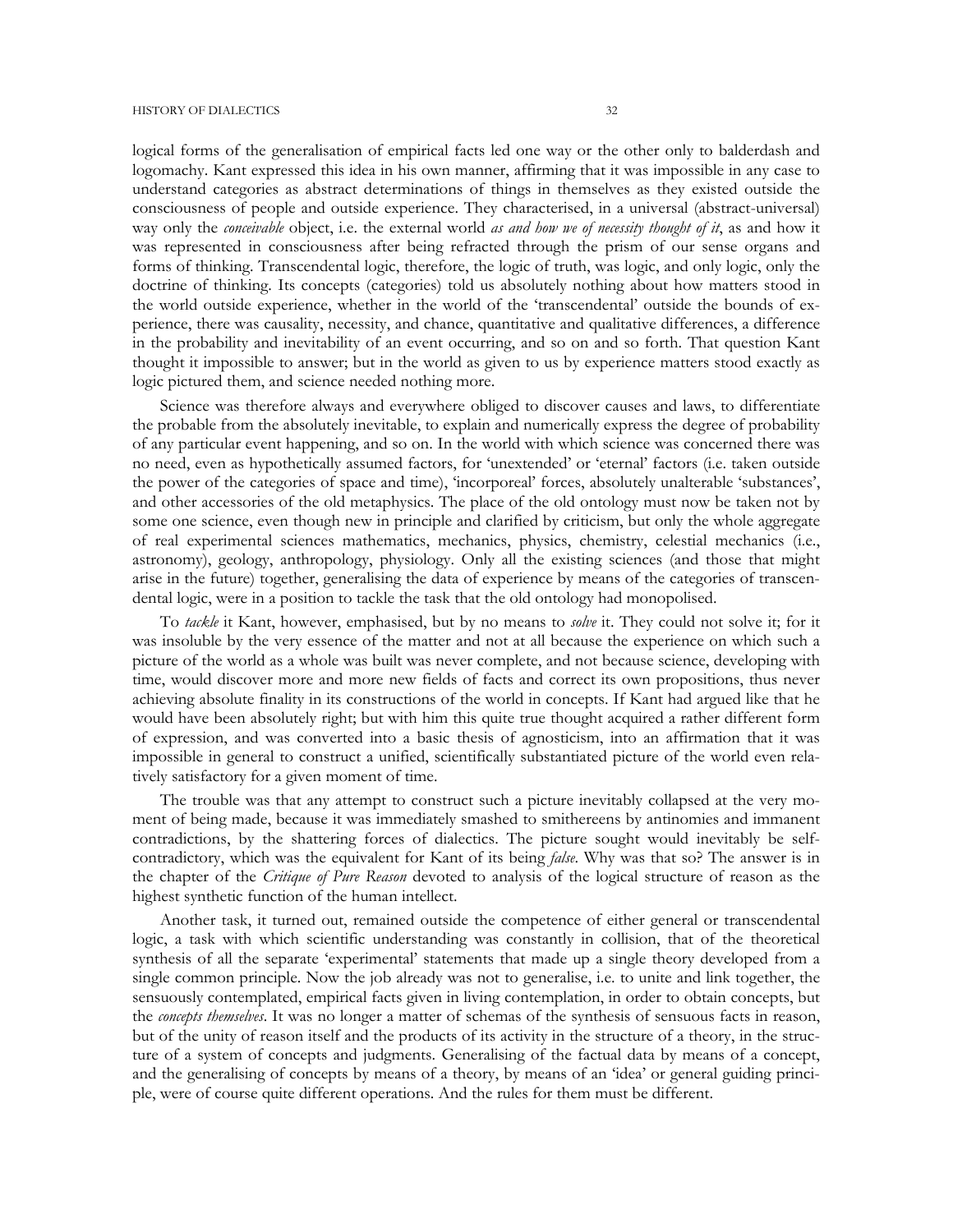#### HISTORY OF DIALECTICS 33

There is therefore yet another storey in Kant's logic, a kind of 'metalogic of truth' bringing under its critical control and surveillance not individual acts of rational activity but all reason as a whole: Thinking with a capital 'T', so to say; thinking in its highest synthetic functions and not separate and partial operational schemas of synthesis.

The striving of thought to create a single, integral theory is natural and ineradicable. It cannot be satisfied, and does not wish to be, by simple aggregates, simple piling up of partial generalisations, but is always striving to bring them together, to link them together by means of general principles. It is a legitimate striving, and since it is realised in activity and thus appears as a separate power, Kant called it reason in distinction from understanding. Reason is the same as understanding, only it is involved in the solving of a special task, explanation of the absolute unity in diversity, the synthesis of all its schemas and the results of their application in experience. Naturally it also operates there according to the rules of logic, but in resolving this task, thought, though exactly observing all the rules and norms of logic (both general and transcendental) without exception, still inevitably lands in a contradiction, in self-destructing. Kant painstakingly showed that this did not happen as a consequence of slovenliness or negligence in any thinking individuals at all, but precisely because the individuals were absolutely guided by the requirements of logic, true, where its rules and norms were powerless and without authority. In entering the field of reason, thinking invades a country where these laws do not operate. The old metaphysics struggled for whole millennia in hopeless contradictions and strife because it stubbornly tried to do its job with unsuitable tools.

Kant set himself the task of discovering and formulating the special 'rules' that would subordinate the power of thinking (which proved in fact to be its incapacity) to organise all the separate generalisations and judgments of experience into a unity, into the structure of an integral, theoretical schema, i.e. to establish the legislation of reason. Reason, as the highest synthetic function of the intellect, 'endeavours to carry out the synthetic unity, which is thought in the category, up to the completely unconditioned'.<sup>51</sup> In this function thinking strives for a full explanation of all the conditions in which each partial generalisation of understanding (each concept and judgment) can be considered justified without further reservations. For only then would a generalisation be fully insured against refutation by new experience, i.e. from contradiction with other, just as correct generalisations.

The claim to absolutely complete, unconditional synthesis of the existing determinations of a concept, and so of the conditions within which these determinations are unreservedly true is exactly equivalent to a claim to understand things in themselves. In fact, if I risk asserting that subject A is determined by predicate B in its *absolute totality*, and not just in part that existed or might exist in our field of experience, I remove the very limitation from my assertion (statement) that transcendental logic has established for all experimental judgments; that is to say, I am no longer stating that it is true only in conditions imposed by our own forms of experience, our modes of perception, schemas of generalisation, and so on. I begin to think that the statement ascribing predicate B to subject A is already true not only within the conditions of experience but outside them, that it relates to A not only as the object of any possible experience but also irrespective of that experience, and defines A as an object existing in itself.

That means to remove *all* the limitations governing it from the generalisation, including the conditions imposed by experience. But all the conditions cannot be removed, 'for the conception of the absolute totality of conditions is not applicable in any experience, since no experience is unconditioned'.52 This illegitimate *demarche* of thinking Kant called transcendental application of reason, i.e. the attempt to affirm that things in themselves are such as they appear in *scientific* thinking, that the properties and predicates we attribute to them as objects of any possible experience also belong to them when they exist in themselves and are not converted into objects of somebody's experience (perceptions, judgments, and theorising).

<sup>51</sup> Kant, "Prologomena," *Op. cit.*, p 318.

<sup>52</sup> Kant, "Prologomena," *Op. cit.*, p 318.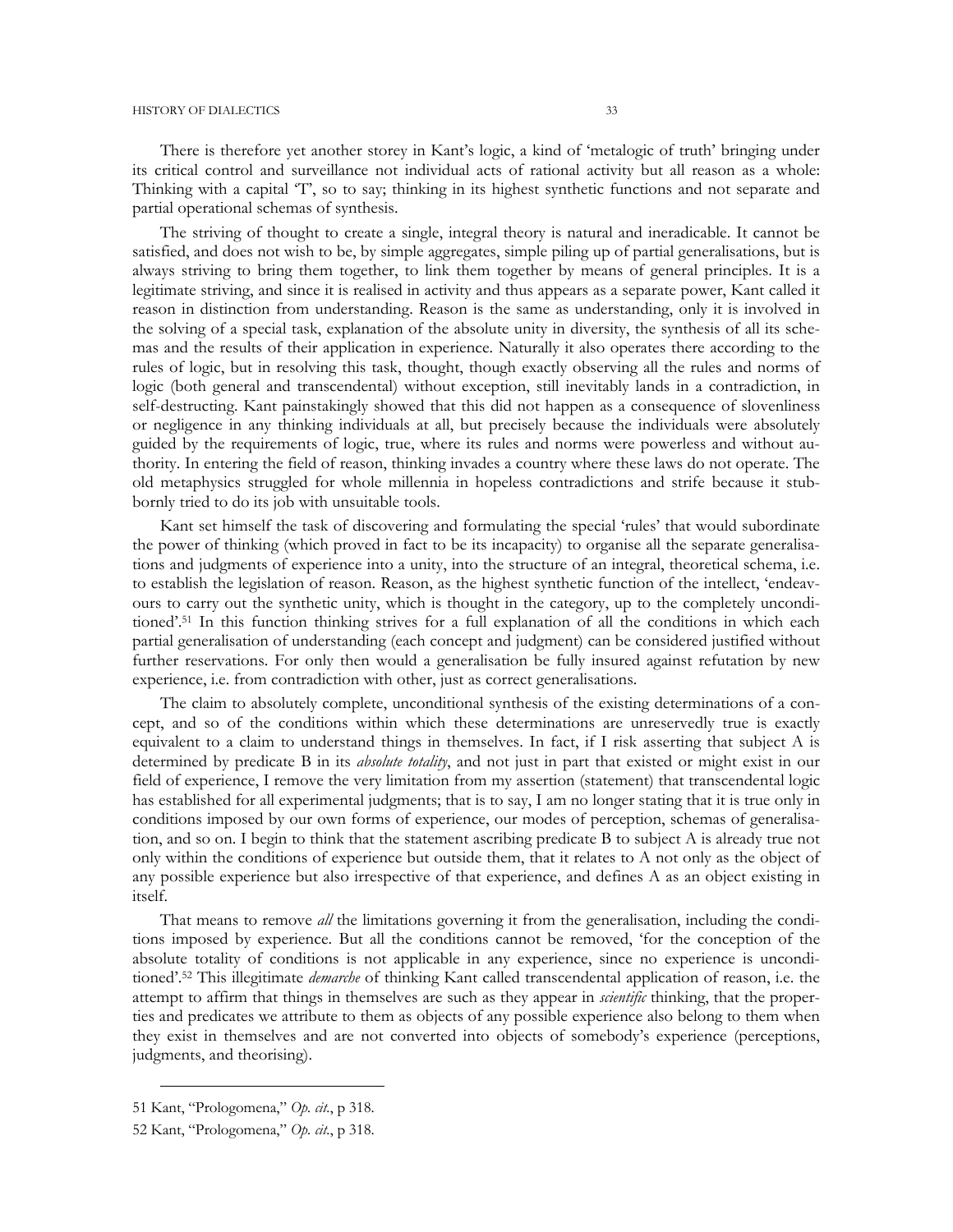Such a transcendental application of understanding entails contradictions and antinomies. A logical contradiction arises within reason itself, disrupting it, breaking up the very form of thinking in general. A logical contradiction is also an index for thought indicating that it has taken on the solution of a problem that is in general beyond its strength. A contradiction reminds thought that it is impossible to grasp the ungraspable (boundless).

Understanding falls into a state of logical contradiction (antinomy) here not only because, and even not so much because, experience is always unfinished, and not because a generalisation justified for experience as a whole has been drawn on the basis of partial experience. That is just what reason can and must do, otherwise no science would be possible. The matter here is quite different; in trying fully to synthesise all the theoretical concepts and judgments drawn from past experience, it is immediately discovered that the *experience already past* was itself internally antinomic if it of course was taken as a whole and not some arbitrarily limited aspect or fragment of it in which, it goes without saying, contradiction may be avoided. And the past experience is already antinomic because it includes generalisations and judgments synthesised according to schemas of categories that are *not only different* but are directly opposite.

In the sphere of understanding, as transcendental logic showed, there were pairs of mutually opposing categories, i.e. schemas of the action of thinking having diametrically opposite directions. For example, there is not only a category of identity orienting the intellect to discovering the same invariant determinations in various objects, but also its polar category of difference, pointing to exactly the opposite operation, to the discovery of differences and variants in objects seemingly identical. In addition to the concept of necessity there is the concept of chance, and so on. Each category has another, opposite to it and not unitable with it without breaking the principle of contradiction. For clearly, difference is not identity, or is non-identity, while cause is not effect (is non-effect). True, both cause and effect are subsumed purely formally under one and the same category of interaction, but that only means that a higher category embracing both of them is itself subordinated to the law of identity, i.e. ignores the difference between them. And any phenomenon given in experience can always be comprehended by means both of one and of another categorial schema directly opposite to it. If, for example, I look on some fact as an effect, my search is directed to an infinite number of phenomena and circumstances *preceding* the given fact, because behind each fact is the whole history of the Universe. If, on the contrary, however, I wish to understand a given fact as a cause, I shall be forced to go into the chain of phenomena and facts *following* it in time, and to go further and further away from it in time with no hope of encountering it again anywhere. Here are two mutually incompatible lines of search, never coinciding with one another, two paths of investigating one and the same fact. And they will never converge because time is infinite at both ends, and the causal explanation will go further and further away from the search for effects.

Consequently, relative to any thing or object in the Universe, two mutually exclusive points of view can be expressed, and two diverging paths of investigation outlined, and therefore two theories, two conceptions developed, each of which is created in absolute agreement with all the requirements of logic and with all the facts (data of experience) relating to the matter, but which nevertheless, or rather precisely because of this, cannot be linked together within one theory without preserving and without reproducing this same logical contradiction within it. The tragedy of understanding is that it itself, taken as a whole, is immanently contradictory, containing categories each one of which is as legitimate as the other, and whose sphere of applicability *within the framework of experience* is not limited to anything, i.e. is as wide as experience itself. In relation to any object, therefore, two (at least, of course) mutually opposite theories inevitably must always arise and develop, before, now, and henceforth, forevermore, each of which advances a fully logical claim to be universal, to be correct in relation to all experience as a whole.

The antinomies could be eliminated in one way only, by discarding from logic exactly half of its categorial schemas of synthesis, recognising one category in each pair as legitimate and correct, and banning the other from use in the arsenal of science. That is what the old metaphysics did. It, for example, proclaimed chance or fortuity a purely subjective concept, a characteristic of our ignorance of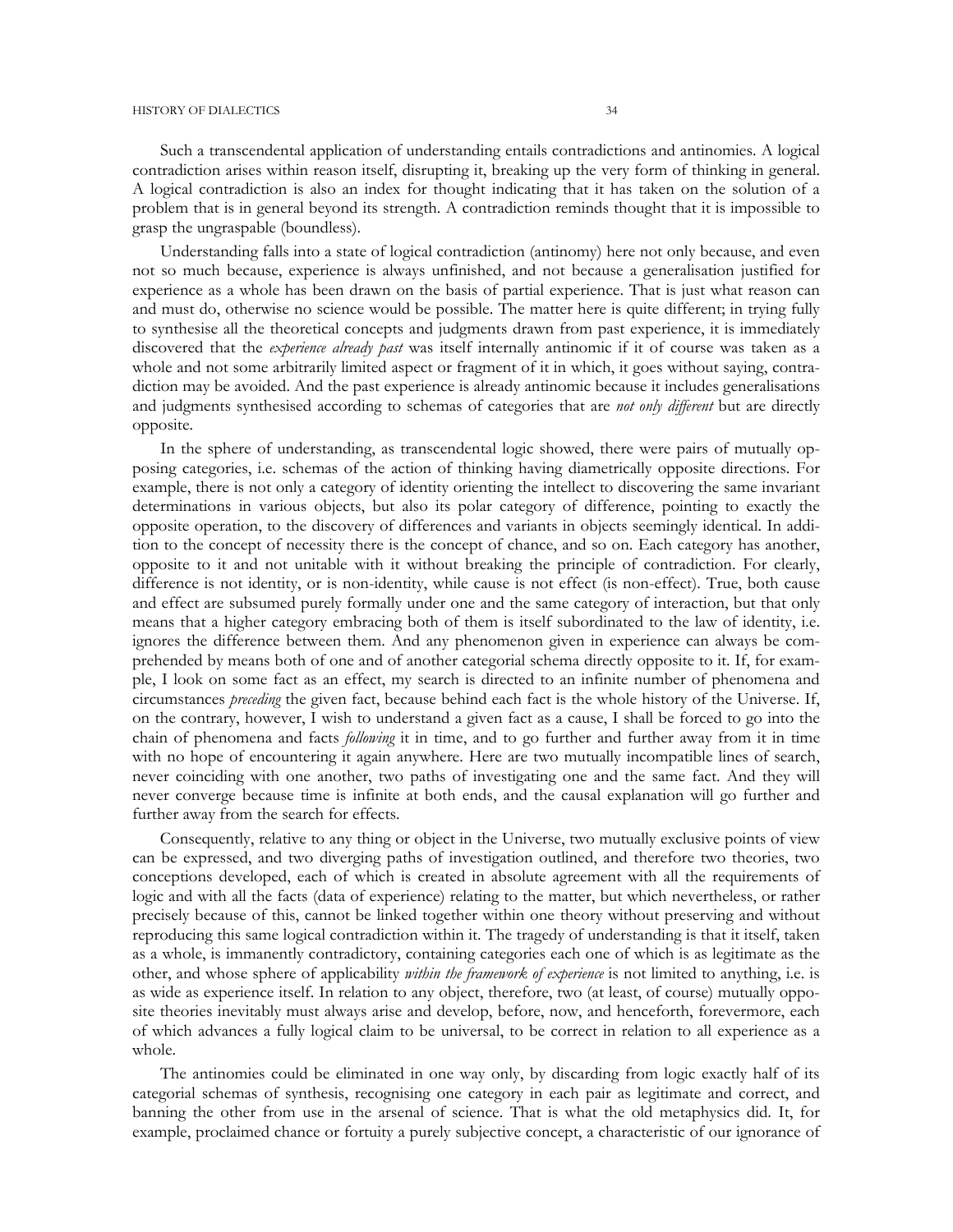the causes of phenomena, and so converted necessity into the sole objective categorial schema of a judgment, which led to recognition of the fatal inevitability of any fact, however minute and ridiculous.

That is why Hegel somewhat later called this method of thinking *metaphysical*. It was, in fact, characteristic of the old, pre-Kantian metaphysics, delivering itself from internal contradictions simply by ignoring half of all the legitimate categories of thought, half of the schemas of judgments with objective significance; but at the same time the question arises of which category in the polar pair to prefer and keep, and which to discard and declare a 'subjective illusion'. Here, Kant showed, there was not, and could not be, any objective basis for choosing. It was decided by pure arbitrariness, by individual preference. Both metaphysical systems were therefore equally correct (both the one and the other went equally with the universal principle) and equally subjective, since each of them denied the objective principle contrary to it.

The old metaphysics strove to organise the sphere of reason directly on the basis of the law of identity and of the principle of contradiction in determinations. The job was impracticable in principle because, if categories were regarded as the universal predicates necessarily inherent in some subject, then this subject must be the thing in itself; but the categories, considered as the predicates of one and the same subject of a judgment, prove to contradict *one another* and to create a paradoxical situation. And then the statement fell under the principle of contradiction, which Kant formulated thus: '...No predicate contradictory of a thing can belong to it. ...'53 So, if I determine a thing in itself through a category, I still have no right, without breaking the principle, to ascribe the determinations of the opposing category to it.

Kant's conclusion was this: quite rigorous analysis of any theory claiming to be an unconditionally full synthesis of all determinations (all the predicates of one and the same thing in itself, claiming the unconditional correctness of its own judgments, will always discover more or less artfully disguised antinomies in the theory.

Understanding, clarified by criticism, i.e. conscious of its legitimate rights and not claiming any sphere of the transcendental banned to it, will always strive for an unconditionally full synthesis as the highest ideal of scientific knowledge, but will never permit itself to assert that it has already achieved such a synthesis, that it has finally determined the thing-in-itself through a full series of its universal and necessary predicates, and so given a full list of the conditions of the truthfulness of its concept. The age-old theoretical opponents should therefore, instead of waging endless war to the death, come to some kind of peaceful co-existence between them, recognising the equal rights of each other to relative truth, to a relatively true synthesis. They should understand that, in relation to the thing-in-itself, they are equally untrue, that each of them, since he does not violate the principle of contradiction, possesses only part of the truth, leaving the other part to his opponent. Conversely, they are both right in the sense that understanding as a whole (i.e. reason) always has not only different interests within it but also opposing ones, equally legitimate and of equal standing. One theory is taken up with the identical characteristics of a certain range of phenomena, and the other with their differences (the scientific determinations, say, of man and animal, man and machine, plant and animal). Each of the theories realises in full the legitimate, *but partial* interest of reason, and therefore neither the one nor the other, taken separately, discloses an objective picture of the thing as it exists outside of and prior to consciousness, and independently of each of these interests. And it is impossible to unite these theories into one without converting the antinomic relation between them into an antinomic relation between the concepts within one theory, without disrupting the deductive analytical schema of its concepts.

What should 'critique of reason' give to scientific understanding? Not, of course, recipes for eliminating dialectics from knowledge; that is impossible and impracticable because knowledge as a whole is always obtained through polemic, through a struggle of opposing principles and interests. It is therefore necessary that the warring parties in science will be fully self-critical, and that the legitimate striving to apply its principle rigorously in investigating the facts will not be converted into paranoiac stubborn-

<sup>53</sup> Kant, "Prologomena," *Op. cit.*, p 190.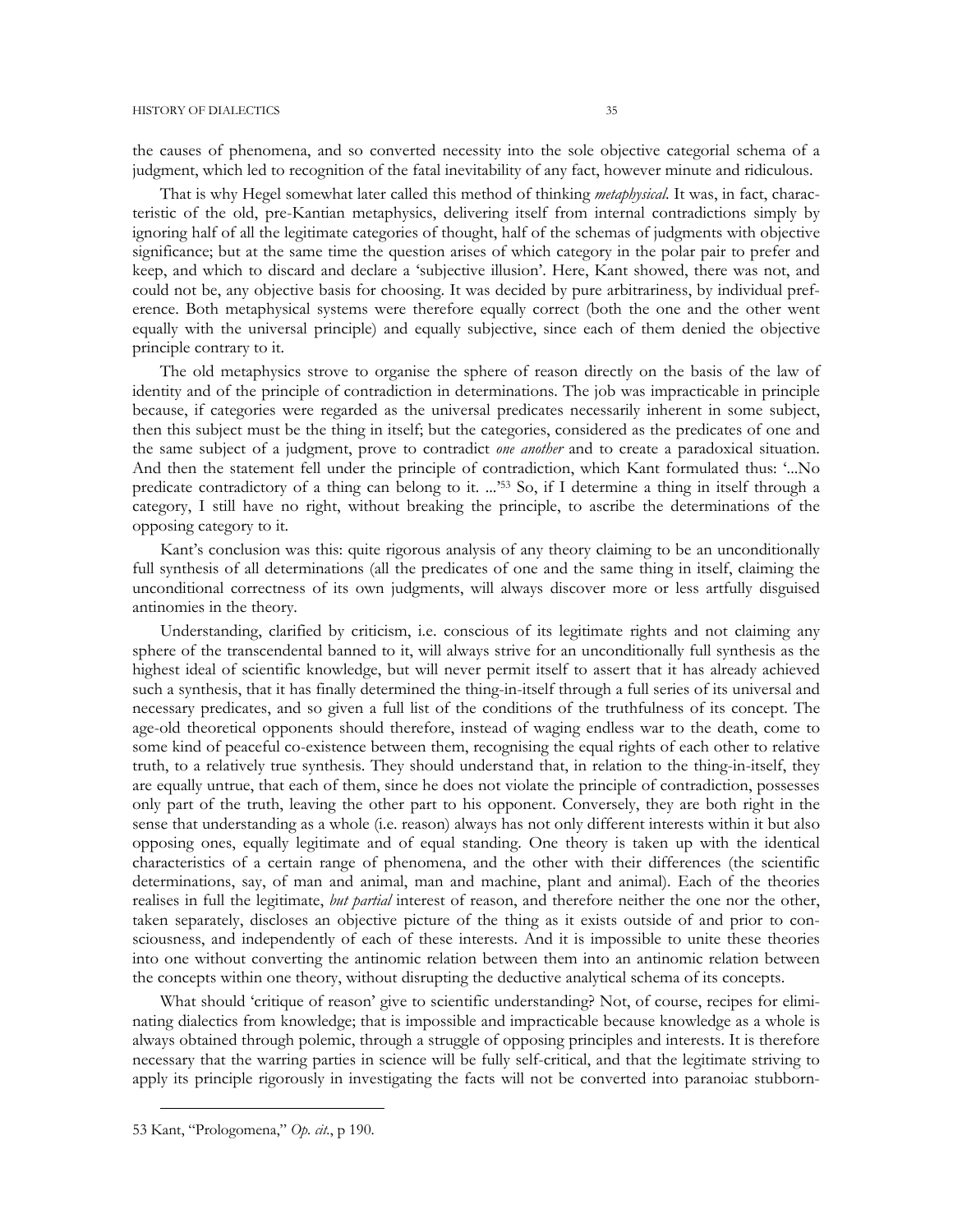ness, into dogmatic blindness preventing the rational kernel in the theoretical opponent's statements from being seen. Criticism of the opponent then becomes a means of perfecting one's own theory, and helps stipulate the conditions for the correctness of one's own judgments more rigorously and more clearly, and so on and so forth.

Thus the 'critique of reason' and its inevitable dialectic were converted by Kant into the most important branch of logic, since prescriptions were formulated in it capable of rescuing thought from the bigoted dogmatism into which understanding inevitably fell when it was left to its own devices (i.e. thinking that knew and observed the rules of general and transcendental logic and did not suspect the treacherous pitfalls and traps of dialectics), and also from the natural complement of this dogmatism, scepticism.

After this broadening of the subject matter of logic, after the inclusion in it both of the categorial schemas of thinking and principles of constructing theories (synthesis of all concepts), and after the comprehension of the constructive and regulative role and function of *ideas* in the movement of knowledge, this science acquired the right for the first time to be, and to be called, the *science of thinking*, the science of the universal and necessary forms and patterns of real thought, of the processing of the facts of experience and the facts of contemplation and representation. In addition, dialectics was also introduced into the structure of logic, as the most important branch crowning the whole, that same dialectics that had seemed, before Kant, either a 'mistake', only a sick state of the intellect, or the result of the casuistic unscrupulousness and incorrectness of individual persons in the handling of concepts. Kant's analysis showed that dialectics was a necessary form of intellectual activity, characteristic precisely of thinking concerned with solving the highest synthetic problems54 and with constructing a theory claiming universal significance, and so *objectivity* (in Kant's sense). Kant thus weaned dialectics, as Hegel put it, of its seeming arbitrariness and showed its absolute necessity for theoretical thinking.

Since it was the supreme synthetic tasks that were pushed to the foreground in the science of that period, the problem of contradiction (the dialectics of determinations of the concept) proved to be the central problem of logic as a science. At the same time, since Kant himself considered the dialectical form of thought a symptom of the futility of scientists' striving to understand (i.e. to express in a rigorous system of scientific concepts) the position of things outside their own Ego, outside the consciousness of man, the problem also rapidly acquired ideological significance. The fact is that at that time the development of science was generating ever tenser conflicts between its theories, ideas, and conceptions. The Kantian 'dialectic' did not in fact indicate any way out, no path for *resolving* conflicts of ideas. It simply stated in general form that conflict of ideas was the natural state of science, and counselled ideological opponents everywhere to seek some form or other of compromise according to the rule of live and let live, to hold to their truth but to respect the truth of the other man, because they would both find themselves ultimately in the grip of subjective interests, and because objective truth common for all was equally inaccessible to both of them.

In spite of this good advice, however, not one of the really militant theories of the time wanted to be reconciled with such a pessimistic conclusion and counsel, and orthodoxy became more and more frantic in all spheres as the revolutionary storm drew nearer. When, in fact, it broke, Kant's solution ceased to satisfy either the orthodox or the revolutionaries. This change of mood was also reflected in logic in the form of a critical attitude to the inconsistency, reticence, and ambiguity of the Kantian solution.

These moods were expressed most clearly of all in the philosophy of Fichte; through it the 'monistic' strivings of the times to create a single theory, a single sense of law, a single system of all the main concepts on life and the world, also burst into the sphere of logic, into the sphere of understanding of the universal forms and patterns of developing thought.

<sup>54</sup> See V F Asmus, *Dialektika Kanta*, Moscow 1930, pp 126-27.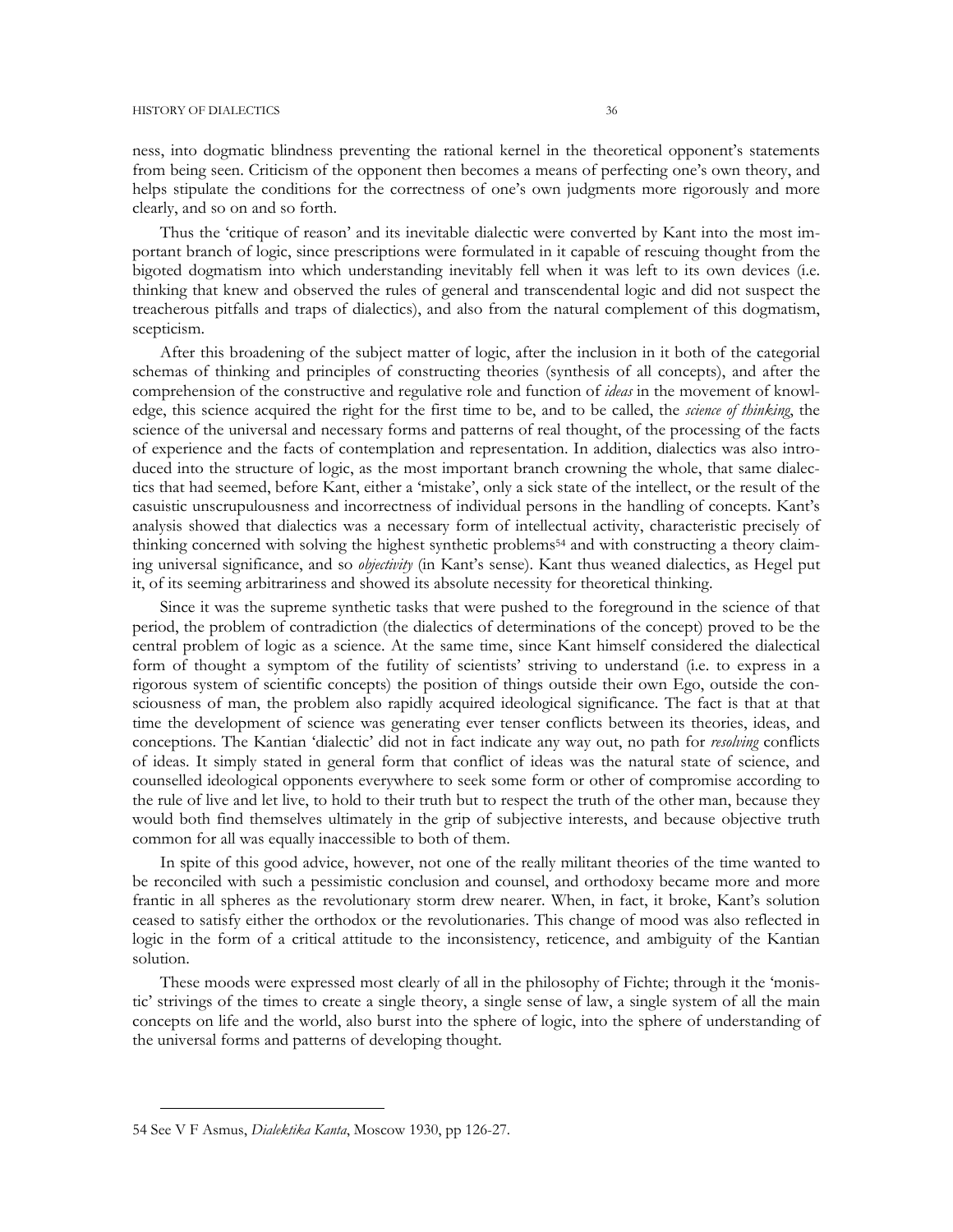**.** 

# **4. Fichte and Schelling – The Structural Principle of Logic, Dualism or Monism**

Kant did not accept the improvements that Fichte suggested for his theory of thought, on the grounds that they led directly to a need once more to create that very unified metaphysic that Kant had declared impossible and doomed to death from internal contradictions. Before Fichte, in fact, there loomed the image of a certain, perhaps transcendental (in the Kantian sense), but still single and uncontradictory system of concepts providing the main principles of life for humanity. Dialectics was dialectics, but a true theory appertaining to the most important things in the world should still be the one and only theory: 'The author of this system, for his part, is convinced that there is only one single philosophy, as there is only one single mathematics, and that as soon as this one possible philosophy had been founded and recognised, no new one will arise, and that everything that hitherto had been called philosophy will be counted as an attempt and preparation.'55

This single system should still, in spite of Kant's advice, *defeat* any other not agreeing with it. For that it would have to be 'more rational' in every respect, in other words would have to explain and interpret the other system and so become broader than it.

For Fichte the position that Kant pictured as eternally insuperable, i.e. the existence of two equally true, and at the same time equally untrue, theories, was only a temporary, transitional state of spiritual culture that had to be overcome and resolved in a united, single world conception (*Weltanschauung*). The dialectic that Kant recognised on the scale of all scientific knowledge developing through discussion Fichte therefore wished to incorporate into a single scientific system that would include the principle opposing it, interpret it in a certain fashion, and convert it into its own, partial and derivative, principle.

Let the single world conception be transcendental as before, i.e. let it equally say nothing about the world in itself; but for all normally thinking people it should be one and the same, necessarily universal, and in that sense absolutely objective. The dualism that Kant affirmed as a quality of the eternally insuperable state of spiritual culture seemed to revolutionary-minded Fichte only a manifestation of the timidity and inconsistency of thought in realising its own principles. Logic could not justify two mutually exclusive systems at once and if, for all that, it did, then not everything in it was in order.

Fichte sought and found the fundamental inconsistency in the Kantian doctrine on thought in the initial concept that Kant consciously proposed as the basis of all his constructions, in the concept of the 'thing-in-itself'. Already, in this concept, and not in the categorial predicates that might be ascribed to things, there was a flagrant contradiction: the supreme fundamental principle of all analytical statements was violated, the principle of contradiction in determinations. This concept was thus inconsistent in a logically developed system-theory. In fact, *in the concept* 'of a thing as it exists before and outside any possible experience' there was included a bit of nonsense not noted by Kant: to say that the Ego was *conscious* of a thing *outside consciousness* was the same as to say that there was money in one's pocket outside one's pocket.

Whether the famous 'thing-in-itself' existed was not the question here; for, Fichte was convinced that its *concept* was logically impossible. It was therefore also impossible to build a *system of concepts* on this foundation because the flaw of contradiction ran right through the very foundation of Kant's theoretical construction.

Fichte's conclusion was irreproachable: to think a thing-in-itself meant to think the unthinkable (from the standpoint of the principle of contradiction, of course), meant to violate the supreme fundamental principle of all analytical statements in the very course of their substantiation. He reproached Kant with having set a bad example of juggling with the rules of logic itself in the course of substantiating his own system of logic.

<sup>55</sup> J G Fichte, "Sonnenklarer Bericht an das grössere Publikum über das eigentliche Wesen der neuesten Philosophie," Berlin 1801, p iv.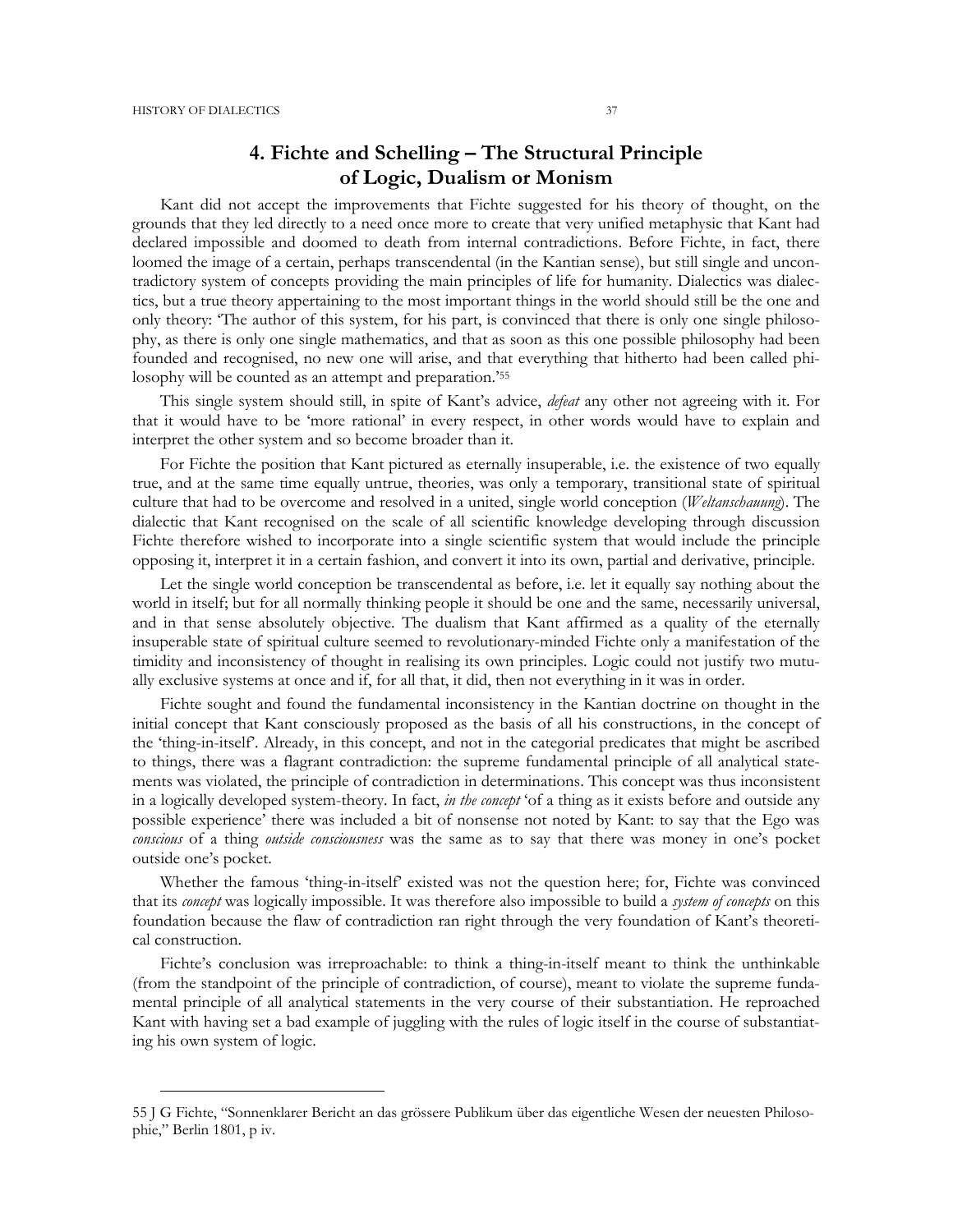Fichte posed the problem as follows. Was logic itself, as a science, obliged to follow the same principles that it affirmed as absolutely universal for any correct thinking, or was it entitled to ignore them? Should logic be a science among other sciences, or was it rather to be likened to a wilful princeling who dictated laws obligatory for all other people but not binding in himself? The question, it would seem, was purely rhetorical. But surely, according to Kant, it was right after all that man thought of things given in contemplation (i.e. in the field of all special sciences) by one set of rules (those of the logic of truth) and about the things given in thought by another set (in the spirit of transcendental dialectics). It was not surprising that contradictions and the flaws of antinomies appeared between understanding and reason, and, furthermore, within reason itself.

But in that case the very concept of thinking, of the subject, I, was made senseless from the very beginning, i.e. was made contradictory within itself. All the fundamental categories of logic proved to be concepts that denoted not only different but diametrically opposite objects of thought. So we got the position that there were two different Is in every person, in every thinking individual, in constant polemic with each other. One of them contemplated the world and the other thought. Correspondingly, it was suggested, there were two different worlds, the contemplated and the thought of, although they merged into one in direct experience and in real life.

In general Kant was also inclined to that idea, that the I itself, the subject of thinking, was also a 'thing-in-itself'. And for that reason, when one tried to create a system of all the determinations of this I, i.e. a logic as a system of the logical parameters of thinking, the system proved contradictory through and through, i.e. self-destroying. As a result, if one followed Kant, it was quite impossible to construct a logic as a science. It was impossible, in constructing it, to observe the very rules that it prescribed as universal and necessary for all other sciences. But then there was no thought in general as one and the same capacity in different applications, but two different subjects, two different Is (each of which had to be considered without connection with the other) as two fundamentally heterogeneous objects, yet nevertheless called by one and the same name.

Apart from the fact that this led to a muddle of concepts (Kant himself was forced to call one of the Is phenomenal and the other noumenal), the very idea of logic as a science quite lost sense for, according to Fichte, all the conclusions drawn from considering thinking about *thinking* (as a 'thing-initself' or noumenon) would equally have no relation at all to thinking about *things given in contemplation and representation*. So all the propositions of logic (i.e. of thinking about thinking) would have no binding force for thinking about things, i.e. for the thinking of natural scientists.

Hence that central idea of Fichte's philosophy was born, the idea of a general scientific doctrine, a theory that, unlike Kantian logic, would set out principles that were really significant for any application of thought This science would set out laws and rules equally binding on both thinking about thinking and thinking about things. Thinking about thinking, i.e. logic, must provide a model and example of observation of the principles of thought (the principles of scientific scholarship) for the other sciences in general. These principles must remain *the same* both when thinking was directed to phenomena in mathematics, physics, or anthropology, and when directed to *concepts*, i.e. to itself.

For a concept was just as much an object of scientific study as any other object; the more so that we only knew any other object *scientifically* insofar as it was expressed in concepts, and in no other way. That meant that to determine or define a concept and to determine the object were absolutely identical expressions.

The initial principle of Fichte's science of science (*Wissenschaftslehre*) was therefore not the contrast or opposition of things and consciousness, of the object and its concept, but the opposition within the I itself. From two different, dualistically isolated halves, having no connection at all with each other, you could not create a single, integral system. What was needed was not dualism, but monism, not two initial principles but one only. Because, when there were two different initial principles, there were two different sciences, which never merged into one.

Fichte also interpreted the object and its concept as two different forms of existence of one and the same I, as the result of self-differentiation of the I into itself. What had appeared to Kant as the object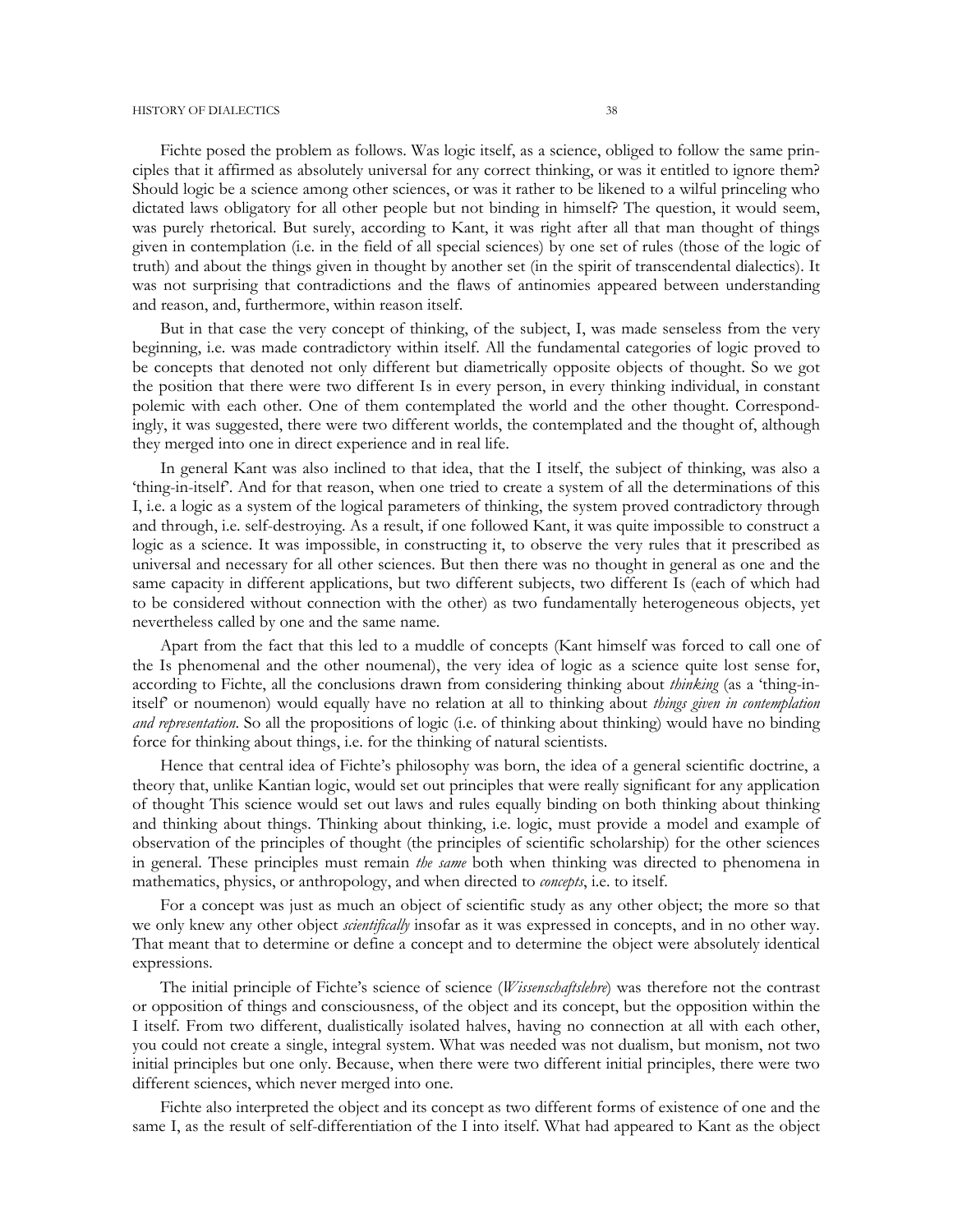or 'thing-in-itself' (object of the concept) was in fact the product of the unconscious, unreflecting activity of the I, since it produced the sensuously contemplated image of the thing by virtue of imagination. A concept was the product of the same activity, but taking place with *consciousness* of the course and meaning of the activities themselves.

The initial identity of concept and object, or rather of the laws by which the sensuously contemplated world was constituted and those by which the world thought about, the world of concepts, was built, was therefore already included in the identity of their subject, of their origin. The Ego initially created a certain product, by virtue of imagination, and then began to look on it as something distinct from itself, as the object of the concept, as the non-Ego or not-I. But in fact the Ego, in the form of the not-I, was solely concerned, as before, with itself, and regarded itself as it were from the side, as in a mirror, as an object located outside itself.

The job of thought as such thus consisted in understanding its own activity in creating an image of contemplation and representation, in consciously *reproducing* that which it had produced earlier unconsciously, without giving itself a clear account of what it was doing. The laws and rules of discursive thinking (i.e. of thinking that consciously obeyed the rules) were in fact nothing more nor less than the *conscious laws* (expressed in logical schemas) of *intuitive thinking*, i.e., of the creative activity of the subject, the I, creating the world of contemplated images, the world as it is given in contemplation.

Only from that angle did the operation of comparing a concept with its object acquire rational sense. Fichte showed that the opposition, in no way mediated, between the thing-in-itself and its concept (dualism) had also led Kant into the fullest dualism both within the concept itself and within the system of concepts. Fichte quite consistently, from his point of view, showed that denying the principle of the identity of an object and its concept as the initial principle of logic and logical thinking meant, as well, *denying the principle of identity in its general form*, as a logical postulate. In other words, if logic as a science considered the principles of identity and contradiction (the latter was nothing but a negative formulation of the law of identity) as an absolutely indispensable condition of the correctness of any thinking, then it must apply them to the understanding of *thinking* itself, and to determinations of its specific object or subject matter, which was the concept.

In logic, in fact, *the concept was also the object of study*; and logic must dissect the concept of concept. That being so, in logic, of all sciences, the concept and its object were fully synonymous because any other object could only interest logic to the extent that, and insofar as, it had already been converted into a concept, expressed in a concept; for logic was not concerned with sensuously contemplated or intuited things.

There was no place in logic, therefore, as a scientific system of determinations of thought, and could not be, for such expressions as a 'thing-in-itself' or 'the object before its expression in a concept'. Logic had no business in general with such objects, for they were transcendental things for it, that is lying beyond its possibilities of expression, beyond its competence. Beyond those limits began the sphere of super-rational understanding, faith, irrational intuition, and other aptitudes; but they were not competent to operate within science. And Fichte did not want to have anything to do with them, at least within his *Wissenschaftslehre*.

Such, in essence, was Fichte's criticism of Kant's attempt to create a logic, a classically consistent model (from the logical angle) of a 'right-wing' critique of dualism, i.e. from the position of subjective idealism. It is no accident that all modern Neopositivists repeat Fichte word for word, discarding the question of the relation of a concept to the external object in a similar way, and replacing it by the question of its relation to the concept (i.e. of a concept to itself). The latter relation is also naturally defined as an *identity* of 'sign' (the term that takes the place of 'concept') and of the designatum. The law of identity (and correspondingly the principle of contradiction) then boils down to this, that one and the same sign must designate one and the same thing, must have one and the same meaning or sense.

Let us, however, return to Fichte. He, having contemplated building a system of logic and a logical model of the world, naturally came into conflict with the conceptions of his teacher Kant. To Kant his venture immediately seemed unacceptable: '...I declare herewith: that I consider *Fichte's science of knowl-*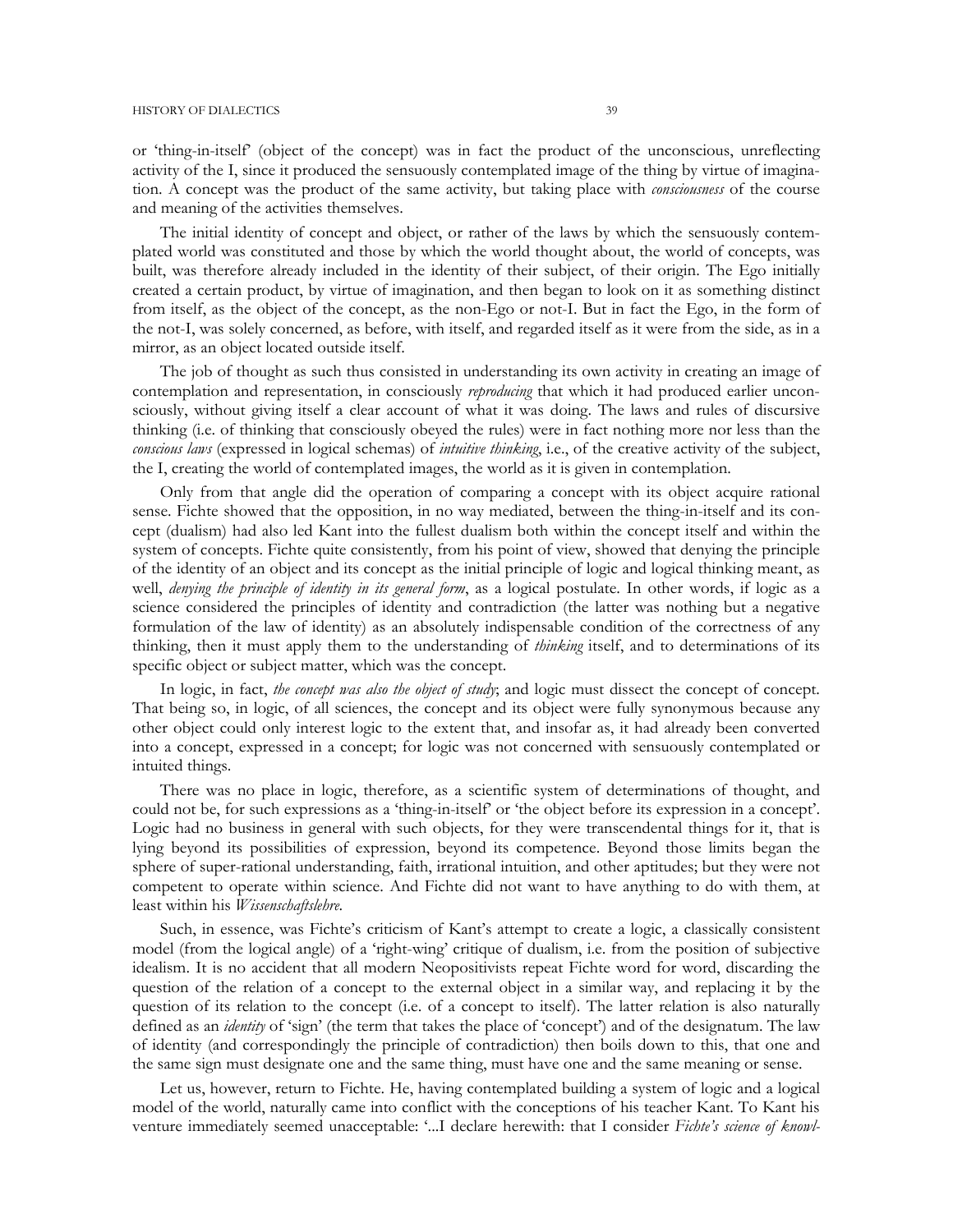*edge* a completely untenable system. Because a pure science of knowledge is nothing more nor less than a *naked* logic, which, with its principles, does not achieve the material of understanding but abstracts from the content of the latter as *pure logic*, from which it is a vain task to pick out a real object and therefore one never attempted, but which, when transcendental philosophy is at stake, must pass into metaphysics.'56

Kant from the outset repudiated the attempt to create a metaphysic; not because it must describe the world of things in themselves but only because Fichte wanted to create a logic which when applied, would ensure the building of a single system of concepts not cracked by the flaws of antinomies, a system that would synthesise in itself all the most important conclusions and generalisations of science. That, according to Kant, was unrealisable however the system obtained was interpreted, whether objectively (materialistically) or subjectively (transcendentally). One way or the other it was equally impossible. It was quite natural therefore that Kant considered it a groundless reproach that he 'had not created a system' but had only posed the task and equipped science with the important (though not completely and consistently worked out) principles needed for such a construction: 'The presumption, attributing to me the intention, that I wished to provide a propaedeutic to transcendental philosophy and not the system of the philosophy itself, is incomprehensible to me.'57

Fichte began by insisting that Kant's system of philosophical concepts was not a system but only a concatenation of the opinions and principles needed for constructing such and, moreover, very inconsistent ones. The argument therefore passed to a new plane: what was a system? What were the principles and criteria enabling us to differentiate a *system of scientific concepts* from a concatenation of judgments each of which might be true of and by itself, but was not, all the same, linked with the others?

In explaining his concept of 'system', Fichte formulated it as follows: '...My exposition, *as any scientific one must* [my italics – *EVI*], proceeds from the most indefinite, which is again determined before the reader's eyes; therefore, in the course of it, quite other predicates will, of course, be linked to the objects than were originally linked to them; and further this exposition will very often pose and develop propositions which it will afterward refute, and in this way advance through antithesis to synthesis. The finally determined true result obtained from it is only found here in the end. You, of course, only seek this result; and the way that it is found is of no interest to you.'58 Thus, according to him a *system* proved to be the result of the removal of contradictions. They remained unmediated outside the system, and as such negated each other. Therefore there was no system in Kant, but only propositions unmediated by development that he took over ready-made and vainly tried to link together formally, which was impossible since they had already negated one another. With Fichte the whole arose precisely from bits, through their successive unification.

In counterposing his position to Kant's, Fichte said: 'The generality that I affirm in no way arises through apprehension of plurality under unity, but rather through derivation of endless plurality from the unity grasped in a glance.'59 The initial generality, which was differentiated in the course of its own disintegration into a variety of particulars, also had to be established in scientific system before all else.

But Kant's image of the whole, too, was brought to light through the particulars from which it was built up, as from bits. And now, after Kant, the task could only consist in getting from this whole to the particulars, in testing and re-testing them critically, in purging the system of everything superfluous and fortuitous, and in preserving in it only the diverse definitions that were required of necessity in order to construct the whole. The whole (the generality) then proved to be a criterion for the selection of par-

<sup>56 &</sup>quot;Johann Gottlieb Fichte's *Leben und literarischer Briefwechsel* von seinem Sohne Immanuel Hermann Fichte," Bd. II Leipzig, 1862, p 161. See also R. Adamson, "Fichte," London 1881, pp 50-51.

<sup>57</sup> *Ibid.*, p 162.

<sup>58</sup> Fichte, "Sonnenklarer Bericht," pp 217-18.

<sup>59</sup> *Ibid.*, pp 112-13.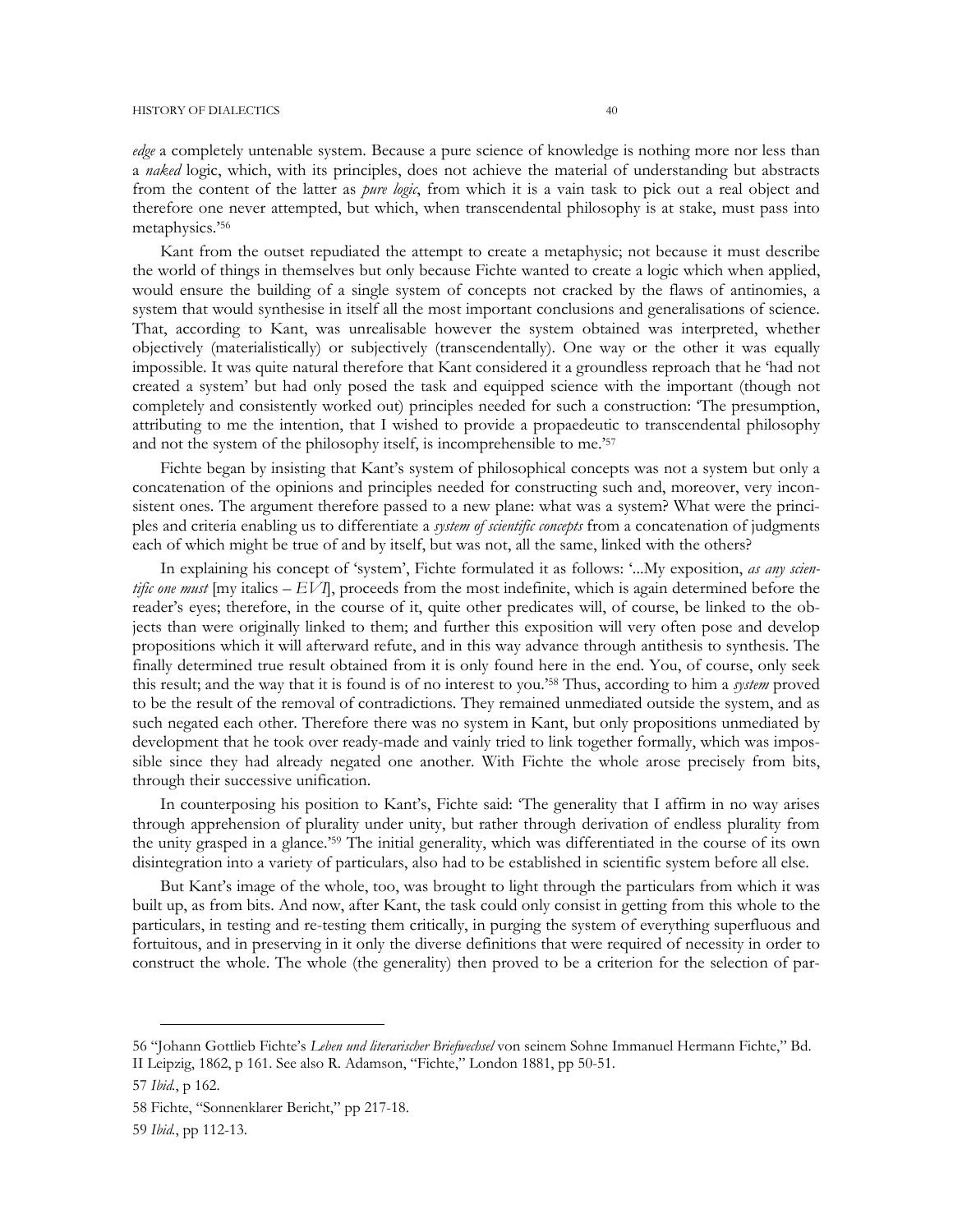ticulars; it was now necessary to develop the whole system of particulars systematically, step by step, starting from that one, single principle. Then we would get science, a system.

In other words, the logic of analysing Kant's philosophy had immediately concentrated Fichte's attention on the problems that had been brought together in the section of the *Critique of Pure Reason* on transcendental dialectic, on the problems of the absolute synthesis of concepts and judgments into a theory understood as a single system. There also was to be found the 'growing point' of logical science. Fichte proposed calling the new field of investigation of thought 'the science of knowledge' (*Wissenschaftslehre*), i.e. the science of the universal forms and laws of development of a system of scientific determinations. These determinations would, of course, be invariant for any particular science, be it mathematics or physiology, celestial mechanics or anthropology. They must define *any object*, and that meant they must represent a system of universal determinations of every possible object of scientific study, its logical 'parameters'.

Science, consequently, must give itself a clear account of its own activities, achieve selfconsciousness, and express its self-consciousness through the same categories through which it comprehended everything else, any other object given in experience. The science of science was in fact a system of determinations outlining any possible object, and at the same time the structure of the subject constructing that object, and the logical forms in turn were the forms realised, abstractly expressed, and built up into a system of rational consciousness in general, i.e. not the empirical consciousness of this or that individual, but only the necessary and universal forms (schemas) of the activity of any possible being possessing thought.

What used to be called 'logic' was only an abstract schema of this universal activity of constructing any possible object in consciousness. Fichte specially investigated and explained his understanding of the relation between his *Wissenschaftslehre* and 'logic'. The latter proved to be only an abstract schema of the same activity as was outlined in the former. Therefore, as he put it, the *Wissenschaftslehre* could not be demonstrated logically, and it was impossible to premise any logical proposition on it, *even the law of contradiction*; on the contrary, any logical thesis and all logic must be deduced from the *Wissenschaftslehre*. Thus logic received its significance from the science of knowledge and not the science of knowledge from logic.

The fact was that theoretical 'schematising' (i.e. operations controlled by logical rules and propositions) by no means lacked necessary and natural premises. Their analysis became vitally important precisely when thinking came up against certain *changes*, which in essence were a uniting of contradictory, opposing determinations.

Here Fichte did not differ with Kant, who well understood that change 'presupposes one and the same subject as existing with two opposite determinations',<sup>60</sup> and that one and the same thing could at *different moments* of time have a certain predicate A, and then lose it and be not-A. If, however, a thing could lose predicate A without ceasing to be itself, and be transformed into something else (into the object of another concept), that meant, according to Kant, that the disappearing predicate did not belong *to the concept* of the given thing, was not one of its universal and necessary determinations. The concept (in contrast to the empirically general representation) expressed only the absolutely unaltered characteristics of the thing. *Theory was not interested in change* – that old prejudice also trapped Kant. All change was a matter of empirical views and not of theory. Theory, constructed according to the rules of logic, must give a picture of the object withdrawn, as it were, from the power of time. Theory had no right to include in the definitions of a concept those determinations that the passage of time had washed off a thing. A concept therefore always came under the protective cover of the principle of contradiction.

But how did matters stand if the object represented in theory (in the form of a theoretical schema constructed according to the rules of logic) began to be understood not as something absolutely unchanging but as something *coming into being*, if only in consciousness, as with Fichte? How did it stand

<sup>60</sup> Kant, "Critique of Pure Reason," p 218.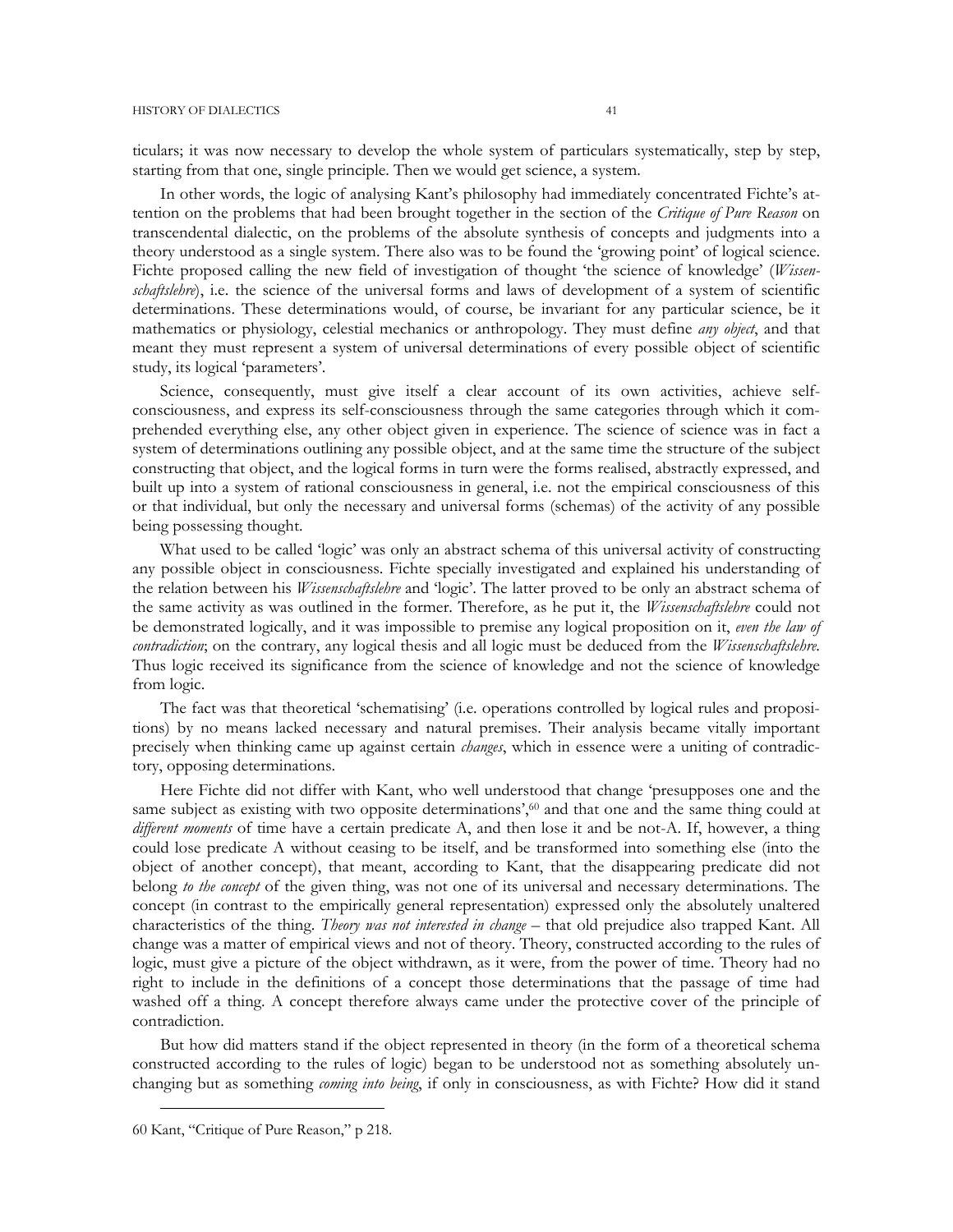with the principle of contradiction, if the logical schema had in fact to picture a *process of change*, the beginning or the becoming of a thing in consciousness and by virtue of consciousness? What was to be done if logic itself was understood as an abstract schema of the construction of an object in the eyes of a reader, i.e. as a schema of the consistent enriching of the initial concept with newer and newer predicates, a process whereby there was initially only A, but later B necessarily arose (which in itself was understandably not A or was not-A), and then C, D, E, right down to Z? For even the simple combination of A and B was a combination of A and not-A. Or was B nevertheless A?

Fichte's conclusion was: choose between these two – either the principle of contradiction was absolute (but then no synthesis was possible in general, not uniting of different determinations) or there was development and a synthesis of the determinations of concepts (and they did not conform to the absolute requirements of the principle of contradiction).

Fichte followed another, third path. He started from the point that what was impossible to represent in a concept, that is to say the combination or synthesis of mutually exclusive determinations, constantly occurred in *contemplation* or intuition (in activity to construct the image of a thing). Thus, by analysing. Zeno's famous paradox and showing that we divide any *finite* length into *infinity*, Fichte concluded: 'From this you see that what is impossible and contradictory in the concept actually happens in the intuition of space.61

If, therefore, you came up against a contradiction in a logical expression, the thing was not to hasten to declare that it could not be, but to return to the intuition (*Anschauung*), the rights of which were higher than those of formal logic; and if analysis of the act of intuition showed you that you were forced *of necessity* to pass from one determination to another, opposing one in order to unite it with the first, if you saw that A was necessarily transformed into not-A, you would then be obliged to sacrifice the requirement of the principle of contradiction. Or rather, that principle could not then be regarded as the indisputable measure of truth.

Fichte also demonstrated this dialectic from the example of the origin of consciousness, of the 'positing' of the non-Ego (not-I) by the activity of the Ego, the differentiation of the person himself as the thinking being from himself as thought of, as the object of thought. Could a person become aware of himself, of the acts of his own consciousness, of his own constructive activity? Obviously he could. He not only thought, but also thought about his thinking, and converted the very act of thinking into an object; and that exercise was always called logic.

The starting point in this case, as was shown above, could only be I, the Ego (*Ich, das Selbst*) understood as the subject of an activity producing something different from itself, that is to say the product, the recorded result. The Ego was initially equal to itself  $(I= I)$  and, considered as something active, creative, creating, already contained in itself the necessity of its own transformation into a non-Ego (not-I). We saw and knew this directly, from self-observation, for consciousness in general was realised only insofar as a representation of something else arose in it, a representation of a non-Ego, a thing, an object. There could not be empty consciousness not filled by anything.

The transformation of the I into the not-I occurred, of course, quite independently of study of the rules of logic, and before their study. It was a matter of natural 'primary' thought. It was a prototype of logical, reflective thinking that discovered a certain law-governed necessity in itself, in its activity in constructing images of things, and then expressed it in the form of a number of rules, in the form of logic, in order henceforth to follow them consciously (freely) and to submit to them.

All logical rules must therefore be *deduced*, derived by analysis of actual thinking. In other words they had a certain prototype with which they could be compared and contrasted. This approach differed radically from Kant's position, according to which all fundamental logical principles and categories had only to be consistent in themselves so that their predicates did not include contradictions. Kant

<sup>61</sup> Fichte, "Thatasachen des Bewußtseyns," Stuttgart and Tübingen 1817, p 9.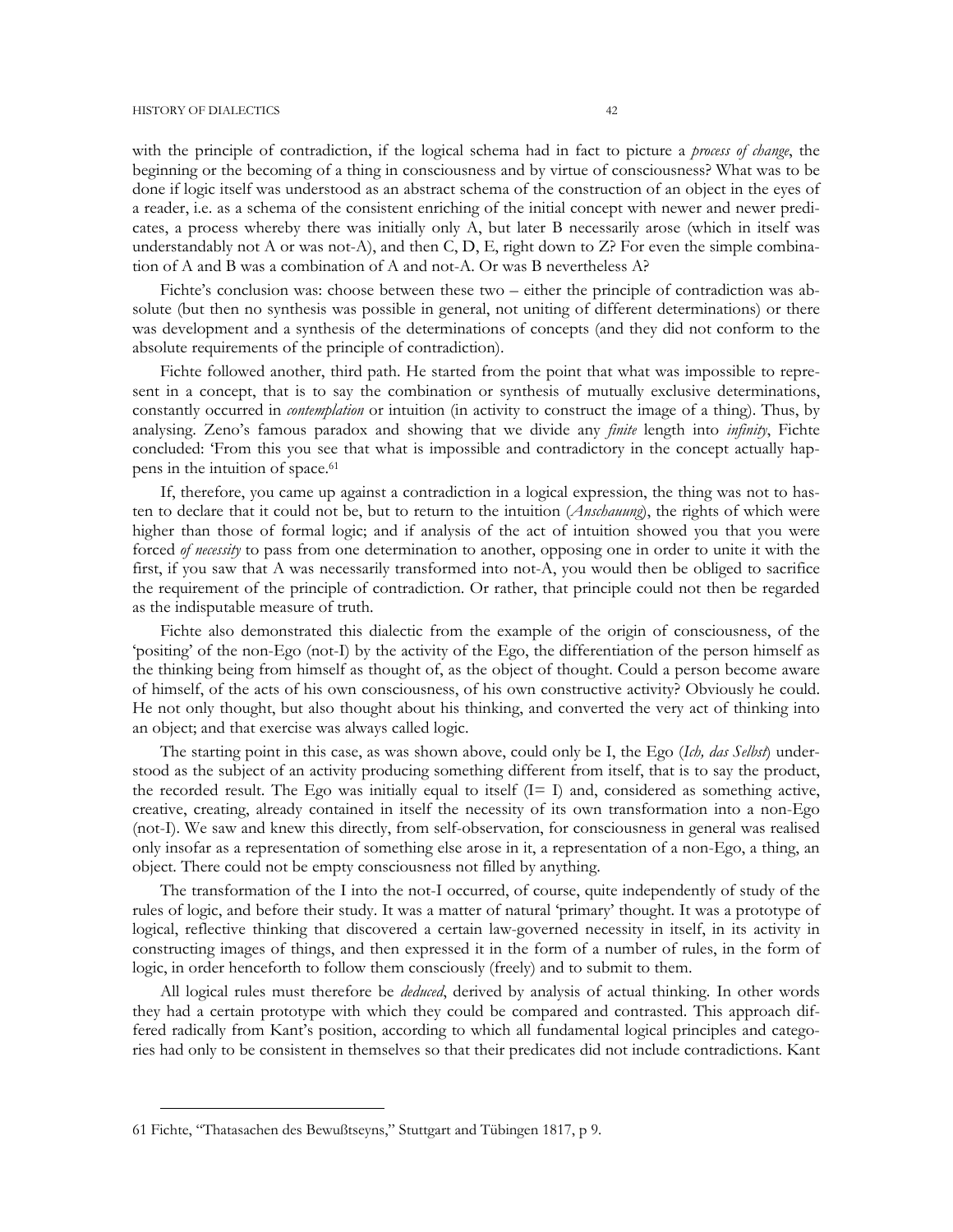therefore *postulated* the laws and categories of logic, while Fichte required them to be *deduced*, and their universality and necessity demonstrated.

True, Fichte, like Kant, did not encroach on the actual content of logical forms and laws. On the contrary, he wanted to demonstrate the correctness of all the logical schemas known in pre-Kantian and Kantian logic, by indicating more rigorous conditions for their application. But he thereby also limited them, establishing that the principle of contradiction was only fully authoritative in relation to one determination, and that within a developing system it was constantly being set aside or discarded, since each succeeding determination negated the preceding one both individually and absolutely.

Fichte tried in that way to deduce the whole system of logical axioms and categories, in order to understand them as the universal schemas, consistently taken into practice, for uniting of empirical data, as degrees or phases of the production of concepts, for concretising the initial, still undivided concept into a number of its universal and necessary predicate-definitions. There is no need here to explain why Fichte did not succeed in his programme of deducing the whole system of logical categories, why he did not succeed in turning logic into an exact science, into a system. In this case it was important to have posed the problem. Let us merely note that the ensuing criticism of his conception was directed precisely at explaining the reasons for his failure, and at analysing the premises that hindered his idea of reforming logic, of deducing its whole content from an investigation of actual thinking, and in that way of uniting within one and the same system categories that stood in a relation of direct negation of one another (formal contradiction), and that had seemed to Kant to be antinomically uncombinable, and not includable within one non-contradictory system.

Schelling, too, occupied himself primarily, from the very start, with the problem of a system of knowledge, or rather, with the problem of the antinomies that inevitably arose in attempts to create such a system. The difficulty lay exclusively in representing in a logically systematic way the fact (directly apparent (intuitive) to every thinking being) that the world is one, and that thought, striving for its own systematic presentation, was also one in itself. But the rules of logic and laws of the activity of the intellect were such that the single world, refracted through them, was split into two in the eyes of reason. And each of the halves so formed claimed the role of the sole true absolute and unconditional, logically systematic representation of the whole world.

Like Kant, Schelling saw the way out not on the plane of logically consistent constructing of determinations but in the practical realisation of the system that presented itself to the human mind as most worthy of it, most acceptable to it, most in accord with its innate strivings. It was impossible to demonstrate anything by formal logic, i.e. to work out a system of uncontradictory proofs that could not be counterposed by its opposite. Such a system simply had to be taken on direct trust and followed unconditionally. The system that Schelling himself chose was expressed in the following principle: '*My vocation* in criticism is *to strive for unchangeable selfness* (*Selbstkeit*), *unconditional freedom, unlimited activity*.'62 This system could never be completed, it must always be 'open-ended' in the future – such was the concept of activity. Activity when completed, embodied! 'fixed' in its product, was already not activity.

It is easy to discern Schelling's proud principle in these arguments. It was activity that was the absolute and unconditional that could never and must never be *completed* by the creation of a system crystallised once and for all; the absolutely universal in which new differences, differentiations, peculiarities, and particulars would ever be arising and accordingly be merged (identified) with what had previously been established, and on *ad infinitum*. This form of criticism, according to Schelling, embraced dogmatism as its own moment, because it confirmed the thesis that the whole edifice of man's spiritual culture must henceforth be built on a clear and categorically established foundation, namely on the understanding that the sole subject of all possible predicates was the Ego, i.e., the infinite creative principle existing in every human being and freely presuming both itself and the whole world of objects that it saw, contemplated (intuited), and thought, and on the understanding that no one result already achieved had the force of an absolute, 'objective' authority for the Ego, i. e. the force of dogma.

<sup>62</sup> F W J Schelling, "Frühschriften," Erster Band, Berlin 1971, p 152.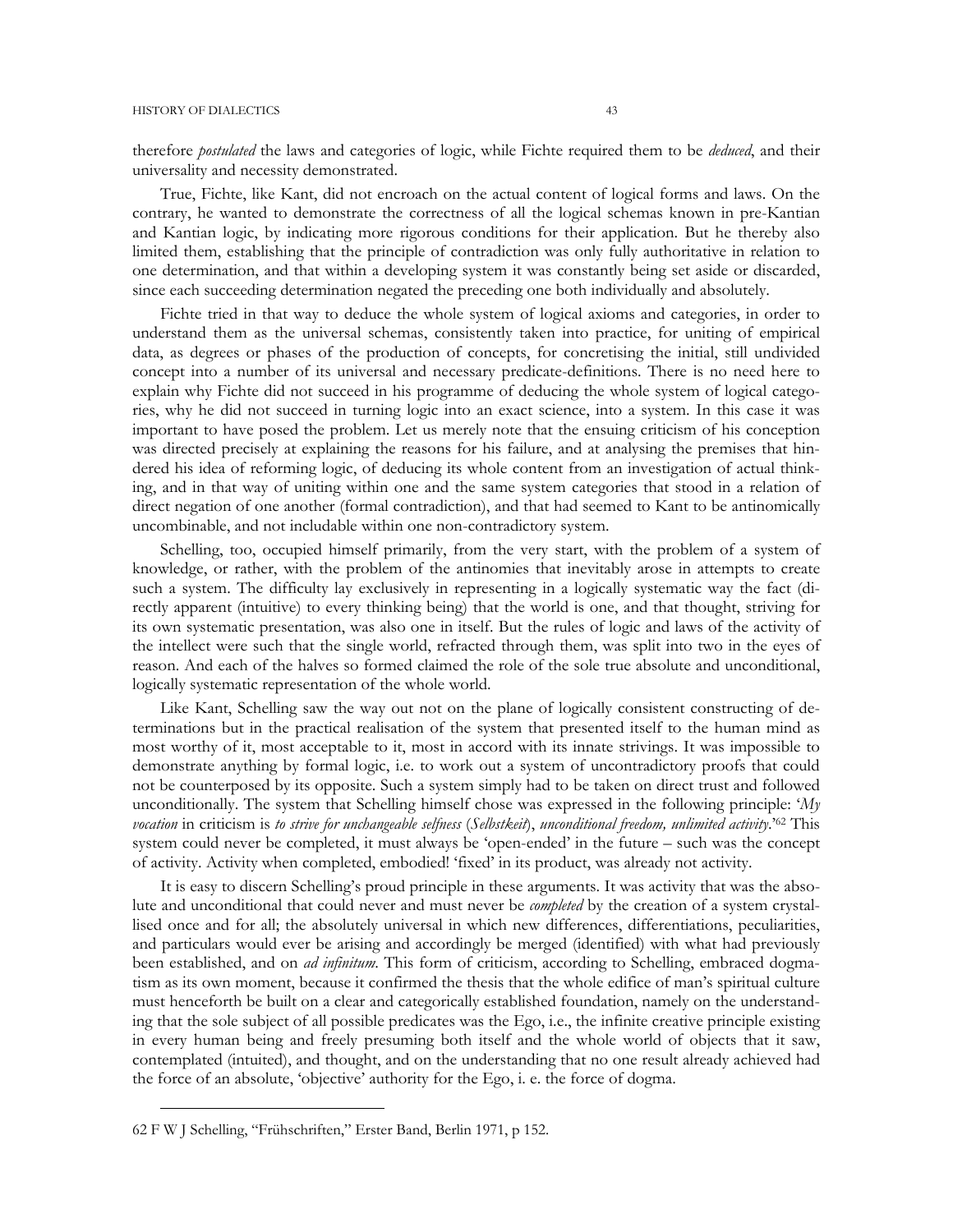### HISTORY OF DIALECTICS 44

And if there were an opposing system that looked upon man as the passive point of application of previously given, externally objective forces, as a speck of dust in the vortex of elemental world forces, or a toy in the hands of God and his representatives on earth, that dogmatic system, though it had been rigorously proved formally and was not self-contradictory, would have to be combated by the supporter of true criticism until final victory.

Like Fichte, Schelling stood for a new, critical, 'enlightened' dogmatism: 'Dogmatism – such is the result of our common inquiry – is irrefutable *in theory* because it itself has quit the theoretical field to complete its system *in practice*. It is thereby *refutable* in practice for us to realise a system *in ourselves* absolutely opposed to it.'63

Practical activity was the 'third' thing on which all mutually contradictory systems came together as on common soil. It was there, and not in the abstractions of pure reason, that the real battle raged that could and must be won. That was where the proof lay that one party, unswervingly following its principle, defended not only its own, egoistic private interest, but also an interest coinciding with the universal tendencies of the universe, i.e. with absolute and unconditional objectivity.

'Criticism cannot follow dogmatism into the sphere of the Absolute [understood purely theoretically – *EVI*], nor can the latter follow it, because for both there can be only one *assertion* as an absolute assertion that takes no notice of the opposing system, and that determines *nothing* for the opposing system.

'Only now, after both have encountered one another, one of them can no longer ignore the other, and whereas before [i.e. in the purely theoretically logical sphere – *EVI*] they were without any resistance to the position won, now the position must be *won by victory*.'64

That is the point that divided Fichte and Schelling from Kant; the intellectual culture of humanity cannot lie eternally like Buridan's ass between two equally logical systems of ideas about the most important things in life. Mankind has, in practice, to act, to live; but it is impossible to act simultaneously in accordance with two opposing systems of recommendations. We are forced to choose one of them and then to act strictly in the spirit of its principles.

Kant himself, it is true, demonstrated in his last works that the arguments of practical reason must all the same tip the scales in favour of one system or the other, although on a purely theoretical plane they are absolutely equal. But with him this theme only broke through as one of the trends of his thinking, while Fichte and Schelling transformed it into the starting point of all their meditations. Hence the slogan about victory, too, in the theoretical sphere. One of the clashing logical conceptions must still prevail over the other, its opposite, and for that it must be reinforced by arguments no longer of a purely logical, rather purely scholastic quality, but armed with practical (moral and aesthetic) advantages as well. Then it was assured of victory, and not simply of the right and the chance of waging an eternal academic dispute.

Like Fichte, Schelling saw the main problem of the theoretical system in synthetic statements and in uniting them: 'It is these riddles that oppress the critical philosopher. His chief question is not how there can be analytical statements, but how there can be synthetic ones... The most comprehensible thing is how we define everything according to the law of identity, and the most enigmatic how we can define anything still outside this law.'65

That is aptly formulated. Any elementary act of synthesising determinations in a judgment – be it that A is  $B$  – in fact already requires us to go beyond the law of identity, i.e. to infringe the boundaries established by the principle of contradiction in determinations; for, whatever the adjoined statement B, it is in any case not A, is not-A. It is clearly the logical expression of the fact that any new knowledge infringes the strictly acknowledged limits of the old knowledge, refutes it, and revises it.

<sup>63</sup> *Ibid.*, p 156.

<sup>64</sup> *Ibid.*, pp 131-32.

<sup>65</sup> Schelling, "Frühschriften," pp 129-30.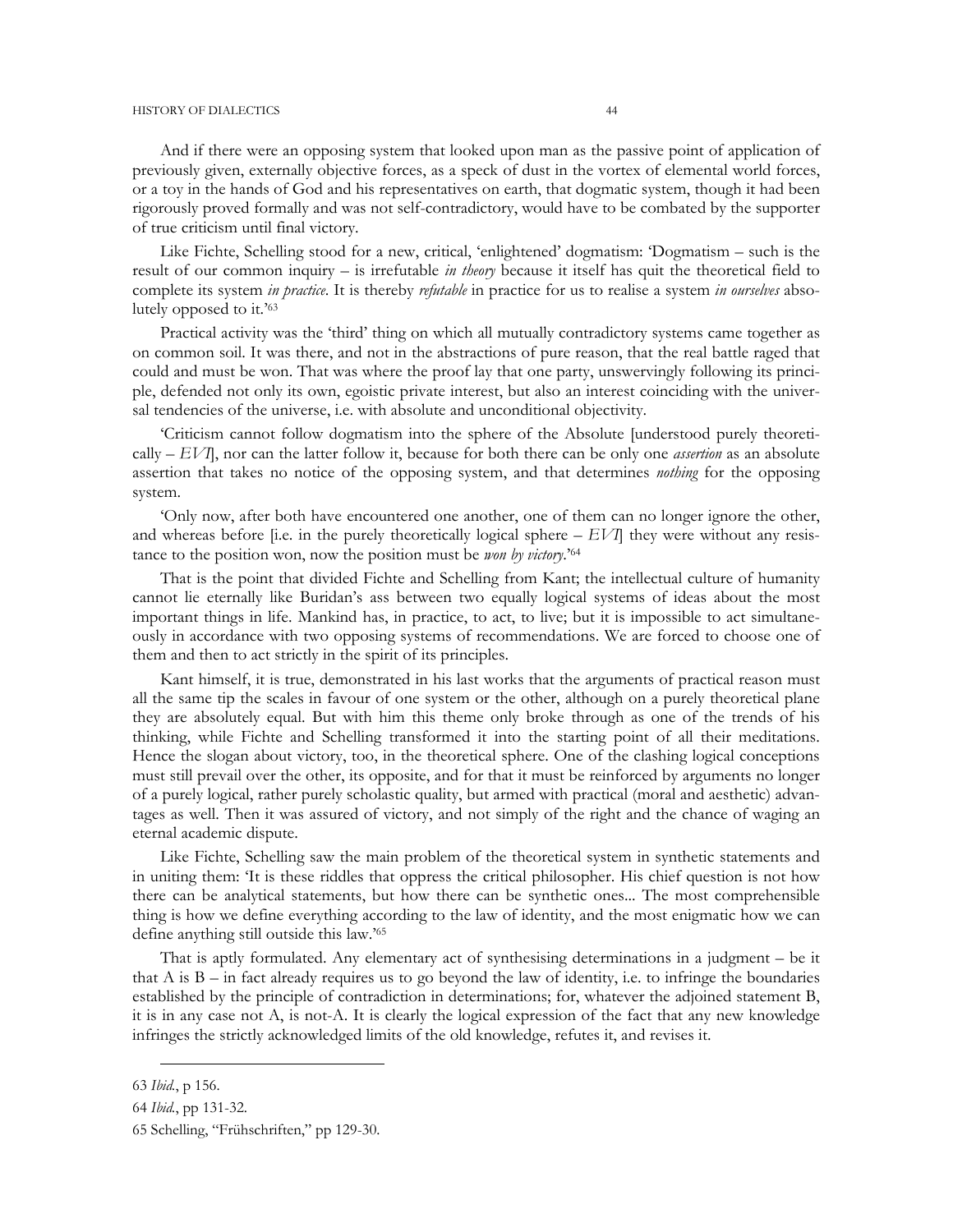### HISTORY OF DIALECTICS 45

Any dogmatism that obstinately insisted on the knowledge already attained and mastered would therefore always reject any new knowledge from the outset on the sole grounds that it contradicted the old. And it did in fact formally contradict it because it was not analytically included in the old and could not be 'derived' from it by logical contrivances of any kind. It must be *united* with the old knowledge in spite of the fact that it formally contradicted it.

That meant, according to Schelling, that a genuine synthesis was not realised by purely theoretical ability that strictly adhered to the rules of logic, but by quite another capacity, which was not bound by the strict limitations of the fundamentals of logic, and even had the right to transgress them when it experienced a powerful need to do so. 'A *system* of knowledge is necessarily either a trick, a game of ideas... – or it must *embrace* reality not through a theoretical ability, but through a practical one, not through a perceptive ability but through a *productive, realising* one, not through *knowledge* but through action.'66

With Kant this productive ability was called power of imagination (*Einbildungskraft*). Following him Schelling also plunged into analysis of it, which took him along a rather different road than Fichte's, onto the rails of an objective idealism that was not only reconciled to the thesis of the real existence of the external world but also built a theory of understanding it, although with Schelling himself this theory proved to be something quite different from *logic* and tended rather to a kind of aesthetics, to a theory of the artistic, aesthetic comprehension of the mysteries of the universe. For the men of science Schelling retained, as a working tool, the same old logic that he himself, following Fichte, declared to be a completely unsatisfactory instrument for understanding and to be justified solely as a canon of the outward systematisation and classification of material obtained by quite other, illogical and even alogical, means.

Whereas Fichte had provided a classical model of criticism of Kant and his logic from the right, from the standpoint of a consistently constructed subjective idealism, another motif began to be clearly seen in the reformatory strivings of the young Schelling, in tendencies leading him to materialism.

In the circles in which he moved, and where his thinking matured, quite other moods prevailed than those induced by Fichte's philosophy. All Fichte's thought had been concentrated on the social and psychic revolution stimulated in minds by the events of 1789-93. The flight of his imagination was also linked with the events and problems of those years; as the revolutionary wave subsided his philosophy folded its wings, and he could not find a new source of inspiration. For Schelling the fervour born of the revolution was only a certain stage that he reached as a sympathiser and even a disciple of Fichte; but, just as the forces of rude reality forced the most zealous Jacobins to reckon with them, so too it became clear to Schelling that to insist on one infinite creative power, the Ego, and on the strength of its moral fervour, in face of the persistent external world meant to bang one's head against the wall of incomprehension, as had actually happened in the end to Fichte.

Being closely linked with the circle of Goethe and the romantic writers, Schelling was much more interested than Fichte in nature (read: natural science) on the one hand, and in the inherited, traditional (in the parlance of Kant and Fichte, objective) forms of social life on the other hand. From the very beginning natural science and art constituted the medium that shaped his mind and his aspirations as an inquirer.

Schelling, it is true, began in the same way as Fichte; he too treated the opposition between subject and object as an opposition within human consciousness, as an opposition between the images of the external world that a person produced 'freely', and the images of the same world that he produced not freely. but unconsciously, in obedience to a compelling force of necessity unknown to him. Like Fichte, Schelling warred with dogmatism (in the idea of which, for him, there were merged both religious orthodoxy, which ascribed necessity to an external God, and philosophical materialism, which ascribed it to external things, to 'pure objects'). For Schelling criticism was a synonym for the standpoint that the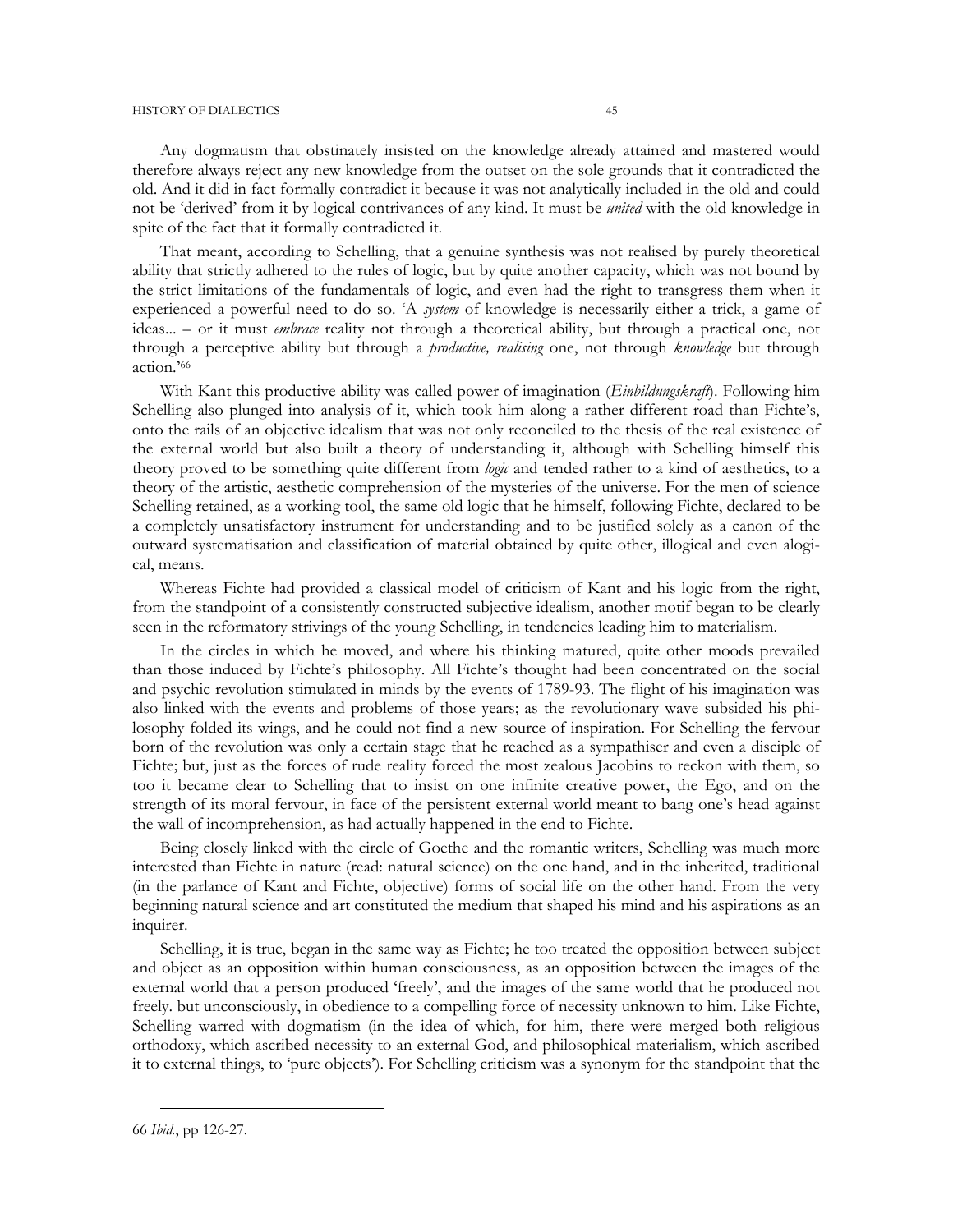objective (universal and necessary) determinations of the human psyche were initially innate in the psyche itself and discovered in it in the course of its active self-discovery.

In that way Schelling, following Fichte, tried to overcome the dualism of Kant's conception; but with Fichte the dualism had still been preserved and even reproduced in ever sharper form within his conception. All the Kantian antinomies had in fact been merged by him in a single antinomy, in the contradiction between two halves of one and the same Ego. One of them unconsciously created the objective world of images by the laws of causality, space, and time, while the other reconstructed it in the spirit of the requirements of the transcendental ideal, in accordance with the requirements of 'morality'.

It was presupposed, as before, that there were two different Egos in every person, but it was not known how and why they were connected together; and although Fichte united them in the concept of *activity*, the opposition was reproduced again within the Ego in the form of two different principles of activity. And as before it remained an open question what was the inner necessary relation between the two halves of the human Ego. Did they have a common root, a common source, a common 'substance', through the splitting of which the two halves of necessity arose?

Fichte did not find the solution, in spite of his concept of activity. The world of necessary ideas was formed within all Egos quite independently of the activity of the 'better' I, before it awoke in man. The 'better' I already, during its awakening, found the existing world in itself. In turn it (the pure form of practical reason or the ideal) came into the world of necessarily produced ideas, as it were, from outside, like a judge who emerged from somewhere unknown and who brought with him the criteria for evaluating and re-evaluating what existed, i.e. the fruits of the Ego's past labour.

The human Ego was again converted into a field of endless battle between two originally heterogeneous principles. The absolute Ego must take the world of existing ideas, incomplete and unconnected, even mutually contradictory, in accordance with itself and one another. But that again was only attainable in infinity. 'Full agreement of man with himself, and – so that he can agree with himself – agreement of all things outside him with his necessary practical concepts of them – concepts that determine how they must be....' (as Fichte formulated the essence of the problem<sup>67</sup>), proved unattainable in the existing world.

Fichte freed himself from the Kantian form of antinomies but reproduced them all intact in the form of contradictions within the very concept of 'activity'. The problem was simply transferred to the sphere of the individual psyche and so made completely insoluble. Schelling reached the same conclusion and began to seek a way out along a new path with the young Hegel. Gradually, in the course of criticising Fichte, the main outlines of a new conception began to appear.

Schelling and Hegel were more and more dissatisfied with the following 'points' in the position of Kant and Fichte:

- 1. the posing of all the concrete burning issues of the day in a subjective, psychological form;
- 2. the feeble appealing to 'conscience' and 'duty' that stemmed from that, which put the philosopher into the pose of a preacher of fine and noble but impracticable phrases and slogans;
- 3. the interpretation of the whole sensuous empirical world, if not as hostile, at least as a passive obstacle to the dictates of 'duty' and the 'ideal';
- 4. the absolute indifference to everything except pure morality (including the history of humanity and of nature), and to natural science (which underlay Fichteanism);
- 5. the powerlessness of the categorical imperative (ideal) in the struggle against the 'egoistic', 'immoral', 'irrational' motives of man's behaviour in society, the indifference of real earthly men to the preachers of the higher morality (how light were all the means of paradise

<sup>67</sup> Fichte, "Über den Gelehrten," Berlin 1956, p 45.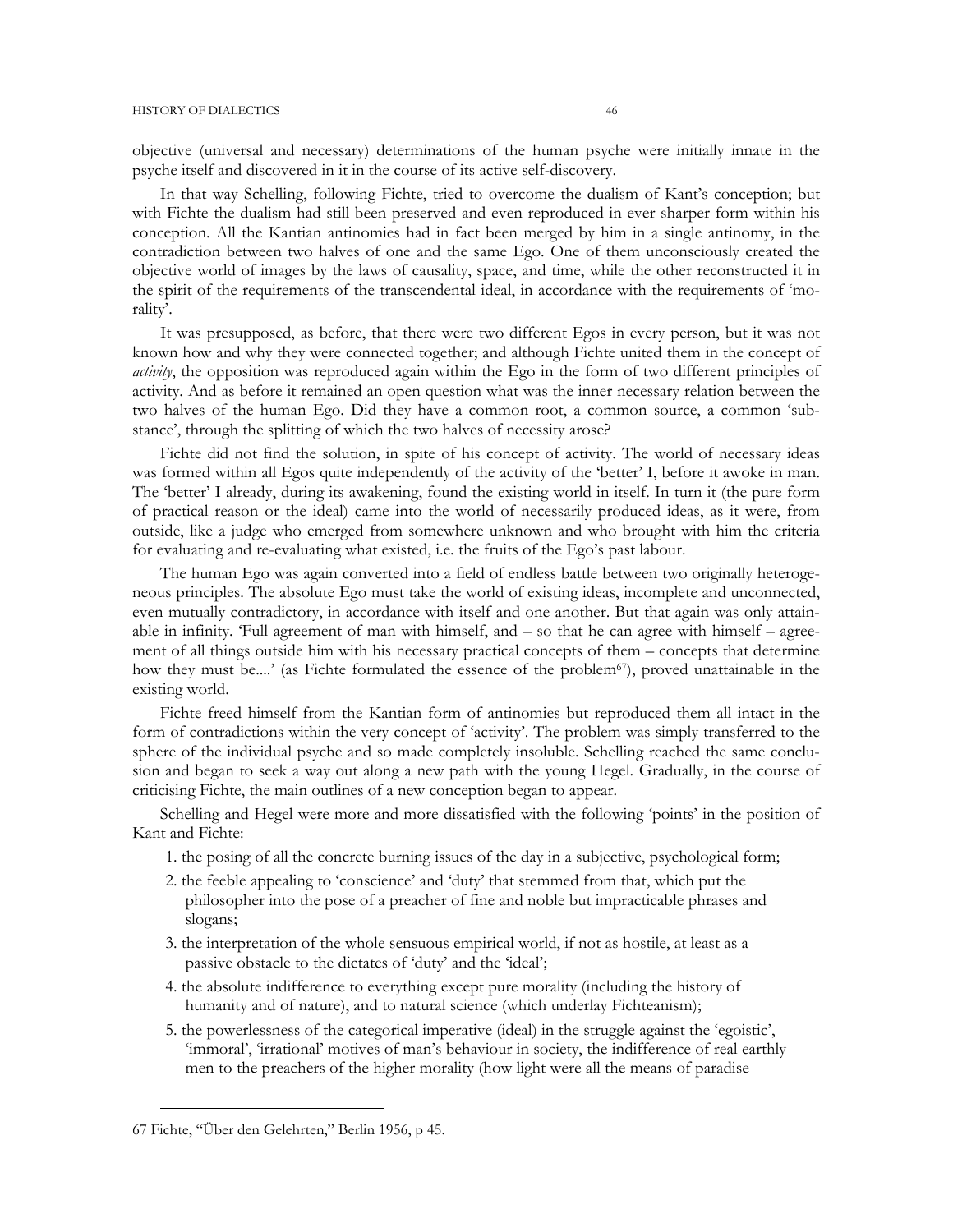**.** 

developed by the Church and supported by the fullest scholastic explanations in the scales when the passions and forces of circumstance, upbringing, example, and government were thrown into the other pan; the whole history of religion from the beginning of the Christian era went to prove that Christianity could only make people good when they were already good, the young Hegel said, having in mind by the 'scholastic explanations' any philosophy oriented on morality, including that of Kant and Fichte);

6. the difference, insuperable in principle, between the real and the proper, between necessary and free activity, between the world of phenomena and the active essence of man, etc., etc.

All that led to one thing, namely, to comprehending that it was ultimately necessary to find the 'common root' itself of the two halves of human being from which they both stemmed and could be understood. Only then would the human personality appear before us not as the passive point of application of external forces (be they nature or God), i.e. not as an object, but as something acting independently (*das Selbst*), as *subject*.

From that was born the idea of the philosophy of identity. Like any *idea* it existed originally only in the form of an hypothesis, in the form of a principle not yet realised in detail, in the spirit of which the whole mass of existing theoretical material, and in particular the conception of Kant and Fichte, had to be critically revised.

Originally the young Schelling only affirmed that the two halves of the human being, which had been depicted by Kant and Fichte as originally heterogeneous in essence and origin (in spite of their efforts to link them), had something in common after all, i.e. that somewhere in the depths, in the initial essence of matter, they had been merged in one image before being torn apart and separated in dispute, discussion, and antinomy. Schelling's thesis stated that both forms of the Ego's activity (the unconscious and the consciously free) had really to be understood as two branches growing from one and the same trunk, and that it was necessary to discover that trunk first and then trace its growth before it forked.

Schelling had not yet affirmed anything more concrete and definite besides that such identity *must be* and *was*. He had said nothing about where exactly this initial identity was to be seen. His description was, in essence, negative; it was not consciousness, but it was also *not* matter; it was *not* spirit, but it was also *not* substance; it was *not* ideal, but it was also *not* real. What then was it?

Here, in Heine's witty comment 'philosophy ends with Herr Schelling and poetry – I mean folly – begins.' 'But Herr Schelling has now left the philosophical path and is seeking through an act of mystical intuition to achieve contemplation of the absolute itself; he is seeking to intuit it at its centre, in its essence, where there is nothing ideal and nothing real, neither idea nor extension, neither subject nor object, neither mind nor matter, but there was who knows what!'68

Why did Schelling nevertheless turn from the path of philosophy here, from the path of thinking in rigorously defined determinations, to the path of poetry, to the path of metaphors and a kind of aesthetic intuition? Only because the logic that he knew and recognised did not permit the uniting of opposing contradictory predicates in concepts of one and the same subject. He, like Kant, held it sacred that the law of identity and the principle of contradiction were absolutely unbreakable laws for conceptual thinking, and that breaking them was tantamount to breaking the laws of thought in general, the forms of scientism. Here, he thought, in agreement with Fichte, that everything that was impossible in a concept (because of contradiction) became possible in contemplation or intuition.

Schelling supposed that all the acts performed consciously by man in accordance with the rules of logic had been quite fully and exactly described in the transcendental philosophy of Kant and Fichte. That part of philosophy seemed to him to have been created once and for all. He did not intend to

<sup>68</sup> Heinrich Heine, "Zur Geschichte der Religion und Philosophie in Deutschland, " in *Werke und Briefe*, Bd. 5, Berlin 1961, p 299.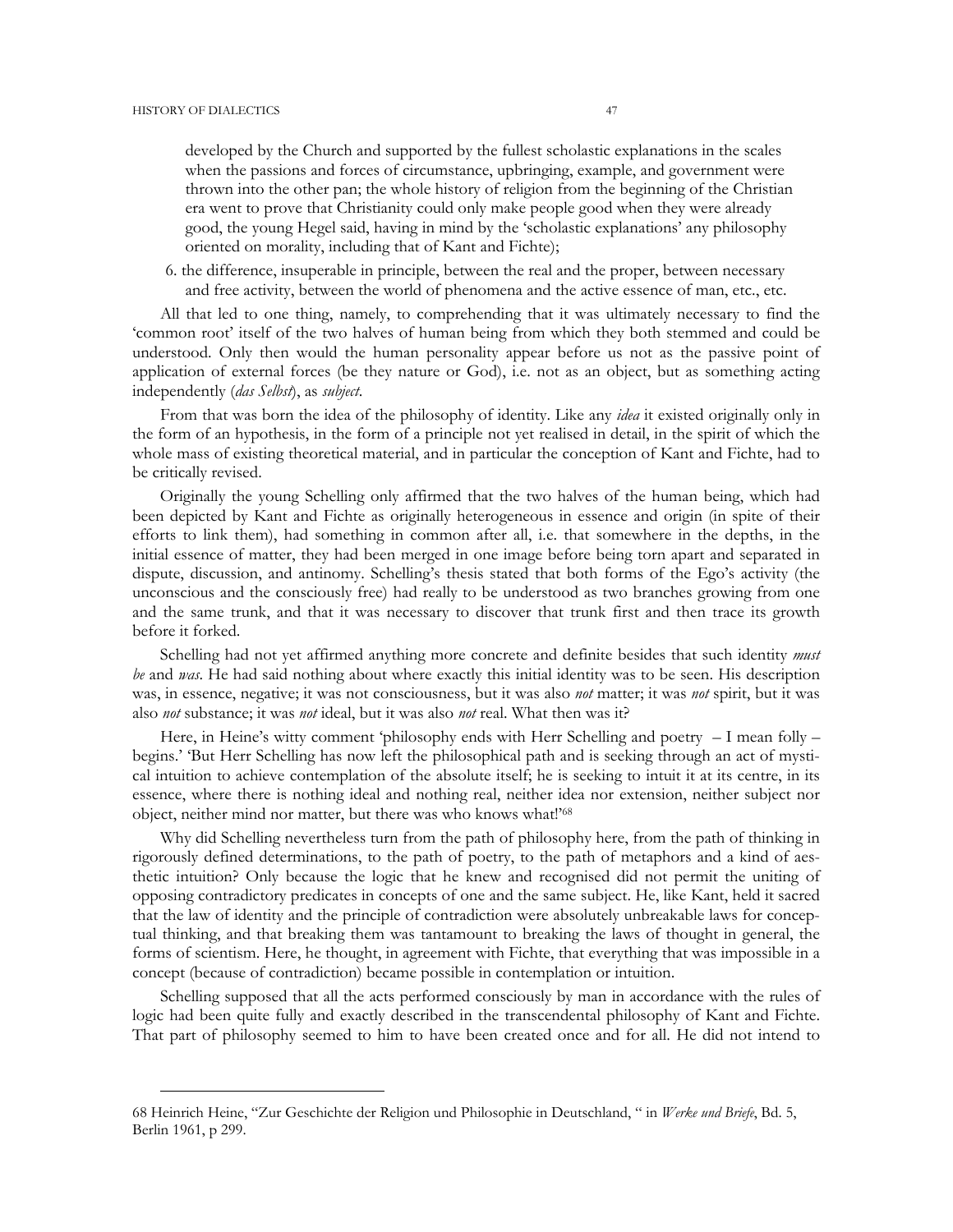The turn to natural science here was not fortuitous. The fact was that the attempt to investigate the sphere of *unconscious activity* in more detail led directly to it, that is to say the attempt to investigate the mode of vital activity that man had followed before and irrespective of how he began a special reflection, converted himself into an object of special investigation, and began to reflect specifically on what originated within himself, and how it did so. In all his activity at this stage (which also followed from Kant's point of view) being subordinated to the conditions of space, time, and causality, came within the competence of the natural sciences. In other words, the forms and modes of unconscious activity were scientifically described precisely through the concepts of physics, chemistry, physiology, psychology, and so on.

For unconscious activity was nothing else than *life*, the mode of existence of *organic nature*, of the organism. But in the life of the organism (of any biological individual) mechanical, chemical, and electrical motions were joined together, and the organism could therefore be studied by mechanics, chemistry, physics, and optics. In the living organism, Nature had concentrated all her secrets and determinations, and had synthesised them. After the organism had been broken down into its constituents, however, the chief thing of all remained uncomprehended, namely, why were they linked together that way and not in some other way? Why in fact was a living organism obtained and not a pile of its components?

With a purely mechanical approach the organism proved to be something quite incomprehensible, because the principle of a mechanism was the uniting (consistent synthesis) of ready-made, previously given parts; the living organism, however, did not originate through the *building up of parts into a whole* but, on the contrary through the beginning or origin, the *generation of parts* (organs) from an originally undifferentiated whole. Here the whole preceded its own parts, and functioned in relation to them as the purpose they all served. Here each part could only be understood through its role and function in the whole, outside of which it simply did not exist, or not, in any case, as such.

The problem of understanding organic life was analysed by Kant in his *Critique of the Power of Judgment* (*Kritik der Urteilskraft*) as the problem of the purposefulness of the structure and function of the living organism. But the standpoint of transcendental idealism forced him to affirm that, although we and our reason could not cognise the organism other than by means of the concept of a goal, nevertheless it was impossible to attribute any goal to the organism in itself, because a goal presupposed consciousness (and that meant the whole apparatus of transcendental apperception) and the animal and vegetable did not possess such.

The problems of life also proved to be the stumbling block that forced Schelling to stop and critically re-examine certain concepts of the philosophy of transcendental idealism. Like Kant he categorically objected to introducing supernatural causes into the framework of the thinking of the natural science. On those grounds he resolutely rejected vitalism, the idea that, in inorganic nature (i.e. the world of mechanics, physics, and chemistry), a certain 'higher principle' descended from somewhere outside and organised the physical, chemical particles in the living body. There was no such principle *outside consciousness*, Schelling affirmed, following Kant. The naturalist must seek in nature itself the causes of the origin of the organism from inorganic nature. Life must be fully explained by way of natural science, without implicating any kind of extranatural or supernatural force in it. 'There is an older delusion, which is that organisation and life are inexplicable by the principles of Nature. – With it only so much can be said: the first source of organic nature is physically inscrutable; so this unproved statement serves no purpose other than to sap the courage of the investigator. ... It would be at least one step toward that explanation if one could show that the succession of all organic beings had come about through the gradual evolution of one and the same organisation.'69

<sup>69</sup> F W J Schelling, "Von der Weltseele," Hamburg 1809, pp vi-vii.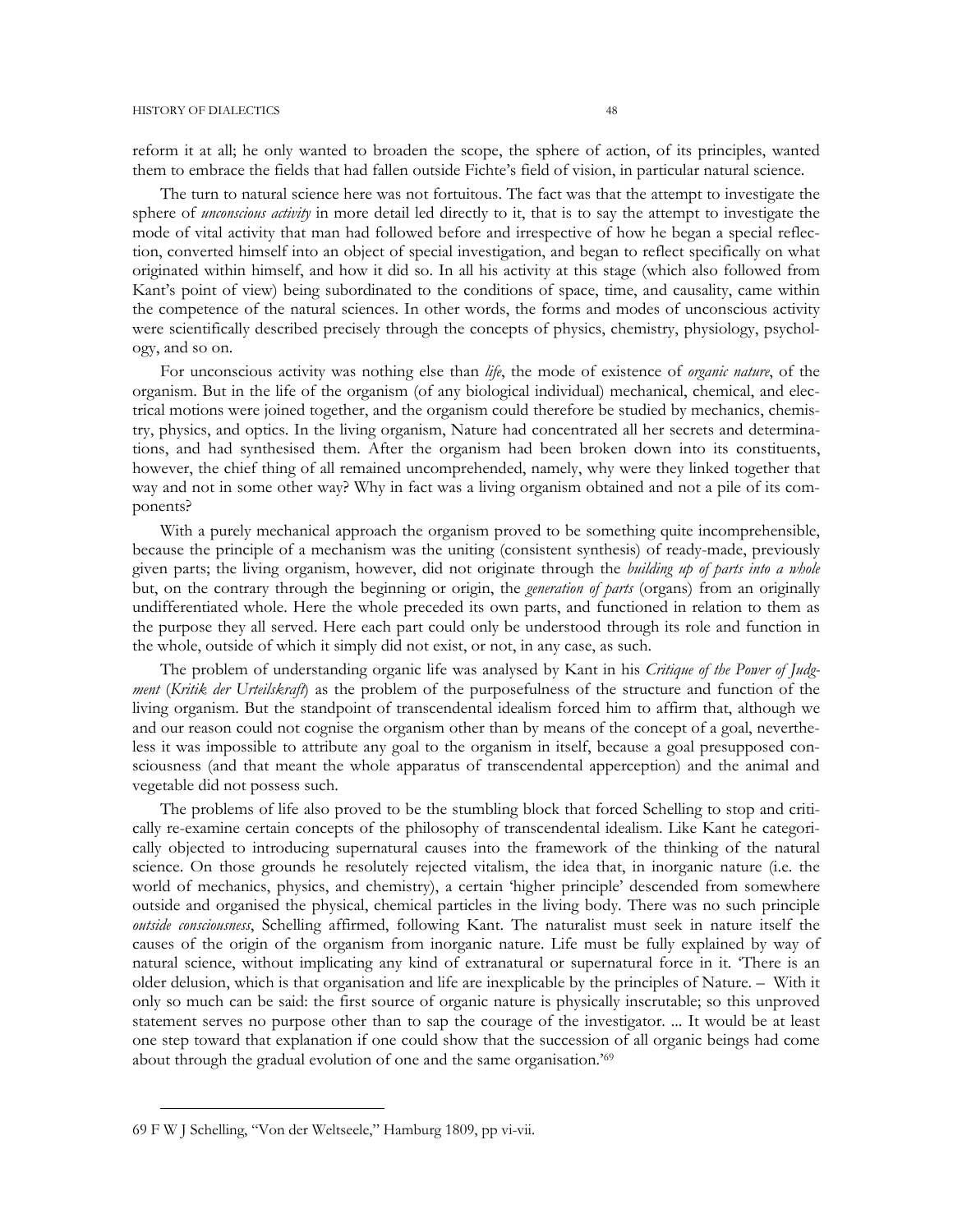### HISTORY OF DIALECTICS 49

Man and his peculiar organisation stood at the logic apex of the pyramid of living creatures. And in that case we had every grounds and right to ascribe to nature itself, if not purpose in the transcendental sense, at least that objective characteristic which is reproduced in our reason (by virtue of its specifically transcendental structure) as a purpose, 'in the form of a goal'.

What that characteristic was, Schelling did not consider it possible to say. In any case it was a matter of the capacity involved in nature itself to engender a succession of more and more complex and highly organised living creatures, up to and including man, in whom a 'soul', consciousness, was awakened and transcendental mechanisms arose, i.e. a capacity consciously (freely) to reproduce everything that occurred in nature unconsciously, without a goal or purpose.

But then it was necessary to think of nature not as naturalists had so far done (the mathematician plus the physicist, plus the chemist, plus the anatomist, each of them occupying himself with only his own private field and not even trying to link the results of his investigations with those of his neighbour). It must be considered as some kind of *primordial whole* in which the subject matter of the special sciences was *differentiated*. We must therefore not build up the picture of the whole like a mosaic, from the special sciences, but must endeavour, on the contrary, to understand them as consecutive stages in the development of one and the same whole, initially undivided. The idea of nature as a whole, quite characteristic of the classical Greeks and of Spinoza, Schelling also advanced as the main principle by which alone the antinomy between mechanism and organism could be scientifically resolved (without appeal to supernatural factors). 'As soon as our investigation ascends to the idea of Nature as an entity the opposition between mechanism and organism disappears immediately, an opposition that has long hampered the progress of natural science and that will long continue to block our enterprise's success in the eyes of quite a few. ...'70

Schelling sought the way out by developing the concepts of mechanics and organic life from one and the same truly universal principle, which led him to the idea of representing nature as a whole, as a dynamic process in the course of which each successive stage or phase negated the preceding one, i.e. included a *new* characteristic. The purely formal (analytical) determination of a higher phase of the process could therefore not be deduced from the determination of a lower one, that was done simply by making a synthesis, by adding on a new determination. It was not surprising that, when the higher phase of a *dynamic process* was put directly alongside a lower phase of the same process, they were thought to be two simultaneously co-existing 'objects' (which is precisely how they look in empirical intuition), and proved to be mutually directly *contradictory*.

The basic task of the philosophy of nature, consequently, consisted just in tracing and showing how, in the course of a dynamic process, determinations *arose that were directly opposed* to the initial one. In other words, we thought of a dynamic process only as one of the gradual engendering of oppositions, of determinations of *one and the same thing*, i.e. of nature as a whole, that mutually negated one another.

Schelling saw in that the universal law of the natural whole, operating identically in the field of mechanics, and of chemistry, and of electromagnetism, and of organic life. Such was the truly universal (i.e. identical for all the phenomena of nature) law of bifurcation, of the polarisation of the initial state. The attraction and repulsion of masses in mechanics, the north and south poles in magnetism, positive and negative electricity, acids and alkalis in chemical reactions – such were the examples flooding in on Schelling from all sides, and supplied again and again by the discoveries of Volta and Faraday, Lavoisier and Kielmeyer. The most diverse scientific discoveries were seen as fulfilment of Schelling's predictions, and his fame grew. His disciples were to be found among doctors, geologists, physicists, and biologists; and that not by chance. Schelling's philosophy proposed a form of thinking, the need for which was already imminent in the womb of theoretical natural science. Exhilarated by success, Schelling continued to work the lode he had discovered for all it was worth.

But the transition of mutual opposites described appeared most marked and unsullied precisely on the boundary where natural and transcendental philosophy met, which was where the Ego arose from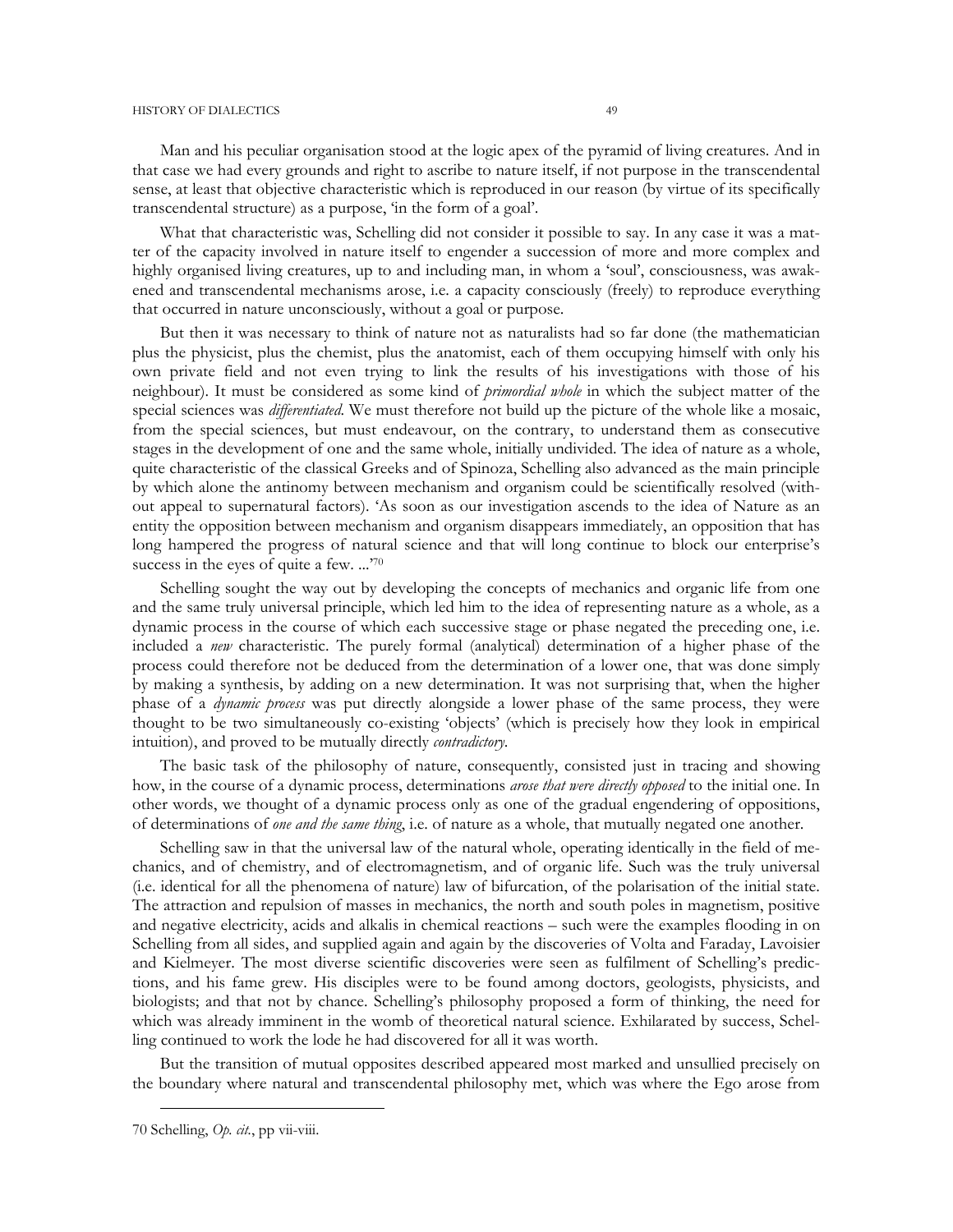the sphere of the unconscious dynamic process (from the non-Ego), i.e. the transcendental, spiritual organisation of man, or, on the contrary, where objective knowledge of the not-I was born from the conscious activity of the I. This mutual, reciprocal passage of the determination of the Ego into a determination of the non-Ego demonstrated the action of the universal law of the dynamic process in its purest and most general form, i.e. the act of the transformation of A into not-A, of the bifurcation or splitting into two, of the 'dualisation' of the initial, originally undifferentiated state.

But how was the initial absolute state, identical in itself, to be thought of, from the polarisation of which there arose the main 'dualism' of the natural whole, i.e. the Ego and the non-Ego, the I and the not-I, the freely conscious creativity of the subject and the whole vast sphere of the 'dead', congealed, fossilised creative activity, the world of objects?

That was where the specifically Schelling philosophising began. It turned out that it was impossible to think of the initial identity, i.e. to express it in the form of a rigorously delimited concept. On being expressed in a *concept* it immediately came forward as an antinomic bifurcation. Identity was realised in the concept (in science) precisely through its absence, through contrasts that had nothing formally in common between them.

We have reached a very important point. That Schelling called his system the philosophy of identity was not at all because it represented a system of determinations or definitions common to the I and the not-I. Rather the contrary. Schelling denied the possibility of such a *system of concepts* in principle. His philosophy was put forward in the form of two formally unjoined systems of concepts, formally opposed in all their determinations yet nevertheless mutually presupposing each other. One was the system of determinations of the Ego as such (transcendental philosophy); the other was the system of assembled universal determinations of the object, of the non-Ego (natural philosophy).

The first disclosed and described in the shape of formally non-contradictory constructions the specifically subjective forms of man's activity that it was impossible to ascribe to nature existing outside of and before human consciousness. The second, on the contrary, strove to disclose pure objectivity, carefully purged of everything introduced into it by man's *conscious, volitional* activity, and to depict the object as it existed 'before it entered consciousness'.

Within the confines of natural philosophy (theoretical natural science) the theoretical scientist 'fears nothing more than interference of the subjective in this kind of knowledge'. Within the limits of transcendental philosophy (logic and epistemology), on the contrary, he was 'most of all afraid that something objective has been implicated in the purely subjective principle of knowledge.'71

To sum up: if transcendental philosophy were constructed just as correctly as natural philosophy, there would be nothing of the other in the structure of each and there could not be a single concept or theoretical determination between them; for such a determination would directly infringe the two supreme principles of logic, the law of identity and the principle of contradiction. It would simultaneously express both the objective and the subjective, and would contain directly *identified opposites*. The two given sciences could not therefore be formally united into one. It was impossible to develop two series of scientific (formally correct) determinations from one and the same *concept* because it would be formally incorrect and inadmissible from the standpoint of the rules of logic.

Therefore philosophy on the whole was impossible as one science. From that Schelling concluded that the whole system of philosophy would 'find consummation in two fundamental sciences, which, mutually opposed in principle and direction, seek each other out and complement each other'. There was not, and could not be, some 'third' science in which would be discovered whatever there was in common between the world in consciousness and the world outside consciousness, and which would be a system of laws and rules obligatory in the same way for the one world and the other. It was impossible in principle to present such laws and rules *in the form of a science* because it would then be built from the outset on an infringement of the law of identity.

<sup>71</sup> Schelling, "System des transzendentalen Idealismus," Hamburg 1957, p 11.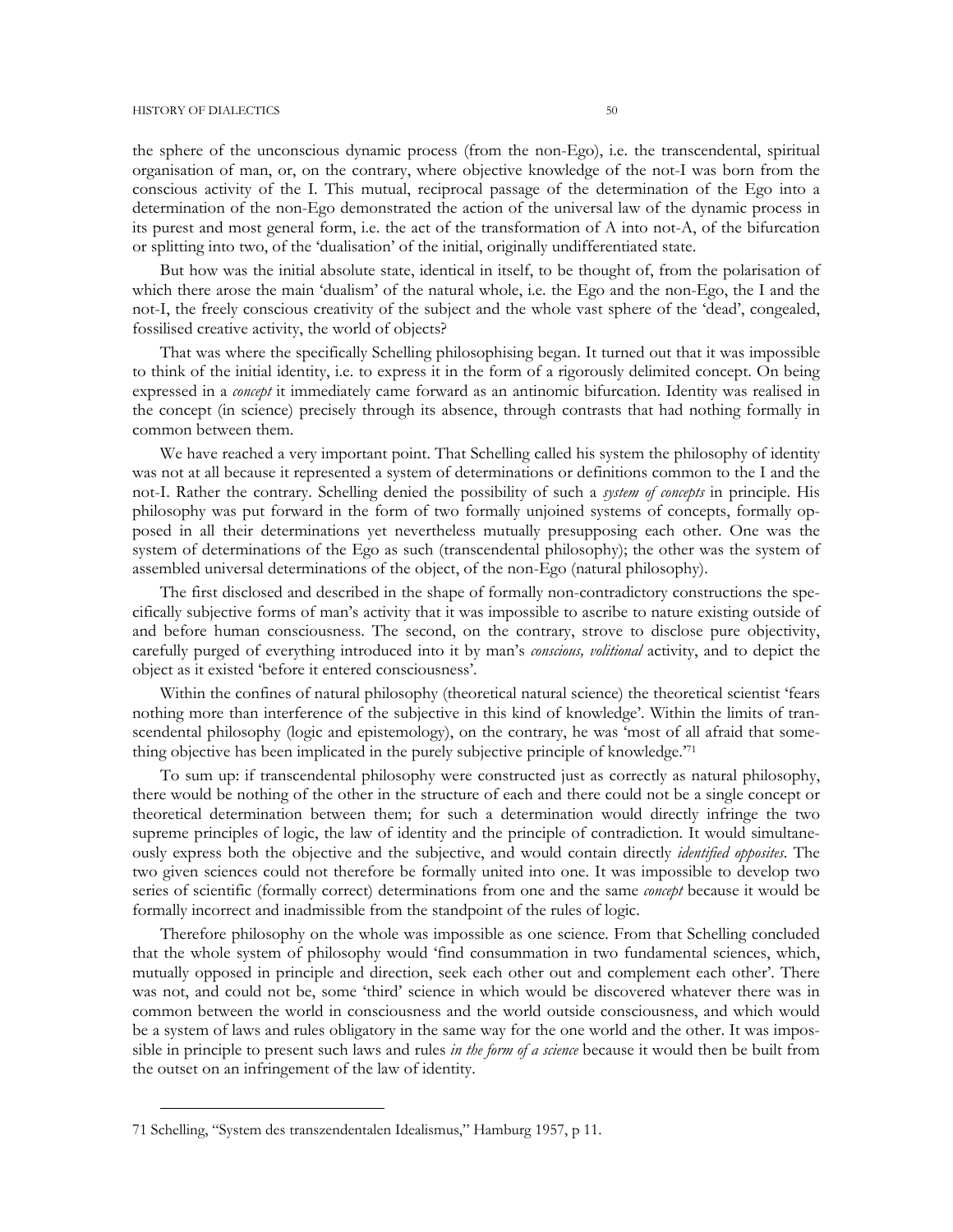But there were, all the same, laws common to the world and knowledge, otherwise it would be senseless in general to speak of knowledge, of agreement of the objective and the subjective, and the very concept of *truth* as the coincidence of knowledge with its object would be nonsense. *General* laws consequently did operate, but not as rigidly binding rules, but rather as reasons not strictly formulated, related to the aspirations of the poet-artist who directly experienced his blood relationship and unity with the cognised object and with nature. The artist of genius and nature operated by the same laws.

The identity of the laws of the subjective and objective worlds could only be realised in the act of creation. But creativity did not submit to formal schematising, dying and becoming fossilised in it. Thus it came about that 'an absolute Simple, Identical, cannot be comprehended or communicated through description, and not at all through conception. It can only be intuited.'72 Here intuition was all powerful, the inspired intuition of creative insight, intellectual and aesthetic intuition. Thus it was, therefore, that Schelling's system culminated in and was completed by a philosophy of art.

Thus the primary identity was a fact but was not expressible in a *concept*, was the initial premise of any concept, but was not determined through a concept. Identity was, as it were, made up of two always diverging trends of investigation, namely demonstration of how the objective was transformed into the subjective (which was the competence of theoretical natural science, spinning its thread from mechanics through chemistry to biology and anthropology, i.e. to man), and demonstration of how the subjective was transformed into the objective (which was the competence of transcendental philosophy, starting from knowledge and its forms *as from fact*, and demonstrating the objectivity, i.e. the universality and necessity, of knowledge).

The problem consequently began to appear as follows: two diametrically opposite spheres stood facing one another contrasted in all their characteristics. Their identity (the fact of their agreement was truth) was realised precisely through the transition that transformed the one into the other. But the transition, the moment of the transition itself, was *irrational* and could not be expressed by a *noncontradictory concept*, because it was at that very moment that the transition from A into not-A took place, i.e. their coincidence, their *identity*. To express it in a *concept* meant to smash the form of the concept.

Here Schelling came directly up against the narrowness of the Kantian logic, which attributed to the law of identity and the principle of contradiction the character of the absolute premises of the very possibility of thinking in concepts. For there was *no room* within these rules for the moment of the *transition of opposites* into one another, and it broke them. Schelling, while agreeing that there was selfdestruction of the form of thinking here, was forced in fact to conclude that real truth could not be caught and expressed *through* a concept. In his eyes therefore art and not science represented the highest form of mental activity.

If the rules of general logic were absolute, then the passage of consciousness into nature and vice versa, by which the time-honoured identity of the subjective and the objective was realised, remained inexpressible in concepts; and the act of knowing was forced again and again to make a leap, a jump, an act of irrational intuition, of poetic seizing of the absolute idea, of truth.

In other words, Schelling, beginning with a quite justified statement of the fact that logic in its Kantian conception actually put an insurmountable barrier in the way of attempts to understand, that is to *express, the fact of the transformation of opposites into one another in concepts*, i.e. in rigorously defined determinations, took the step toward rejection of *logic in general*. It did not even occur to him to reform *logic itself* in order to make it a means of expressing what appeared in intuition (contemplation) as a self-evident fact. Instead he began to make up for and compensate the limitedness and insufficiency of the existing logic (mistaken by him as the inferiority of thought as such), by the force of intellectual and aesthetic intuition, an absolutely irrational capacity that it was impossible either to study or to teach. This magic force also had to unite everything that reason (thought in general) was not in a position to join together but was only capable of ripping to bits, separating, and choking to death.

<sup>72</sup> Schelling, *Op. cit.*, p 294.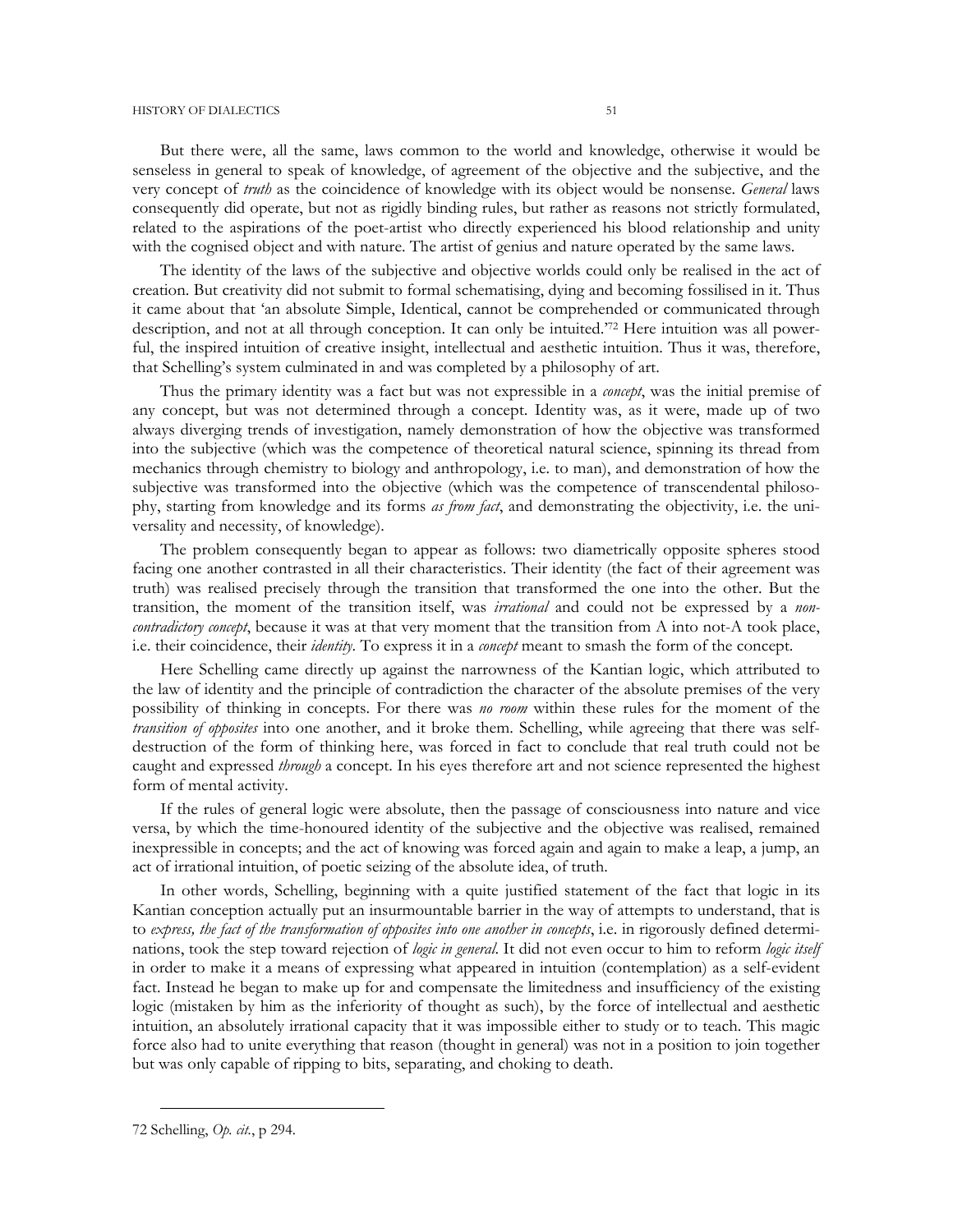In his own constructions, in spite of a mass of bold guesses and ideas, some even of genius, that influenced the development of nineteenth century science, and which in essence had a clearly marked dialectical character, Schelling kept adopting the pose of a God-inspired prophet and genius, uniting without fear or doubt concepts that seemed to contemporary scientists to be fundamentally ununitable. And whereas he himself, in his youth, had had sufficient tact and competence in the field of the natural sciences, and had often hit the nail on the head by intuition, his pupils and successors, who adopted the empty schema from him but did not possess his erudition in science or his talent, reduced his method and manner of philosophising to the caricature that Hegel later jeered at so caustically.

Schelling, however, exposed the rigidity of Kant's logic. And though he did not set himself the task of reforming it radically, he prepared the ground very thoroughly for Hegel.

Logic as such remained only an episode in Schelling's system of ideas, an insignificant section of the transcendental philosophy, a scholastic description of rules of a purely formal order in accordance with which it was necessary only to formalise, i.e. to classify and schematise, knowledge obtained in quite another way and by quite other abilities. For Schelling logic, consequently, was by no means a *schema for producing knowledge*, but served as a means of describing it verbally, terminologically 'for others', of expressing it through a system of rigorously defined and non-contradictorily determined terms (Schelling himself called them 'concepts'). Ultimately its recommendations seemed only external, verbally explicated forms of knowledge, and nothing more.

The process of producing knowledge was itself, in fact, done by the power of imagination, which Schelling analysed very closely and circumstantially in the form of various 'intuitions'. And here, in the field of intuition and imagination he also discovered *dialectics* as the true schema of the productive, actively subjective capacity of man to understand and alter the world of the images and concepts of science.

So Schelling confirmed dialectics as the genuine theory of scientific knowledge, but then broke all its links with logic. His position returned logic once more to the pitiable condition in which it had been before the attempts of Kant and Fichte to reform it in accordance with the needs of the times.

After Schelling the problem consisted in *uniting dialectics* as the true schema of developing knowledge *and logic* as the system of rules of thinking in general. What was the relation of the rules of logic to the real schemas (laws) of the development of understanding? Were they different, mutually unconnected 'things'? Or was logic simply the conscious and deliberately applied schema of the real development of science? If it was, it was all the more inadmissible to leave it in its old, so primitive form. At this point the torch was taken up by Hegel.

### **5. Hegel – Dialectics as Logic**

Hegel's solution of the problem of the subject matter of logic has played a special role in the history of this science. In order to understand the Hegelian logic it is not enough just to clarify the direct sense of its propositions. It is more important and difficult to consider the real subject matter through the fanciful turns of Hegel's style. It is about this that we shall now speak, which will also give us a chance to understand Hegel critically, and to restore for ourselves an image of the original from its distorted presentation. Learning to read Hegel in a materialist way, as Lenin read him and advised reading him, means learning to compare his representation of the object critically with the *object itself*, at every step tracing the divergence between the copy and the original.

It would be an easy task if the reader had the two objects of this comparison – the copy and the original – ready-made before him. The copy exists. But where is the original? We cannot take the existing logical consciousness of the scientist as the original, for this consciousness itself must be tested for its logicality, and itself presupposes a critical analysis of existing logical forms from the standpoint of their correspondence with the real requirements of the development of science. And for an understanding of the real forms and laws of theoretical cognition Hegel's *Science of Logic*, despite all its faults associated with idealism, can offer more than the 'logic of science'.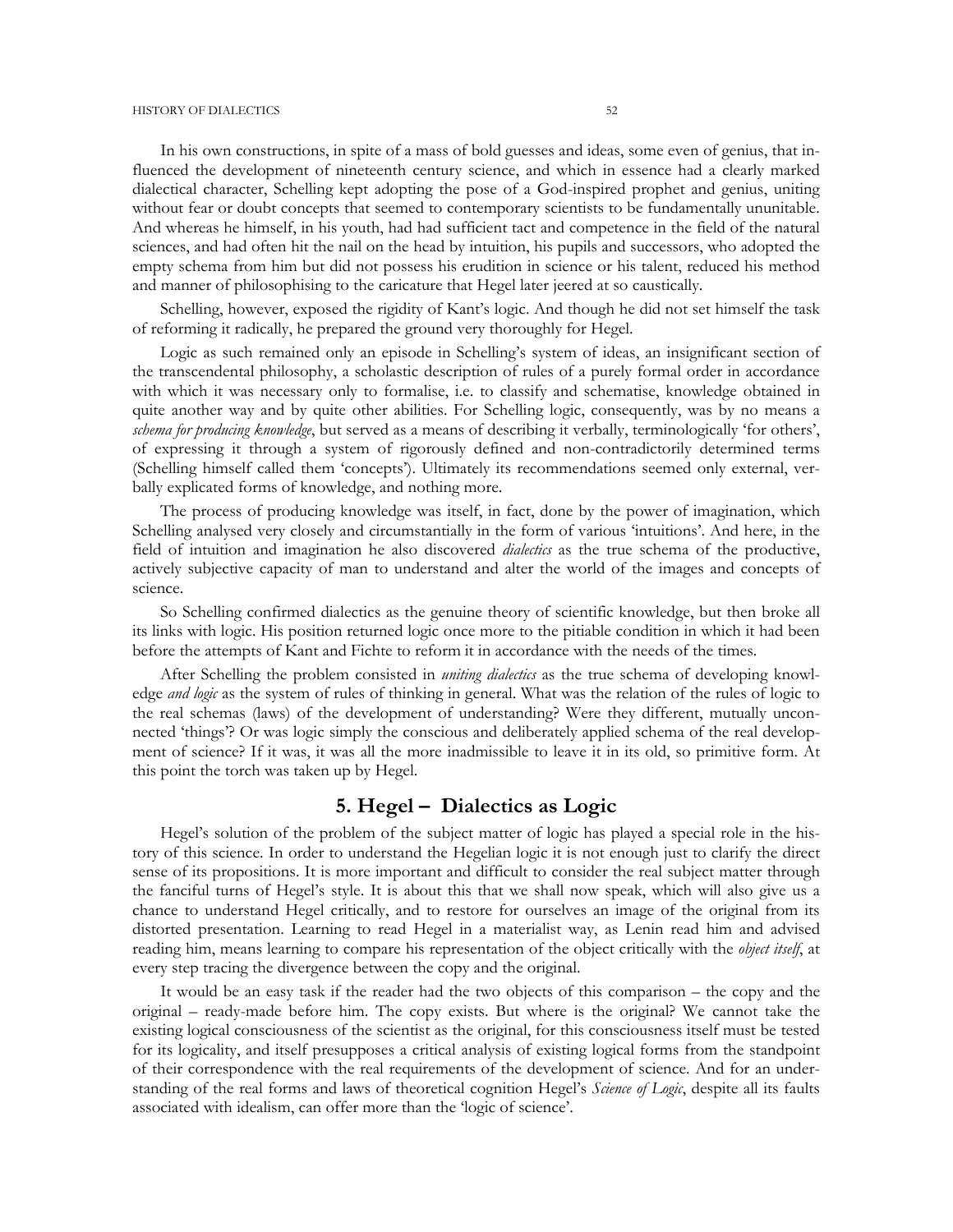### HISTORY OF DIALECTICS 53

The true logic of science is not given to us directly; it still has to be dug out and understood, and then converted into a consciously applied instrument for working with concepts, into a logical method of resolving problems that do not admit of solution by traditional logical methods. That being so, critical study of the *Science of Logic* cannot be reduced to a simple comparison of its propositions with those of the logic by which scientists are consciously guided, accepting it as irreproachable and admitting of no doubts.

So comparing the copy (the science of logic) with the original (with the actual forms and laws of theoretical understanding) proves to be quite a difficult matter. The difficulty is that Hegel's presentation of the subject matter (in this case thought) has to be compared critically not with a ready-made, previously known prototype of it, but with an object whose outlines are only beginning to be traced out for the first time in the course of a critical surmounting of the idealist constructions. This reconstruction is feasible if the structure of the optics through which Hegel examined the object of his investigation is clearly understood. This distorting lens, while a magnifying one (the system of the fundamental principles of Hegelian logic) enabled him to see exactly, although in an idealistically distorted form, the *dialectic* of thought, which is the logic that remains invisible to the eye not philosophically equipped, and to simple common sense.

It is important, first of all, to understand clearly what the *real object* was that Hegel investigated and described in his *Science of Logic*, so as to find the critical range immediately in regard to his presentation. 'That the subject matter of logic is thought, with that everyone agrees,' Hegel stressed in his *Shorter Logic*. 73 Later, quite naturally, logic as a science received the definition of *thinking about thought* or thought thinking about itself.

In that definition and the conceptions expressed by it there is still nothing either of the specifically Hegelian or of the specifically idealist. It is simply the traditional ideas of the subject matter of logic as a science, quite clearly and succinctly expressed. In logic the object of scientific comprehension proves to be thought itself, while any other science is thinking about something else. In defining logic as thinking about thought, Hegel quite accurately indicated its sole difference from any other science.

The next question, however, arises from that and requires a no less clear answer. *But what is thought?* It goes without saying, Hegel replied (and one again has to agree with him), that the sole satisfactory answer can only be an exposition of the heart of the matter, i.e. a concretely developed theory, a *science of thought*, a 'science of logic', and not an ordinary definition. (Compare Engels' view in *Anti-Dühring*: 'Our definition of life is naturally very inadequate.... All definitions are of little value. In order to gain an exhaustive knowledge of what life is, we should have to go through all the forms in which it appears, from the lowest to the highest.'74 And later: 'To science definitions are worthless because always inadequate. The only real definition is the development of the thing itself, but this is no longer a definition.<sup>'75</sup>

In any science, however, and therefore in logic too, one has to mark everything out in advance and outline its contours, if only the most general boundaries of the object of investigation, i.e. to indicate the field of the facts to which the given science must devote its attention. Otherwise the criterion for their selection will be unclear and its role will be tyrannous and arbitrary, taking only those facts into consideration that confirm its generalisations, and ignoring everything else as allegedly having no relation to the matter or to the competence of the science concerned. Hegel gave such a *preliminary* explanation, not concealing from the reader exactly what he understood by the word 'thought'.

This is a very important point, and everything else hangs on proper understanding of it. It is no accident that the main objections to Hegel, both justified and unjustified, have hitherto been directed precisely at it. Neopositivists, for example, unanimously reproach Hegel with having inadmissibly

<sup>73</sup> G W F Hegel, "System der Philosophie, Erster Teil, Die Logik," also known as "Encyclopaedie der philosopischen Wissenschaften im Grundrisse."

<sup>74</sup> Engels, "Anti-Dühring," *MECW* vol. 25 p 77. 75 *Ibid.*, p 77.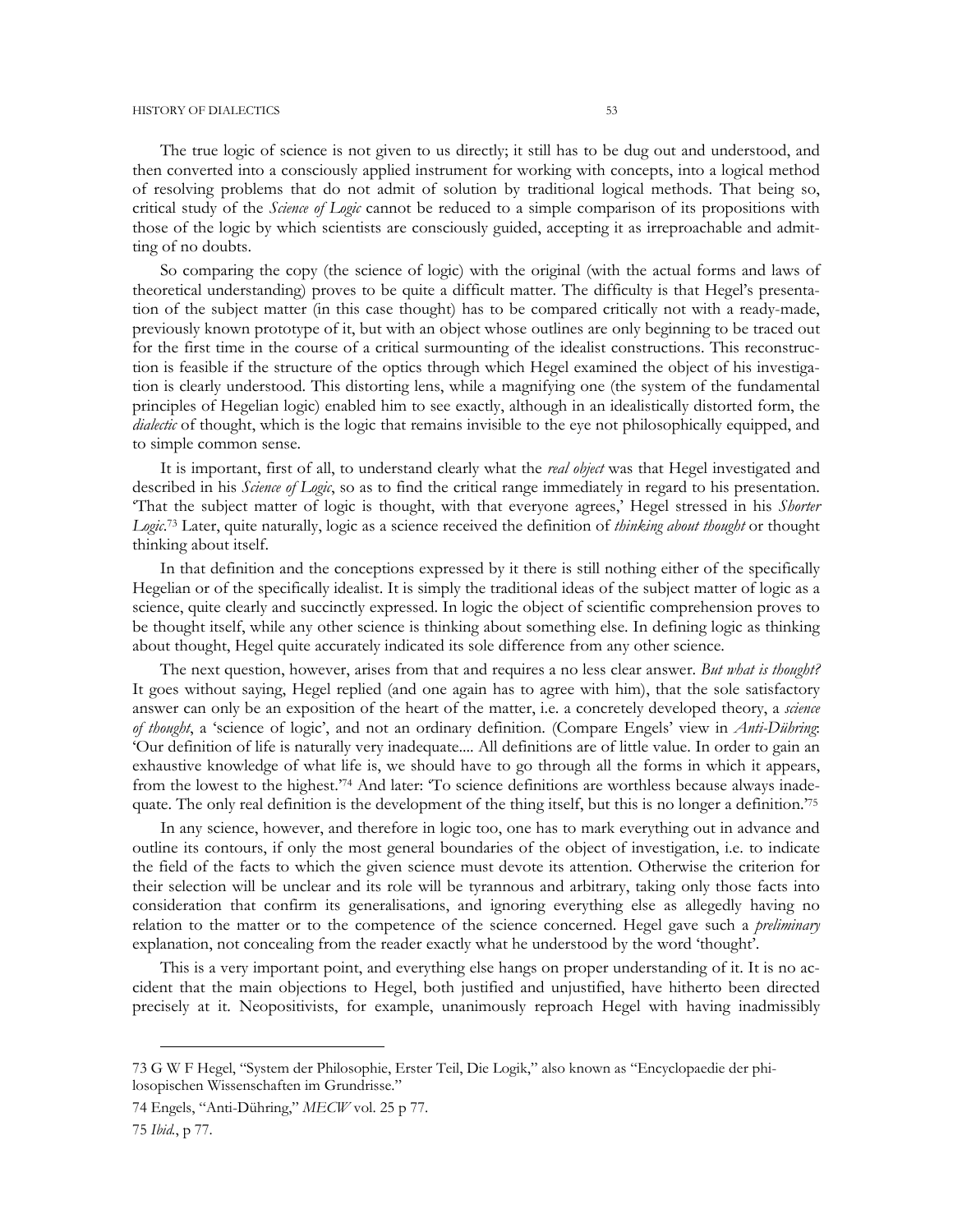broadened the subject matter of logic by his conception of thought, including in the sphere of examination a mass of 'things' that one cannot call thought in the usual and strict sense; above all the concepts traditionally referred to metaphysics, and to 'ontology', i.e. to the science of things themselves, the system of categories (the universal definitions of reality outside consciousness, outside subjective thinking understood as the psychic capability of man).

If thinking were to be so understood, the Neopositivist reproach must really be considered reasonable. Hegel actually understood as thought something at first glance enigmatic, even mystical, when he spoke of it as taking place outside man and apart from man, independently of his head, and of 'thought as such', of 'pure thought', and when he considered the object of logic to be precisely that 'absolute' superhuman thought. Logic in his definition must be understood even as having a content that '*shows forth God as he is in his eternal essence before the creation of Nature and of a Finite Spirit*'.76

Such definitions are capable of confusing and disorienting at the very start. But of course there is no such 'thought' as some superhuman force creating nature, and history, and man himself and his consciousness from itself somewhere in the Universe. But is Hegel's logic then the presentation of a non-existent subject? Of an invented, purely fantastic object? In that case, how are we to rethink his constructions critically? With what, with what real object, must we compare and contrast his strings of theoretical determinations in order to distinguish the truth in them from the fallacy? With the real thinking of man? But Hegel would reply that in his *Science of Logic* it is a matter of quite *another* object, and that if empirically observed human thought is not like it, that is no argument against *his* logic, for criticism of a theory only makes sense when the theory is compared with the same object as it represents, and not with another one; and it is impossible to compare logic with the acts of thinking actually taking place in people's heads because people think very *illogically* at every step, even elementarily illogically, let alone according to a logic of a much higher order, of the kind that Hegel had in mind.

When you point out to a logician, therefore, that man's real thinking does not occur as it is depicted in his theory, he could reasonably reply that it was so much the worse *for this thinking* and that the theory did not need to be adapted to the empirical but that real thought must be made logical and brought into harmony with logical principles.

For logic as a science, however, a fundamental difficulty arises here. If it were only permissible to compare logical principles with logical thought, did that then not wipe out any possibility whatsoever of checking whether or not they were *correct*? It is quite understandable that these principles would always be in agreement with thoughts that had previously been made to agree with them. After all, it only meant that logical principles agreed with themselves, with their own embodiment in empirical acts of thought. In that case, a very ticklish situation was created for theory. Logic had in mind only logically immaculate thinking, and logically incorrect thinking was not an argument against its schemas. But it consented to consider only such thinking as logically immaculate as exactly confirmed its own ideas about thought, and evaluated any deviation from its rules as a fact falling outside its subject matter and therefore to be considered solely as a 'mistake' needing to be 'corrected'.

In any other science such a claim would evoke consternation. What kind of a theory was it that consented to take into account only such facts as confirmed it, and did not wish to consider contradictory facts, although there must be millions and billions such? But surely that was exactly the traditional position of logic, which was presented by its devotees as standing to reason, and which made logic absolutely unself-critical on the one hand and incapable of development on the other.

That, incidentally, was where Kant's illusion originated, the illusion that logic as a theory had long ago acquired a fully closed, completed character and not only was not in need of development of its propositions but could not be by its very nature. Schelling also understood Kant's logic as an absolutely precise presentation of the principles and rules of thinking in concepts.

<sup>76</sup> Hegel, "Science of Logic," tr. A V Miller, p 50.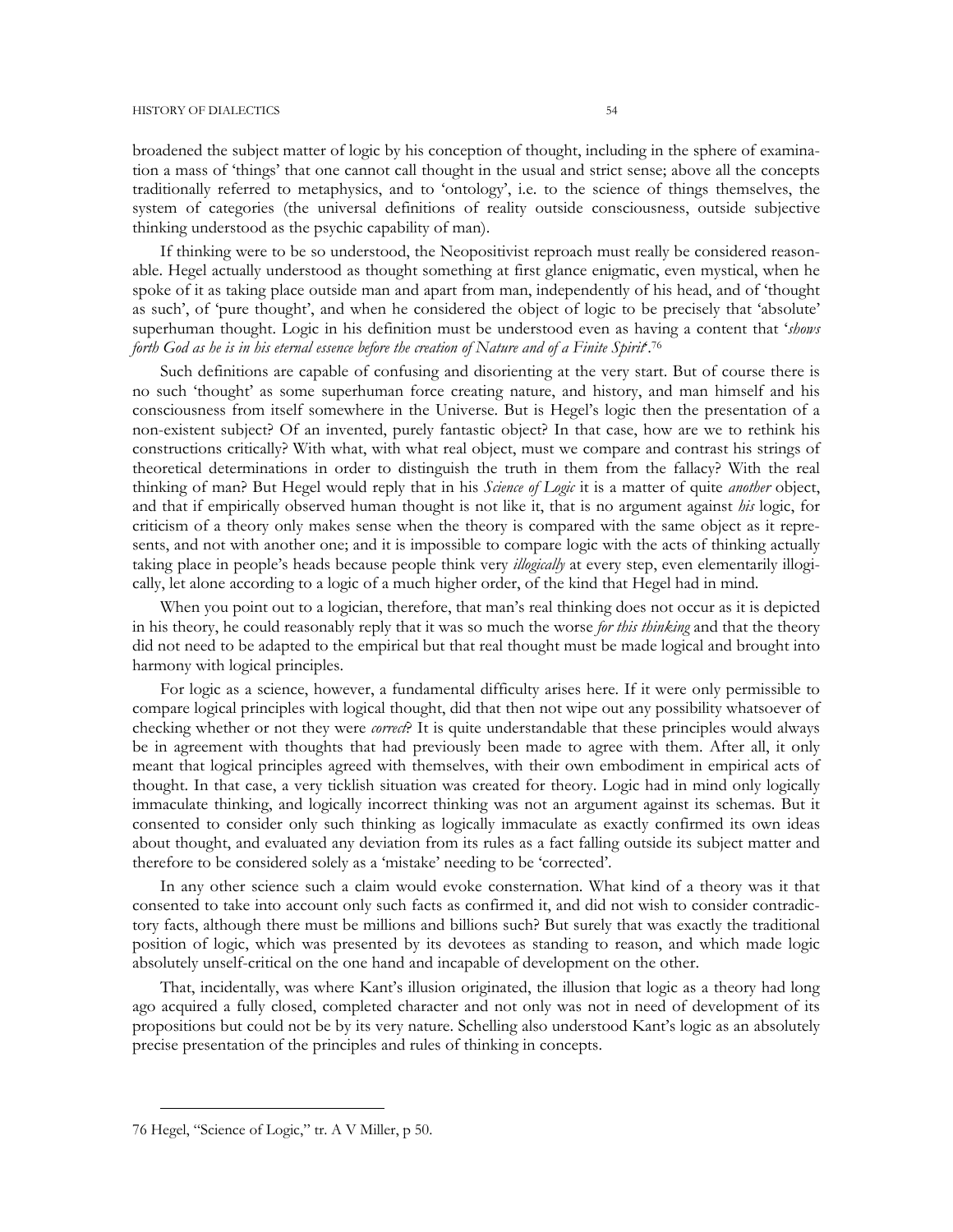Hegel had doubts about the claim that it was the rules of logic that prevented understanding of the process of the passage of the concept into the object and vice versa, of the subjective into the objective (and in general of opposites into one another). He saw in it not evidence of the organic deficiency of thought but only the limitations of Kant's ideas about it. Kantian logic was only a limitedly true theory of thought. Real thought, the real subject matter of logic as a science, as a matter of fact was something else; therefore it was necessary to bring the theory of thought into agreement with its real subject matter.

Hegel saw the need for a critical reconsideration of traditional logic primarily in the extreme, glaring discrepancy between the principles and rules that Kant considered absolutely universal forms of thought and the real results that had been achieved by human civilisation in the course of its development. 'A comparison of the forms to which Spirit has risen in the worlds of Practice and Religion, and of Science in every department of knowledge Positive and Speculative – a comparison of these with the form which Logic, that is, Spirit's knowledge of its own pure essence – has attained, shows such a glaring discrepancy that it cannot fail to strike the most superficial observer that the latter is inadequate to the lofty development of the former, and unworthy of it.'77

Thus the existing logical theories did not correspond to the real *practice of thought*, and *thinking about thought* (i.e. logic) consequently lagged behind *thinking about everything else*, behind the thinking that was realised as the science of the external world, as consciousness fixed in the form of knowledge and things created by the power of knowledge, in the form of the whole organism of civilisation. In functioning as *thinking about the world*, thought had achieved such success that beside it *thinking about thought* proved to be something quite incommensurable, wretched, deficient, and poor. To take it on faith that human thought had really been and was guided by the rules, laws, and principles that in the aggregate constituted traditional logic was to make all the progress of science and practice simply inexplicable.

Hence there arose the paradox that the human intellect, which had created modern culture, had come to a standstill in amazement before its own creation. Schelling had also expressed this amazement of the 'spirit', and it was just at this point that Hegel began to differ with him.

Hegel considered that the rules by which the 'spirit' was actually guided, contrary to the illusions that it had created on its own account (in the person of professional logicians) and had set out in the form of textbooks of logic, could and must be brought out and set forth in the *form of a concept*, quite rationally, without shifting everything hitherto not comprehended onto 'intuition', i.e. onto an ability that was from the very outset something quite different from thought. Hegel's posing of the matter played a special role because it, for the first time, subjected all the main concepts of logical science, above all the concept of *thought*, to careful analysis.

At first glance (and people usually proceed from such a 'first glance', adopting it absolutely uncritically from everyday usage), thought represented one of man's subjective psychic abilities along with others like intuition, sensation, memory, will, and so on and so forth. By thinking was also understood a special kind of *activity* directed, unlike practice, at altering ideas, at reorganising the images that were in the individual's *consciousness*, and directly at the verbal shaping of these ideas in speech; ideas, when expressed in speech (words, terms) were called concepts. When man altered real things outside his head, and not ideas, that was no longer considered thinking, but at best only activities *in accordance with thought*, according to the laws and rules dictated by it.

Thought was thus identified with *reflection*, i.e. with psychic activity in the course of which a person gave himself an account of what he was doing, and how, and became aware of all the schemas and rules by which he acted. The sole job of logic then proved, quite understandably, to be simply the ordering and classifying of the corresponding schemas and rules. Every individual could discover them for himself in his own *consciousness* because, even without any study of logic, he was guided by them (only not, perhaps, systematically). As Hegel justly put it, 'such logic had no other business than could be

<sup>77</sup> Hegel, *Ibid*., p 51.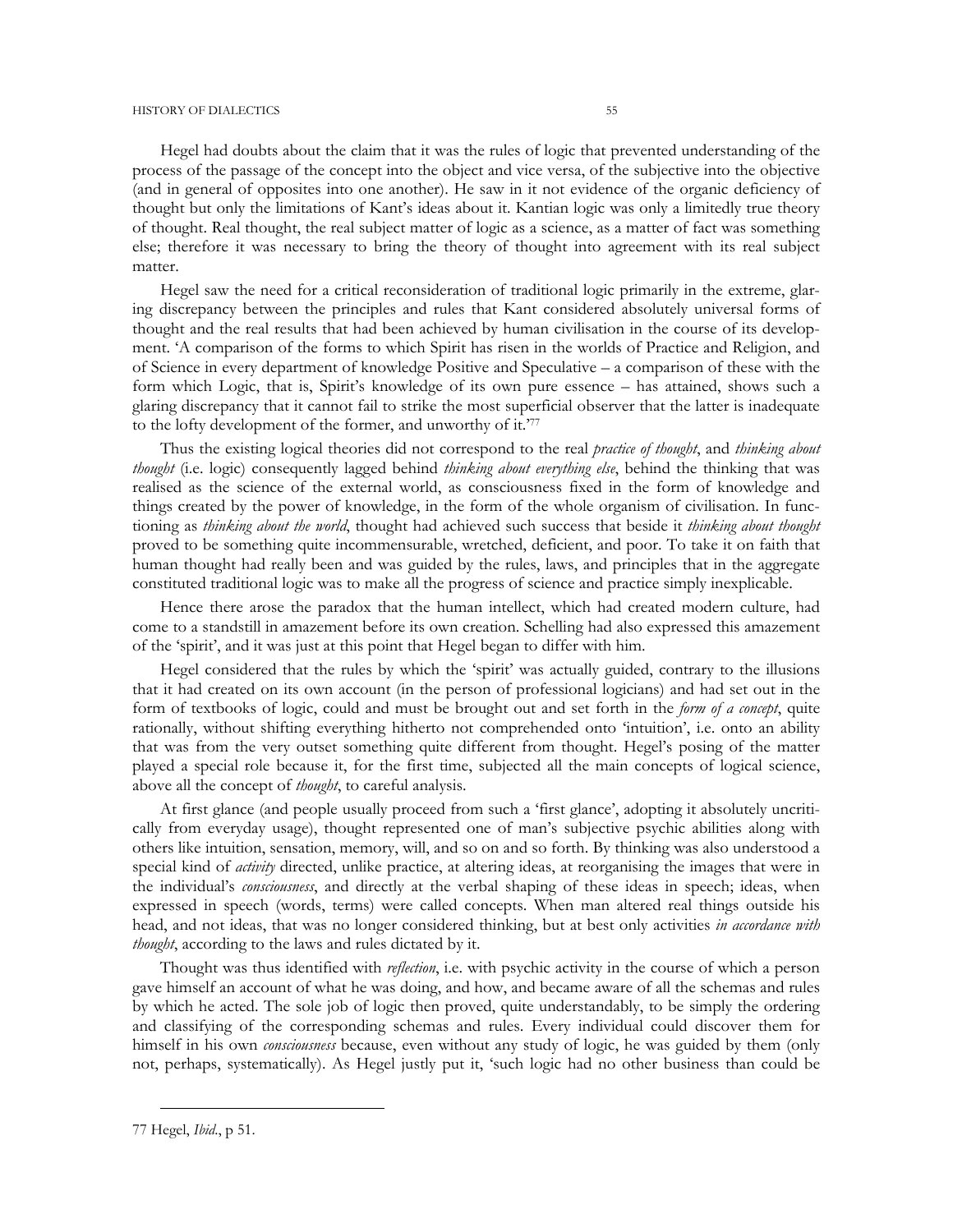done through the activity of simple formal thought, and so it certainly produced nothing that one could not otherwise have done just as well'.78

Everything we have said also applied fully to Kant, which is why Hegel said that 'the Kantian philosophy could not have any effect on the treatment of the sciences. *It left the categories and methods of ordinary knowledge quite undisturbed*'.79 It only introduced order into the schemas of existing consciousness, only built them into a system (in so doing, true, it came up against the facts of a mutual contradiction between the various schemas). So the Kantian logic appeared as a kind of honest confession of existing consciousness, of its systematically expounded self-consciousness, and nothing more; or rather, of its *conceits* – an exposition of what existing thought thought of itself. But just as it was a blunder to judge a person according to what and how he thought of himself, so it was impossible to judge thinking by its self-opinion; it was much more useful to examine what it was really doing, and how, possibly even without giving itself a proper evaluation of it.

Having thus posed the problem Hegel proved to be the first professional logician who resolutely and consciously threw aside the old prejudice that thought was presented to the investigator only in the form of speech (external or internal, oral or written). The prejudice was not accidental; thought could only look at itself from the side, as it were, as an object different from itself, only insofar as it had expressed itself, embodied itself in some external form. And the completely conscious thought that all the old logic had in view really assumed language, speech, the word, as its outward form of expression. In other words thought achieved *awareness* of the schemas of its own activity precisely through and in language. (This circumstance had in fact been recorded in the very name of logic, which is derived from the Greek *logos*, word.) Not only Hegel and the Hegelians, incidentally, spoke of this, but also some of their opponents in principle, like Trendelenburg, who noted that traditional (formal) 'logic becomes conscious of itself in speech and so in many respects is a grammar absorbed with itself.<sup>80</sup>

Let us note in passing that all schools of logic, without exception, having ignored Hegel's criticism of the old logic have shared this old prejudice to this day as though nothing had happened. It is most outspokenly professed by Neopositivists, who directly identify thought with linguistic activity and logic with the analysis of language. The most striking thing about this is the self-conceit with which they project this archaic prejudice as the latest discovery of twentieth century logical thinking, as the manifestation to the world at long last of the principle of the scientific development of logic, as an axiom of the 'logic of science'.

Language (speech) is, nevertheless, not the sole empirically observed form in which human thought manifests itself. Does man really not discover himself as a *thinking* being in his actions, in the course of actually shaping the world around him, in the making of things? Does he really only function as a thinking being when talking? The question is surely purely rhetorical. The thought of which Hegel spoke discloses itself in human *affairs* every bit as obviously as in words, in chains of terms, in the lacework of word combinations. Furthermore, in real affairs man demonstrates the real modes of his thinking more adequately than in his narrations of them.

But, that being so, man's *actions*, and so too the results of his actions, the things created by them, not only could, but must, be considered *manifestations of his thought*, as acts of the objectifying of his ideas, thoughts, plans, and conscious intentions. Hegel demanded from the very start that thought should be investigated *in all the forms* in which it was realised, and above all in human affairs, in the creation of things and events. Thought revealed its force and real power not solely in talking but also in the whole grandiose process of creating culture and the whole objective body of civilisation, the whole 'inorganic body of man' (Marx), including in that tools and statues, workshops and temples, factories and chancelleries, political organisations and systems of legislation.

<sup>78</sup> Hegel, "Science of Logic," p 37.

<sup>79</sup> Hegel, "Shorter Logic," §60.

<sup>80</sup> Adolf Trendelenburg, "Logische Untersuchungen," Berlin 1840, p 16.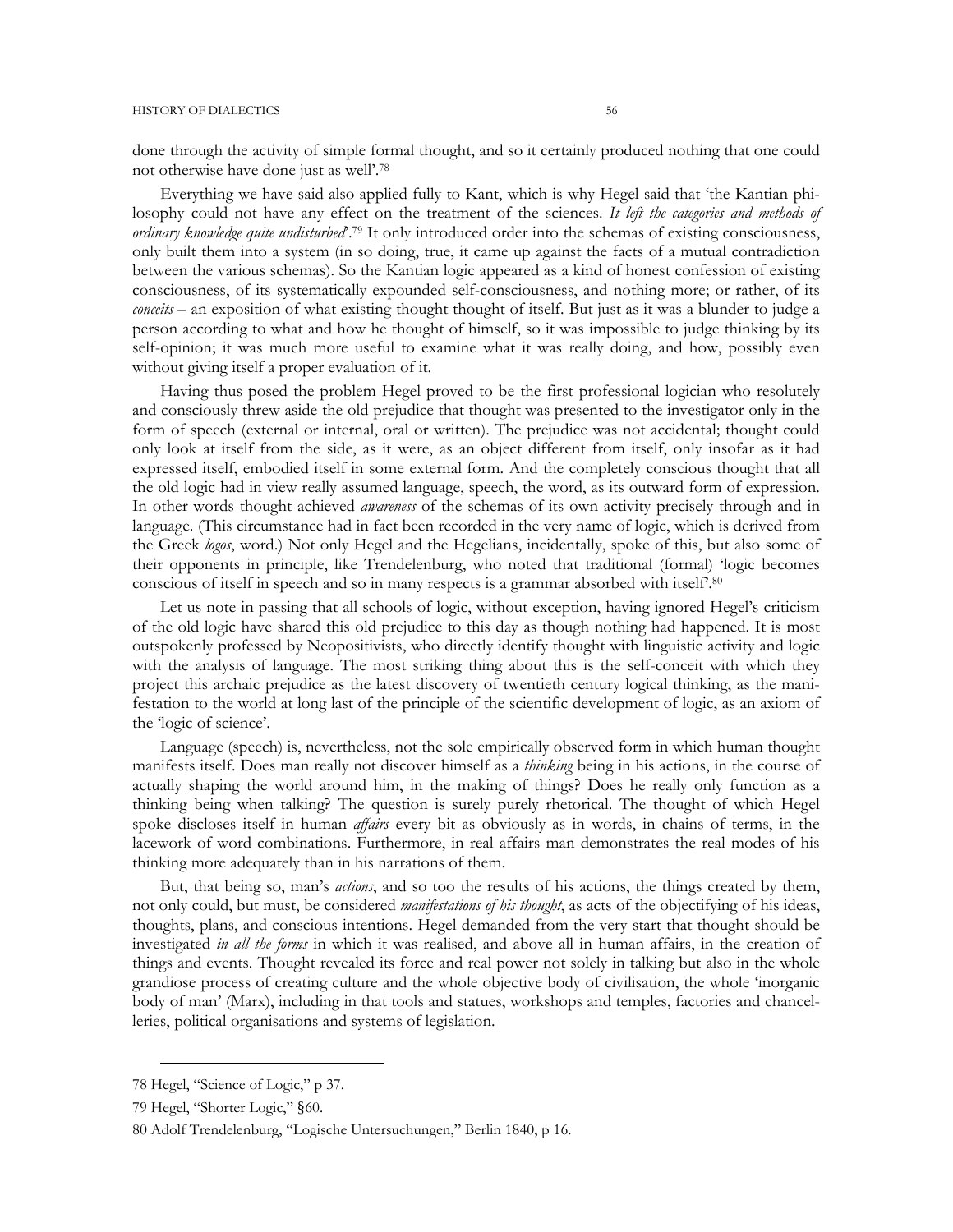It was on that basis that Hegel also acquired the right to consider in logic the objective determinations of things outside consciousness, *outside the psyche of the human individual*, in all their independence, moreover, from that psyche. There was nothing mystical nor idealist in that; it meant the forms ('determinations') of things created by the activity of the thinking individual. In other words, the forms of his thought embodied in natural materials, 'invested' in it by human activity. Thus a house appeared as the architect's conception embodied in stone, a machine as the embodiment of the engineer's ideas in metal, and so on; and the whole immense objective body of civilisation as thought in its 'otherness' (*das Idee in der Form des Anderssein*), in its sensual objective embodiment. The whole history of humanity was correspondingly also to be considered a process of the 'outward revelation' of the power of thought, as a process of the realisation of man's ideas, concepts, notions, plans, intentions, and purposes, *as a process of the embodying of logic*, i.e. of the schemas to which men's purposive activity was subordinated.

The understanding and careful analysis of thought in this aspect (investigation of the 'active side' as Marx called it in his first thesis on Feuerbach) was still not idealism. Logic, furthermore, by following such a path, thus took the decisive step toward genuine ('intelligent') materialism, toward understanding of the fact that all logical forms without exception were universal forms of the development of reality outside thought, reflected in human consciousness and tested in the course of millennia of practice. In considering thought in the course of its materialisation as well as in its verbal revelation Hegel did not go beyond the bounds of the analysis of *thought* at all, beyond the limits of the subject matter of logic as a special science. He simply brought into the field of view of logic that real phase of the process of development of thought without understanding which logic could not and never would be able to become a real science.

From Hegel's standpoint the real basis for the forms and laws of thought proved to be only the aggregate historical process of the *intellectual development of humanity* understood in its universal and necessary aspects. The subject matter of logic was no longer the abstract identical schemas that could be found in each individual consciousness, and common to each of them, but the *history of science and technique* collectively created by people, a process quite independent of the will and consciousness of the separate individuals although realised at each of its stages precisely in the conscious activity of individuals. This process, according to Hegel, also included, as a phase, the act of realising thought in object activity, and through activity in the forms of things and events outside consciousness. In that, in Lenin's words, he 'came *very close* to materialism'.81

In considering thought as a real productive process expressing itself not only in the movement of words but also in the changing of things, Hegel was able, for the first time in the history of logic, to pose the problem of a special analysis of thought-forms, or the analysis of thought from the aspect of form. Before him such an aim had not arisen in logic, and even could not have. 'It is hardly surprising that economists, wholly under the influence of material interests, have overlooked the formal side of the relative expression of value, when professional logicians, before Hegel, even overlooked the formal aspect of the propositions and conclusions they used as examples.'82

Logicians before Hegel had recorded only the external schemas in which logical actions, judgments and inferences functioned *in speech*, i.e. as schemas of the joining together of terms signifying general ideas, but the logical form expressed in these figures, i.e. the category, remained outside their sphere of investigation, and the conception of it was simply borrowed from metaphysics and ontology. So it had been even with Kant, despite the fact that he had nevertheless seen categories precisely as the *principles of judgments* (with objective significance, in his sense).

And since logical form, about which Marx spoke in the first edition of *Das Kapital*, was understood as a form of activity realised equally well in the movement of verbal terms and in the movement of the things involved in the work of the thinking being, there then for the first time only, arose the possibility of analysing it specially as such, of abstracting it from the special features of its expression in some

<sup>81</sup> Lenin, "Philosophical Notebooks," *LCW* vol. 38 p 278.

<sup>82</sup> Marx, "Das Capital," Volume I, Hamburg 1867 p 21.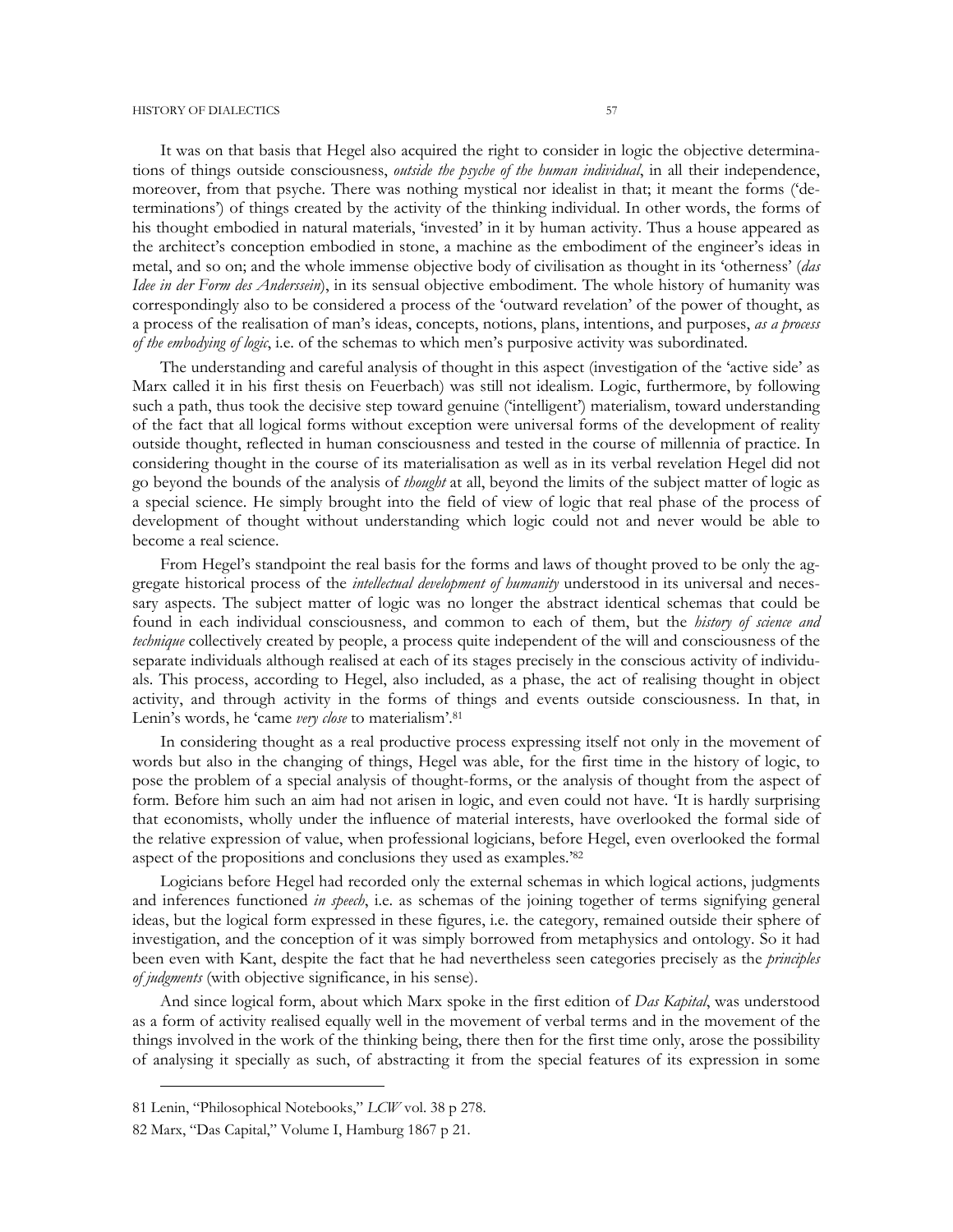partial material or other (including those which were linked with the specific features of its realisation in the fabric of language).

In *logos*, in reason, *Sage und Sache*,<sup>83</sup> i.e. myth and fact, or rather legend and true story, were equally expressed in the logical aspect (in contrast to the psychological-phenomenological). (Incidentally, play on words, for example, was very characteristic of Hegel, puns however that threw light on the genetic relationship of the ideas expressed by the words. *Sage* is legend, myth, hence 'saga', a legend of high deeds (cf. *bylina*, the form of Russian epic); *Sache* is a broad capacious word signifying not so much a single, sensuously perceived thing, as the essence of the matter, situation, the point, the actual state of affairs (or things), i.e. everything that is or was in the matter itself (cf. Russian *byl'*, meaning a true story, fact, what really happened). This etymology is used in the *Science of Logic* to express very important shades of meaning, which sound as follows in Lenin's translation and materialist interpretation: '"With this introduction of Content into logical consideration", the subject becomes not *Dinge* but *die Sache*, *der Begriff der Dinge* [i.e. not things, but the essence, the concept of things], not things but the laws of their movement, materialistically."84

Considered as the activity of the thinking being in its universal form, thought was also fixed in those of its schemas and moments as remained *invariant* in whatever special material the relevant activity was performed and whatever product it put out at any one instant. In the Hegelian view it was quite irrelevant how, precisely, the action of thinking took place or takes place, whether in articulated vibrations of the ambient air and their identifying signs or in some other natural, physical substance. 'In all human contemplation there is thought, just as thought is the general in all conceptions, recollections, and on the whole any mental activity, in all wishes, desires, etc. All these are only further specifications of thought. While we so conceive thought, it itself appears in another aspect than when we only speak; we have intellectual power over and above any other abilities, like contemplation, imagination, will and the like.'85

All the universal schemas being depicted in the activity of the thinking being, including that directed toward immediately intuited or represented material, must therefore be considered not less as *logical* parameters of thought than the schemas of its expression in language, or in the form of the figures known in the old logic. Thought in the broadest sense of the word, as activity altering images of the external world in general expressed in words (and not the words in themselves), the thought that really 'affects everything human and makes humanity human',<sup>86</sup> as a capacity that creates knowledge in any forms, including that of the contemplated images, and 'penetrates' into them, and hence not simply the subjective, psychic act of using or treating words, was the subject matter of logic, the science of thought.

Thought, in fact, included the human '*determination* of sensation, intuition, images, ideas, aims, obligations, etc., and also thoughts and concepts'87 ('thoughts and concepts' here have the meaning of the old, purely formal logic). Thought in general thus '*appears* at first not in the form of thought but as feeling, intuition, imagination – *forms* that are to be distinguished from thought as form'.88 The thoughtform as such appears to us only in the *course of thinking about thought itself*, i.e. only in logic.

But before man began to think about *thought*, he had already *to think*, though still not realising the logical schemas and categories within which this thinking took place, but already embodying them in the form of the concrete statements and concepts of science, engineering, morals, and so on. Thought was thus realised at first as activity in all the diversity of its outward manifestations. The thought-form

<sup>83</sup> See Hegel, "Jenaer Realphilosophie," Berlin 1969, p 183.

<sup>84</sup> Lenin, *Op. cit.*, p 94.

<sup>85</sup> Hegel, "Shorter Logic," §24(1).

<sup>86</sup> *Ibid.*, §2.

<sup>87</sup> *Ibid.*, §3.

<sup>88</sup> *Ibid.*, §2.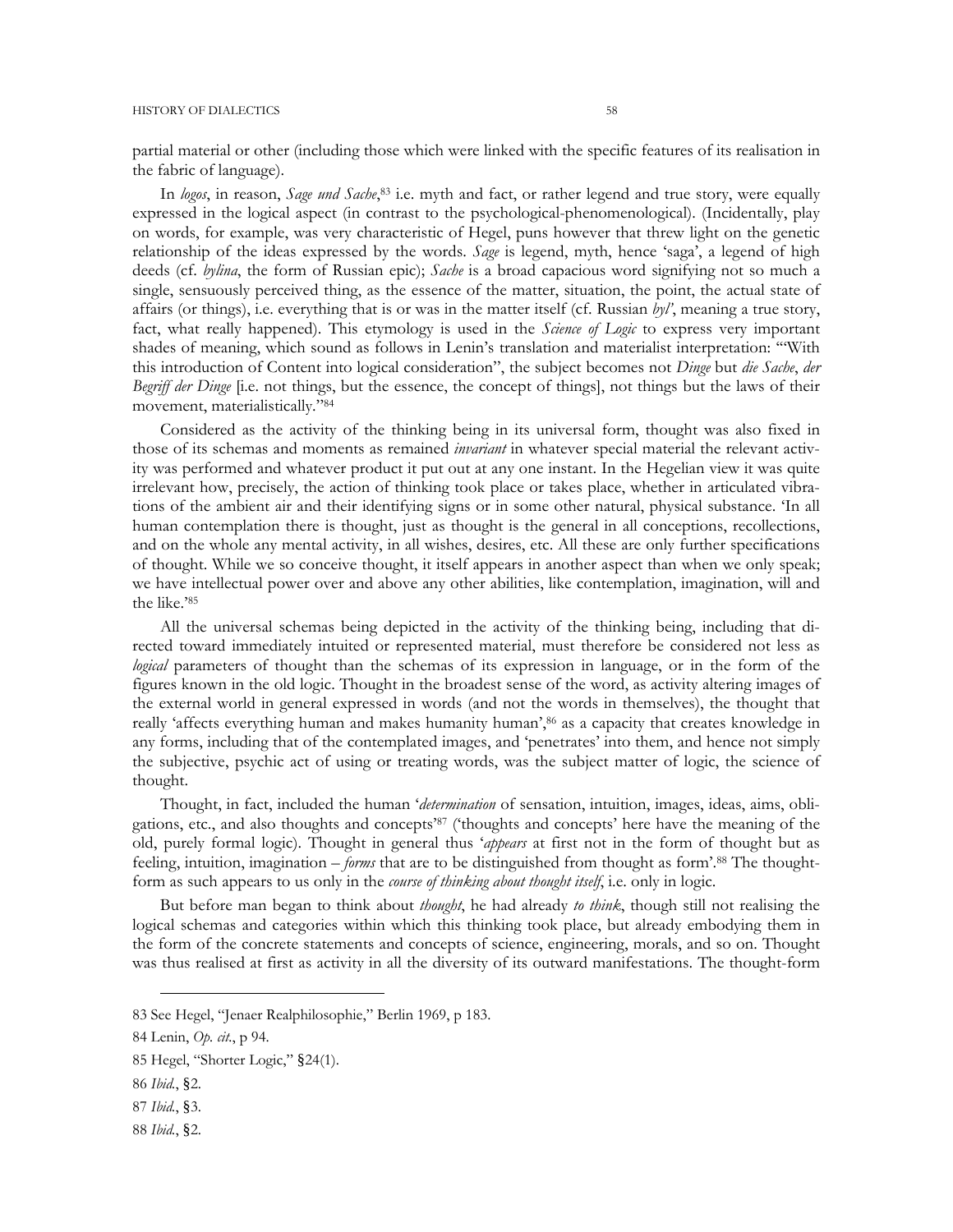here was 'sunk' into the material of concrete thoughts, sense images, and ideas, was 'sublated' in them, and was therefore counterposed to conscious thinking as the form of external reality. In other words, thought and the thought-form did not appear at first to the thinking being as forms of his own activity at all (of his 'self' – *das Selbst*), creating a certain product, but as forms of the *product itself*, i.e. of concrete knowledge, images and concepts, intuition and representation, as the forms of tools, machines, states, etc., etc., and as the forms of realised aims, wishes, desires, and so on.

Thought could not 'see' itself otherwise than in the mirror of its own creations, in the mirror of the external world, *which we knew through thought-activity*. Thought, as it appeared in logic, was thus the same thought as had been realised in the form of knowledge of the world, in the form of science, engineering, art, and morality. But it was far from the same thing *in form*, because 'there is a difference between having sensations and ideas, determined and *penetrated by thought*, and having *thoughts about them*'.89

Neglect of this very important distinction led the old logic into a dual error. On the one hand it only defined thought as 'a subjective, psychic capability of the individual' and therefore counterposed to thought so understood the whole sphere of 'intuition, ideas, and will' as something existing outside thought and having nothing in common with it, as the object of reflection existing outside thought. On the other hand, in not distinguishing *in form* between the relative strength of the two revelations of thought mentioned above, it could also not say how the *thought-form* as such ('in and for itself') was differentiated from the form of intuition and representation, in the shape of which it had originally appeared and was hidden, and consequently confused the one with the other, taking the form of the concept for the form of intuition, and vice versa.

Hence, too, it came about that, under the form of *concept*, the old logic considered every kind of *idea* or *notion* whatsoever, insofar as it was expressed in speech or in a term, that is to say, the image of intuition or contemplation held in consciousness by means of speech, which recorded it. As a result, too, the old logic embraced the concept itself only from the aspect from which it was really not distinguished in any way from any notion or intuitive image expressed in speech, from the aspect of the abstract and general, which was really just as common to the concept as to the notion. Thus it came about that it took the form of *abstract identity* or *abstract universality* for the specific form of the concept, and could therefore only raise the law of identity and the principle of contradiction in determinations to the rank of absolute, fundamental criteria of the thought-form in general.

Kant also took that stand, understanding by concept *any general notion* insofar as it was fixed by a term. Hence his definition: 'The concept is... a general image or representation of that which is common to many objects, consequently a general idea, *provided that it can be included in several objects*.'90

Hegel himself required a more profound solution of the *problem of the concept and of thinking in concepts* from logic. For him a concept was primarily a synonym for real *understanding* of the essence of the matter and not simply an expression of something general, of some identity of the objects of intuition. A concept disclosed the real nature of a thing and not its similarity with other things; and not only should it express the abstract generality of its object (that was only one of the moments of a concept, relating it to notion), but also the *special nature* or peculiarity of the object. That was why the form of the concept proved to be a dialectical unity of universality and particularity, a unity that was also *revealed* through manifold forms of judgment and inference, and came out into the open in judgments. It was not surprising that any judgment destroyed the form of abstract identity and represented its self-evident *negation*. Its form was: A is B (i.e. not-A).

Hegel distinguished clearly between universality, which dialectically contained the whole richness of the particular and the singular within itself and in its determinations, and the simple abstract generality, identicalness, of all the single objects of a given kind. The universal *concept* expressed itself the *actual law* of the origin, development, and fading or disappearance of single things. And that was already quite

<sup>89</sup> Hegel, "Shorter Logic," §2.

<sup>90</sup> Kant, "Logik," Leipzig, p 98.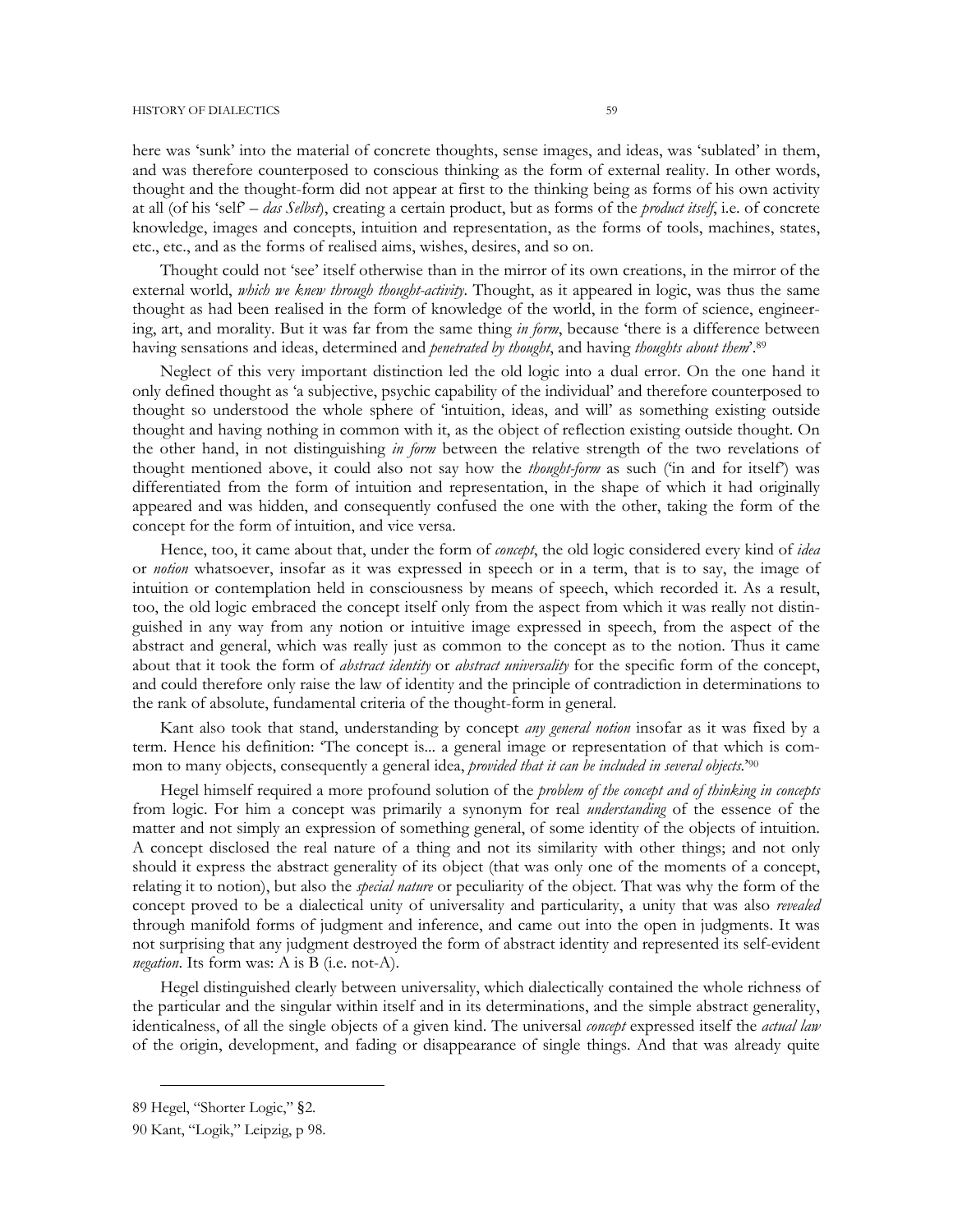another angle on the concept, much truer and deeper, because, as Hegel demonstrated with a mass of examples, the real law (the immanent nature of the single thing) did not always appear on the surface of phenomena in the form of a simple identicalness, of a common sign or attribute, or in the form of identity. If that were so there would be no need for any theoretical science. The job of thought was not limited to empirically registering common attributes. The central concept of Hegel's logic was therefore the *concrete-universal*: he brilliantly illustrated its distinction from the simple, abstract universality of the sphere of notions in his famous pamphlet *Wer denkt abstrakt?* (*Who thinks abstractly?*). To think abstractly meant to be enslaved by the force of current catchphrases and clichés, of one-sided, empty definitions; meant to see in real, sensuously intuited things only an insignificant part of their real content, only such determinations of them as were already 'jelled' in consciousness and functioned there as ready-made stereotypes. Hence the 'magic force' of current catchphrases and expressions, which fence reality off from the thinking person instead of serving as the form of its expression.

In this last interpretation logic finally became a real logic of understanding of *unity in variety*, and not a scheme for manipulating readymade ideas and notions; a logic of critical and self-critical thought and not a means of the uncritical classification and pedantic, schematic presentation of existing ideas.

From premises of that kind Hegel concluded that real thought in fact took other forms and was governed by other laws than those that current logic considered the sole determinations of thinking. Thought had obviously to be investigated as collective, co-operative activity in the course of which the individual, with his schemas of conscious thinking, performed only partial functions. In fulfilling them, however, he was constantly forced at the same time to perform actions that would not fit in, in any way, with the schemas of ordinary logic. In really taking part in common work he was all the time subordinating himself to the laws and forms of *universal thought*, though not conscious of them as such. Hence the 'topsy-turvy' situation arose in which the real forms and laws of thought were expressed and understood as some kind of *external necessity*, as an *extra-logical* determination of the action; and on the sole ground that they were still not revealed and realised by logic, not acknowledged as logical interpretations.

As can easily be seen, Hegel criticised traditional logic, and the thinking appropriate to it, by the same 'immanent procedure' that was one of his main conquests, namely, he counterposed to the assertions, rules, and basic propositions of logic not some kind of opposing assertions, rules and basic propositions but the process of the practical realisation of its own principles in real thought. He showed it its own image, pointing out those of its features that it preferred not to notice and not to recognise. Hegel required only one thing of thinking in accordance with logic, namely uncompromising consistency in applying the principles adduced. And he showed that it was the consistent application of these principles (and not departure from them) that in fact led inevitably, with inexorable force, to *negation* of the principles themselves as one-sided, incomplete, and abstract.

That was the very critique of reason, from the standpoint of reason itself, that Kant had begun; and this critique (self-criticism) of reason and its circumscribing logic led to the conclusion that 'the nature of thought is itself dialectics, that as understanding it must fall into the negative of itself, into contradiction. ...'91 Kant had actually reached a similar conclusion; and whereas before him logic could be unselfcritical *out of ignorance*, now it could maintain its precarious position only if it quite consciously rejected facts unacceptable to it, only by becoming *consciously unself-critical*.

The historically unavoidable defect of Kantian logic was that it pedantically schematised and described a mode of thought that led to a bringing out and sharp formulation of the contradictions contained in any concept but did not show how they could and should be resolved *logically* without shifting this difficult task onto 'practical reason', onto 'moral postulates', and other factors and abilities lying outside logic. Hegel, however, saw the main job facing logic after the work of Kant, Fichte, and Schelling, as precisely in finding, bringing out, and indicating to thought, the means of intelligently and concretely resolving the contradictions into which it inevitably fell when consciously guided by the

<sup>91</sup> Hegel, "Shorter Logic," §11.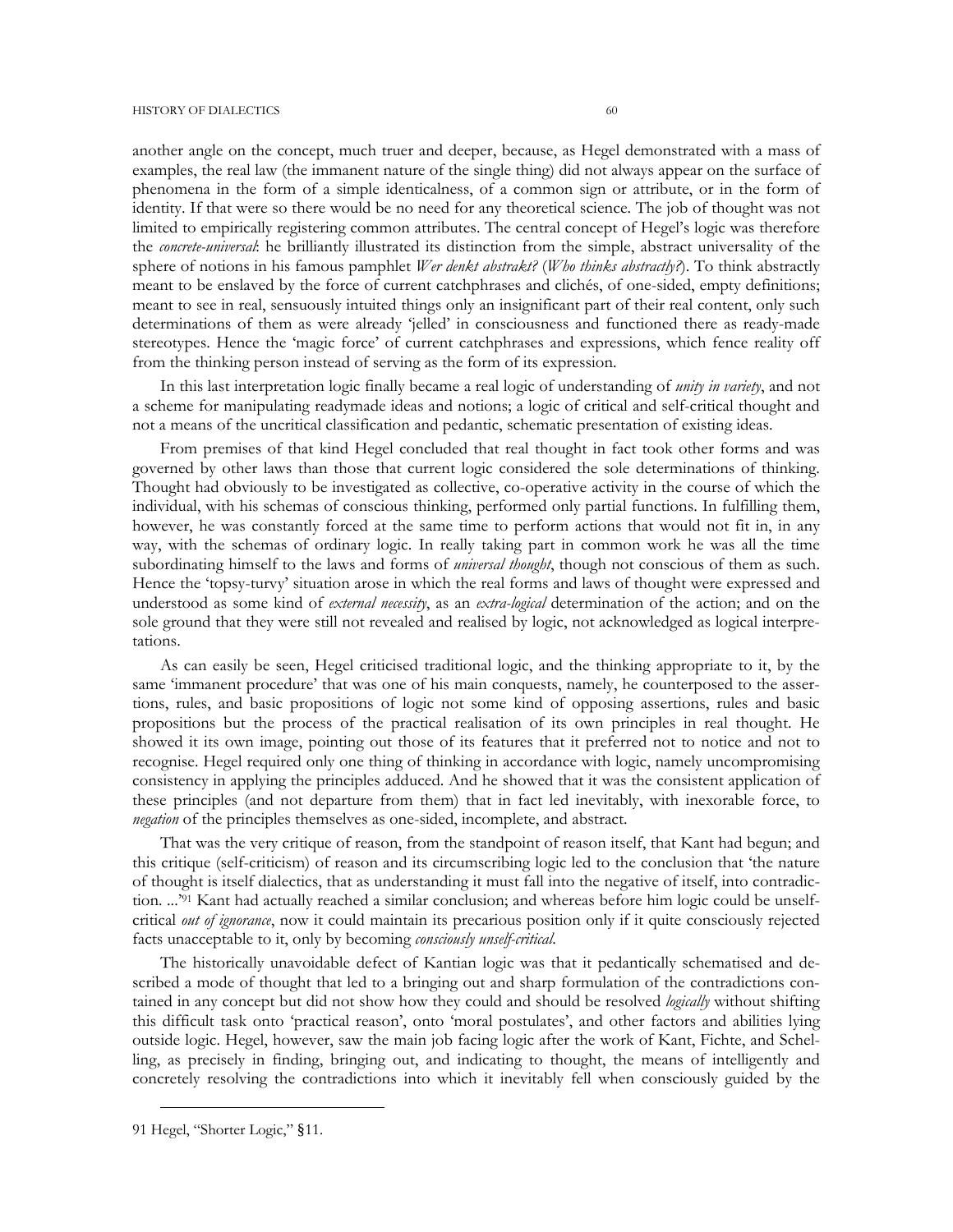traditional, purely formal logic. That, too, was the real distinction between Hegel's conception of thought and logic and all preceding ones.

The old logic, coming up against the logical contradiction that it itself brought to light just because it rigorously followed its own principles, always baulked at it, retreated to analysis of the preceding movement of thought, and always strove to find an error or mistake in it leading to the contradiction. For formal logical thinking contradictions thus became an insurmountable barrier to the forward movement of thought, an obstacle in the way of concrete analysis of the essence of the matter. It therefore also came about that 'thought, despairing of managing *by itself* to resolve the contradiction into which it had got itself, turns back to the solutions and reliefs that were the spirit's lot in its other modes and forms'.92 It could not be otherwise, since the contradiction did not develop through a mistake. No mistake, it ultimately proved, had been made in the preceding thinking. It was necessary to go even further back, to uncomprehended contemplation, sense perception, aesthetic intuition, i.e. to the realm of lower forms of consciousness (lower, that is, in relation to conceptual thinking), where there was really no contradiction for the simple reason that it had still not been disclosed and clearly expressed. (It never hurts, of course, to go back and analyse the preceding course of argument and check whether there has not been a formal mistake, for that also happens not infrequently; and here the recommendations of formal logic have a quite rational sense and value. It may turn out, as a result of checking, that a given logical contradiction is really nothing but the result of committing an error or mistake somewhere. Hegel, of course, never dreamed of denying such a case. He, like Kant, had in mind only those antinomies that developed in thought as a result of the most formally 'correct' and faultless argumentation.)

Hegel also suggested that a contradiction should be resolved as well as disclosed, and resolved by the same logical thinking as had brought it out when a definite concept was being developed.

He treated both the origin and the mode of resolution of logical contradictions differently. Like Kant he understood that they did not arise at all through the negligence or carelessness of individual thinking persons but unlike Kant he understood that they could and must be resolved and must not always be preserved as antinomies. But so that it could resolve them thought must fix them sharply and clearly in advance, precisely as antinomies, as *logical* contradictions, as real, and not imaginary, contradictions in determinations.

Dialectics, according to Hegel, was the form (or method or schema) of thought that included the process both of elucidating contradictions and of concretely resolving them in the corpus of a higher and more profound stage of rational understanding of the same object, on the way toward further investigation of the essence of the matter, i.e. in the course of developing science, engineering, and 'morality', and all the spheres he called the 'objective spirit'.

This conception immediately brought about constructive shifts in the whole system of logic. Whereas Kant's 'dialectic' was only the final, third part of logic (the doctrine on the forms of understanding and reason), where it was a matter actually of the statement of the logically unresolvable antinomies of theoretical cognition, with Hegel it appeared quite another matter. With him the sphere of the logical was divided into three main sections or aspects, i.e. three main directions were distinguished in it, as follows:

- 1. the abstract or rational;
- 2. the dialectical or negatively reasonable;
- 3. the speculative or positively reasonable.

Hegel specially stressed that 'these three aspects in no case constitute three *parts* of logic, but are only *moments of any logically real nature*, that is of any concept or of any truth in general'.93

<sup>92</sup> Hegel, *Ibid*., §11.

<sup>93</sup> Hegel, "Shorter Logic," §79.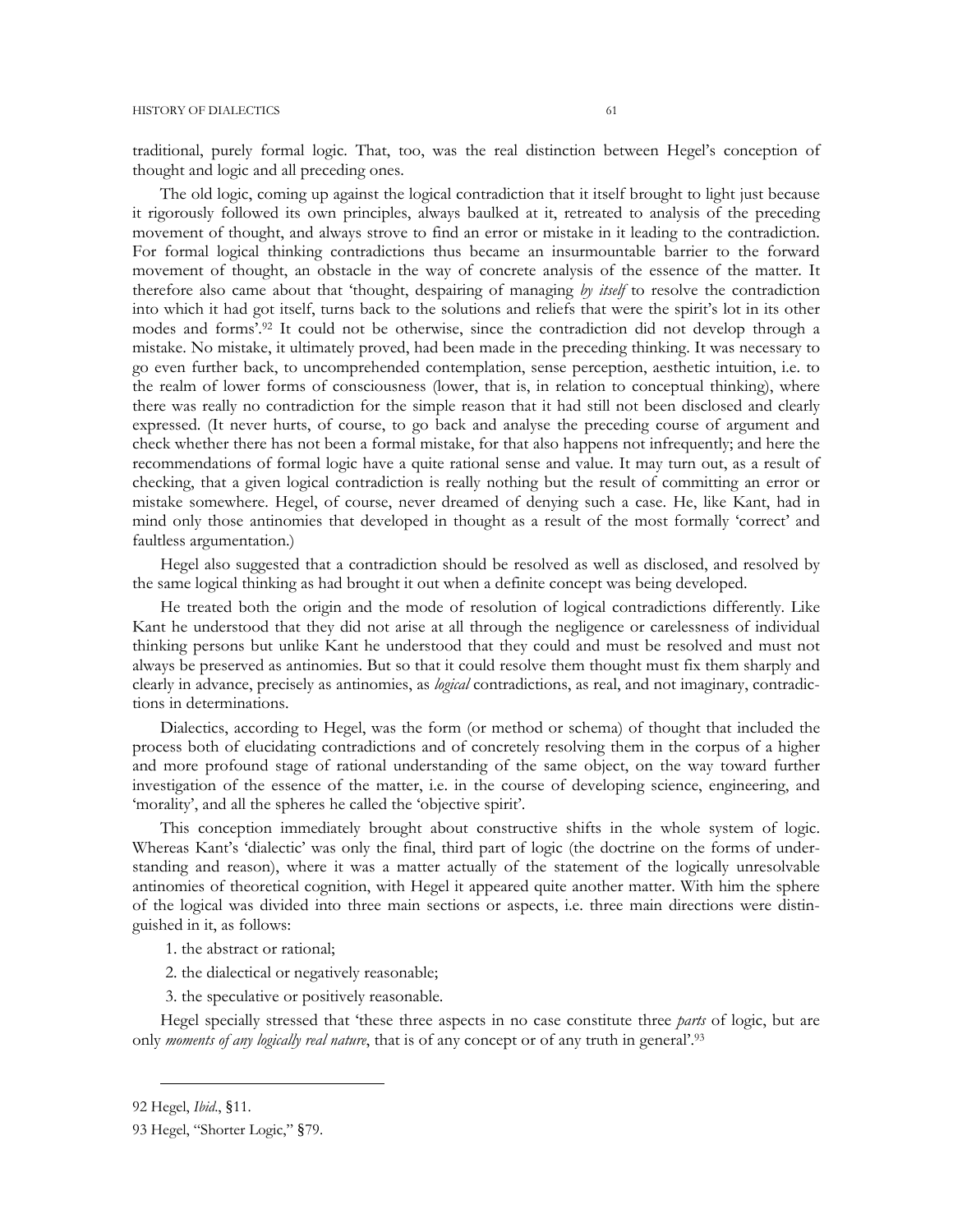In the empirical history of thought (as in any given, historically achieved state of it) these three aspects appeared either as three consecutive 'formations' or as three different but closely related systems of logic. Hence we got the illusion that they could be depicted as three different sections (or 'parts') of logic, following one after the other.

Logic as a whole, however, could not be obtained by a simple uniting of these three aspects, each of which was taken in the form in which it had been developed in the history of thought. That called for critical treatment of all three aspects from the standpoint of higher principles, those historically last achieved. Hegel characterised the three 'moments' of logical thought that should constitute Logic as follows.

- 1. 'Thought as *understanding* remains stuck in firm determination and does not get beyond differentiation of the latter; such a limited abstraction applies to it as existing and being for itself.'94 The separate (isolated) historical embodiment of this 'moment' in thought appeared as *dogmatism*, and its logical, theoretical self-awareness as 'general', i.e. purely formal logic.
- 2. 'The *dialectical* moment is the own self-abolition of such ultimate determinations and their transition into their opposites.'95 Historically this moment appears as *scepticism*, i.e. as the state in which thought, feeling bewildered among opposing, equally 'logical' and mutually provoking dogmatic systems, is powerless to choose and prefer one of them. Logical selfawareness, corresponding to the stage of scepticism, was distinguished in the Kantian conception of dialectics as a state of the insolubility of the antinomies between dogmatic systems. Scepticism (Kant's type of 'negative dialectic') was higher than dogmatism both historically and in content because the dialectic included in reason or understanding was already *realised*, and existed not only 'in itself' but 'for itself'.
- 3. 'The *speculative or positively reasonable* conceives the unity of determinations in their opposition, the *affirmation* that is contained in their resolution and their transition.'96 Hegel also saw systematic treatment of this last 'moment' (and correspondingly critical rethinking of the first two from the angle of the third) as the historically pressing task in logic, and therefore his own mission and the aim of his work.

When critically rethought in the light of the principles only now elicited, the 'moments' considered ceased to be independent parts of logic and were transformed into three abstract aspects of one and the same logical system. Then a logic was created such that, when thinking was guided by it, thought became fully self-critical and was in no danger of falling into either the dullness of dogmatism or into the sterility of sceptical neutrality.

Hence, too, there followed the external, formal division of logic into (1) the doctrine of being,(2) the doctrine of essence, and (3) the doctrine of the notion (concept, idea).

The division of logic into the objective (the first two sections) and the subjective coincided at first glance with the old division of philosophy into ontology and logic proper; but Hegel stressed that such a division would be very inexact and arbitrary because, in logic, the opposition between the subjective and the objective (in their ordinary meaning) disappeared.<sup>97</sup>

His position on this question calls besides for a thorough commentary since superficial criticism of his conception of logic and its subject matter has so far been primarily that his position *ignored* the opposition (contrast) between the subjective and the objective (between thinking and being) and therefore casuistically produced specifically logical schemas of thought for the ontological determination of things outside thought and, on the contrary, universal definitions of the reality outside thought for

**<sup>.</sup>** 94 *Ibid.*, §80.

<sup>95</sup> Hegel, "Shorter Logic," §81.

<sup>96</sup> *Ibid.*, §82.

<sup>97</sup> Hegel, "Shorter Logic," §82.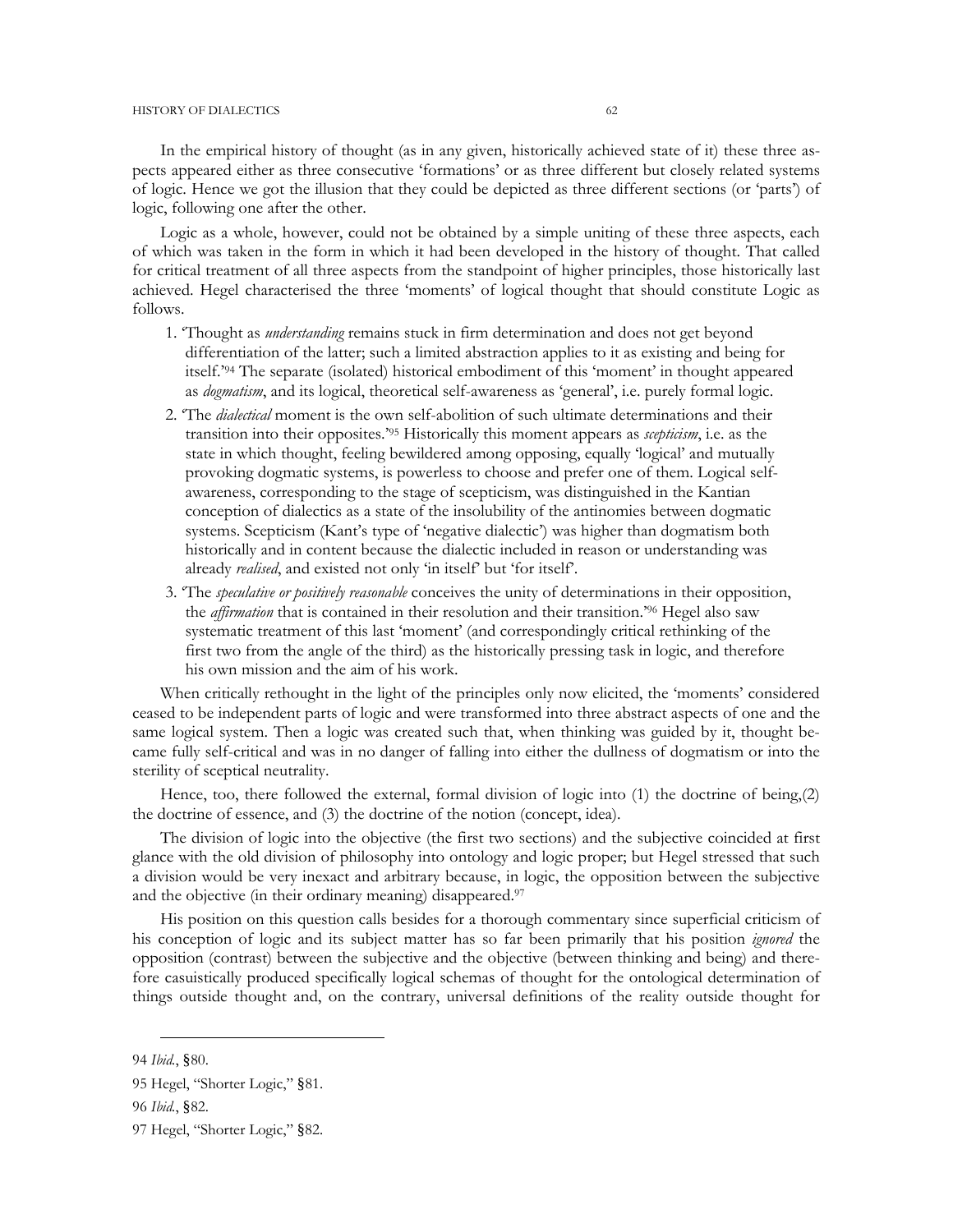schemas of the logical process, thus committing two sins: (a) hypostatising logical forms, and (b) logicalising reality.

If the original sin of Hegelianism had really been a simple, naive blindness in relation to the contrast between thought and reality, between the concept and its object, then Kant's dualism would have been the apex of philosophical wisdom. In fact, however, Hegel's 'error' was not so simple, and was not in the least characterised by the evaluation cited above. Hegel saw the difference and, what is more important, the contradiction (opposition) between the world of things outside consciousness and the world of thought (the world in thought, in science, in *concepts*), and was much more acutely aware of it than his naive critics among the Kantians; and in any case he ascribed much greater significance for logic to this opposition than, say, positivists do (who, especially in a logic, directly identify the concept and the object of the concept).

The point is quite another one; and another understanding of it follows from the specifically Hegelian conception of *thought*, and thus also from Hegel's solution of the problem of the relation of thought and the world of things.

That is why, when Hegel formulated a programme for the critical transformation of logic as a science, he posed the task of bringing it (i.e. thought's awareness of the universal schemas of its own work) into correspondence with its real object, i.e. with real thought, with its real universal forms and laws.

The last-named do not exist in thought simply or even so much as schemas and rules of *conscious* thinking, but rather as universal schemas of *objective* thinking that are realised not so much as a subjective psychic act as the productive process that created science, technique and morality.

In defending the objectivity of logical forms so understood, Hegel of course was right in many respects; and his critique of the subjective idealist interpretation of the logical (Hume, Kant, Fichte) is topical in the struggle against many of their present-day successors, in particular Neopositivists. As social formations science and technique ('the materialised power of knowledge' as Marx defined it) exist and develop of course outside the individual's consciousness. But, according to Hegel, there was no other consciousness than that of the individual, never had been, and never would be; and the logical forms of development of science and technique really stood in opposition to the consciousness and will of the individual as quite objective limits to his individually performed actions, even as limits dictated to him *from outside*.

'According to these determinations, thoughts can be called objective, and they can also be taken to include the forms that are considered for the present in ordinary logic and are looked upon only as forms of *conscious* thought. Logic here coincides with *Metaphysics*, with the science of *things* conceived in thought...'98

In this conception of the objectivity of thought-forms there was as yet, of course, no facet of the specifically Hegelian, i.e. *objective*, idealism. One cannot reproach Hegel with having allegedly extended the boundaries of the subject matter of logic impermissibly so that it began to embrace not only thought but things. Hegel (and Kant, too) did not in general speak just about *things as such*; he had in mind exclusively things *comprehended in thoughts*. It was in that sense that he asserted that 'in logic thoughts are so conceived that they have no other content than that belonging to the thought itself and produced through it'.99 In other words logic had in mind not things but those of *their determinations* as were posited by the action of thought, i.e. *scientific* determinations.

Thus, what Hegel affirmed within the limits of consideration of pure thought was much more rigorous and consistent than the logic before him; and he justly reproached it precisely for not having been able to confine itself rigorously within the bounds of its own subject matter, and for having imported into it material not assimilated by thought and not reproduced by thought-activity.

<sup>98</sup> Hegel, "Shorter Logic," §24.

<sup>99</sup> *Ibid.*, §6.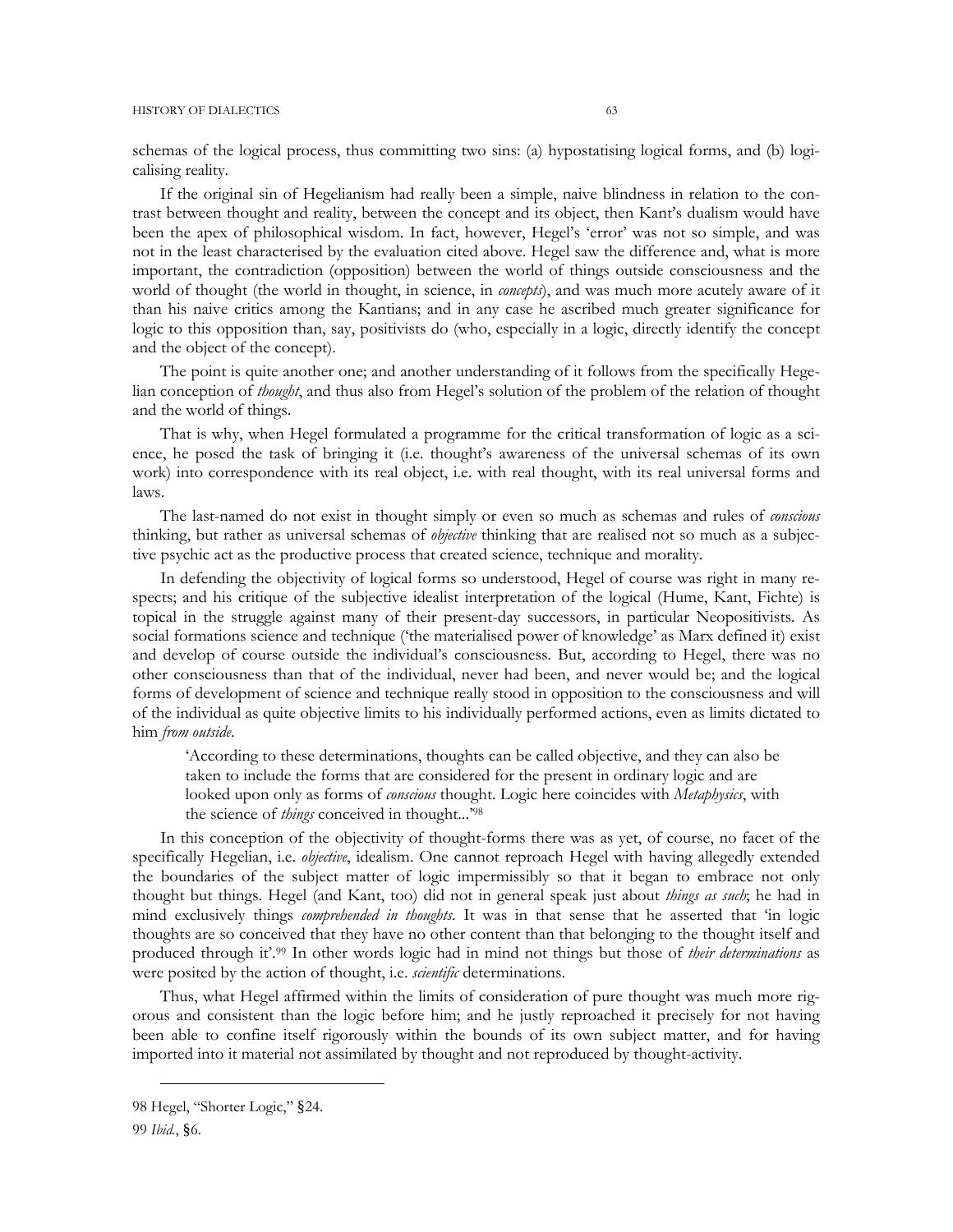His requirement of including all the categories (the subject matter of the old metaphysics and ontology) in logic in no way meant going beyond the limits of thought. It was equivalent to a demand for a critical analysis to be made of the *thought-activity* that had engendered the determinations of the old metaphysics, and for those thought-forms to be brought out that both logic and metaphysics had applied quite uncritically and unconsciously, without clearly realising what they consisted of. Hegel had no doubt that 'thought-forms must not be used without having been subjected to investigation' and that 'we must make the thought-forms themselves the object of cognition'.100 But such an investigation was already thought, and the activity taking place in those very forms was the act of applying them. If we looked on logic as investigation (cognition) of thought-forms, he wrote, this investigation 'must also unite the activity of thought-forms and their critique in cognition. The thought-forms must be taken in and for themselves; they are the object and the activity of the object itself; they themselves inquire into themselves, must determine their limits and demonstrate their defects themselves. That will then be that activity of thought that will soon be given separate consideration as *dialectics*. ...'101

The subject matter of logic then proved to be those really *universal* forms and patterns within which the collective consciousness of humanity was realised. The course of its development, empirically realised as the history of science and technique, was also seen as that 'whole' to the interests of which all the individual's separate logical acts were subordinated.

And inasmuch as the individual was involved in the common cause, in the work of *universal* thought, he was continually forced to perform actions dictated 'by the interests of the whole' and not confined to the schemas of 'general' logic. He would naturally not realise his actions in logical concepts, although these acts were performed by *his own thinking*. The schemas (forms and laws) of universal thought would be realised unconsciously through his psyche. (Not 'unconsciously' in general, but without *logical* consciousness of them, without their expression in logical concepts and categories.)

In this connection Hegel introduced one of his most important distinctions between thought 'in itself' (*an sich*), which also constituted the subject matter, the object of investigation, in logic, and thought 'for itself' (*für sich selbst*), i.e. thought that had already become aware of the schemas, principles, forms, and laws of its own work and had already worked quite consciously in accordance with them, fully and clearly realising what it was doing, and how it was doing it. Logic was also consciousness, the expression through concepts and categories of those laws and forms in accordance with which the process of thinking 'in itself' (*an sich*) took place. In logic it also became the *object for itself* .

In logic thought had consequently to become the same 'for itself' as it had earlier been only 'in itself'.

Hegel therefore also formulated the task of bringing logic into line with its *real subject matter*, with *real thought*, with the really universal forms and laws of development of science, technique, and morality.

In other words he wanted to make the subjective consciousness of thought about itself *identical* with its object, with the real universal and necessary (objective) forms and laws of universal (and not individual) thought. That also meant that the principle of the *identity of the subjective and the objective* must be introduced into logic as the highest principle, i.e. the principle that the real forms and laws of thought must be delineated in logic exactly, adequately, and correctly. The principle of the identity of subject and object signified nothing more, and did not signify any 'hypostatisation' of the forms of subjective thought, because one and the same thought was both object and subject in logic, and it was a matter of the agreement, coincidence, and identity of this thought (as consciously performed activity) with itself as unconsciously performed productive activity, or as activity hitherto taking place with a false consciousness of its own actions.

In defending the *objectivity* of logical forms Hegel of course stood head and shoulders above (and closer to materialism) than all those who up to the present have reproached him with having 'hyposta-

<sup>100</sup> Hegel, "Shorter Logic," §41.

<sup>101</sup> *Ibid.*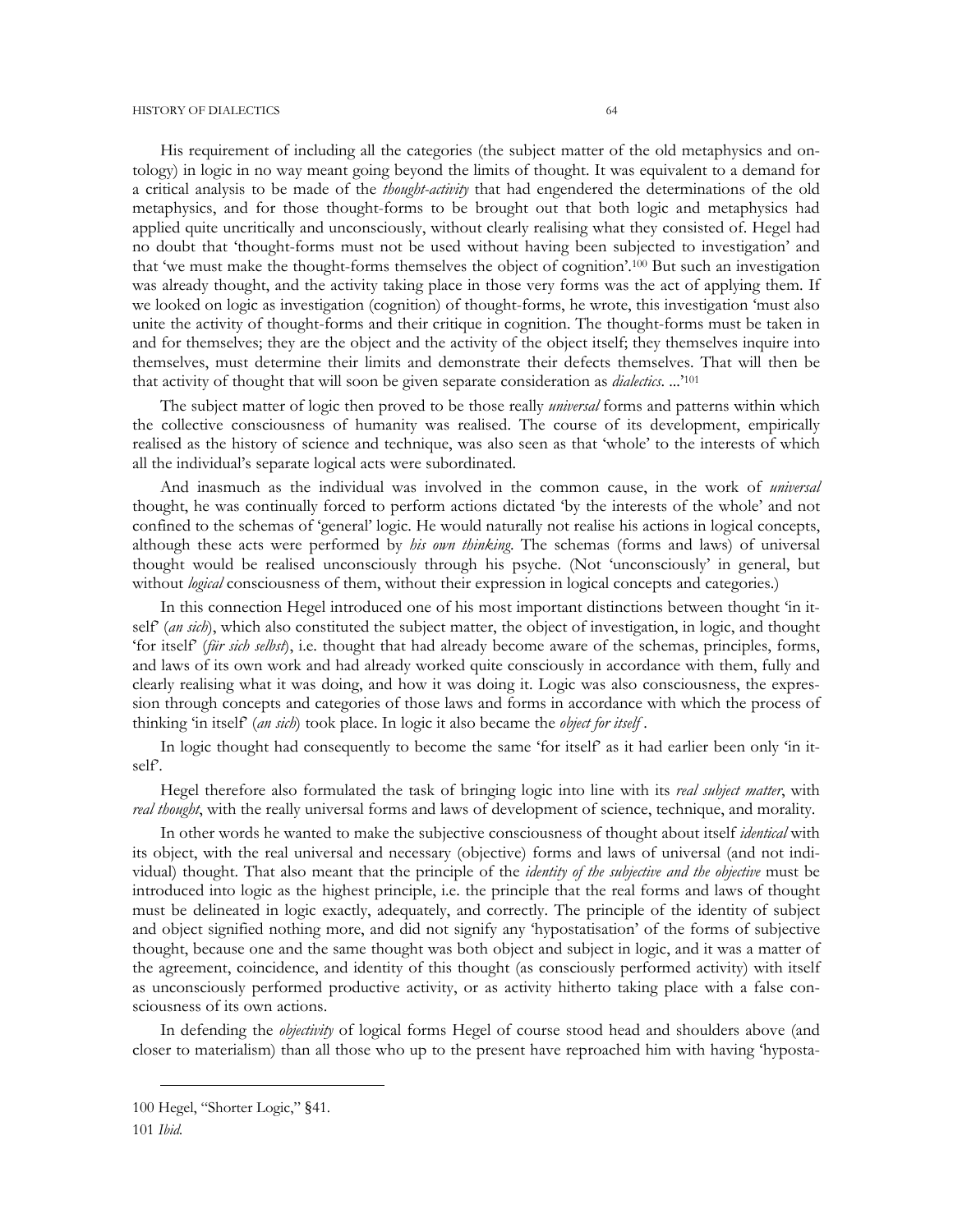tised' logical forms in order to defend their version of the identity of thought and object as a purely conventional principle, as the principle of the identity of sign and thing designated, of the concept and that which is thought in it. Hegel was 100 per cent right in his critique of the subjective idealist version of the logical and of its objectivity (as merely the agreement of all thinking individuals, as merely the identity – read *equality* of all the schemas by which each Ego taken separately operated). His critique not only hit at Kant, Fichte, and Schelling, but also strikes all today's Neopositivists.

(Marx, incidentally, also defined the categories of political economy as 'objective thought-forms': 'They are the socially valid, and therefore objective thought-forms. ...'102)

Thus the statement that there was no difference for logic between the subjective and the objective did not mean anything else on Hegel's lips than an affirmation that logic must consider, within itself, within its own theory, and link together in one system, literally *all* the logical schemas of thought activity, beginning with the categories and finishing up with the figures of judgments and conclusions. And within it there must be room both for those schemas that prior to Kant were considered simply determinations of things outside consciousness and for those that were usually considered to be 'specific' to consciousness and had allegedly *no* relation to things outside the mind.

Hegel did not dream of repudiating the differences between the categorial schemas given in the determinations of categories and the figures of formal logic, of course; but he did require them to be explained and disclosed within logic itself and not to be presumed in advance, uncritically borrowed from the old metaphysic and its corresponding logic. He required the one and the other to be included in logic in critically rethought form.

'The relation of such forms as concept, judgment, and conclusion to other forms like causality, etc., can only be discovered within logic itself.'103

Hegel thus did not include the determinations of things as they existed outside the mind or in everyday consciousness in logic at all, but solely those determinations that appeared to the mind in *science*, and in theoretical consciousness, that were 'posited' or formulated by *thought itself*. And since science was the realised force (faculty) of thought, materialised mental, theoretical labour, he also saw primarily 'objectified' *determinations of thought* in the determinations of things.

The requirement of including all *categories* in logic was therefore equivalent to requiring a critical analysis to be made of those *activities* of thought that were materialised or objectified in the concepts of the old metaphysic, and to requiring disclosure of the *logic of thought* that was earlier realised in the form of various schemas of the universe, and so to requiring a critical understanding of all the categories that the old logic had taken over quite uncritically from ontological systems.

Hegel thus did not go outside the framework of the subject matter of logic at all but only beyond the limits of the notions of earlier logicians about these limits. While remaining within the boundaries of the investigation of thought, and only of thought, he nevertheless saw more within those boundaries than previous logicians, and saw those logical (universal) schemas of developing thought that the old logic had not considered universal at all and had therefore not included in the theory. Logic thus proved to be pinned to discovery and investigation of the *objective* laws governing the subjective activity of individuals, and those forms in which, whether or not the individuals so wished it, or whether or not they realised it, they were forced, insofar in general as they thought, to express the results of their subjective efforts.

That is in what Hegel saw the true difference between the real *laws* of thought and the rules that the old logic had promoted to the rank of laws. Man can break rules, unlike laws, and does so at every step, thus demonstrating that they are not laws. Because laws cannot be broken, they constitute the determinateness of the object, which cannot be omitted without the object itself, in this case *thought*, ceasing to exist.

<sup>102</sup> Marx, "Capital," Vol. I, *MECW* vol. 35 p 537.

<sup>103</sup> Hegel, *Op. cit.*, §50.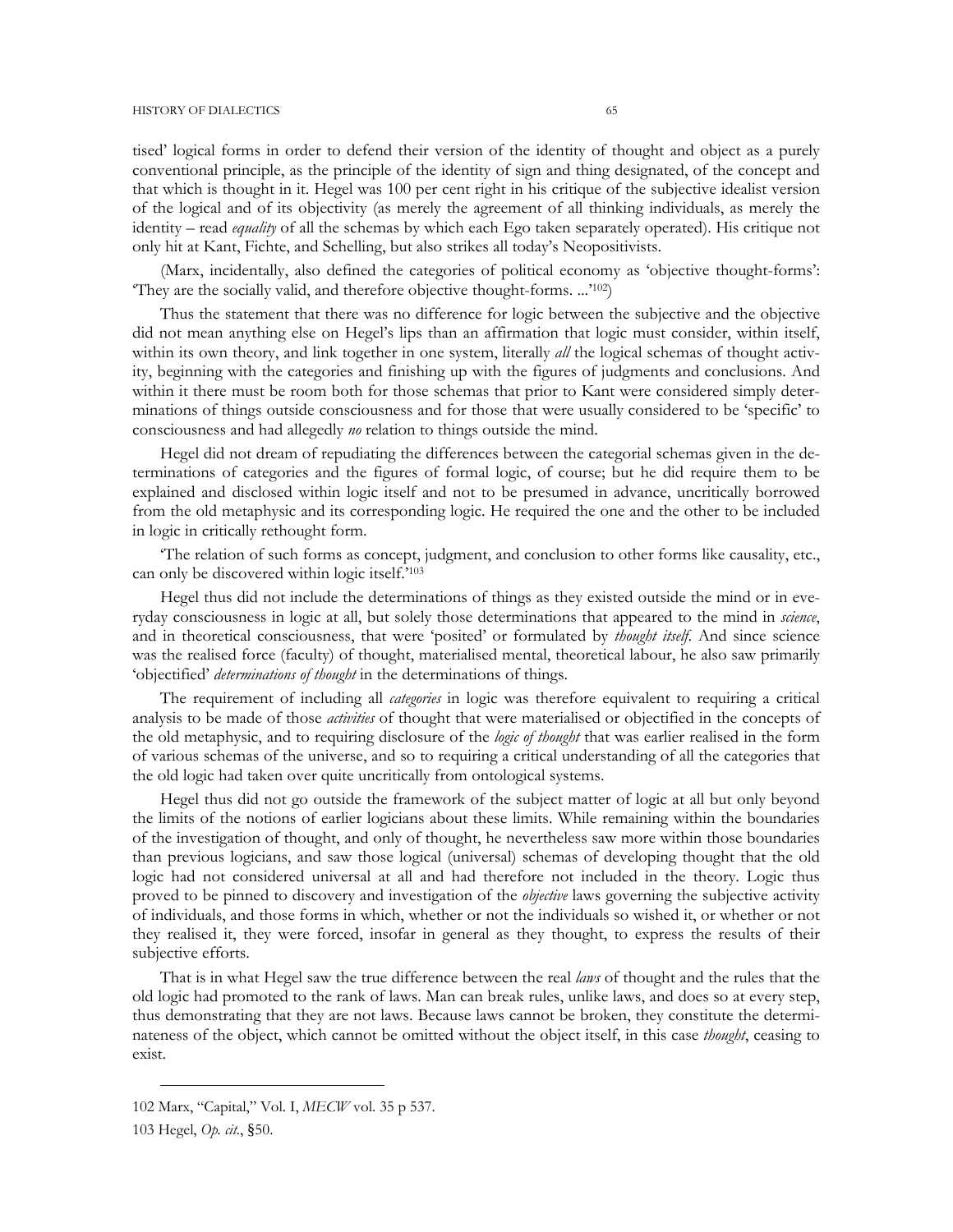### HISTORY OF DIALECTICS 66

And if man thinks, then his activities are subordinated to law and cannot overstep its bounds, although he may at the same time break the rules in the most flagrant way. A law can be 'broken' in one way only, by ceasing to think, i.e. by escaping from the realm that is governed by the laws of thought and where they operate as inexorably as the law of gravitation in the world of spatially determined bodies. But for man such a 'way out' is equivalent to overstepping the bounds of human existence in general.

Hegel also showed that the real development of determinations, i.e. the real forward movement of thought, even in the simplest cases, not to mention the process of development of science, technique, and morality, took place precisely through breach (or removal) of all the rules that had been established for thought by the old logic, through their dialectical negation. But the constant *negation* of the rules established by conscious thought for itself got out of control, was not aware of itself, and proved to be a fact *outside thought*, although it took place within the latter. Thought had this fact 'in itself' but not '*for itself* '.

But as soon as this fact was recognised as a universal and necessary logical thought-form, it was also transformed into a *fact of consciousness*, a fact of conscious thought, and the latter became *consciously* dialectical. Previously it had only been so 'in itself', i.e. despite its own consciousness of itself. But now it became 'for itself' precisely what it had previously been only 'in itself'.

The subject matter of logic consequently could not merely be the forms that had already been realised or apprehended, and had already been included in existing consciousness (in textbooks of logic and metaphysics). It was impossible to grasp them *ready-made*, or to classify them. They had to be brought out in the very course of reasoning about them, in the course of actual thinking about thought.

And when Kant considered the forms of thought as some ready-made object, already depicted (realised, comprehended), his logic represented only an uncritical classification of existing notions about thought.

But if logic was to be a science, it must be a critical, systematic investigation that did not accept a single determination on faith, and unproved by thought, i.e. without being reproduced by it quite consciously. In this investigation *criticism* of the thought-forms known to cultivated thinking was only possible and thinkable as *self-criticism*. The schemas, rules, forms, principles, and laws of this thought were here subjected to criticism not by comparing them with some object lying outside them, but solely by bringing out the dialectic they included in themselves and which was discovered immediately as soon as we began in general to think, rigorously and fully realising what we were doing and how we were doing it.

In that way, too, the very identity of the forms of cultivated thought with the forms of the unconsciously performed actions of the intellect must be carried out, actions to which thought had had to submit during the historical process of its realisation in the form of science, technique, art and morality. Logic was nothing else (or rather should be nothing else) than the proper apprehension of those forms and laws within which the real thinking of people took place. The identity of thought and the conceivable, as the principle of the logical development and construction of logic, signified nothing more.

It was merely a matter of this, that the schemas of *cultivated thought* (i.e. of the processes taking place in the consciousness of the individual) should coincide with those of the structure of the science in the movement of which the individual was involved, i.e. with the 'logic' dictated by its content. If the schema of the activity of a theoretician coincided with that of the development of his science, and the science was thus developed through his activity, Hegel would attest the *logicality* of his activity, i.e. the *identity* of his thinking with that impersonal, universal process which we also call the development of science. Logic recognised the activities of such a theoretician as logical also when they were even formally not quite irreproachable from the standpoint of the canons of the old logic.

Hegel therefore began to consider all the categories (of quality, quantity, measure, causality, probability, necessity, the general and the particular, and so on and so forth) in quite a new way. For him they were not at all the most general determinations of the things given in intuition or contemplation or in direct experience to each individual, not transcendental schemas of synthesis directly inherent (i.e.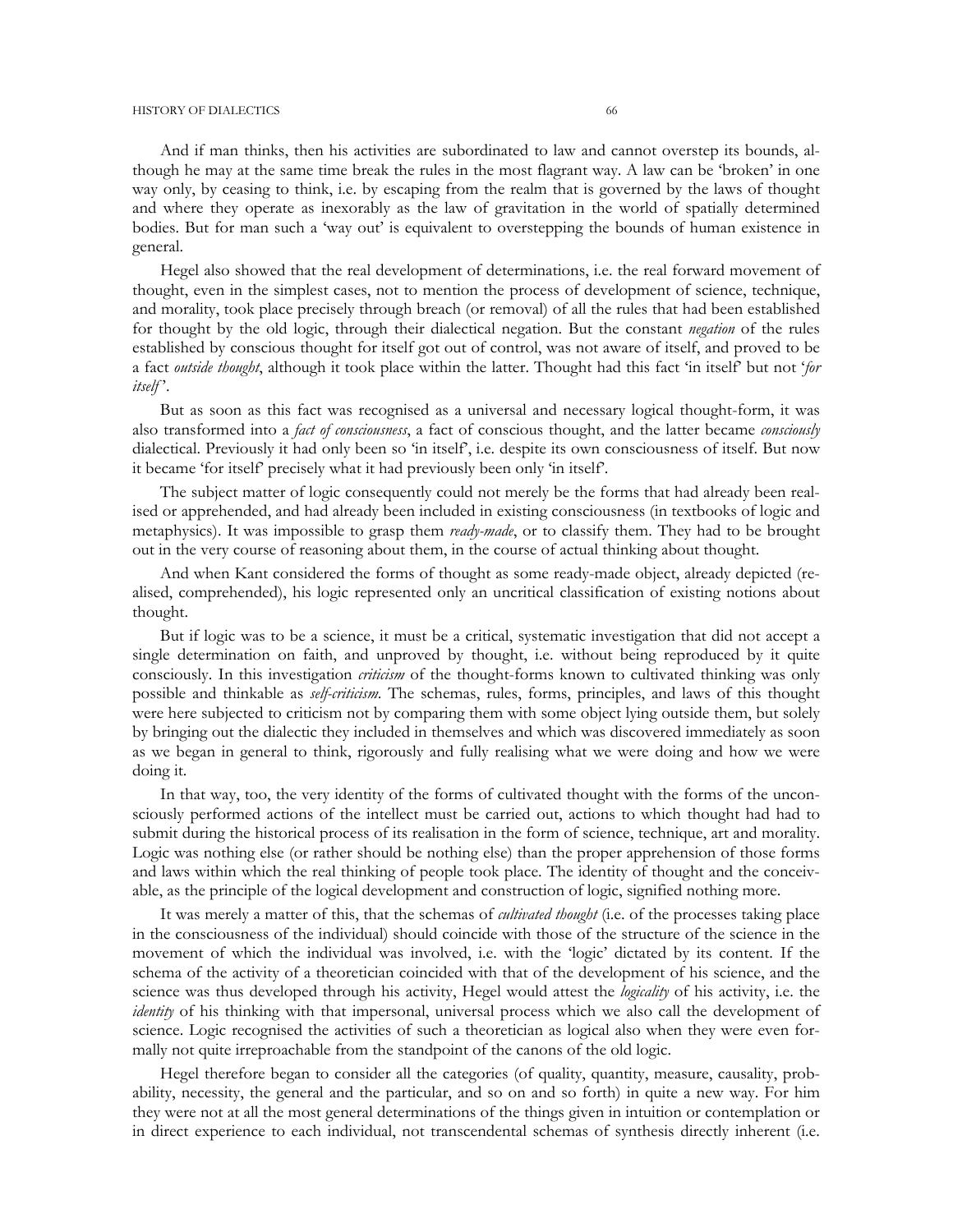inborn) in each individual consciousness (as Kant, Fichte, and Schelling had in fact treated them). It was impossible to discover these thought-forms in the separate consciousness taken in isolation, within the individual Ego. They were there at best only 'in themselves', only in the form of unrealised tendencies and so not brought to awareness. Categories were only discovered and demonstrated their determinations through the historically developing scientific, technical, and moral 'perfecting' of the human race, because only in it, and not in the experience of the isolated individual, did thought become 'for itself' what it had been 'in itself'.

Categories themselves, in the individual's own experience (were revealed in action, in processing of the data of perception) not in the whole fullness and dialectical complexity of their composition and connections but only in abstract, one-sided aspects. It was therefore impossible to derive them from analysis of the experience of the isolated individual. They were only discovered through the very complex process of the interaction of a mass of single minds mutually correcting each other in discussion, debate, and confrontations, i.e. through a frankly dialectical process that, like a huge centrifuge, ultimately separated the purely objective schemas of thought from the purely subjective (in the sense of individual, arbitrary) schemas of activity, and as a result crystallised out logic, a system of determinations of purely universal, impersonal, and featureless thought in general.

Categories were therefore also universal forms of the origin of any object in *thought*, gradually depicted in the aggregate scientific consciousness of humanity. They were universal determinations of the object *as and how* it appeared in the eyes of science, in the ether of 'universal thought'. Hegel consented to call determinations of things only those determinations that had been developed by science, by active thought. They were, therefore, none other than thought-forms realised in concrete material, determinations of thought embodied in the object, i.e. in the scientific concept of the external thing. Hegel, therefore, and only therefore, also spoke of the identity of thought and object and defined the object as a concept realised in sensuous, physical material.

The determinations of categories, naturally, could also function as determinations of things in the contemplation (experience) of the individual; not of every individual, however, but only of those who in the course of their education had mastered the historical experience of humanity, and 'reproduced' in their individual consciousness the path taken by human thought (of course, only in its main, decisive features and schemas). Categories were the forms of organisation of this experience (described by Hegel in his *Phenomenology of Mind* ).

Categories were thus universal forms of the reconstruction, reproduction, in the *consciousness of the individual* of those objects that had been created before him by the collective efforts of past generations of thinking beings, by the power of their collective, impersonal thought. In individually repeating the experience of humanity, which had created the world of spiritual and material culture surrounding him from the cradle, this individual also repeated that which had been done before him and for him by the 'universal spirit', and so acted according to the same laws and in the same forms as the impersonal 'universal spirit' of humanity. That means that categories appeared at once as universal schemas of the scientific formation of the individual consciousness, rising gradually from the zero level of its erudition to the highest stages of spiritual culture at the given moment, and as schemas of the individual mastery (reproduction) of the whole world of images created by the thought of preceding generations and standing opposed to the individual as a quite objective world of spiritual and material culture, the world of the concepts of science, technique and morality.

This world was the materialised thought of humanity, realised in the product, was alienated thought in general; and the individual had to de-objectify, and arrogate to himself, the modes of activity that were realised in it, and it was in that the process if his education properly consisted. In the trained mind categories actually functioned as active forms of a concept. When the individual had them in his experience, and made them forms of his own activity, he also possessed them, and knew and realised them, *as thought-forms*. Otherwise they remained only *general forms of the things* given in contemplation and representation, and counterposed to thought as a reality existing outside it and independently of it.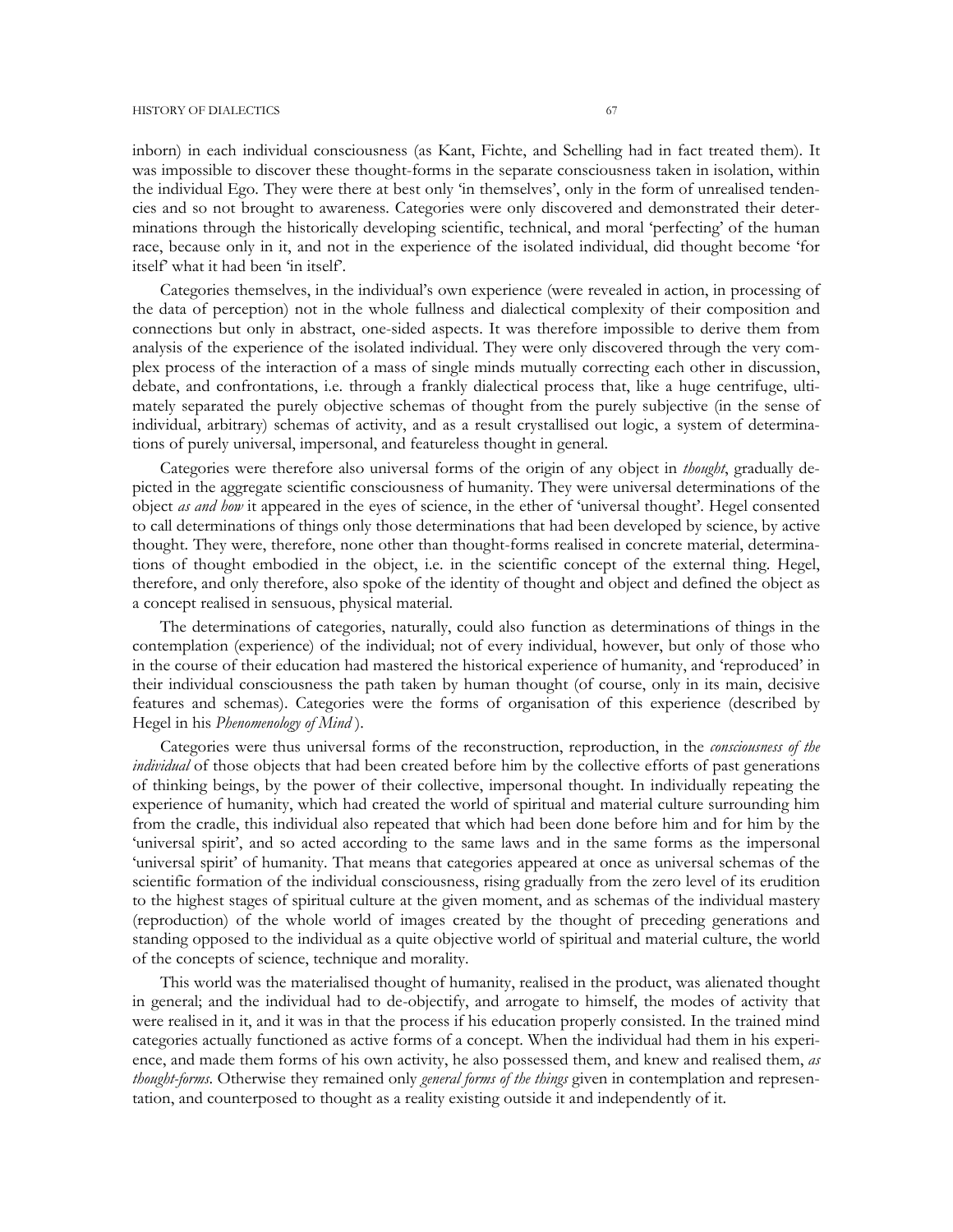With this was linked the naive fetishism that directly accepted the *available* concepts and notions of science about things, the norms of morals and justice, the forms of the state and political system and the similar products of the thinking of people who had objectified their own conscious activity in them, for purely objective determinations of things in themselves. It accepted them as such only because it *did not know* that they had not been created without the involvement of thought, and did not know *how*, moreover, they were produced by thought. It could not reproduce or repeat the process of thought that had brought them into being and therefore, naturally, considered them eternal and unalterable determinations of things in themselves, and the expression of their essence. It believed quite uncritically, on trust, everything that it was told about these things in the name of science, the state and God. It believed not only that these things *appeared* so today in the eyes of the thinking person but also that they were really so.

Hegel's conception of thought (in the context of logic) thus of necessity also included the process of the 'objectification of thought' (*Vergegenständlichung oder Entäusserung des Denkens*), i.e. its sense-object, practical realisation through action, in sensuous-physical material, in the world of sensuously contemplated (intuited) things. Practice, the process of activity on sense objects that altered things in accordance with a concept, in accordance with plans matured in the womb of subjective thought, began to be considered here as just as important a level in the development of thought and understanding, as the subjective-mental act of reasoning (according to the rules) expressed in speech.

Hegel thus directly introduced practice into logic, and made a fundamental advance in the understanding of thought and in the science of thought.

Since thought outwardly expressed itself *(sich entäussert, sich entfremdet*, i.e. 'alienates itself', 'makes itself something outside itself') not only in the form of speech but also in real actions and in people's deeds, it could be judged much better 'by its fruits' than by the notions that it created about itself. Thought, therefore, that was realised in people's actual actions also proved to be the true criterion of the correctness of those subjective-mental acts that were outwardly expressed only in words, in speeches, and in books.

## **6. Feuerbach – Once More about the Principle of Constructing a Logic: Idealism or Materialism?**

So far we have spoken almost exclusively about Hegel's positive gains, which constituted an epoch in logic as a science. Let us now touch on the historically inevitable 'costs of production' connected with the idealism of Hegel's conception of thought, and on the defects in his logic that do not permit us to adopt his conception *in toto*, and that can only be surmounted by developing materialist philosophy.

Historically things developed in such a way that Feuerbach was the first person in Germany to speak about the 'costs of production' of Hegelian idealism.

Like every materialist Feuerbach fought the dualist opposing of thought to being as the initial principle of philosophy. In the course of his reasoning, therefore, he naturally reproduced Spinoza's decisive arguments against Cartesian dualism. This line of polemic, it is true, has to be deduced by analysis, since Feuerbach had in mind not only dualism in the pure form in which it was expressed by Kant, but also the philosophy of Fichte, Schelling, and Hegel, i.e. the attempts systematically made to overcome dualism 'from the right', in the form of idealistic monism. Feuerbach strove, however, to show that the surmounting of dualism in this case inevitably remained fictitious, formal, and verbal and that idealism in general did not, and could not, encroach on the fundamental premises of the Kantian system. In Schelling and Hegel, therefore, he primarily considered the unsurmounted Kant. 'The Hegelian phi-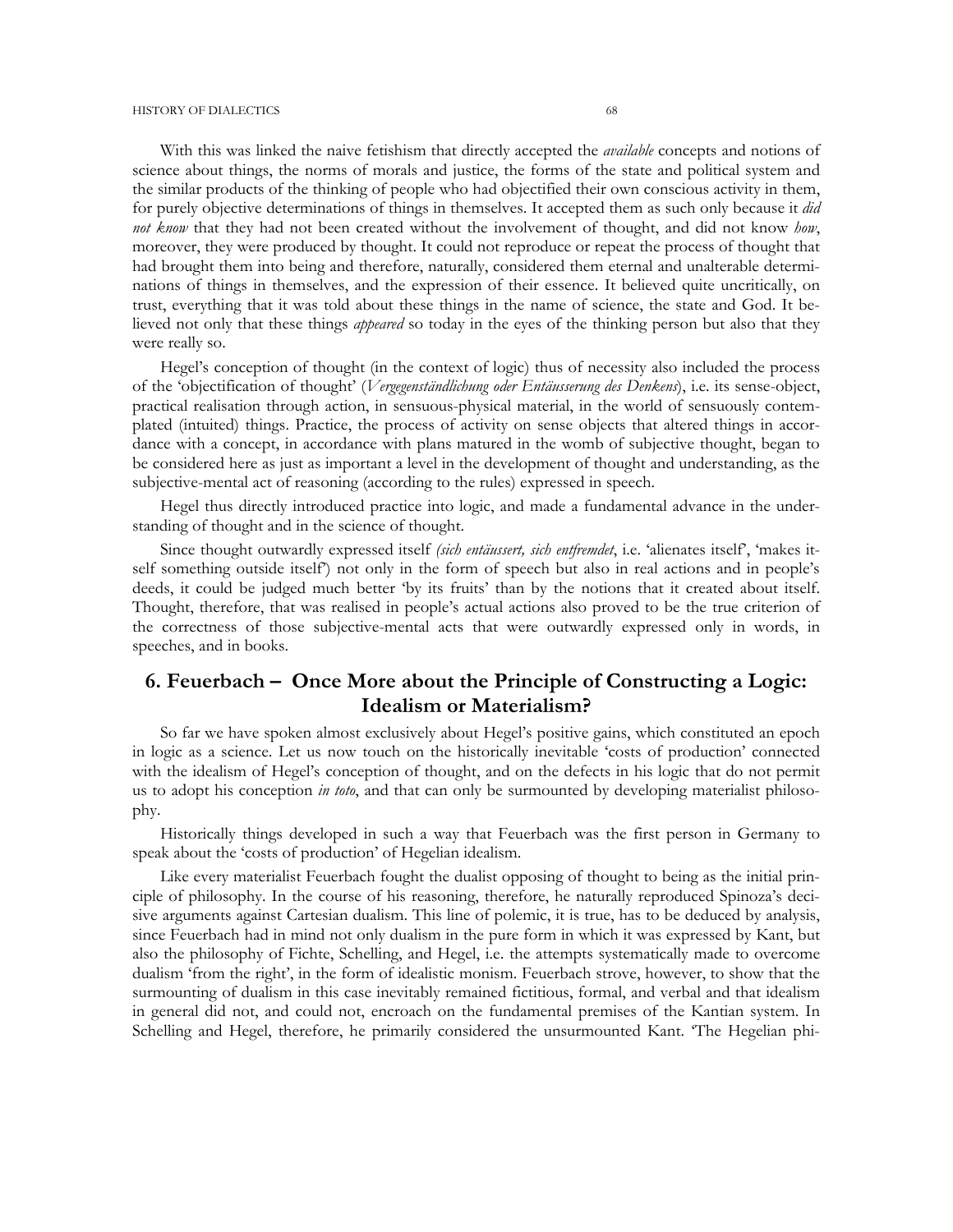**.** 

losophy is the abolition of the contradiction of thought and being as *Kant* in particular expressed it, but, mark you, only its abolition ... within *one* element, *within* thought.'104

As a matter of fact, the so-called philosophy of absolute identity was a philosophy of the *identity of thinking in itself*; as before there was an unfilled gap between thought and being outside thought. The problem seemed to be resolved only because conceivable being, i.e. being in the form in which it had already been expressed in thought, had been put everywhere in the place of real being. Under the grandiose, profoundly thought-out construction of the Hegelian philosophy, therefore, there was hidden as a matter of fact an empty tautology; we thought the surrounding world as and how we thought it.

So the philosophy of Schelling and Hegel had not, in fact, established any identity of thought and being and not just an 'absolute' one, because 'being as such' – free independent self-sufficient being existing outside and independently of thought – had simply not been taken into account in it, and remained something wholly immaterial and undetermined.

The fundamental principle of Kantian dualism thus remained untouched. The thinking mind was considered from the very outset as something absolutely opposed to everything sensuous, corporeal, and material, as a special immaterial being, organised in itself and formed by immanent logical laws and schemas as something independent and self-sufficient. Hegel's *Logic* also represented thought as the activity of such a supernatural and extraphysical subject, which was then forced to enter into special relations of 'mediation' from outside with nature and man so as to shape them in its own image and likeness.

Such a presentation of the thinking mind of necessity presupposed, in addition, that nature and man, as the 'opposites' of the mind, or spirit, as the object and material of its moulding activity, were represented as something passive and amorphous in themselves. Only as a result of the moulding activity of the thinking spirit did nature and man become what they were and acquire all their wellknown, concrete forms. Moreover, nothing other was represented in fact, as the product of the activity of the spirit, than the empirically obvious state of affairs in the real world; and the whole complicated magic of mediation once more merely served, in the guise of a 'gift of God', to return the same determinations to man and nature that had been previously taken from them by the act of abstraction. Without this preliminary 'robbery' of man and nature the spiritualistic philosophy could not have attributed a single one of its very impoverished determinations to the thinking spirit.

In this interpretation of the problem of the relation of thought and being, Feuerbach above all saw a scholastically refurbished, 'rationalised' theology. The absolute thinking spirit of spiritualism, like the Biblical God, was a fantastic creature, constructed out of determinations alienated from man by an act of abstraction. The thinking about which Hegelian logic was concerned was, in fact, human thought, but abstracted from man and counterposed to him as the activity of a special being existing outside him.

Proceeding from that quite correct understanding (in general and on the whole) of the root errors of Hegelian idealism (and thereby of idealism in general, since the Hegelian system was the most consistent expression of the idealist point of view), Feuerbach rethought the very posing of the problem of the relation of thought to being. It was impossible, he showed, to ask how 'thought in general' was related to 'Being in general', since that already presupposed that thought (in its form alienated from man) was looked upon as something independent contrasted with being from outside. But being, however, understood not in Hegel's way, i.e. not as an abstract, logical category, not as being in thought, but as the real, sensuously objective world of nature and man, already included thought. Being included not only stones, trees, and stars, but also the thinking body of man.

<sup>104</sup> Ludwig Feuerbach, "Vorläufige Thesen zur Reform der Philosophie," in *Kleinere Schriften II (1839-1846)*, Berlin 1970, p 257.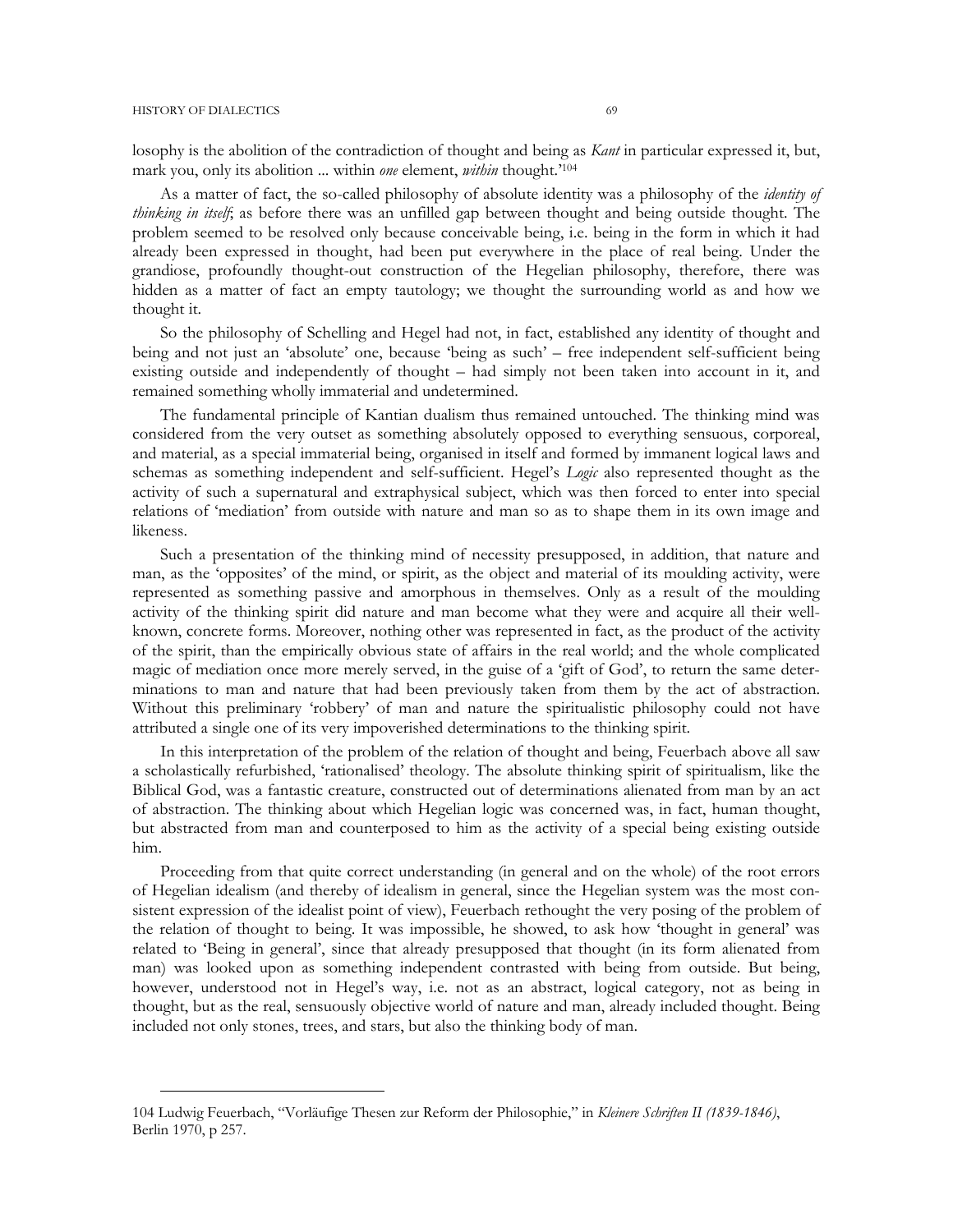Thus, to represent being as something deprived of thought meant to represent it incorrectly, to exclude man, capable of thinking, from it in advance; and that meant to deprive being of one of its most important 'predicates', to think of it 'imperfectly'. The argument given here repeated the course of Spinoza's thought, was its developed interpretation, its translation into the language of a more modern philosophical terminology.

The whole problem thus boiled down to resolving whether thought could, in general, be distinguished from man as a material, sensuously objective creature, and to fixing it and considering it from the very beginning as something independent, in contrast to everything corporeal, sensuous, and material; or whether thought should be understood as a property ('predicate') inseparable from man. Feuerbach considered the decisive argument in favour of materialism to be the arguments of natural science, medicine, and physiology. Materialism, relying on medicine, was also 'Archimedes' fulcrum in the dispute between materialism and spiritualism, for it was a matter here, in the final count, not of the divisibility or non-divisibility of matter, but of the divisibility or non-divisibility of man, not of the being or not-being of God but of the being or not-being of man, not of the eternity or temporality of matter but of the eternity or temporality of man, not of matter scattered and extended outside man in heaven and earth but of matter concentrated in the human skull. In short, it is a matter, in this dispute, so long as it is not conducted in mad confusion, only of the head of man. It alone is both the source and the goal and end of this dispute'.105

Feuerbach considered that the basic problem of philosophy was thus, and only thus, put on a firm footing of fact, and so, naturally, resolved in favour of materialism.

Thought was the real function of the living brain, and was inseparable from the matter of the brain. If we had brain matter in mind, then it was quite ridiculous in general to ask how thought was 'linked' with it, how the one was connected with the other and 'mediated' it, because there simply was no 'one' and 'the other' here, but only one and the same thing; *the real being of the living brain was also thought, and real thought was the being of the living brain*.

That fact, expressed in philosophical categories, revealed 'the *immediate* unity of soul and body, which admits of nothing in the middle between them, and leaves no room for distinction or even contrast between material and immaterial being, is consequently the point where matter thinks and the body is mind, and conversely the mind is body and thought is matter'.106 The 'identity' of thought and being, so understood, must also (according to Feuerbach) constitute an axiom of true philosophy, i.e. a fact not requiring scholastic proof and 'mediation'.

Feuerbach did not reproach Schelling and Hegel at all for having recognised in general the unity ('identity') of thought and being in the *thinking man*, but only for having tried to depict it as the *final* unity of opposites, as the *product* of the joining together of an insubstantial thinking spirit and unthinking flesh. He reproached them with thus having tried to stick together a picture of the real fact from two equally false abstractions, of proceeding from illusion to fact and from abstraction to reality.

The materialist, Feuerbach affirmed, must proceed in the opposite way, taking as his starting point the directly given fact, in order to explain the origin of those false abstractions that idealists uncritically accepted as facts.

Schelling and Hegel started from the thesis of the initial opposition of incorporeal thought and of flesh without thought in order ultimately to reach the unity of the opposites. That was the false path of spiritualism. The materialist must proceed from the factual direct unity (indivisibility) of the human individual in order to understand and show how and why the illusion of an imaginary opposition of thinking and corporeal being arose in the head of this individual.

The illusion of the opposition of the thinking spirit and the flesh in general, was consequently a purely subjective fact, i.e. a fact existing only in the head of the human individual, a purely psychologi-

<sup>105</sup> Feuerbach, "On Spiritualism and Materialism," *Kleinere Schriften IV*, Berlin 1972, p 125. 106 *Ibid.*, pp 152-53.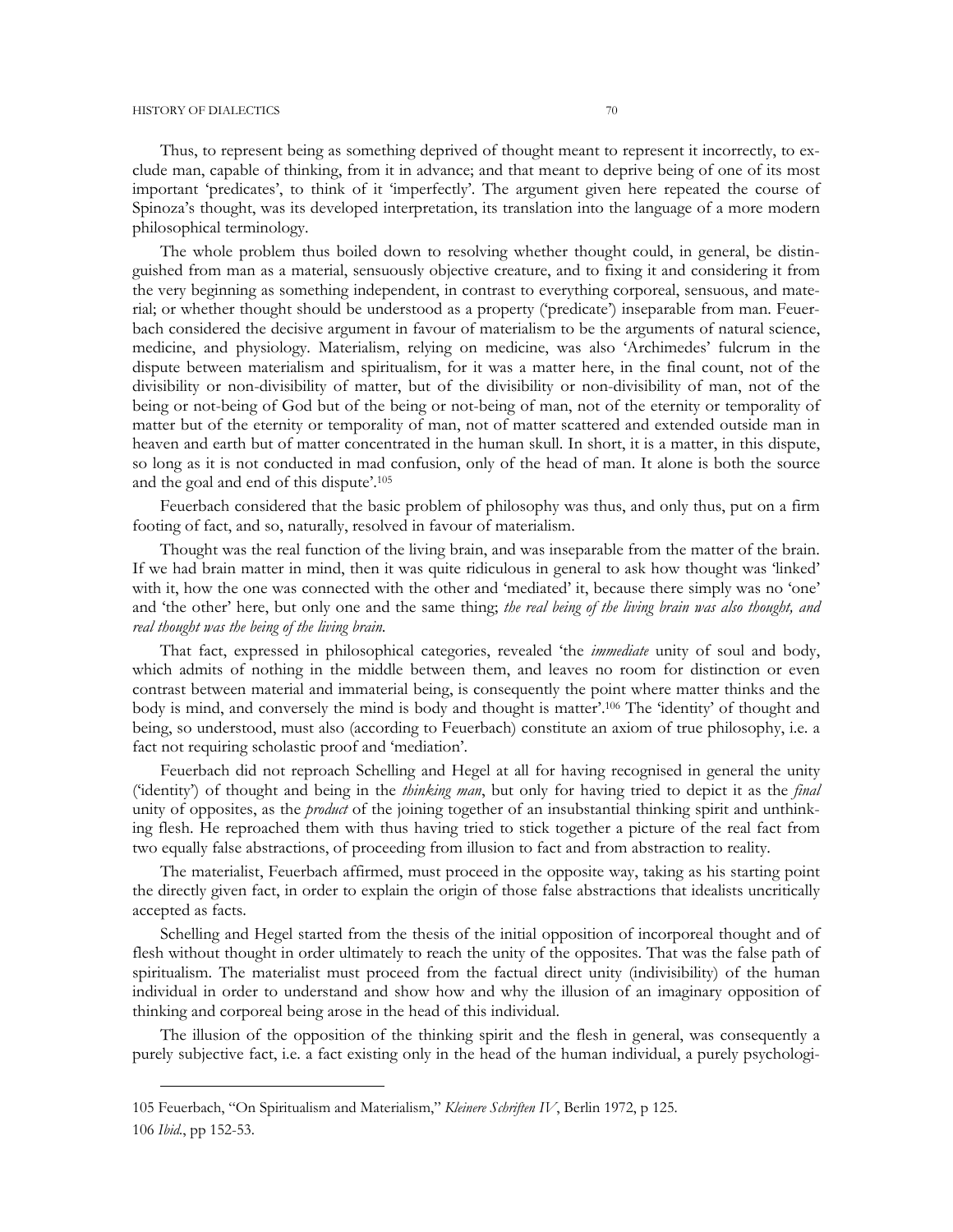cal fact. It arose for a quite natural reason, precisely because the thinking brain was the same sort of material, sensuous organ as all of man's other organs.

The position was the same as with the eye, the organ of vision. If I saw stars by means of the eye, then quite understandably I could not at the same time see the eye itself; and conversely, if I wanted to examine the eye, even in a mirror, I would have to turn my gaze away from the stars. Vision would be impossible in general if I were to see all the detail of the structure of the eye itself at the same time as the object, i.e. all the inner material conditions by means of which this vision was effected. In the same way, too, 'the brain could not think if, in thinking, the organic foundation and conditions of thought became objects of its consciousness',107 i.e. the material structures and processes themselves by means of which thinking took place in the body of the brain. As structures they became objects only for physiology and anatomy. As the organ of thought the brain was structurally a functionally adapted exactly so as to perform activity directed toward external objects, so as to think *not about itself but about the other, about the objective*. And it was quite natural that 'the organ gets lost, and forgets and disavows itself in the *opus fervet* (the work heat) of its own activity, the activity in its objects'.108 Hence, too, arose the illusion of the complete independence of everything corporeal, material, and sensuous, including the brain, from thought.

But the illusion is understandably no argument in favour of idealism. Of itself, in spite of the inevitable illusions, thought always remained the material activity of a material organ, a material process. 'What *for me*, or *subjectively*, is a purely mental, immaterial, unsensuous act, *in itself* or objectively is a material, sensuous act.'109 'In the brain-act, as the highest act, arbitrary, subjective, mental activity, and involuntary, objective material activity are identical and indistinguishable.'110

Thus the logic of the struggle against dualism and spiritualism directly forced Feuerbach, in essence, to express a dialectical proposition to recognise that the living, thinking brain was an 'object' in which there proved to be directly identical oppositions, namely, thought and sensuously objective being, thinking and what was thought, the ideal and the real, the spiritual and the material, the subjective and the objective. The thinking brain was the special 'object' that could be properly expressed in philosophical categories only through directly identifying mutually exclusive determinations, through a thesis that embraced a direct unity, i.e. identity, of opposing categories.

Not having mastered dialectics in its general form, Feuerbach, it is true, often wavered, constantly admitting determinations that he was then forced to correct, supplement, and make specific; as a result his exposition was made rather nebulous and ambiguous, but the essence remained the same.

It was just because thinking was a material process, the material activity of a material organ directed to material objects, that the products of that activity (thoughts) could be correlated, compared, and collated with 'things in themselves', with things outside thought, which everybody did at every step without the aid of the mediating activity of God or an absolute spirit. Concepts and images existed in the same space and in the same time as real things; and *one and the same subject* thought about and sensuously perceived the surrounding world, and that subject was precisely the human individual, the same individual who really lived and existed as a sensuously objective creature. The unity (indivisibility) of the object, of the surrounding, sensuously objective world, corresponded to the unity (indivisibility) of this subject. Just as a thinking and sensuously contemplating person was one and the same person and not two different beings coordinating their inter-relations with the help of God or the absolute spirit; so the world thought of, on the one hand, and sensuously contemplated, on the other hand, were again *one and* 

<sup>107</sup> Feuerbach¸*Ibid.*, p 123.

<sup>108</sup> Feuerbach, *Op. cit.*, p 124.

<sup>109</sup> Feuerbach, "Wider den Dualismus von Leib und Seele, Fleisch und Geist," *Kleinere Schriften III*, Berlin 1971, p 125.

<sup>110</sup> *Ibid.*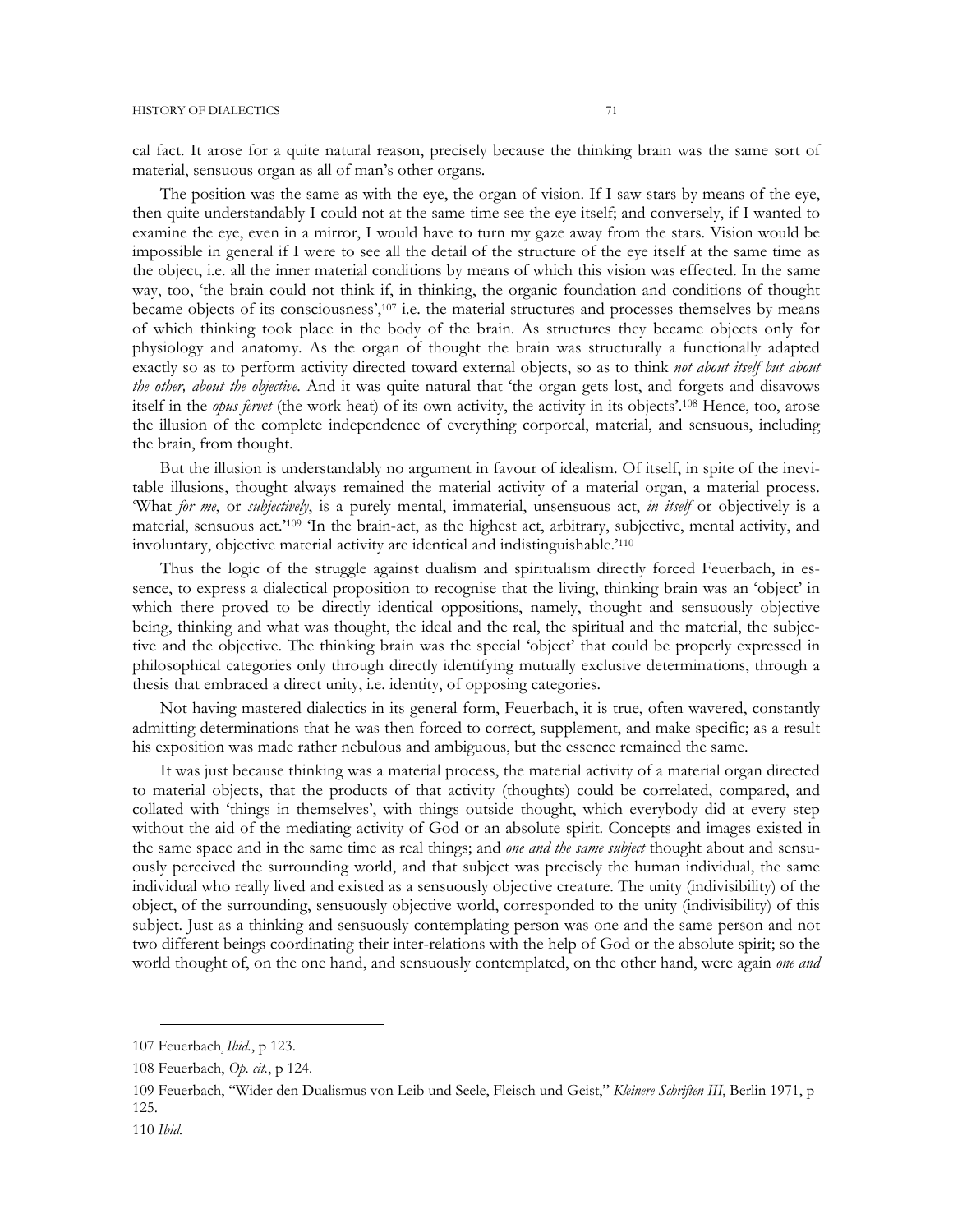*the same world* (namely the real one), and not two different worlds between which one had to look for a special passage or bridge, or mediation, resorting to the aid of a divine principle.

That was why determinations of the world in thought (logical determinations) were directly and spontaneously determinations of the sensuously contemplated or intuited world. And it was absurd to ask what was the special relation of the system of logical determinations to the sensuously given world, to the world in intuition and representation. A logical system was nothing else than the expression of the determinateness of the sensuously contemplated or intuited world. The question of the relation of logical and metaphysics was also an illusory and sham question. There was no such relation, because logic and metaphysics were spontaneously and directly *one and the same*. The universal determinations of the world in thought (logical determinations, categories) were nothing else than the expression of the abstract, universal determinateness of things given in intuition, because both thought and intuition (contemplation) had to do with one and the same real world.

And if by logic was understood not a collection of rules for the expression of thought in speech, but the science of the laws of development of real thinking, then, similarly, by logical forms must be understood not the abstract forms of sentences and expressions, but the abstract, universal forms of the real content of thought, i.e. of the real world sensuously given to man. 'The so-called *logical* forms of judgments and conclusions are therefore not *active* thought-forms, not *causal* conditions of reason. They *presuppose* the metaphysical concepts of universality, singularity, and particularity, the whole and the parts, necessity, foundation and consequence; they are given only through these concepts; they are consequently arbitrary, derived, not original thought-forms. Only metaphysical conditions or relations are logical ones – only metaphysics as the science of categories is the true *esoteric* logic – that was Hegel's profound thought. The so-called logical forms are only *abstract, elementary speech-forms*; but speech is not thought, otherwise the greatest chatter-box would be the greatest thinker.'111

Thus Feuerbach agreed completely with Hegel on logical forms and laws being absolutely identical with metaphysical ones, although he understood the reason and the grounds for that circumstance quite differently from the idealist Hegel. Here we have a clearly expressed materialist interpretation of the principle of the identity of the laws and forms of thought and being. From the materialist point of view it states that logical forms and patterns are nothing else than *realised universal forms and patterns of being*, of the real world sensuously given to man.

That is the reason why Neokantians like Bernstein called consistent materialism spiritualism inside out. Nevertheless Feuerbach's interpretation of the identity of thought and being remains true and indisputable for any materialist, including the Marxist, but only, of course, in the most general form, so long as we are concerned with the fundamentals of logic and the theory of knowledge, and not with the details of the knowledge built up on that foundation. Since Feuerbach later began a specifically anthropological concretisation of general materialist truths, arguments developed in his exposition that were obviously weak not only in comparison with the Marxist-Leninist solution of the problem, but even in comparison with Spinoza's conception; and they subsequently gave vulgar materialists, positivists, and even Neokantians occasion to consider him their predecessor and their – though not completely consistent – ally.

A rather more detailed analysis of the features of Feuerbach's treatment of the identity of thinking and being is not without interest for two reasons: (1) because it was materialism; and (2) because it was materialism without dialectics.

The materialism consisted in this case in an unqualified recognition of the fact that thought was the mode of the real existence of the material body, the activity of the thinking body in real space and time. The materialism appeared, furthermore, in recognition of the identity of the mentally comprehended and sensuously perceived world, Feuerbach's materialism, finally, was expressed in man's being recognised as the subject of thought, that same man who lived in the real world, and not a special being

<sup>111</sup> Feuerbach, "Zur Kritik der Hegelischen Philosophie," Berlin 1955, p 35.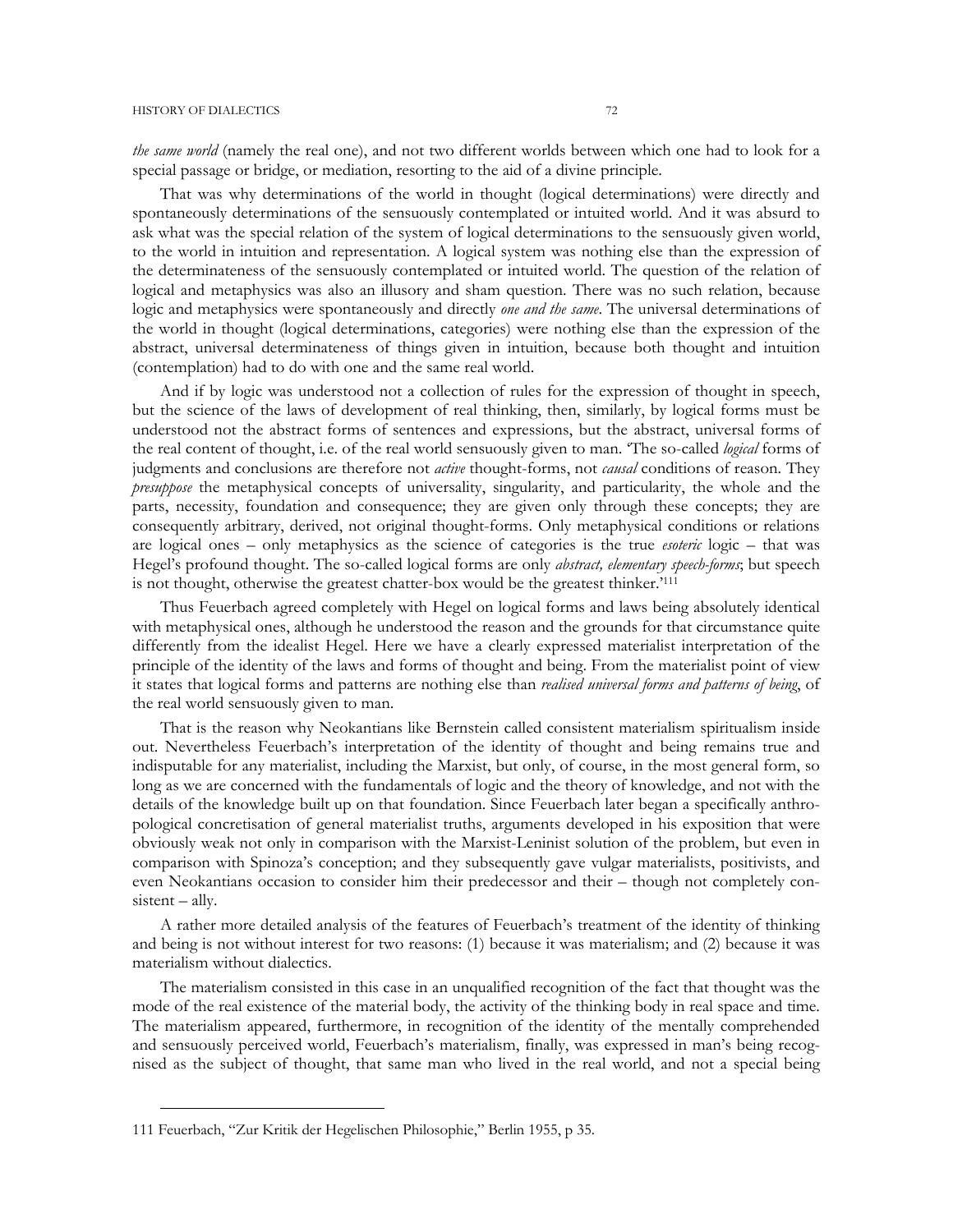**.** 

hovering outside the world, contemplating and comprehending it 'from outside'. All those are fundamental tenets of materialism in general, and consequently also of dialectical materialism.

What then were the weaknesses of Feuerbach's position? In general, and on the whole, they were the same as those of all pre-Marxian materialism, and primarily incomprehension of the role of practical activity as activity altering nature. For even Spinoza had in mind only the movement of the thinking body along the given contours of natural bodies and lost sight of this moment, a point that Fichte made against him (and so in general against the whole form of materialism represented by him), namely that man (the thinking body) did not move along ready-made forms and contours presented by nature but actively created new forms, not inherent in nature, and moved along them, overcoming the 'resistance' of the external world.

'The chief defect of all materialism up to now (including Feuerbach's) is that the object, reality, what we apprehend through our senses, is understood only in the form of the *subject or contemplation*; 112 but not as *sensuous human activity*, as *practice*, not subjectively. Hence in opposition to materialism the *active side* was developed abstractly by idealism which of course does not know real sensuous activity as such. Feuerbach wants sensuous objects, really distinguished from the objects of thought: but he does not understand human activity itself as *objective* activity.'113

Hence it followed that man (the subject of cognition) was considered the passive side of the objectsubject relation, as the determined member of this inter-relation. Furthermore, man was abstracted here from the combinations of social relations and transformed into an isolated individual. The manenvironment relations were therefore interpreted as the relations of the individual to all the rest, to everything that lay *outside the individual brain* and existed *independently of it*. But outside the individual, and independently of his will and consciousness, there existed not only nature but also the social historical environment, the world of things created by man's labour, and the system of relations between man and man, developed in the labour process. In other words, not only did nature by itself ('in itself') lie outside the individual but also humanised nature, altered by labour. For Feuerbach the surrounding world or environment given in intuition or contemplation was taken as the starting point, and its premises were not investigated.

When, therefore, he faced the problem of where and how man (the thinking body) was in immediate union (contact) with the environment, he answered: in intuition, *in the individual's contemplation*, since it was the individual that he always had in mind. That was the root of all his weaknesses, because in contemplation there was given the individual the product of the activity of other individuals interacting among themselves in the process of producing material life, and those properties and forms of nature that had already been transformed into the properties and forms of the activity of man, its object and its product. The 'nature as such' that Feuerbach wished to 'contemplate' did not, as a matter of fact, lie within his field of view, because this 'nature, the nature that preceded human activity, is not by any means the nature in which Feuerbach lives, nor the nature which to-day no longer exists anywhere (except perhaps on a few Australian coral-islands of recent origin) and which, therefore, does not exist for Feuerbach'.114

Feuerbach's attention was also diverted from the real complexities of the social relations between theory and practice, from the division of labour that 'alienated' thought (in the form of science) from the majority of individuals and converted it into a force existing independently of them and outside them. He therefore saw nothing in the thought idolised by Hegel (i.e. science) than a certain modification of religious illusions.

<sup>112</sup> Note by the translator, Roy Pascal (*ibid.*, p 207): '*Anschauung*. I have used "contemplation," for this term. This the normal translation is somewhat ambiguous, and should be understood as "sense-perception" in strong contrast to its meaning of "meditation".'

<sup>113</sup> Marx, "Theses on Feuerbach," (c.f. *MECW* vol. 5, p 7) translator R. Pascal notes: 'Activity through objects'. 114 Marx, "The German Ideology," *MECW* vol. 5, p 40.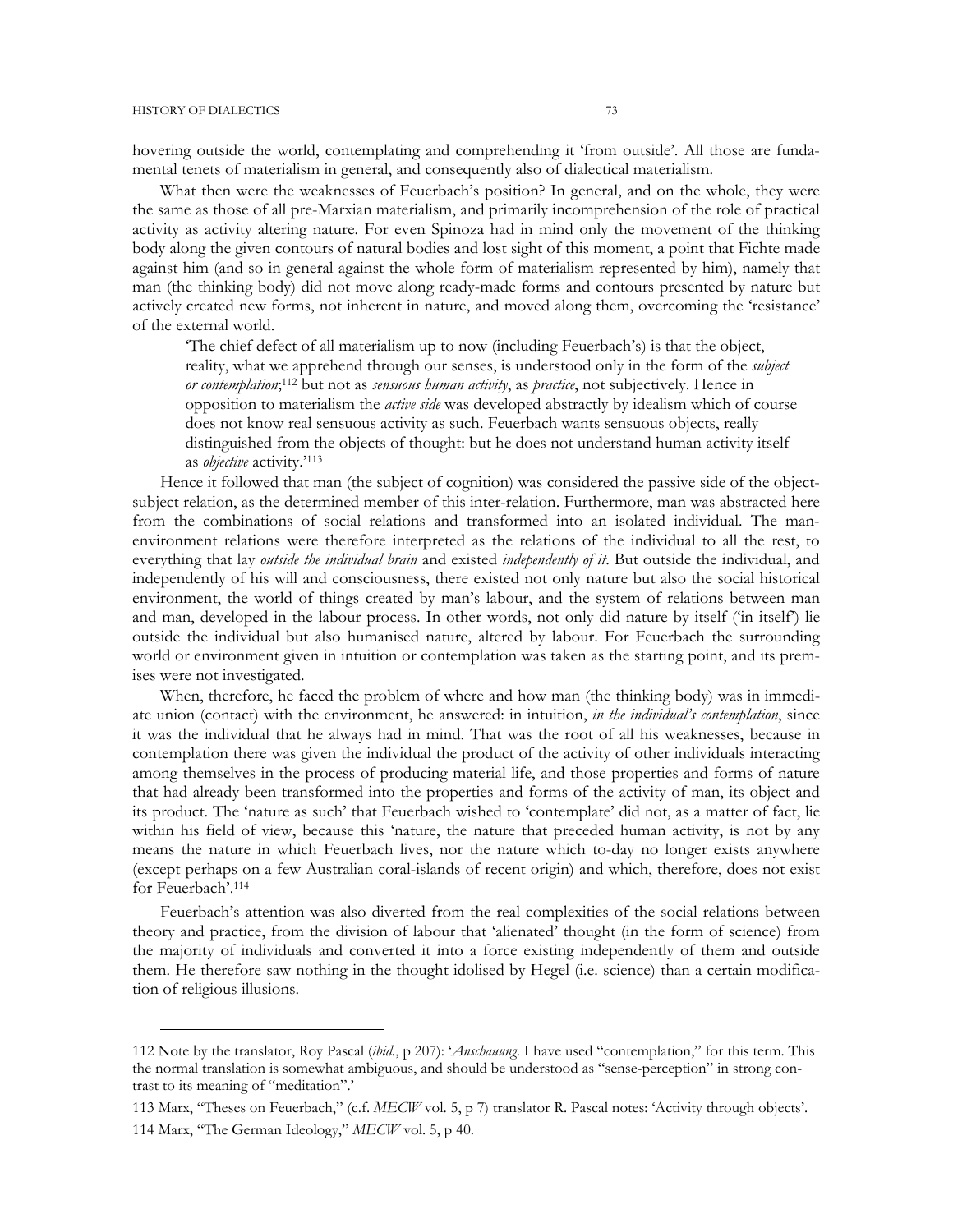## -- Certain Problems of the Marxist-Leninist Theory of Dialectics --

## **7. A Contribution to the Problem of a Dialectical Materialistic Critique of Objective Idealism**

In order to overcome the weaknesses, or rather defects, of any philosophical system, it is necessary to understand them. Marx demonstrated this sort of 'understanding' in relation to Hegel, and thereby went much further in matters of logic than either Hegel or his materialist antipode Feuerbach.

Marx, Engels, and Lenin showed both the historical contribution of Hegel and the historically conditioned limitations of his scientific advances, the clearly drawn boundary across which the Hegelian dialectic could not step, and the illusions, whose power it was incapable of overcoming despite all the strength of its creator's mind. Hegel's greatness, like his limitations, was due on the whole to his having exhausted the possibilities of developing dialectics on the basis of idealism, within the limits of the premises that idealism imposed on scientific thinking. Irrespective of his intentions, Hegel showed, with exceptional clarity, that idealism led thinking up a blind alley and doomed even dialectically enlightened thought to hopeless circling within itself, to an endless procedure of 'self-expression' and 'self-consciousness'. For Hegel, (precisely because he was a most consistent and unhypocritical idealist, who thereby disclosed the secret of every other, inconsistent and incomplete idealism) 'being', i.e. the world of nature and history existing outside thought and independently of it, was inevitably transformed into a mere pretext for demonstrating the logical art, into an inexhaustible reservoir of 'examples' confirming over and over again the same schemas and categories of logic. As the young Marx remarked, 'the matter of logic' (*die Sache der Logik*) fenced the 'logic of the matter' (*die Logik der Sache*)1 off from Hegel, and therefore both the Prussian monarch and the louse on the monarch's head could equally well serve the idealist dialectician as 'examples' illustrating the category 'real individuality in and for itself'.

With such an approach both a boiling tea-kettle and the Great French Revolution were only 'examples' illustrating the relation of the categories of quality and quantity; but any empirical reality impinging on the eye, however fortuitous it might be in itself, was thereby converted into an external embodiment of absolute reason, into one of the necessary dialectical stages of its self-differentiation.

The profound flaws in the Hegelian dialectic were directly linked with idealism, due to which the dialectic was readily transformed into ingenious, logically subtle apologies for everything that existed. It is therefore necessary to look into all these circumstances more closely.

Hegel actually counterposed man and his real thought to impersonal, featureless – 'absolute' – thought as some force existing for ages, in accordance with which the act of 'divine creation of the world and man' had occurred. He also understood logic as 'absolute form', in relation to which the real world and real human thought proved to be something essentially derivative, secondary and created.

In that, too, the idealism of Hegel's conception of thinking was revealed; and it was the specifically Hegelian objective idealism that converted thought into some new god, into some supernatural force existing outside man and dominating him. This specifically Hegelian illusion, however, did not at all express an idea simply taken uncritically by Hegel from religion, or a simple atavism of religious consciousness, as Feuerbach suggested, but a much more profound and serious circumstance.

The fact is that the Hegelian conception of thought represented an uncritical description of the real position of things formed on the soil of a narrowly professional form of the division of social labour, that is to say, on the division of mental work from physical labour, from immediately practical, sensuously objective activity.

<sup>1 &</sup>quot;Contribution to the Critique of Hegel's Philosophy of Right," *MECW* vol. 3, p 91.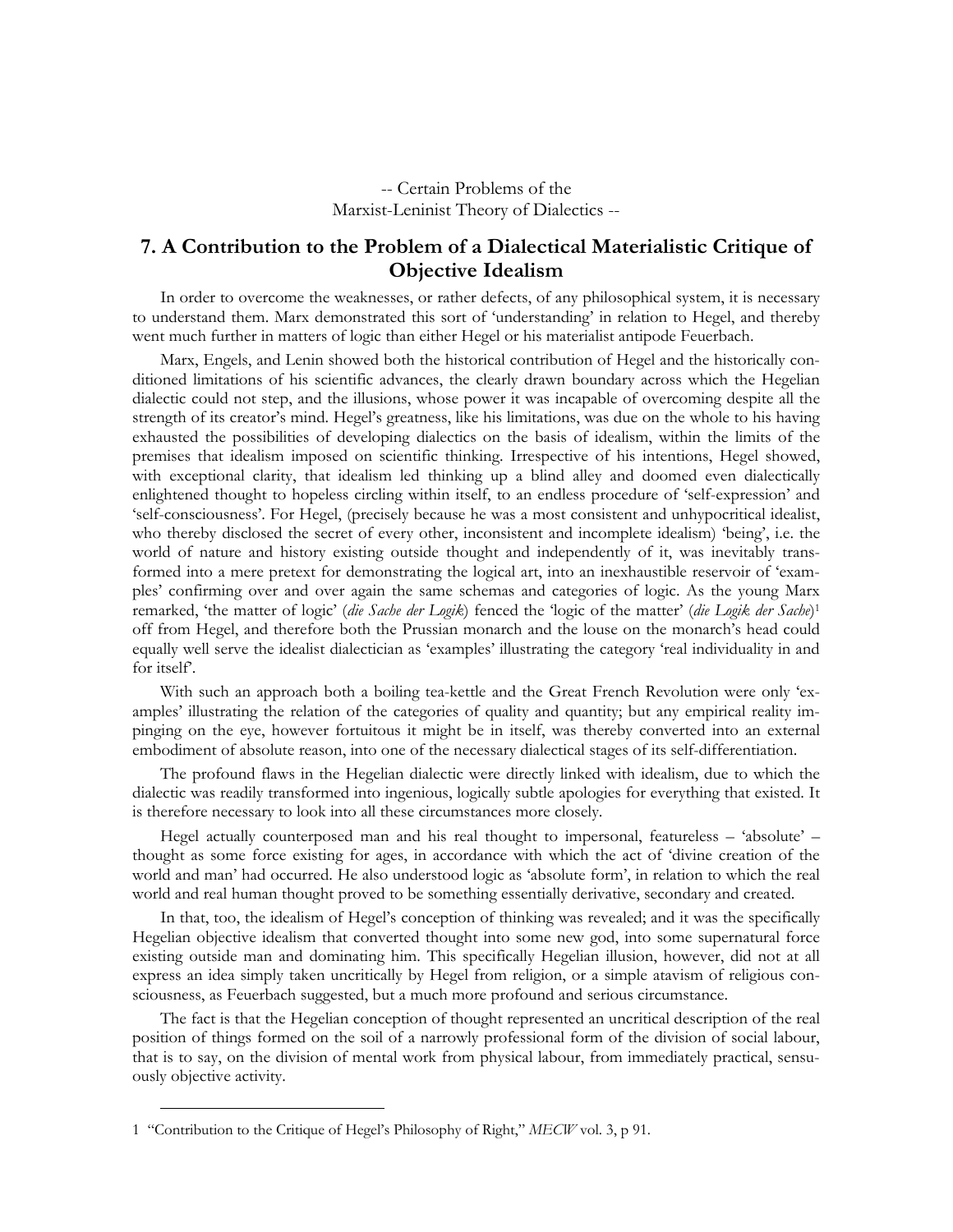Under the spontaneously developing division of social labour there arose of necessity a peculiar inversion of the real relations between human individuals and their collective forces and collectively developed faculties, i.e. the universal (social) means of the activity, an inversion known in philosophy as *estrangement* or *alienation*. Here, in social reality, and not at all simply in the fantasies of religiously minded people and idealist philosophers, universal (collectively realised) modes of action were organised as special social institutions, established in the form of trades and professions, and of a kind of caste with its own special rituals, language, traditions, and other 'immanent' structures of a quite impersonal and featureless character.

As a result, the separate human individual did not prove to be the bearer, i.e. to be the subject, of this or that universal faculty (active power), but, on the contrary. this active power, which was becoming more and more estranged from him, appeared as the subject, dictating the means and forms of his occupation to each individual from outside. The individual as such was thus transformed into a kind of slave, into a 'speaking tool' of alienated universally human forces and faculties, means of activity personified as money and capital, and further as the state, law, religion, and so on.

The same fate also befell *thought*. It, too, became a *special occupation*, the lot for life of professional scholars, of professionals in mental, theoretical work. *Science is thought transformed in certain conditions into a special profession*. Given universal alienation, thought achieved the heights and levels of development needed for society as a whole only in the sphere of science (i.e. within the community of scholars), and in that form was really *opposed* to the majority of human beings and not simply opposed to them but also dictating to them what they must do from the standpoint of science, and how they must do it, and what and how they must think, etc., etc. The scientist, the professional theoretician, lays down the law to them not in his own name, personally, but in the name of Science, in the name of the Concept, in the name of an absolutely universal, collective, impersonal power, appearing before other people as its trusted representative and plenipotentiary.

On that soil, too, there arose all the specific illusions of the professionals of mental, theoretical work, illusions that acquired their most conscious expression precisely in the philosophy of objective idealism, i.e. of the self-consciousness of alienated thought.

It will readily be noted that Hegel, in his logic, quite exactly expressed, in scholastically disguised form, the fundamental features of human life activity: man's faculty (as a thinking creature) to look at himself 'from outside' as it were, as something 'other', as a special object; or in other words to transform *the schemas of his own activity into its own object*. (That is the very special feature of man which the young Marx recognised as follows, and that in the course of a critique of Hegel: 'The animal is immediately one with its life activity. It does not distinguish itself from it. It is *its life activity.* Man makes his lifeactivity itself the object of his will and of his consciousness. He has conscious life activity. It is not a determination with which he directly merges')2.

Since Hegel looked upon this feature of human life activity exclusively through the *eyes of logic*, he registered it solely to the extent that it was already transformed into a scheme of thought, into a logical schema, into a rule in accordance with which man more or less consciously built this or that specific activity (be it in the material of language or something else). He therefore registered things, and the position of things (acts) located outside the individual's consciousness and beyond his will (*Dinge und Sache*), exclusively as moments, as metamorphoses of thought (subjective activity), realised and realisable in natural, physical material, including in that also the organic body of man himself. The special feature of human life activity described above in Marx's words also appeared in the Hegelian representation as a *scheme of thought* realised by man, as a logical figure.

The real picture of human life activity obtained here is a topsy-turvy, upside-down representation. In reality man thinks because that is his real life activity. Hegel said the contrary, that real human life

<sup>2 &</sup>quot;Estranged Labour," *MECW* vol. 3, p 276.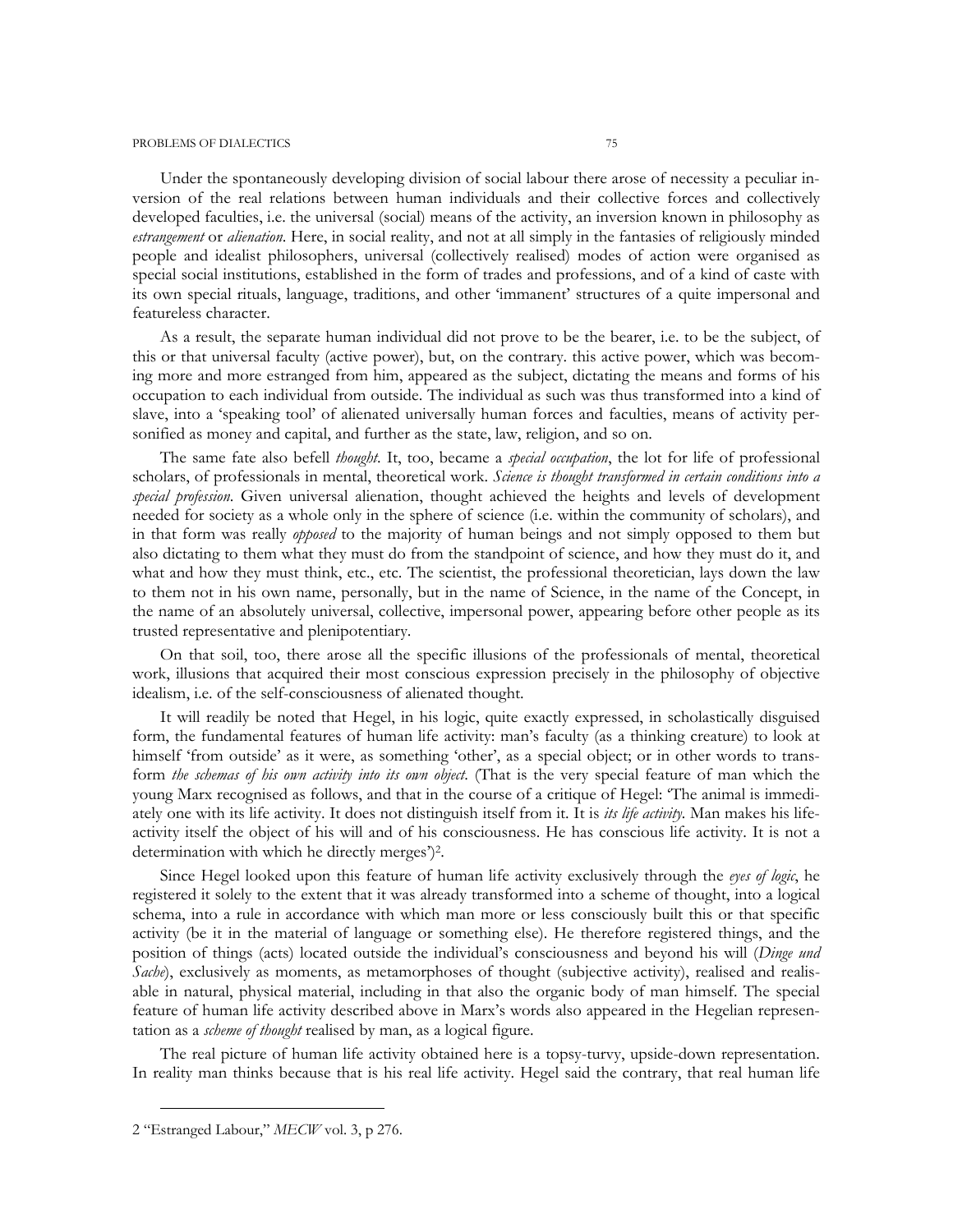activity was such because man thought in accordance with a definite schema. All determinations of human life activity, naturally, and through it the position of things outside man's head, were only fixed here insofar as they were 'posited by thought', and appeared *as the result* of thought.

This is only natural because the logician who specially studied thought was no longer interested in things (or the position of things) as such, as a reality existing before, outside of, and independently of man and his activity (the logician did not look on reality at all as the physicist or biologist, economist or astronomer did), but in things as, and as what, they appeared as a result of the activity of a thinking being, of the subject, as the *product* of thought understood as an activity, the specific product of which was the *concept*.

So Hegel was 'guilty' of remaining a 'pure' logician just there where the standpoint of logic was inadequate. This peculiar professional blindness of the *logician* showed up primarily in the fact that he looked upon practice, i.e. the real, sensuously objective activity of man, *solely* as a criterion of truth, *solely* as the verifying authority for thought, for the mental, theoretical work completed before and independently of practice, or rather for the results of that work.

Practice there was thus also understood abstractly, was only illuminated from that aspect, and in those characteristics, which it owed in fact to thought, because it was the act of realising a certain intention, plan, idea, concept, or some aim selected in advance, was absolutely not analysed as such in a determination of its own, not dependent on some thought. All the results of people's practical activity – things made by human labour, and historical events and their consequences – were correspondingly only taken into account insofar as they embodied or objectified some idea or another. In a conception of the historical process as a whole such a point of view was understandably the purest ('absolute') idealism. As regards logic, however, the science of thought, it was not only justified but was the sole rational position.

In fact, can we reproach the *logician* for abstracting everything in the most rigorous fashion that had nothing to do with the subject matter of his investigation, and for paying attention to any fact only insofar as it could be understood as the consequence, as the form of disclosure, of his *subject matter*, of the subject matter of *his science*, i.e. of thought? To reproach the professional logician for the fact that the 'matter of logic' concerned him more than the 'logic of the matter', (i.e. the logic of any other concrete sphere of human activity) would be as stupid as to reproach the chemist for excessive attention to the 'matter of chemistry'. But Marx's words above, directed at Hegel, concealed quite another meaning.

The fault of the narrow professional was not at all his rigorous limitation of thought to the framework of the subject matter of his science, but his incapacity to see clearly the boundaries of the competence of his science associated with this limitation of his view of things.

The same applied to Hegel, the typical professional logician. As a logician he was right to look upon a statement or a fact exclusively from the standpoint of the abstract schemas of thought revealed in it, when the logic of any matter interested him only insofar as it was revealed in it in general. The mysticism of Hegel's logic, and at the same time its insidious feature, which Marx called his 'false positivism',3 began where the special standpoint of the logician *ex professo* was adopted and distinguished from the sole *scientific* standpoint from the heights of which only the 'ultimate', most profound, most cherished, and most important truth accessible in general to man and to humanity was allegedly discovered.

As a logician Hegel was quite right in looking on any phenomenon in the development of human culture as an act disclosing the power of thought. But it was the work of a moment, by adding a little something to that view (admissible and natural in logic), namely that the *essence of the phenomena in themselves* from which the special, logical abstractions were drawn was expressed just in those abstractions,

<sup>3 &</sup>quot;Critique of Hegel's Philosophy in General," *MECW* vol. 3, p 339.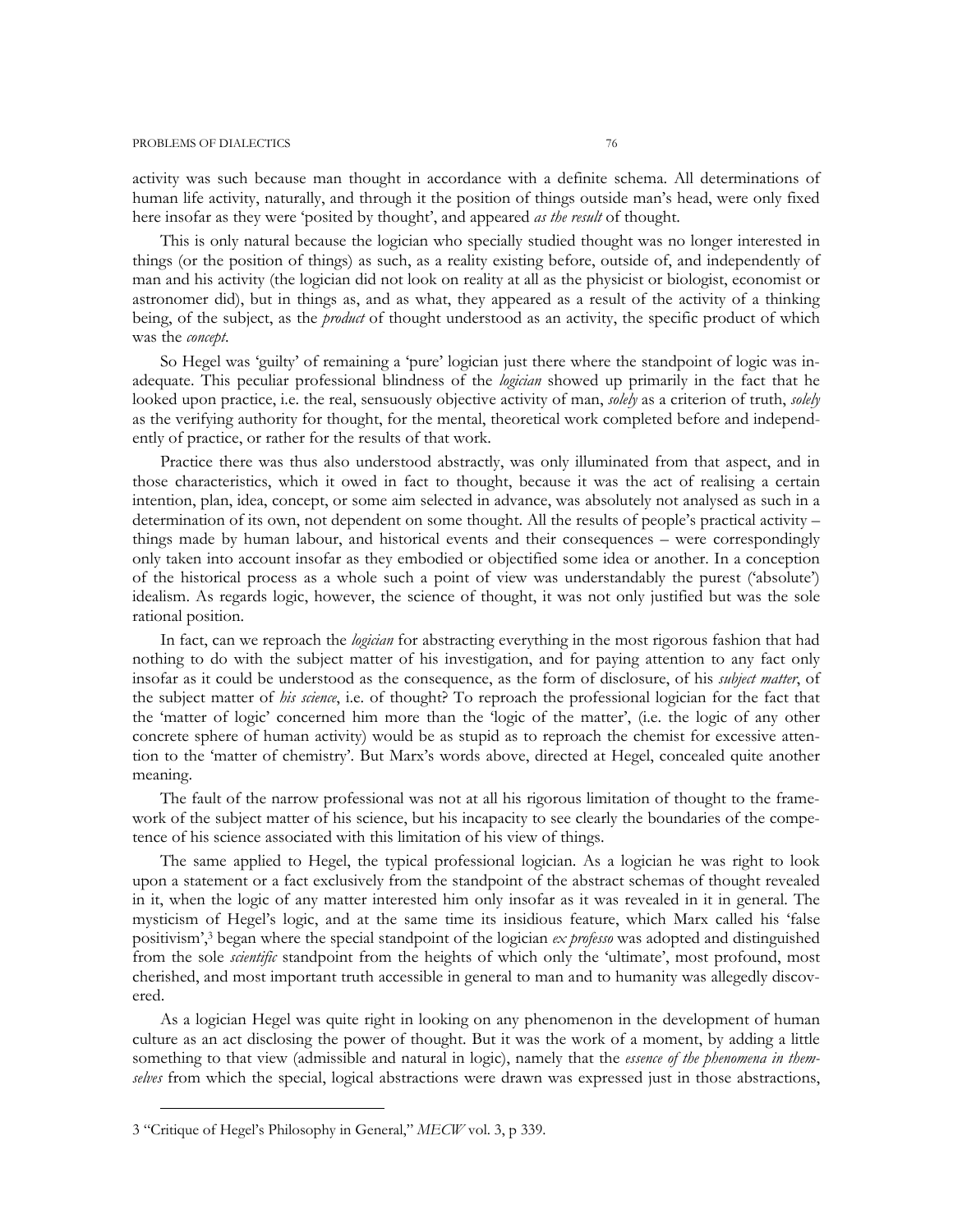for the truth to be transformed into a lie. The exact results of a chemical investigation of the composition of the colours used to paint the Sistine Madonna would be converted into such a lie the moment the chemist looked on them as the sole scientific explanation of the unique 'synthesis' created by Raphael's brush.

Abstractions that quite precisely expressed (described) the forms and schemas of the flow of thought in all forms of its concrete realisation were immediately and directly passed off as schemas of the process that had *created* the whole diversity of human culture, in which they were discovered. As a result the whole mystique of Hegel's conception of thought was concentrated in a single point. In considering all the manifold forms of human culture as a result of manifestation of the faculty to think that functions in man, he lost any chance of understanding from where in general this unique faculty, and its schemas and rules, appeared in man. By raising thought to the rank of a divine power and force impelling man to historical creation from within, Hegel simply passed off the absence of a reply to this reasonable question as the only possible answer to it.

The sensuously objective activity of the millions of people who by their labour created the body of culture, the self-consciousness of which is scientific thought, remained outside Hegel's field of view, seemed to him the 'prehistory' of thought. The external world therefore appeared as the initial material for producing the concept, as something that had to be processed by means of existing concepts in order to concretise them.

Thought was thus transformed into the only active and creative force, and the external world into its field of application. Naturally, if the sensuously objective activity (practice) of social man was represented *as the consequence*, as the *external objectification of ideas*, plans, and concepts created by thought (i.e. by persons occupied in mental work), it became in principle impossible to say either what was the source of thought in the head of theoreticians or how it arose.

Thought *was*, Hegel replied; and to ask about its *origin* from something else was to ask a futile question. It *was*, it *operated* in man, and gradually arrived at awareness of its own activities, and of their schemas and laws. Logic was self-consciousness of this creative principle, of this infinite creative power, of this absolute form, which had never arisen from anywhere. In man this creative force was only revealed, objectified, and estranged so as then in logic to cognise itself as such, as the universal creative force.

That was the whole secret of Hegel's objective idealism. In logic, consequently, objective idealism means the absence of any answer whatsoever to the question from whence thought originates. In the form of logic, defined as a system of eternal and absolute schemas of every kind of creative activity, Hegel deified real human thought and its logical forms and patterns.

That was at once the strength and the weakness of his conception of thought and logic. Its strength was that he idolised (i.e. defined as given outside time, as absolute) the nevertheless *real logical forms and laws of human thought* discovered by him through study of human spiritual and material culture. Its weakness was that, for all that, he *idolised* the logical forms and laws of human thought, i.e. declared them absolute, without even allowing the problem of their *origin* to be posed.

The fact was that idealism, i.e. the view of thought as a universal faculty that was only '*aroused* ' to self-consciousness in man and did not *arise* in the exact and strict sense from the soil of definite conditions formed outside him and independently of him, led to a number of absolutely unresolvable problems in logic itself.

While making an exceptionally important advance in understanding of the logical forms of thought, Hegel stopped halfway, and even turned back, as soon as he was faced with the question of the interrelation of sensuously perceived forms of the embodiment of the mind's activity (thought), in which the mind (or spirit) became the object of consideration for itself. Thus he refused to recognise the word (speech, language) as the sole form of the 'effective being of the spirit', of the external disclosure of the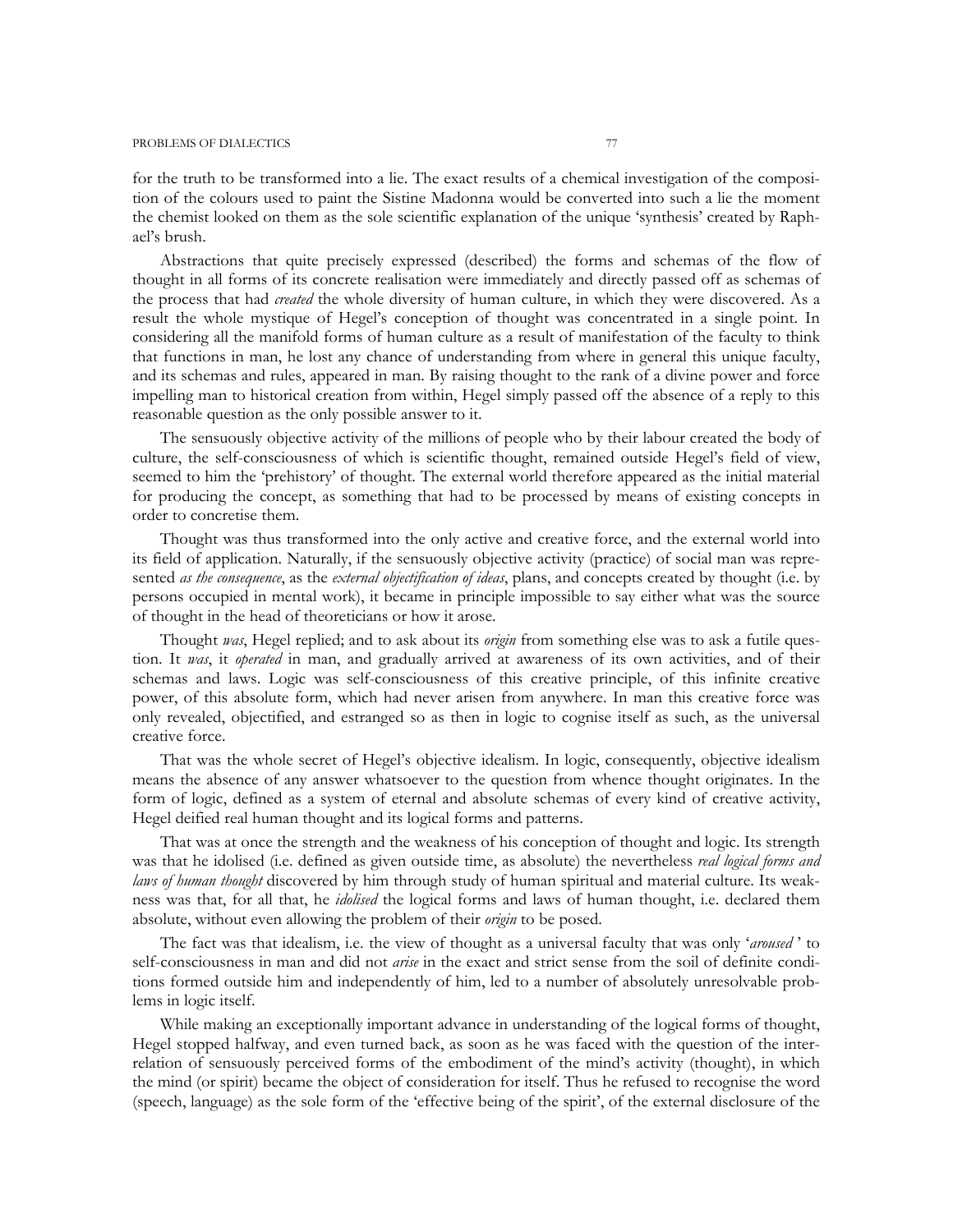creative power of thought. Nevertheless, he continued to consider it the principal, most adequate form, the form in which thought was counterposed to itself.

'In the beginning was the Word' – in respect of human thought (the thinking mind of man) Hegel maintained the Biblical position unsullied, accepting it as something self-evident and making it the basic principle of all subsequent construction, or rather reconstruction, of the development of the thinking spirit to self-consciousness.

The thinking mind of man was first aroused (i e. counterposed itself to everything else) precisely *in the word* and through the word, as the faculty of 'naming', and therefore took shape primarily as the 'kingdom of names' and titles. The *word* also functioned as the first 'objective reality of thought activity'. both in essence and in time, as the initial and *immediate* form of being of the spirit for itself.

This appeared clearly as follows: one 'finite spirit' (the thought of the individual) made itself the subject matter (object) of another, also 'finite', spirit in the word and through the word. Having arisen from the 'mind' as a definitely articulated sound, on being heard the word was again converted into 'spirit', into the state of the thinking mind of another person. The vibrations of the ambient air (the audible word) also proved to be only the pure *mediator* between the two states of the spirit, the mode of the relation of spirit to spirit, or, expressing it in Hegelian language, of the spirit *to itself*.

The word (speech) functioned here as the first tool of the external objectification of thought, which the thinking spirit created 'from itself' in order to become the object for itself (in the image of another thinking spirit). The real tool – the stone axe or cutting tool, scraper or wooden plough – began to appear as the second and secondary, derived tool of the same process of objectification as the sensuously objective *metamorphosis of thought*.

Thus Hegel saw in the word the form of the actual being of the thinking spirit in which the latter manifested its own creative force (faculty) before everything, before and independently of the real moulding of nature by labour. Labour only realised what the thinking spirit had found in itself in the course of *utterance*, in the course of its dialogue with itself. But in this interpretation the *dialogue* proved to be only a *monologue* of the thinking spirit, only its mode of 'manifestation'.

In the *Phenomenology of Mind* all history therefore began with an analysis of the contradiction that arose between thought (insofar as it *expressed itself in the words* 'here' and 'now') and all its other content *not yet expressed in words*. The *Science of Logic* also suggested this schema, and contained the same, though implicit premise at its very beginning. Thought, it was suggested there, had realised and was realising itself primarily in and through the word. So it was no accident that the consummation of all the 'phenomenological' and 'logical' history of the thinking spirit consisted in returning to the starting point: the thinking spirit achieved its absolutely exact and perfect representation, naturally in the printed word – in a treatise on logic, in the *Science of Logic*.

Hegel therefore also maintained the following in logic:

"It is in human Language that the Forms of Thought are manifested and laid down in the first instance. In our day it cannot be too often recalled, that what distinguishes man from the beasts is the *faculty of Thought*. Language has penetrated into whatever becomes for man *something inner* – becomes, that is, an idea, something which he makes his very own; – and what man transforms to Language contains concealed, or mixed up with other things, or worked out to clearness – a Category...."4

That was the deepest root of Hegel's idealism. By that step thought as an activity taking place in the head in the form, precisely, of inner speech, was converted into the starting point for understanding all the phenomena of culture, both spiritual and material, including all historical events, social, economic, and political structures, and so on and so forth. The whole world of the products of human labour and

<sup>4</sup> Hegel's "Science of Logic," translated by A. V. Miller, Preface, p 31.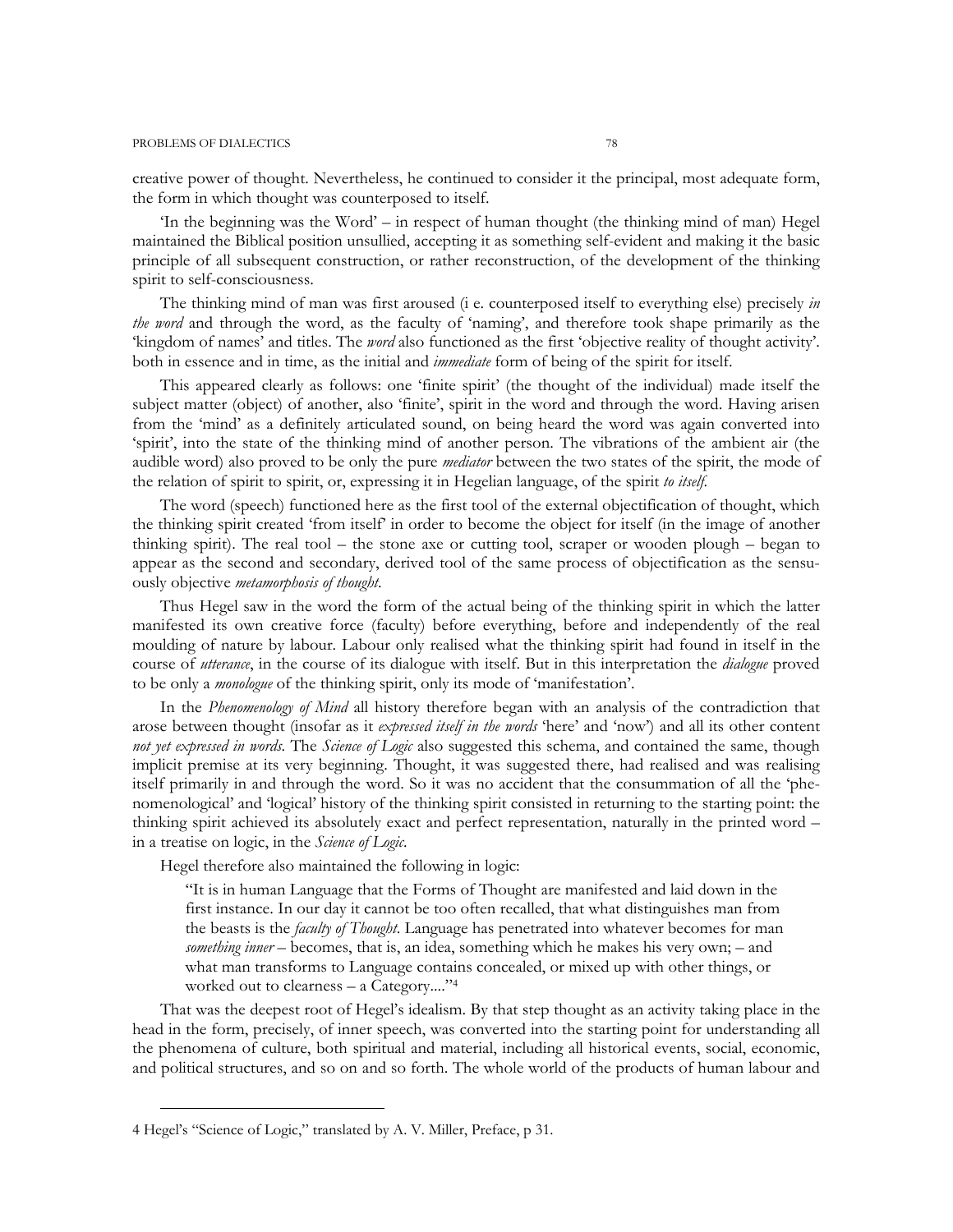all history, then began to be interpreted as a process taking place 'from the power of thought'. The whole grandiose conception of the history of the estrangement (objectification) of the creative energy of thought and its inverse mastering of the fruits of its labour (disobjectification), which began with the word and completed its cycle in the word, was just the history outlined in the *Science of Logic*.

The clue to Hegel's conception is not so very complicated. The idea that man *thought initially*, and then only really acted served as the foundation of his schema. Hence also the schema 'word—act thing made by the act—again word' – (this time a verbally expressed report on what had been done). And further, there was a new cycle according to the same schema, but on a new basis, owing to which the movement had the form not of a circle but of a spiral each turn of which, however, both began and ended at one and the same point, in a word.

The rational kernel and at the same time the mystifying feature of the schema described here are most easily considered by analogy (although it is more than a simple analogy) with the metamorphoses that political economy brings out when analysing commodity-money circulation. Just as accumulated labour concentrated in machines, in the instruments and products of labour, functions in the form of *capital*, in the form of 'self-expanding value', for which the individual capitalist functions as 'executor', so too scientific knowledge, i.e. the *accumulated mental labour* of society functions in the form of Science, i.e. the same sort of impersonal and featureless anonymous force. The individual professional theoretician functions *as the representative* of the self-developing power of knowledge. His social function boils down to being the individual embodiment of the *universal* spiritual wealth accumulated over centuries and millennia of mental labour. He functions as the animated tool of a process that is completed independently of his individual consciousness and his individual will, the process of the increase of knowledge. He does not think here as *such* – Knowledge, which has taken root in his head during his education, 'thinks'. He does not control the concept; rather the Concept controls him, determining both the direction of his research and the modes and forms of his activity.

There is the same *turning upside down* as in the sphere of material production based on exchange value, the same real mystification of the relations between the universal and the particular in which the abstract universal is not an aspect or property of the sensuously concrete (in this case living man) but rather the contrary, the sensuous concrete, individual man proves to be only an abstract, one-sided 'embodiment' of the universal (in this case Knowledge, Concept, Science). This is not simply an analogy with what happens in the world of relations founded on value, but the same social process, only in the sphere of mental rather than material production.

"This inversion, by which the sensibly concrete is regarded as a form of manifestation of the abstract and general, instead of the abstract and general being regarded on the contrary as a property of the concrete, is characteristic of the expression of value. At the same time, it makes the expression of value difficult to understand. If I say: Roman law and German law are both law, that is self-evident. If, on the other hand, I say: *the* law, which is an abstraction, *is realised as such* in Roman law and in German law which are concrete laws, the connection between the abstract and the concrete becomes mystical."5

So Hegel's idealism was not in the least the fruit of religious fantasy or of a religiously oriented imagination. It was only an uncritical description of the real state of things, on the soil of which the professional theoretician, the narrow specialist of mental labour, operated (thought). The forms of his philosophy were the practically inevitable illusions (even practically useful) that he inevitably created in his own work, illusions that were fed by the objective position of that work in society, and reflected its position. It was the knowledge acquired by him as concepts immediately in the course of his education, i.e. in the form of verbal-sign expressions, which was *for him* the beginning (starting point) of his specific activity, and the end, its specific *goal*, its real 'entelechy'.

1

<sup>5 &</sup>quot;The Value Form," Appendix to *Capital,* published in *Capital and Class*, No. 4 1978.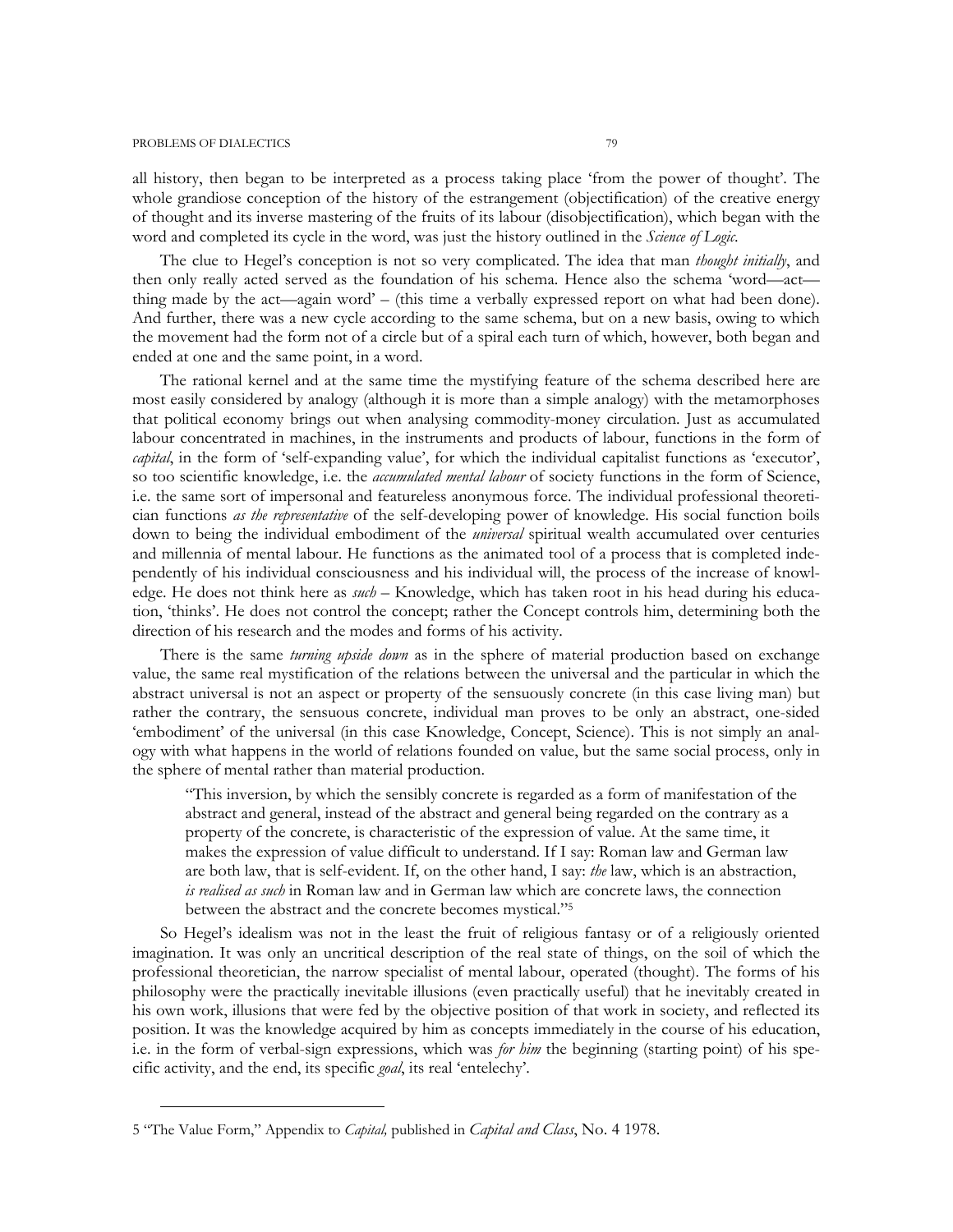But the analogy we have used enables us also to understand another circumstance, i.e. the mechanism itself of the 'inversion' or 'turning upside down' described above. The pattern of commoditymoney circulation is, as we know, expressed by the formula C—M—C. The commodity (C) appears in it as both the *beginning* and the *end* of the cycle, and money (M) as its *mediating link*, as the 'metamorphosis of the commodity'. But at a certain point in the self-closing cyclical movement C—M—C—M— C—M... and so on, money ceases to be a simple 'intermediary', the means of circulation of the mass of commodities and suddenly discloses an enigmatic faculty for 'self-expansion'. Schematically this phenomenon is expressed in the formula as follows: M—C—M´. The Commodity, the *real starting point* of the process as a whole, acquires the former role of money, the role of *intermediary* and *means* of the transient *metamorphosis of money*, in which the latter is embodied in order to complete the act of 'selfexpansion'. Money, having acquired so mysterious a property, is also capital, and in the form of the latter acquires 'the occult quality of being able to add value to itself<sup>6</sup> and 'suddenly presents itself as substance endowed with an independent motion of its own, a substance of which commodities and money are themselves merely forms'.<sup>7</sup> In the formula M—C—M<sup> $\prime$ </sup> value appears as an 'automatically operating subject', as the 'substance-subject' of the whole cyclic movement, constantly returning to its starting point; 'value is here the active factor in a process in which, while continually assuming by turns the form of money and the form of commodities, it at the same time changes in magnitude, gives birth to surplus value, so that the original value spontaneously expands'8 and this happens 'in itself'.

In his *Science of Logic,* Hegel recorded the same situation, only not in regard to value but to knowledge (understanding, truth). In fact he dealt with the process of accumulation of knowledge, because the concept is also *accumulated knowledge*, the 'constant capital', so to say, of thought, which always appears in science in the form of the word. Hence, too, the idea of knowledge, analogous to the idea of *value*, as a self-expanding substance, as a subject-substance.

Thus we are dealing not with the abstract fantasies of an idealist but with the same uncritical description of the real process of the production and accumulation of knowledge as the theory of political economy, which takes as the starting point of its explanation an exactly recorded but not understood fact. The fact is that money, appearing as the form of movement of capital, as the starting point and goal of the whole cyclical process of coming back 'to itself', discloses a mysterious, occult faculty for self-expansion and self-development. This fact, left unexplained, becomes mysterious and occult; and a property is ascribed to it that in fact belongs to quite another process that is *expressed* ('reflected') in its form.

In disclosing the secret of the self-expansion of value, i.e. the secret of the production and accumulation of surplus value, in *Capital* Marx employed (and not by chance, but deliberately and consciously) the whole terminology of Hegelian logic given above, and of Hegel's conception of thought. The fact is that the idealist illusion created by Hegel the logician had the same nature as the practically necessary ('practically true') illusions that entrap the mind of man caught up in the process of the creation and accumulation of surplus value, which is not understood by him and takes place independently of his consciousness and will. The logical and socio-historical patterns of the origin of these illusions were objectively and subjectively the same.

For the capitalist a certain sum of money (a certain value *indispensably expressed in money form*) is the starting point of all his further activity as a capitalist, and therefore the *formal goal* of his special activity. From where this sum of money arose, originally, with its occult properties, and how, may have no special interest for him.

<sup>6 &</sup>quot;Capital," *MECW* vol. 35, p 164.

<sup>7</sup> *ibid*, p 159.

<sup>8</sup> *ibid*, p 164.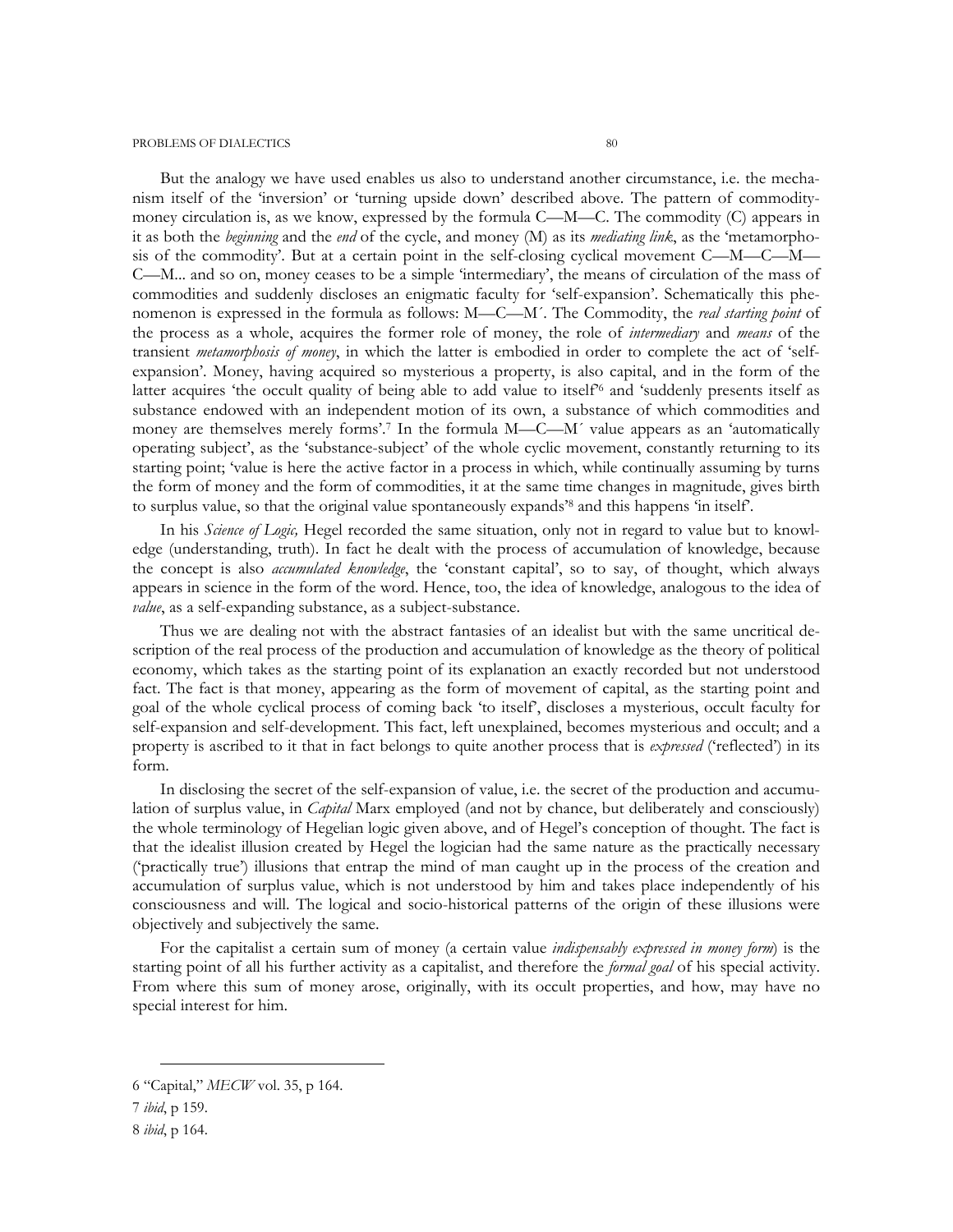Something analogous also happens with the professional theoretician, with the person who represents 'personified' knowledge, science, the concept. For him, the knowledge accumulated by humanity, and recorded moreover in verbal, sign form, also appears simultaneously as the *starting point* and as the *goal* of his special work.

From his point of view, naturally, the concept makes itself out to be a 'self-developing substance', 'an automatically operating subject', 'the subject substance of all its changes', and of all its metamorphoses.

Hence, from the real form of the life activity of the professional theoretician there also grow all the practically necessary illusions about thought and concept that were systematically expressed in Hegel's *Science of Logic*. The Hegelian logic described the system of the objective forms of thought within the limits of which revolved the process of *extended reproduction of the concept*, which never began, in its developed forms, 'from the very beginning', but took place as the *perfecting of already existing concepts*, as the transformation of *already accumulated* theoretical knowledge, as its 'increment'. The concept was always already *presupposed* here in the form of a jumping-off point for new conquests, since it was a matter of *extending* the sphere of the cognised, and in that the initial concepts played a most active role.

If the separate forms of the manifestation that expanding, growing knowledge drew by turns into its living circulation were recorded, the following definitions would be obtained: science (accumulated knowledge) is words (the 'language of science'); science is the things created on the basis of knowledge, i.e. the objectified, materialised force of knowledge. Knowledge becomes the subject of a certain process in which, here, while constantly changing its verbal form into an objective material one it alters its magnitude and its scale, throws off as surplus (added) knowledge from itself as the initial knowledge, and '*self-develops*'. For the movement in which knowledge unites new knowledge to itself is its own movement, and its expansion is consequently *self-expansion*, self-intensification, self-development. It has acquired the occult faculty of creating knowledge by virtue of the fact that it is itself knowledge.

By analogy with the production and accumulation of surplus value, *logical forms* (the real forms of the production of knowledge) began therefore to appear here as forms of the '*self-development*' of knowledge, and so were *mystified*. The mystification consisted in the pattern or scheme that expressed the features of the activity of the professional theoretician, being accepted and passed off as the pattern of development of knowledge in general.

So, we see, it was the same mystification as in political economy, in analysing which Marx stressed that his investigation did not begin with an analysis of value, but with analysis of a commodity.

From the logical standpoint that is most important in principle, because it was the analysis of a commodity that bared the secret of the birth and origin of value, and then also the secret of its manifestation in money, in money form. In the contrary case, the secret of the birth of value was unresolvable in principle.

The same thing took place with the concept of thought in the Hegelian scheme. Hegel recorded those features that were actually realised in the process of thought in its developed form, in the form of science, as a special (isolated) sphere of the division of social labour, and the formula that there quite accurately reflected the surface of the process appeared as follows: word—act—word (W—A—W), in which by 'word', is understood verbally recorded knowledge, knowledge in its universal form, in the form of the 'language of science', in the form of formulae, diagrams, symbols, models of all kinds, blueprints, etc., etc.

A really critical mastering of Hegel's logic, carefully preserving all its positive features and purging it of mystic worship of 'pure thought' and the 'divine concept', proved only to be within the power of Marx and Engels. No other philosophical system since Hegel has been able to handle it as a 'tool of criticism', since not one of them has adopted the standpoint of a revolutionary, critical attitude to the objective conditions that feed the illusions of idealism, i.e. to the situation of the estrangement (alienation) of the real, active faculties of man from the majority of individuals, the situation in which all the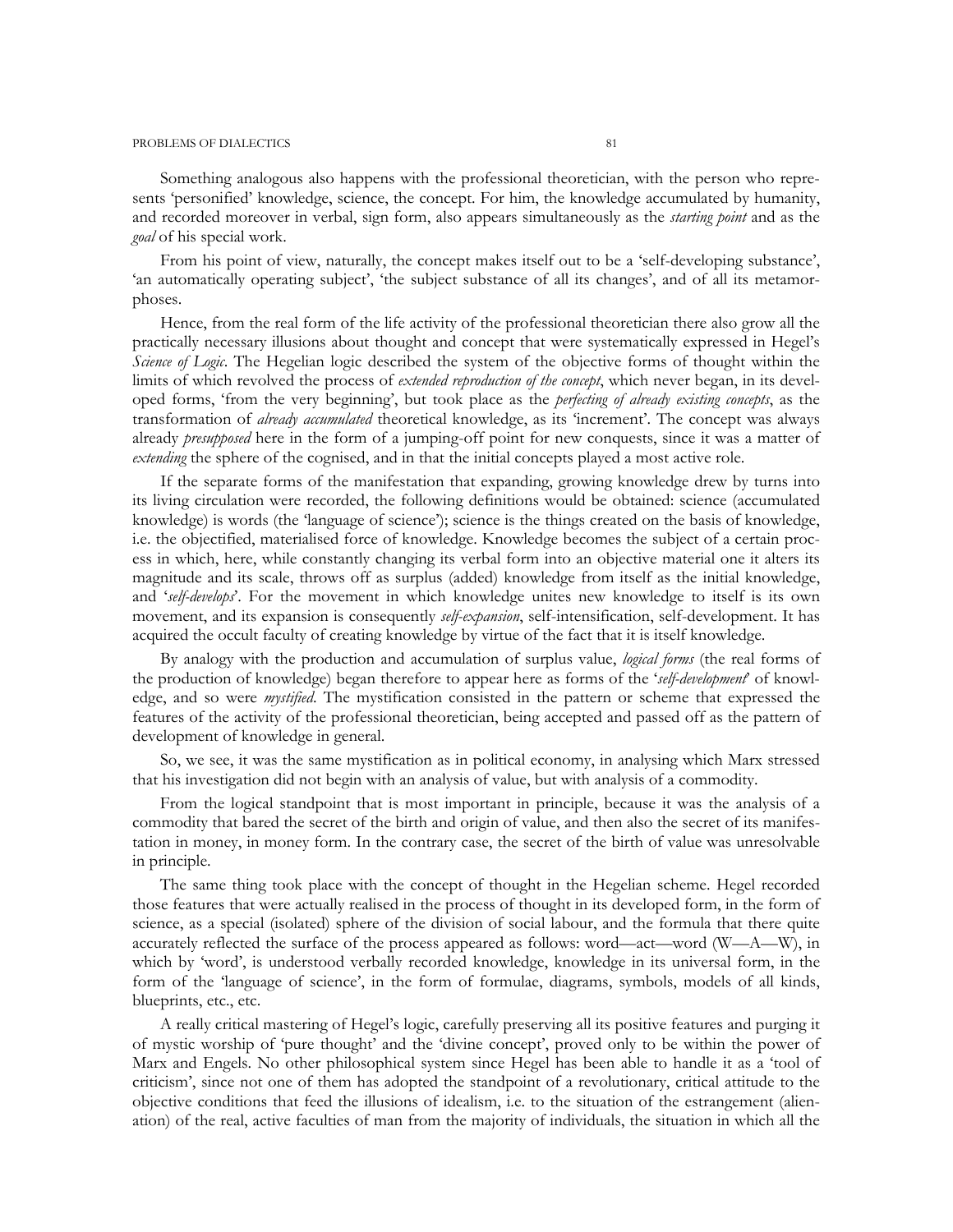universal (social) forces, i.e. the active faculties of social man, appear as forces independent of the majority of individuals and dominating them as external necessity, as forces monopolised by more or less narrow groups, strata, and classes of society.

The sole path to a real, critical mastering of Hegel's conception of thought lay through a revolutionary, critical attitude to the world of alienation, i.e. to the world of commodity-capitalist relations. Only along that path could the objective-idealist illusions of Hegel's conception be really *explained*, and not simply attacked by such biting epithets (that equally explained nothing) as 'mystical nonsense', 'theological atavism', and others of that kind.

## **8. The Materialist Conception of Thought as the Subject Matter of Logic**

After what Hegel had done it was only possible to advance in a single direction, along the road to materialism, to a clear understanding of the fact that all dialectical schemas and categories revealed in thought by Hegel were universal forms and laws, reflected in the collective consciousness of man, of the development of the external real world existing outside of and independently of thought. Marx and Engels had already begun a materialist rethinking of the Hegelian dialectic at the beginning of the 1840s, and the materialistically rethought dialectic fulfilled the role, for them, of the logic of the development of the materialist world outlook.

This movement was seen as a direct continuation of Feuerbach's argumentation; and when it was expressed in the terms of his philosophy it appeared approximately as follows. The Ego did not think, nor Reason, nor even the brain. *Man thought* by means of his brain and, moreover in unity and contact with nature. Abstracted from that unity he no longer thought. That was where Feuerbach left it.

But, continued Marx, man, too, did not think in immediate unity with nature. Man only thought when he was in unity with society, with the social and historical collective that produced his material and spiritual life. Abstracted from the nexus of the social relations within and through which he effected his human contact with nature (i.e. found himself in human unity with it), he thought as little as a brain isolated from the human body.

Thus it was along the path of development of logic that the problem of the nature of human thought, the problem of the *ideal*, reached its full stature.

The ideal is the subjective image of objective reality, i.e. reflection of the external world in the forms of man's activity, in the forms of his consciousness and will. The ideal is not an individual, psychological fact, much less a physiological fact, but a socio-historical one, the product and form of mental production. It exists in a variety of forms of man's social consciousness and will as the subject of the social production of material and spiritual life. In Marx's description, 'the ideal is nothing other than the material when it has been transposed and translated inside the human head.'9

All the diverse forms of resolving the problem of the ideal in the history of philosophy are attracted to two poles – the materialist and the idealist. Pre-Marxian materialism, while justly rejecting spiritualist and dualist ideas of the ideal as a special substance counterposed to the material world, considered the ideal as an image, as the reflection of a material body in another material body, i.e. as an attribute, a function, of specially organised matter. This general materialist conception of the nature of the ideal, which constituted the essence of the line of Democritus-Spinoza-Diderot-Feuerbach, irrespective of variants of its concretisation by individual materialists, also served as the starting point for the Marxist-Leninist solution of the problem.

The weak sides of the pre-Marxian materialism, which appeared as a trend among French materialists (especially in Cabanis and La Mettrie) and later in Feuerbach, and acquired independent form in the middle of the nineteenth century as so-called vulgar materialism (Büchner, Vogt, Moleschott, and others), were linked with an unhistorical, anthropological, naturalistic conception of the nature of man

<sup>9 &</sup>quot;Capital," Afterword, *MECW* vol. 35, p 19.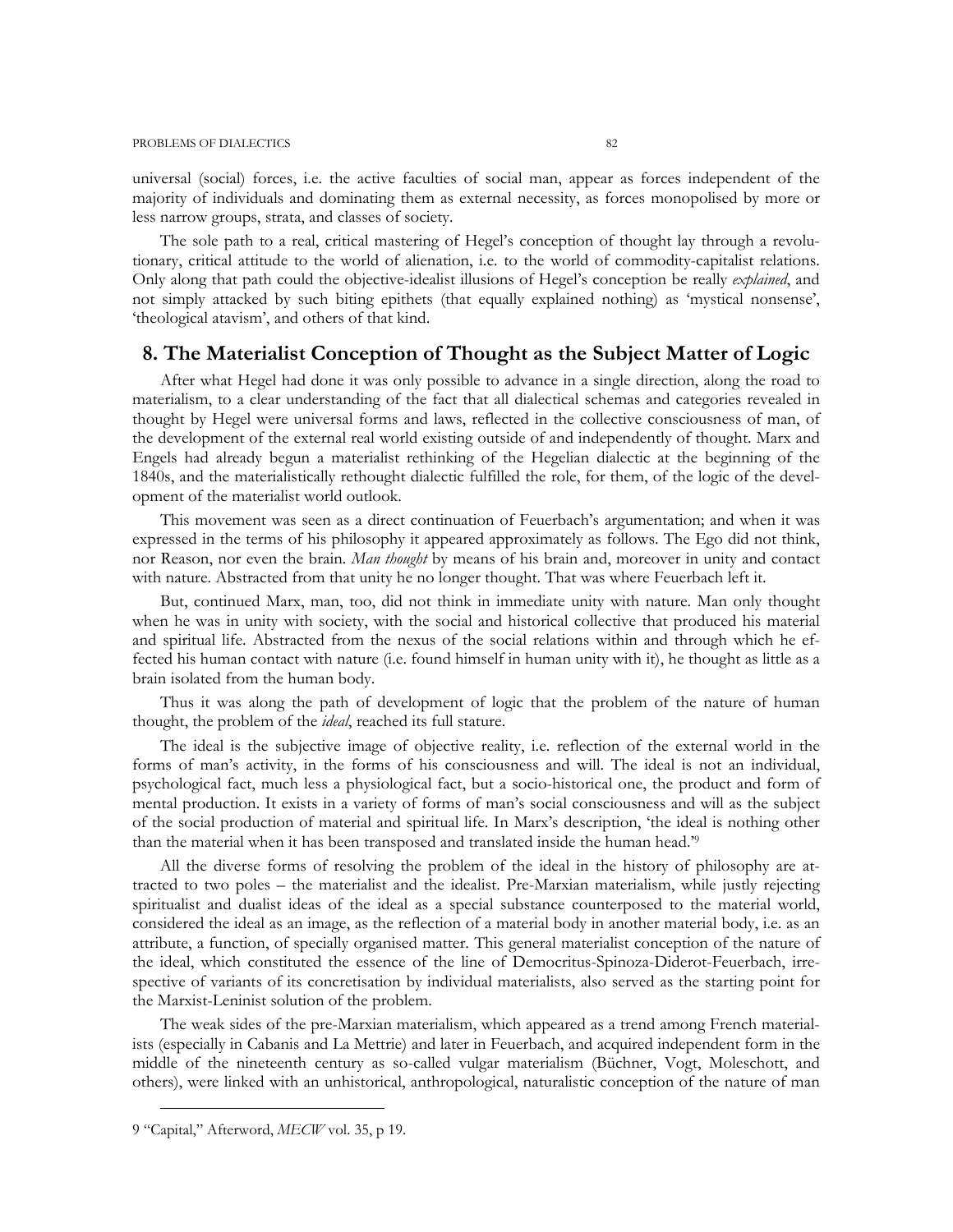and led to a rapprochement and ultimately to direct *identification of the ideal with the material, neurophysiological structures of the brain and their functions.* The old materialism set out from a conception of man as part of nature but, not bringing materialism as far as history, it could not understand man in all his peculiarities as a product of labour transforming both the external world and man himself. By virtue of that the ideal could not be understood as the result and active function of labour, of the sensuously objective activity of social man, as the image of the external world arising in the thinking body not in the form of the result of passive contemplation but as the product and form of active transformation of nature by the labour of generations succeeding one another in the course of historical development. The main transformation that Marx and Engels effected in the materialist conception of the nature of the ideal therefore related primarily to the active aspect of the relation of thinking man to nature, i.e. the aspect that had been mainly developed, as Lenin put it, by 'clever' idealism, by the line of Plato-Fichte-Hegel, and was emphasised by them in an abstract, one-sided, idealist way.

The main fact on which the classic systems of objective idealism had grown up was the independence of the aggregate social culture and its forms of organisation from the individual, and more broadly the conversion in general of the universal products of social production (both material and spiritual) into a special social force opposed to individuals and dominating their wills and minds. It was for that reason that 'the social power, i.e. the multiplied productive force, which arises through the co-operation of different individuals as it is determined within the division of labour, appears to these individuals, since their co-operation is not voluntary but natural, not as their own united power but as an alien force existing outside them, of the origin and end of which they are ignorant, which they thus cannot control, which on the contrary passes through a peculiar series of phases and stages independent of the will and the action of man, nay even being the prime governor of these'.10 The power of the social whole over individuals was directly disclosed and functioned in the form of the state and the political system of society, in the form of a system of moral, ethical, and legal limitations and norms of social behaviour, and further, of aesthetic, logical and other standards and criteria. The individual was forced from childhood to reckon much more seriously with the requirements and limitations expressed and socially sanctioned in them than with the immediately perceived external appearance of single things and situations, or the organically inherent desires, inclinations, and needs of his own body. The social whole was also mystified in the 'fundamental' principles of objective idealism.

Exposing the earthly basis of idealist illusions, Marx and Engels wrote:

'This sum of productive forces, forms of capital and social forms of intercourse, which every individual and generation finds in existence as something given, is the real basis of what the philosophers have conceived as "substance" and "essence of man", and what they have identified and attacked... .'11

All general images, however, without exception, neither sprang from universal schemas of the work of thought nor arose from an act of passive contemplation of nature unsullied by man, but took shape in the course of its practical, objective transformation by man, by society. They arose and functioned as forms of the *social-man determination of the purposive will of the individual,* i.e. as forms of real activity. General images, moreover, were crystallised in the body of spiritual culture quite unintentionally, and independently of the will and consciousness of individuals, although through their activities. In intuition they appeared precisely as the forms of things created by human activity, or as 'stamps' ('imprints') laid on natural, physical material by man's activities, as forms of purposive will alienated in external substance.

People were only concerned with nature as such to the extent that it was involved in one way or another in the process of social labour, was transformed into material, into a means, a condition of active human practice. Even the starry heavens, in which human labour still could not really alter

<sup>10 &</sup>quot;German Ideology," *MECW* vol. 5, p 47.

<sup>11</sup> *ibid*, p 54.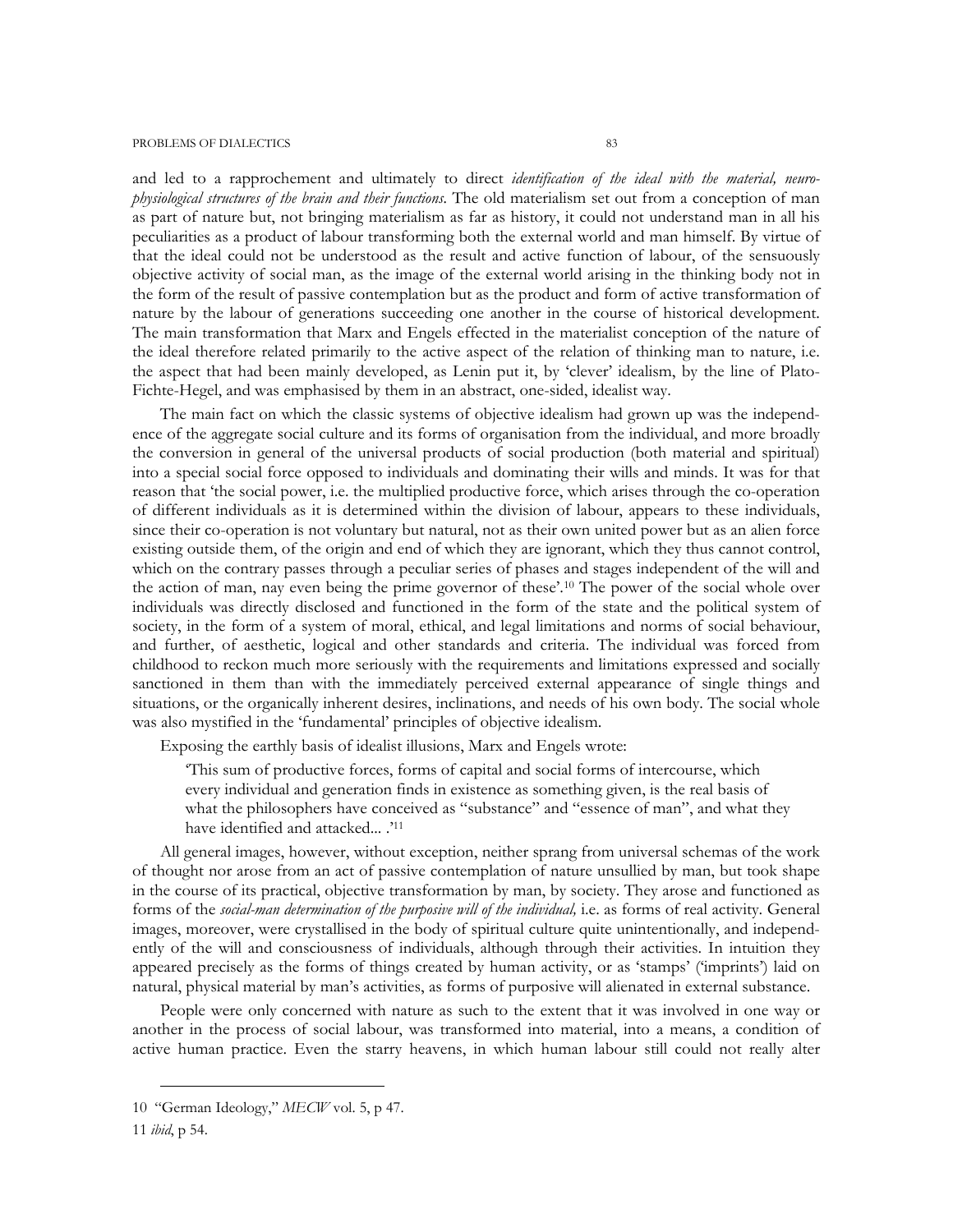anything, became the object of man's attention and contemplation when they were transformed by society into a means of orientation in time and space, into a 'tool' of the life activity of the organism of social man, into an 'organ' of his body, into his natural clock, compass, and calendar. The universal forms and patterns of natural material really showed through and were realised just to the extent to which this material had already been transformed into building material of the 'inorganic body of man', of the objective body of civilisation and so the universal forms of 'things in themselves' appeared to man immediately as active forms of the functioning of his 'inorganic body'.

The ideal existed immediately only as the form (mode, image) of the *activity* of social man (i.e. of a quite objective, material being), directed to the external world. When, therefore, we spoke of the material system, of which the ideal was the function and mode of existence, that system was only social man in unity with the objective world through which he exercised his specifically human life activity. The ideal thus did not boil down to the state of matter found in the cranium of the individual, i.e. the brain. It was the *special function of man as the subject of social labour activity,* accomplished in forms created by preceding development.

Between contemplating and thinking man and nature in itself there existed a very important mediating link through which nature was transformed into thought, and thought into the body of nature. That was practice, labour, production. It was production (in the broadest sense of the word) that transformed the object of nature into the object of contemplation and thought. 'Even the objects of the simplest "sensuous certainty" are only given to him [i.e. to man – *EVI*] through social development, industry and commercial intercourse.'12

Therefore, Marx said, Feuerbach also stopped at the standpoint of *contemplation* (intuition) of nature and 'never manages to conceive the sensuous world as the total living sensuous *activity* of the individuals composing it',13 did not see that the object of his contemplation was the product of joint human labour. And in order to single out the image of nature in itself it was necessary to expend rather more labour and effort than the simple efforts of 'disinterested', aesthetically developed contemplation.

In immediate contemplation (intuition) the objective features of 'nature in itself' were bound up with the features and forms that had been stamped on it by the transforming activity of man, and all the purely objective characteristics of natural material, moreover, were given to contemplation through the image that the natural material had acquired in the course of, and as a result of, the subjective activities of social man. Contemplation was immediately concerned not with the object but with objective activity (i.e. activity on objects), transforming it, and with the results of this subjective (practical) activity.

A purely objective picture of nature was therefore disclosed to man not in contemplation but only through activity and in the activity of man socially producing his own life, of society. Thought, setting itself the aim of depicting the image of nature in itself, had to take that circumstance fully into account, because only the same activity as transformed (altered and occasionally distorted) the 'true image' of nature, could indicate what it was like before and without 'subjective distortions'.

Only practice, consequently, was capable of resolving which features of the object given in contemplation belonged to the object of nature itself, and which had been introduced into it by man's transforming activity, i.e. by the subject.

Therefore 'the question whether objective truth is an attribute of human thought – is not a theoretical but a *practical* question. Man must prove the truth, i.e. the reality and power, the "this-sidedness" of his thinking in practice', Marx wrote in his second thesis on Feuerbach. 'The dispute over the reality or non-reality of thinking that is isolated from practice is a purely *scholastic* question.'14

<sup>12 &</sup>quot;German Ideology," *MECW* vol. 5, p 39.

<sup>13</sup> *ibid*., p 40-41.

<sup>14 &</sup>quot;Theses on Feuerbach, §2" *op. cit*., p 6.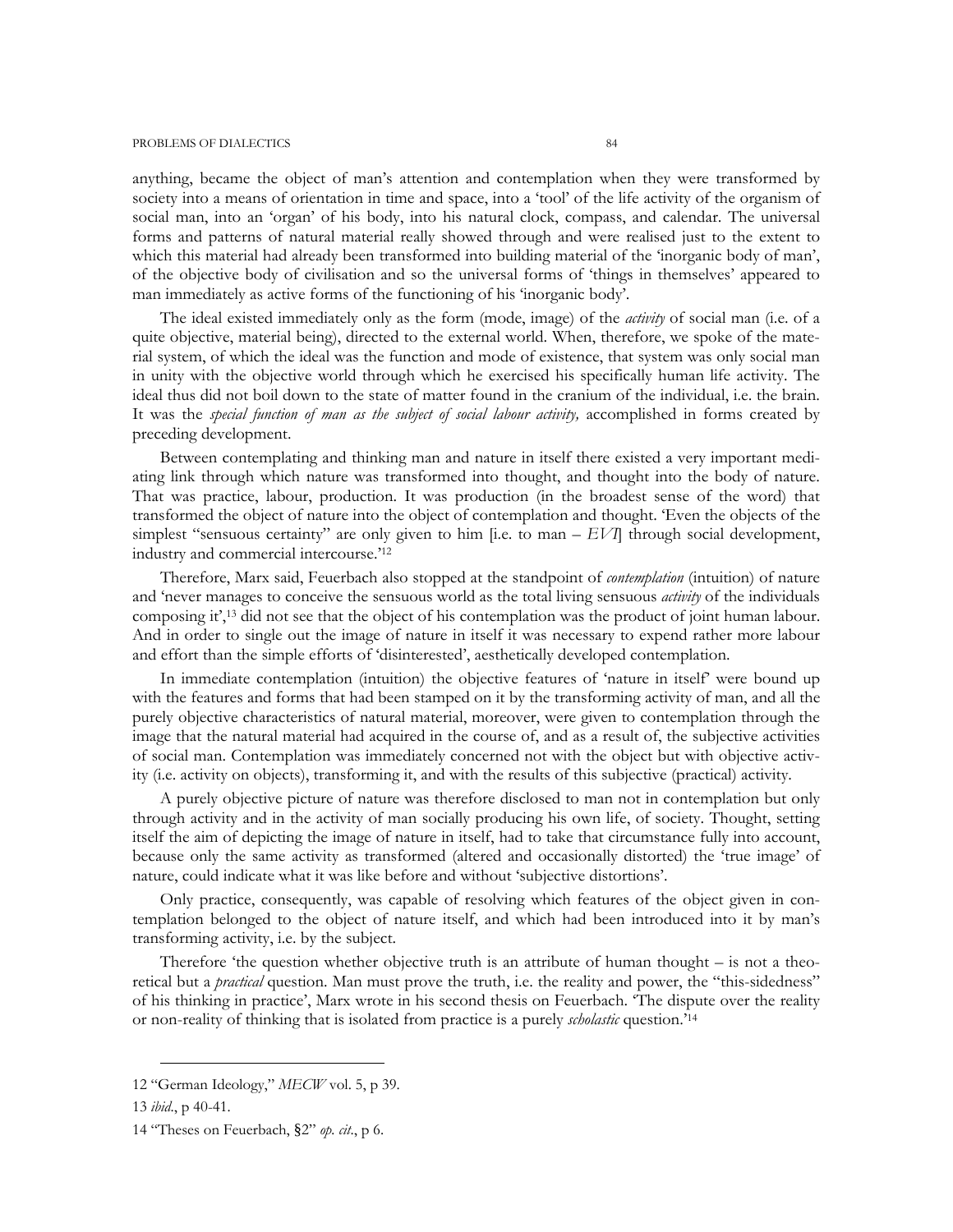That, too, constitutes the solution of many of the difficulties that have faced and still face philosophers.

In analysing the relation of production to consumption, i.e. a problem of political economy, and hence not a psychological one, Marx formulated the question as follows: 'If it is clear that production offers consumption its external object, it is therefore equally clear that consumption *ideally posits* the object of production as an internal image, as a need, as a drive and as purpose.'15 But consumption, as Marx showed, is only an inner moment of production, or production itself, since it creates not only the external object but also the subject capable of producing and reproducing this object, and then of consuming it in the appropriate manner. In other words, production creates the form itself of man's active practice, or the faculty of creating an object of certain form and using it for its purpose, i.e. in its role and function in the social organism. In the form of an active, real faculty of man as the agent of social production, the object exists ideally as a product of production, i.e. as an inner image, requirement, and an urge and goal of human activity.

The ideal is therefore nothing else than the form of things, but existing outside things, namely in man, in the form of his active practice, i.e. it is *the socially determined form of the human being's activity.* In nature itself, including the nature of man as a biological creature, the ideal does not exist. As regards the natural, material organisation of the human body it has the same external character as it does in regard to the material in which it is realised and objectified in the form of a sensuously perceived thing. Thus the form of a jar growing under the hands of a potter does not form part either of the piece of clay or of the inborn, anatomical, physiological organisation of the body of the individual functioning as potter. Only insofar as man trains and exercises the organs of his body on objects created by man for man does he become the bearer of the active forms of social man's activity that create the corresponding objects.

It is clear that the ideal, i.e. the active form of social man's activity, is immediately embodied, or as it is now fashionable to say, is 'coded', in the form of the neuro-cerebral structures of the cortex of the brain, i.e. quite materially. But the *material* being of the ideal is not itself ideal but only the *form of its expression in the organic body of the individual*. In itself the ideal is the socially determined form of man's life activity corresponding to the form of its object and product. To try and explain the ideal from the anatomical and physiological properties of the body of the brain is the same unfruitful whim as to try and explain the money form of the product of labour by the physico-chemical features of gold. Materialism in this case does not consist at all in identifying the ideal with the material processes taking place in the head. Materialism is expressed here in understanding that the ideal, as a socially determined form of the activity of man creating an object in one form or another, is engendered and exists not in the head but with the help of the head in the real objective activity (activity on things) of man as the active agent of social production.

Scientific determinations of the ideal are therefore obtained by way of a materialist analysis of the 'anatomy and physiology' of the social production of the material and spiritual life of society, and in no case of the anatomy and physiology of the brain as an organ of the individual's body. It is the world of the products of human labour in the constantly renewed act of its reproduction that is, as Marx said, 'the perceptibly existing human psychology'; and any psychology to which this 'open book' of human psychology remains unknown, cannot be a real science. When Marx defined the ideal as the material 'transposed and translated inside the human head', he did not understand this 'head' naturalistically, in terms of natural science. He had in mind the socially developed head of man, all of whose forms of activity, beginning with the forms of language and its word stock and syntactical system and ending with logical categories, are products and forms of social development. Only when expressed in these forms is the external, the material, transformed into social fact, into the property of social man, i.e. into the ideal.

<sup>15 &</sup>quot;Grundrisse," *MECW* vol. 28, p 30.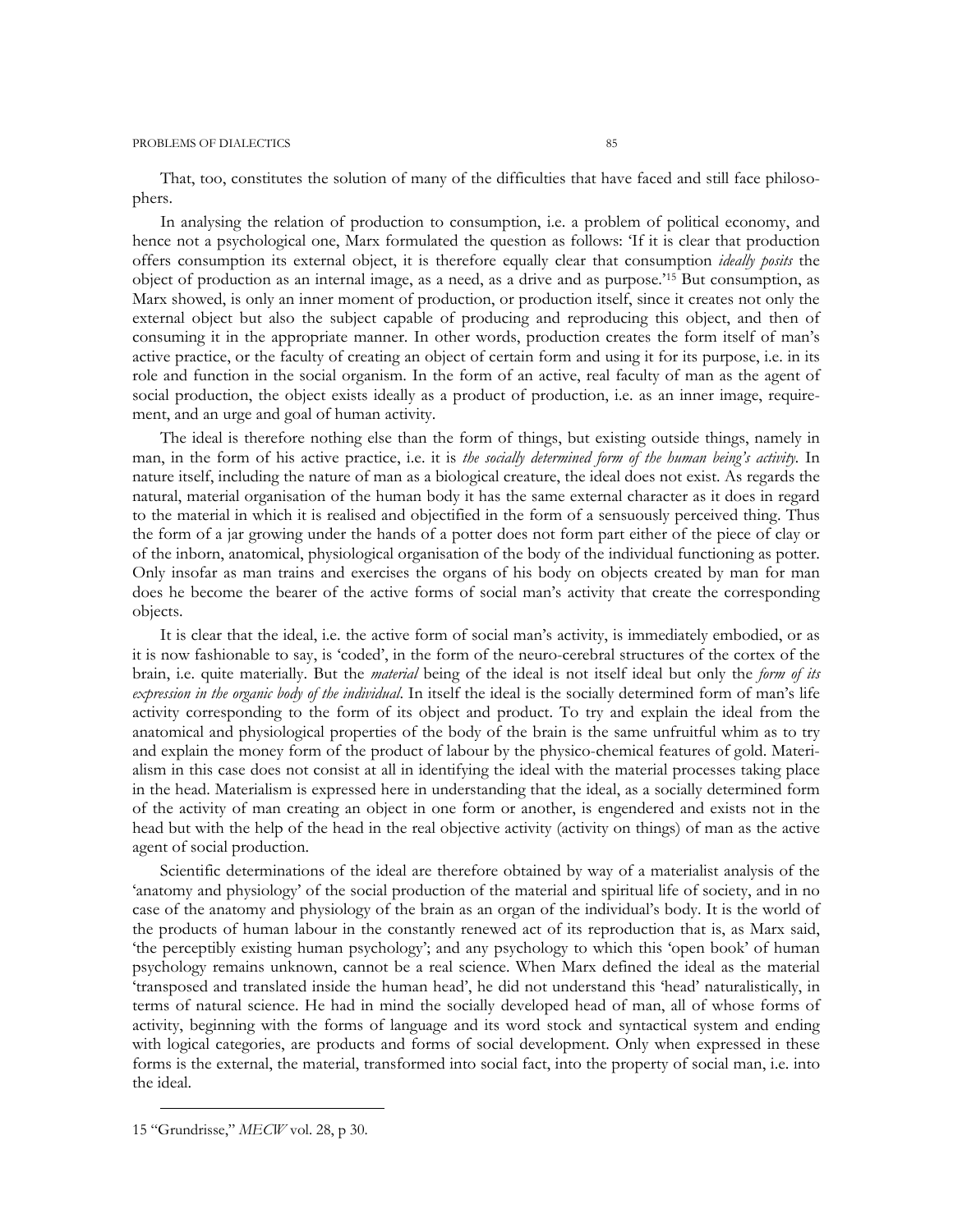At first hand, transformation of the material into the ideal consists in the external fact being expressed in language, which 'is the immediate actuality of thought' (Marx). But language of itself is as little ideal as the neuro-physiological structure of the brain. It is only the *form of expression* of the ideal, its material-objective being. Neopositivists, who identify thought (i.e. the ideal) with language, with a system of terms and expressions, therefore make the same naturalistic mistake as scientists who identify the ideal with the structures and functions of brain tissue. Here, too, the form only of its material expression is taken for the ideal. The material is really 'transplanted' *into the human head,* and not simply into the brain as an organ of the individual's body, (1) only when it is expressed in immediately, generally significant forms of language (understood in the broadest sense of the word, including the language of drawings, diagrams, models, etc.), and (2) when it is transformed into an active form of man's activity with a real object (and not simply into a 'term' or 'utterance' as the material body of language). In other words the object proves to be idealised only when the faculty of actively recreating it has been created, relying on the language of words or drawings; when the faculty of converting words into deeds, and through deeds into things, has been created.

Spinoza understood this beautifully. With good reason he linked adequate ideas, expressed in the words of a language, precisely with ability to reproduce given verbal forms in real space. It was just there that he drew the distinction between a determination expressing the essence of the matter, i.e. the ideal image of the object, and nominal, formal definitions that fixed a more or less accidentally chosen property of the object, its outward sign. A circle, for example, could be defined as a figure in which lines drawn from the centre to the circumference were equal. But such a definition did not quite express the essence of a circle, but only a certain property of it, which property was derivative and secondary. It was another matter when the definition included the proximate cause of the thing. Then a circle should be defined as a figure described by any line one end of which was fixed and the other moved. This definition provided the *mode of constructing the thing* in real space. Here the *nomical definition* arose *together* with the *real action of the thinking body along the spatial contour of the object of the idea.* In that case man also possessed an adequate idea, i.e. an ideal image, of the thing, and not just signs expressed in words. That is also a materialist conception of the nature of the ideal. The ideal exists there where there is a capacity to recreate the object in space, relying on the word, on language, in combination with a need for the object, plus material provision of the act of creation.

Determination of the ideal is thus especially dialectical. It is that which is not, together with that which is, that which does not exist in the form of an external, sensuously perceived thing but at the same time does exist *as an active faculty of man.* It is being, which is, however, not-being, or the effective being of the external thing in the phase of its becoming in the activity of the subject, in the form of its inner image, need, urge, and aim; and therefore the *ideal being* of the thing is distinguished from its *real being,* and also from the bodily, material structures of the brain and language by which it exists 'within' the subject. The ideal image of the object is distinguished from the structure of the brain and language in principle by the fact that it is *the form of the external object*. It is also distinguished from the external matter of nature but in the organic body of man and in the body of language as a subjective image. The ideal is consequently the subjective being of the object, or its 'otherness', i.e. the being of one object in and through another, as Hegel expressed this situation.

The ideal, as the form of social man's activity, exists where the process of the transformation of the body of nature into the object of man's activity, into the object of labour, and then into the product of labour, takes place. The same thing can be expressed in another way, as follows: the form of the external. thing involved in the labour process is 'sublated' in the subjective form of objective activity (action on objects); the latter is objectively registered in the subject in the form of the mechanisms of higher nervous activity; and then there is the reverse sequence of these metamorphoses, namely the verbally expressed idea is transformed into a deed, and through the deed into the form of an external, sensuously perceived thing, into a thing. These two contrary series of metamorphoses form a closed cycle: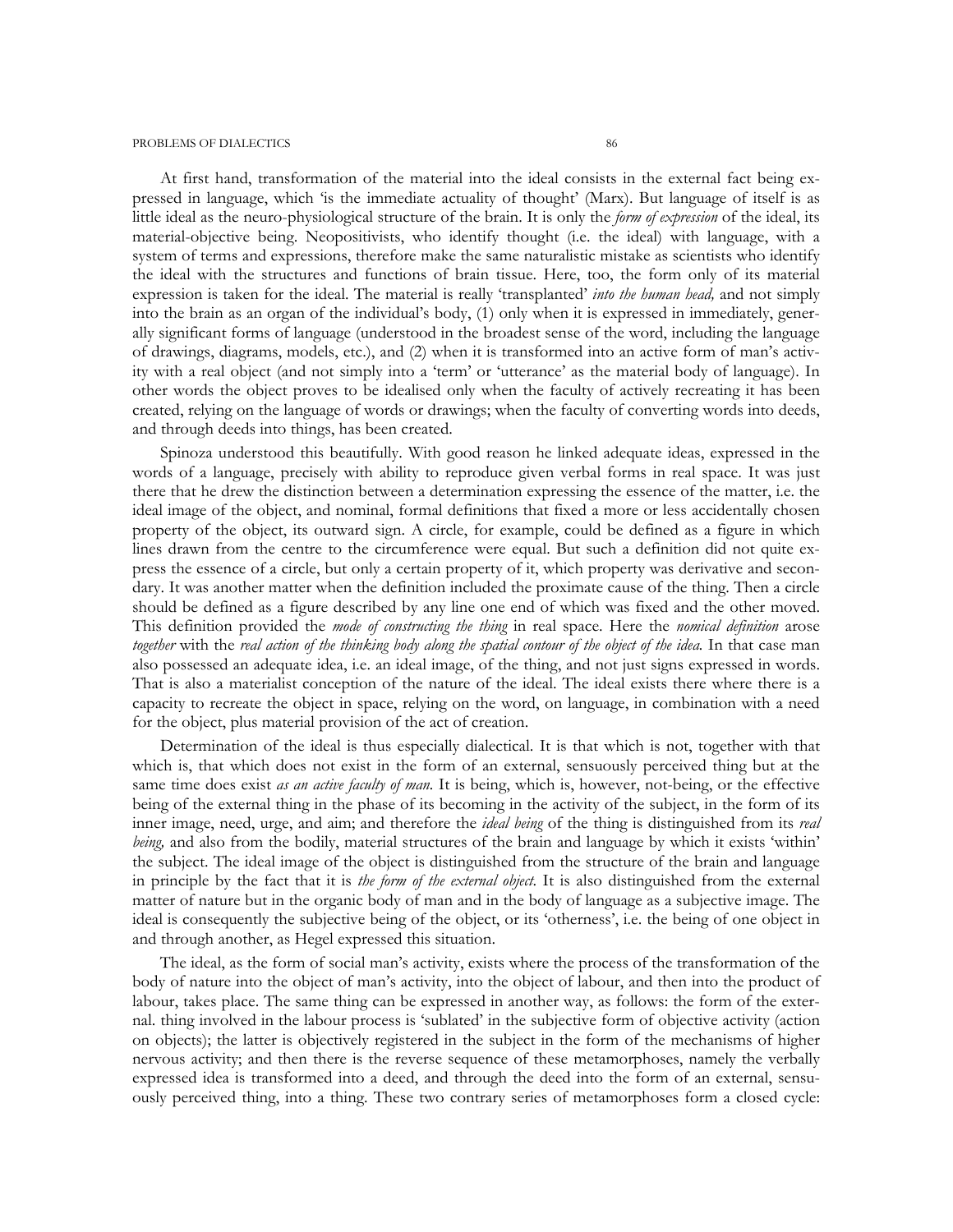thing—deed—word—deed—thing. Only in this cyclic movement, constantly renewed, does the ideal, the ideal image of the thing exist.

The ideal is immediately realised in a symbol and through a symbol, i.e. through the external, sensuously perceived, visual or audible body of a word. But this body, while remaining itself, proves at the same time to be the being of another body and as such is its '*ideal being*', its meaning, which is quite distinct from its bodily form immediately perceived by the ears or eyes. As a *sign*, as a *name*, a word has nothing in common with what it is the sign of. What is 'common' is only discovered in the act of transforming the word into a deed, and through the deed into a thing (and then again in the reverse process), in practice and the mastering of its results.

Man exists as man, as the subject of activity directed to the world around and to himself, from such time, and so long, as he actively produces his real life in forms created by himself and by his own labour. And labour, the real transformation of the world around and of himself, which is performed in socially developed and socially sanctioned forms, is just the process – beginning and continuing completely independent of thought – within which the ideal is engendered and functions as its metamorphosis, idealisation of reality, nature, and social relations is completed, and the language of symbols is born as the external body of the ideal image of the external world. In that is the secret of the ideal and in that too is its solution.

In order to make both the essence of the secret, and the means by which Marx resolved it, clearer, let us analyse the most typical case of the idealisation of actuality, or the act of the birth of the ideal, namely the phenomenon of price in political economy. 'The price, or the money form, of commodities is, like their form of value generally, distinct from their palpable and real bodily form. It is, that is to say, only an ideal or imaginary form.<sup>'16</sup> In the first place let us note that price is an objective category and not a psycho-physiological phenomenon. Yet it is 'only an ideal form'. It is that which constitutes the materialism of the Marxian conception of price. Idealism on the contrary consists in affirming that price, since it is only an ideal form, exists solely as a subjective, psychic phenomenon, the interpretation that was given by none other than Bishop Berkeley, who wrote not only as a philosopher but also as an economist.

In making his critique of the idealist conception of money, Marx showed that price was the value of the product of man's labour expressed in money, for example, in a certain quantity of gold. But gold of itself, by its nature, was not money. It proved to be money because it performed a peculiar social function, the measure of value of all commodities, and as such functioned in the system of social relations between people in the process of the production and exchange of products; hence, too, the ideality of the form of price. Gold, while remaining itself in the process of circulation, nevertheless proved to be immediately the form of existence and movement of a certain 'other', represented and replaced that 'other' in the process of commodity-money circulation, and was its metamorphosis. 'As *price,* the commodity relates to money on one side as something existing outside itself, and secondly it is *ideally* posited as money itself, since money has a reality different from it. ... Alongside real money, there now exists the commodity as ideally posited money.'17 'After money is posited as a commodity in reality, the commodity is posited as money in the mind.'18

The ideal positing, or positing of the real product as the *ideal image of another product*, is accomplished during the circulation of the mass of commodities. It arises as a means of resolving the contradictions maturing in the course of the circulation process, and within it (and not inside the head, though not without the help of the head), as a means of satisfying a need that has become immanent in commodity circulation. This need, which appears in the form of an unresolved contradiction of the commodity

<sup>16 &</sup>quot;Capital," *MECW* vol. 35, p 105.

<sup>17 &</sup>quot;Grundrisse," *MECW* vol. 28, p 125.

<sup>18</sup> *ibid*, p 126.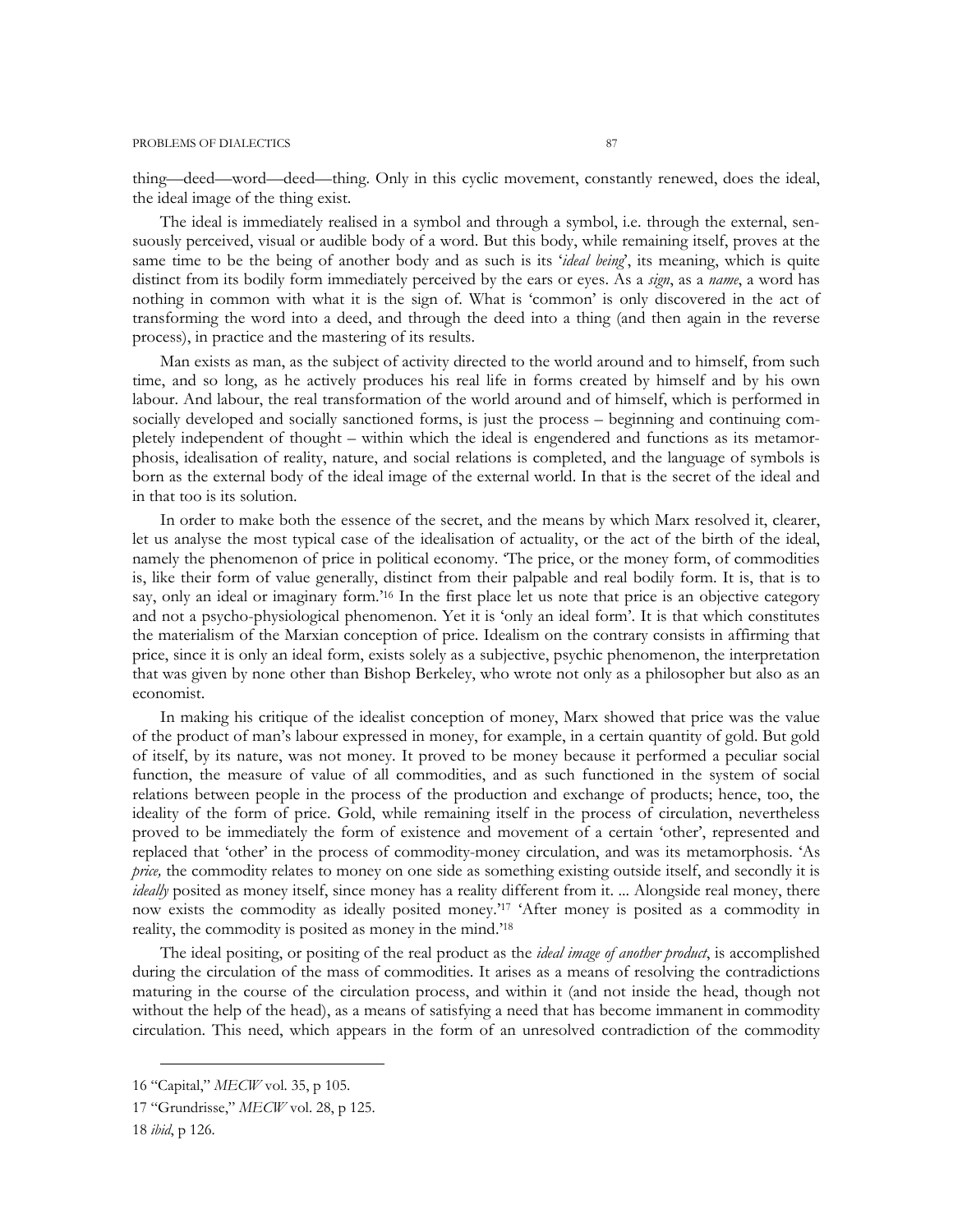form, is satisfied and resolved by one commodity 'being expelled' from their equal family and being converted into the immediately social standard of the socially necessary expenditure of labour. 'The problem and the means of solution,' as Marx said, 'arise simultaneously.'19

In real exchange, before the appearance of money (before the conversion of gold into money), the following position had already taken shape: 'Intercourse in virtue of which the owners of commodities exchange their own articles for various other articles, and compare their own articles with various other articles, never takes place without leading the various owners of the various kinds of articles to exchange these for one special article in which the values of all the others are equated. Such a third commodity, inasmuch as it comes to function as equivalent for various other commodities, acquires, though within narrow limits, a generalised or social equivalent form.'<sup>20</sup> Thus the possibility and the necessity also arise of expressing the reciprocal exchange relation of two commodities through the exchange value of a third commodity, still without the latter entering directly into the real exchange but serving merely as the general measure of the value of the commodities really exchanged. And the 'third commodity', although it does not enter bodily into the exchange, is all the same involved in the act of exchange, since it is also present only *ideally,* i.e. in the idea, in the mind of the commodity-owners, in speech, on paper, and so on. But it is thus transformed into a symbol and precisely into a symbol of the social relations between people.

All theories of money and value that reduce value and its forms to pure symbolics, to the naming of relations, to a conventionally or legally instituted sign, are associated with that circumstance. By the logic of their origin and structure they are organically related to those philosophers and logicians who, not being able to conceive the act of birth of the ideal from the process of social man's objectivepractical activity proclaim the forms of expression of the ideal in speech, in terms and statements, to be conventional phenomena, behind which, however, there stands something mystically elusive – be it the 'experience' of Neopositivists, the 'existence' of Existentialists, or the intuitively grasped, incorporeal, mystical 'eidetic being' of Edmund Husserl. Marx disclosed once and for all the whole triviality of such theories of the ideal, and of its reduction to a symbol or sign of immaterial relations (or connections as such, connections without a material substratum). The fact that commodities are only nominally converted in the form of prices into gold and hence gold is only nominally transformed into money led to the doctrine of the *nominal standard of money.* Because only imaginary gold or silver, i.e. gold and silver merely as money of account, is used in the determination of prices, it was asserted that the terms pound, shilling, pence, taler, franc, etc., denote ideal particles of value but not weights of gold or silver or any form of materialised labour.'21 Furthermore, it was already easy to pass to the notion that the prices of commodities were merely terms for relations or propositions, pure signs.

Thus objective economic phenomena were transformed into simple symbols behind which there was hidden the will as their substance, representation as the 'inner experience' of the individual Ego, interpreted in the spirit of Hume and Berkeley. By exactly the same scheme modern idealists in logic convert terms and statements (the verbal envelope of the ideal image of the object) into simple names of relations in which the 'experiences' of the solitary individual are posited by the symbolising activity of language. Logical relations are transformed simply into the names of connections (but of what with what is not known).

It must be specially stressed that the ideal transformation of a commodity into gold, and thus of gold into a symbol of social relations, took place both in time and in essence before the real conversion of the commodity into money, 'i.e. into hard cash. Gold became the measure of the value of commodities before it became the medium of circulation, and so functioned initially as money purely ideally.

<sup>19 &</sup>quot;Capital," *MECW* vol. 35, p 99.

<sup>20</sup> *ibid*, p 99.

<sup>21 &</sup>quot;Contribution to Critique of Political Economy," *MECW* vol. 29, p 314.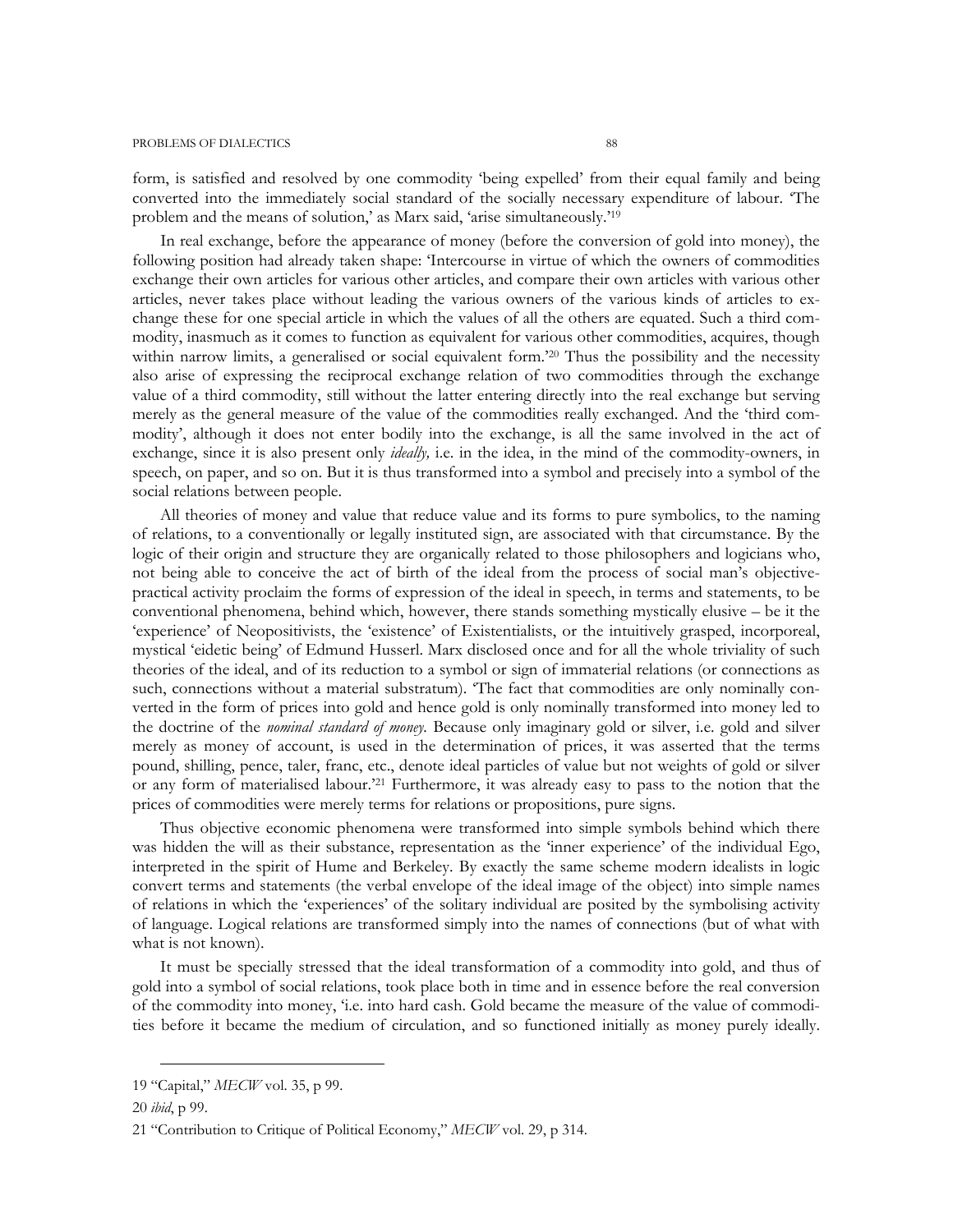'Money only circulates commodities which have already been *ideally* transformed into money, not only in the head of the individual but in the conception held by society (directly, the conception held by the participants in the process of buying and selling).'22

That is a fundamentally important point of the Marxian conception not only of the phenomenon of price but also of the problem of the ideal, the problem of the idealisation of reality in general. The fact is that the act of exchange always posits an already formed system of relations between people mediated by things; it is expressed in one of the sensuously perceived things being transformed, without ceasing to function in the system as a separate, sensuously perceived body, into the *representative of any other body,* into the sensuously perceived body of an ideal image. In other words, it is the *external embodiment of another thing,* not its sensuously perceived image but rather *its essence*, i.e. the *law* of its existence within the system that in general creates the situation being analysed. The given thing is thus transformed into a symbol the meaning of which remains all the time outside its immediately perceived image, in other sensuously perceived things, and is disclosed only through the whole system of relations of other things to it or, conversely, of it to all the others. But when this thing is really removed from the system it loses its role, i.e. its significance as a symbol, and is transformed once more into an ordinary, sensuously perceived thing along with other such things.

Its existence and functioning as a symbol consequently does not belong to it as such but only to the ' system within which it has acquired its properties. The properties attaching to it from nature therefore have no relation to its existence as a symbol. The corporeal, sensuously perceived envelope or 'body' of the symbol (the body of the thing that has been transformed into a symbol) is quite unessential, transient, and temporary for its existence as a symbol; the 'functional existence' of such a thing completely 'absorbs ... its material existence', as Marx put it.23 Furthermore, the material body of the thing is brought into conformity with its function. As a result the symbol is converted into a token, i.e. into an object that already means *nothing in itself* but only represents or expresses another object with which it itself has nothing in common (like the name of the thing with the thing itself). The dialectic of the transformation of a thing into a symbol, and of a symbol into a token, is also traced in *Capital* on the example of the origin and evolution of the money form of value.

The functional existence of a symbol consists precisely in its not representing *itself* but *another*, and in being a means, an instrument expressing the *essence of other sensuously perceived things,* i.e. their universal, socially-human significance, their role and function within the social organism. In other words, the function of a symbol consists in its being just the body of the ideal image of the external thing, or rather the law of its existence, the law of the universal. A symbol removed from the real process of exchange of matter between social man and nature also ceases in general to be a symbol, the corporeal envelope of the ideal image. Its 'soul' vanishes from its body because its 'soul' is in fact the objective activity of social man effecting an exchange of matter between humanised and virgin nature.

Without an ideal image man cannot, in general exchange matter with nature, and the individual cannot operate with things involved in the process of social production. But the ideal image requires real material, including language, for its realisation. Therefore labour engenders a need for language, and then language itself.

When man operates with symbols or with tokens and not with objects, relying on symbols and tokens, he does not act on the ideal plane but only on the verbal plane. And it very often happens that, instead of discovering the real essence of things by means of terms, the individual sees only the terms themselves with their traditional meanings, sees only the symbol and its sensuously perceived body. In that case the linguistic symbol is transformed from an instrument of real activity into a fetish, blocking off with its body the reality that it represents. Then, instead of understanding and consciously changing

<sup>22 &</sup>quot;Grundrisse," *MECW* vol. 28, p 123.

<sup>23 &</sup>quot;Capital," *MECW* vol. 35, p 110.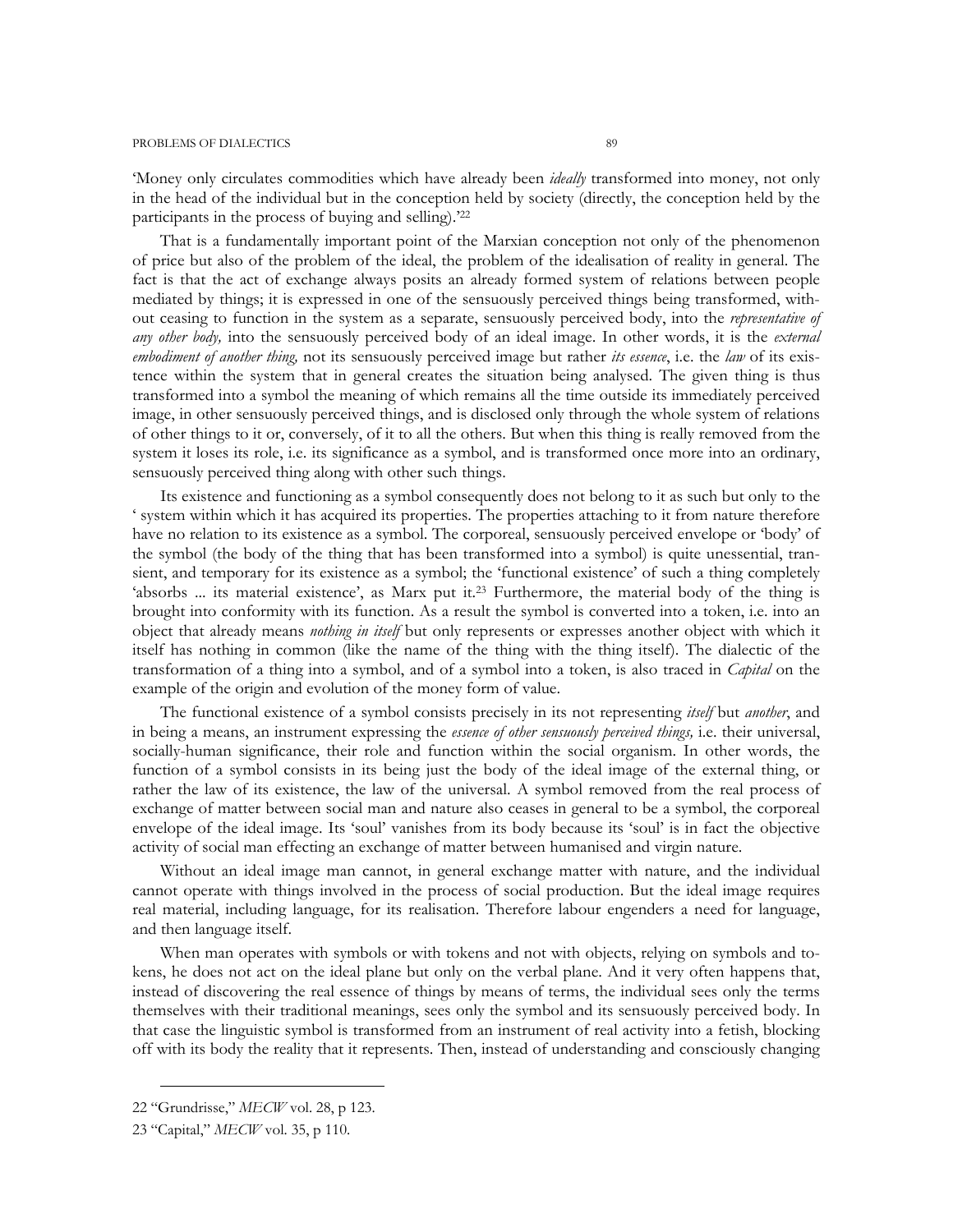the external world in accordance with its general laws expressed in the form of the ideal image, man begins to see and change only the verbal, terminological expression and thinks that, in so doing he is changing the world itself.

This fetishisation of the verbal existence of the ideal was very characteristic of the Left Hegelian philosophy of the period of its decline, to which Marx and Engels drew attention at the time. This fetishisation of language, and with it fetishisation of the system of social relations that it represents, proves to be the absolutely inevitable end of any philosophy that does not understand that the ideal is engendered and reproduced only through social man's objective-practical activity, and that it also only exists in that process. In the opposite case some form or other of fetishisation both of the external world and of symbolics develops.

It is very curious that no variety of fetishisation of the verbal-symbolic existence of the ideal embraces the ideal as such. Fetishisation registers the results of human activity but not man's activity itself, so that it embraces not the ideal itself but only its estrangement in external objects or in language, i.e. congealed products. That is not surprising; *the ideal as a form of human activity exists only in that activity,* and not in its results, because the activity is a constant, continuing negation of the existing, sensuously perceived forms of things, is their change and sublation into new forms, taking place in accordance with general patterns expressed in ideal forms. When an object has been created society's need for it is satisfied; the activity has petered out in its product, and the ideal itself has died.

An ideal image, say of bread, may arise in the imagination of a hungry man or of a baker. In the head of a satiated man occupied in building a house, ideal bread does not arise. But if we take society as a whole ideal bread, and ideal houses, are always in existence, and any ideal object with which man is concerned in the process of production and reproduction of his material life. In consequence of that all nature is idealised in man and not just that part which he immediately produces or reproduces or consumes in a practical way. Without a constant re-idealising of the real objects of human life activity, without their transformation into the ideal, and so without symbolisation, man cannot in general be the active subject of social production.

The ideal also appears as the product and form of human labour, of the purposive transformation of natural material and social relations effected by social man. The ideal is present only where there is an individual performing his activity in forms given to him by the preceding development of humanity. Man is distinguished from beasts by the existence of an ideal plane of activity. 'But what ... distinguishes the most incompetent architect and the best of bees, is that the architect has built a cell in his head before he constructs it is wax. The labour process ends in the creation of something which, when the process began, already existed in the worker's imagination, already existed in an ideal form.'24

We must once more note that if the head is understood naturalistically, i.e. as a material organ of the separate individual's body, then there is no difference in principle, it transpires, between the architect and the bee. The wax cell that the bee builds also exists beforehand in the form of the pattern of the insect's activity programmed in its nerve centres. In that sense the product of the bee's activity is also given 'ideally' before its real performance. But the insect's forms of activity are innate in it, inherited together with the structural, anatomical organisation of its body. The form of activity that we can denote as the ideal existence of the product is never differentiated from the body of the animal in any other way than as some real product. The fundamental distinction between man's activity and the activity of an animal is this, that no one form of this activity, no one faculty, is inherited together with the anatomical organisation of the body. All forms of activity (active faculties) are passed on only in the form of objects created by man for man. The individual mastery of a humanly determined form of activity, i.e. the ideal image of its object and product, are therefore transformed in a special process that

<sup>24 &</sup>quot;Capital," *MECW* vol. 35, p 187-88.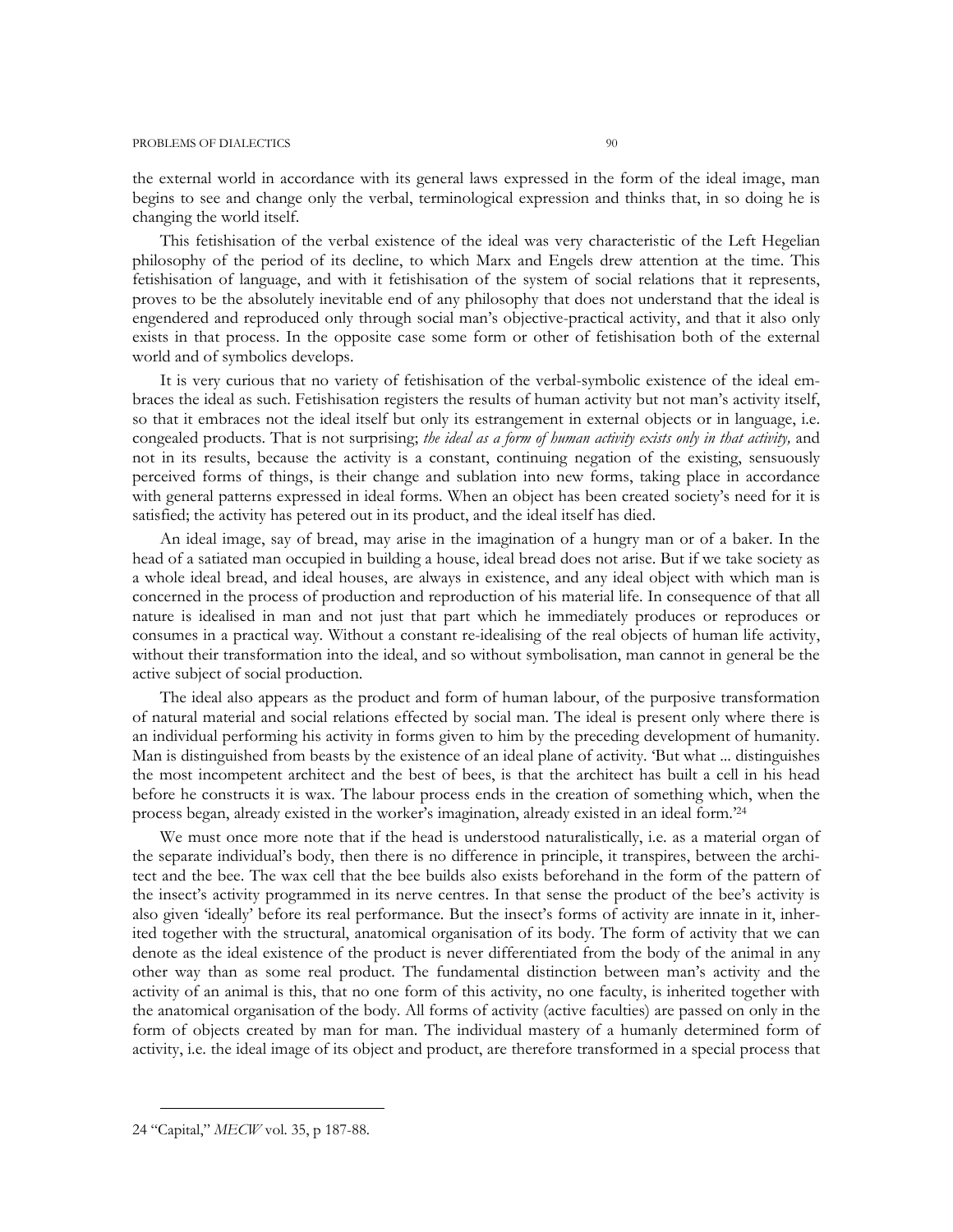does not coincide with the objective moulding of nature (shaping of nature in objects). The form itself of man's activity is therefore transformed into a special object, into the object of special activity.

When the ideal was defined above as the form of man's activity, that definition was, strictly speaking, incomplete. It characterised the ideal only according to its objectively conditioned content; but the ideal is only there where the form itself of the activity corresponding to the form of the external object is transformed for man into a special object with which he can operate specially without touching and without changing the real object up to a certain point. Man, and only man, ceases to be 'merged' with the form of his life activity; he separates it from himself and, giving it his attention transforms it into an idea. Since man is given the external thing in general only insofar as it is involved in the process of his activity, in the final product – in the idea – the image of the thing is always merged with the image of the activity in which this thing functions.

That constitutes the epistemological basis of the identification of the thing with the idea, of the real with the ideal, i.e. the epistemological root of any kind or shade of idealism. True, the objectification of the form of activity as a result of which it becomes possible to take it as the form of the thing, and conversely the form of the thing as the product and form of subjective activity, as the ideal is still not, as a matter of fact, idealism. This real fact is only transformed into one variety or another of idealism or fetishism given certain social conditions, or more concretely given the spontaneous division of labour, in which the form of activity is forcibly imposed on the individual by social processes that are independent of him and not understood by him. The objectification (materialisation) of social forms of human activity characteristic of commodity production (commodity fetishism) is quite analogous to the religious alienation of active human faculties in ideas about gods. This analogy is realised quite clearly already within the limits of the objective-idealist view of the nature of the ideal. Thus the young Marx, still a Left Hegelian, noted that all the ancient gods possessed the same 'real existence' as money did. 'Did not the ancient Moloch reign? Was not the Delphic Apollo a real power in the life of the Greeks? Kant's critique means nothing in this respect. If somebody imagines that he has a hundred talers, if this concept is not for him an arbitrary, subjective one, if he believes in it, then these hundred imagined talers have for him the same value as a hundred real ones.... Real talers have the same existence that the imagined gods have. Has a real taler any existence except in the imagination, if only in the general or rather common imagination of man?25

The real nature of this analogy, however, was only disclosed by him later, on the basis of the materialist conception of nature and money and religious images. The 'similarity' of commodity fetishism and religious estrangement is rooted in the real connection of people's social ideas and their real activity, and the forms of practice, in the active role of the ideal image (notion). Up to a certain point man is able to change the form of his activity (or the ideal image of the external thing) without touching the thing itself, but only because he can separate the ideal image from himself, objectify it, and operate with it as with an object existing outside him. Let us recall once more the example of the architect, cited by Marx. The architect builds a house. not simply in his head but by means of his head, on the plane of ideas on Whatman paper, on the plane of the drawing board. He thus alters his internal state, externalising it, and operating with it as with an *object distinct from himself*. In changing it he potentially alters the real house, i.e. changes it ideally, potentially, which means that he alters *one sensuously perceived object instead of another.*

In other words activity on the plane of representation, altering the ideal image of an object, is also sensuous objective activity transforming the sensuously perceived image of the thing to which it is directed. Only the thing altered here is special; it is only the objectified idea or *form of the person's activity taken as a thing.* That circumstance also makes it possible to slur over the fundamental, philosophical, epistemological difference between material activity and the activity of the theoretician and ideologist who directly alters only the verbal, token objectification of the ideal image.

<sup>25 &</sup>quot;Doctoral Dissertation," *MECW* vol. 1, p 104.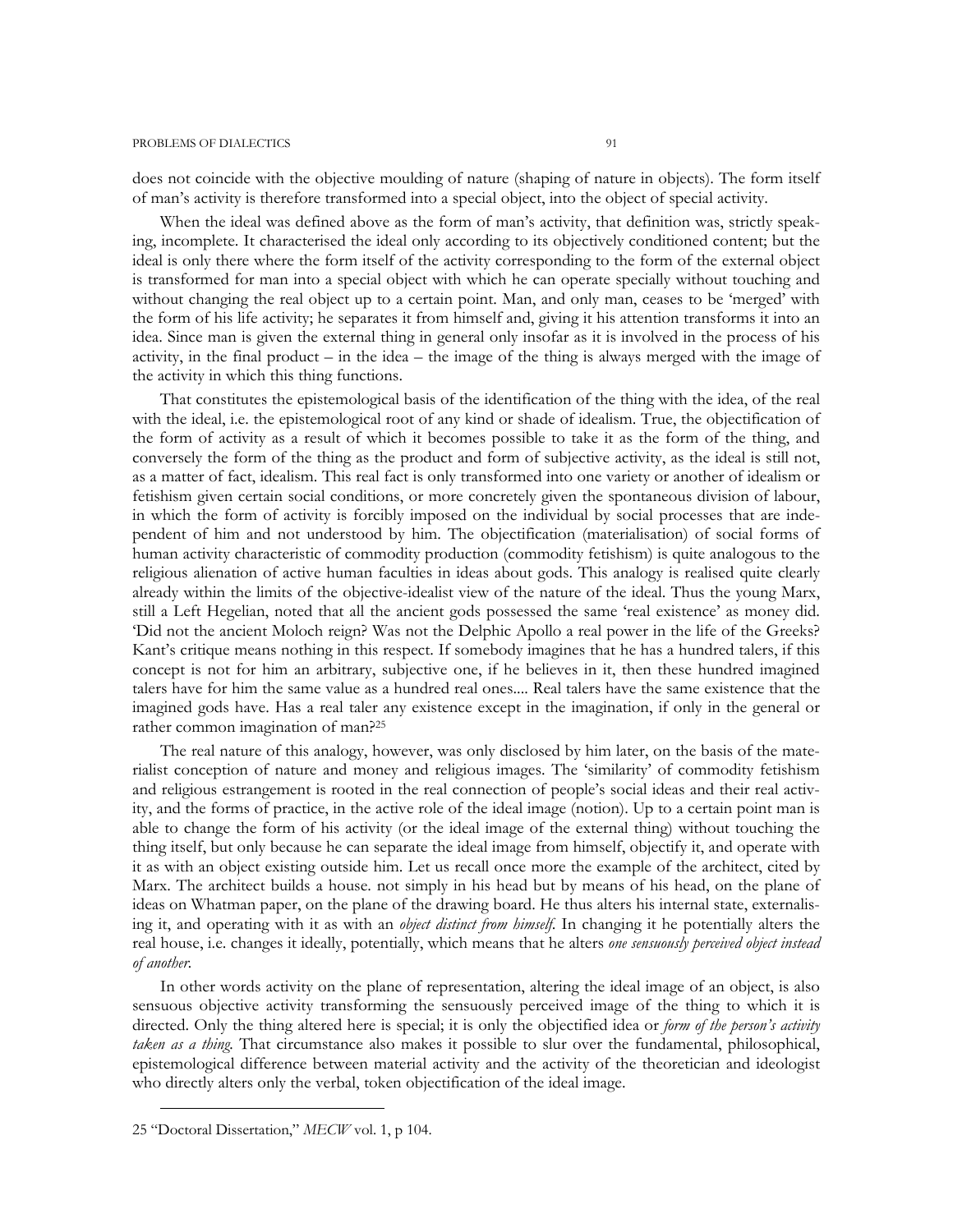A person cannot pass the ideal as such to another person, as the pure form of activity. One can observe the activity of a painter or an engineer as long as one likes, striving to catch their mode of action, the form of their activity, but one can thus only copy the external techniques and methods of their work but never the ideal image itself, the active faculty itself. The ideal, as the form of subjective activity, is only masterable through active operation with the object and product of this activity, i.e. through the form of its product, through the objective form of the thing, through its active disobjectification. The ideal image of objective reality therefore also only exists as the form (mode, image) of living activity, coordinated with the form of its object, but not as a thing, not as a materially fixed state or structure.

The ideal is nothing else than a concatenation of the general forms of human activity realised by individuals, which determine the will and aptitude of individuals to act as an aim and law. It is quite understandable that the individual realisation of the ideal image is always linked with some deviation or other, or rather with concretisation of the image, with its correcting in accordance with the specific conditions, new social needs, the peculiarities of the material, and so on. And so, it posits the capacity to correlate the ideal image consciously with real, not yet idealised actuality. In that case the ideal functions as a special object for the individual, and object that he can alter purposively in accordance with the needs (requirements) of his activity. When, on the contrary, the individual only masters the ideal image formally, as a rigid pattern and sequence of operations, without understanding its origin and links with real (not idealised) actuality, he proves incapable of taking a critical attitude to this image, i.e. as a special object differentiated from him. Then he merges with it, as it were, and cannot treat it as an object correlated with reality and alter it accordingly. In that case, strictly speaking, it is not the individual who operates with the ideal image but the dogmatised image that acts in and through the individual. Here it is not the ideal image that is a real function of the individual but, on the contrary, the individual who is a function of the image, which dominates his mind and will as an externally given formal scheme, as an estranged image, as a fetish, as a system of unarguable rules coming inevitably from somewhere out of the blue. The idealist conception of the nature of the ideal corresponds to just such a consciousness.

The materialist conception, on the contrary, will prove to be natural to the man of communist society in which culture will not be counterposed to the individual as something given to him from outside, something independent and alien, but will be the form of his own real activity. In communist society, as Marx showed, it will become immediately obvious that *all forms of culture are only forms of the activity of man himself*, which is only brought to light in the conditions of bourgeois society by a theoretical analysis dispelling the illusions inevitable under them. 'Everything that has a fixed form, such as the product, etc., appears as merely a moment, a vanishing moment, in this movement. ... The conditions and objectifications of the process are themselves equally moments of it, and its only subjects. are the individuals, but individuals in mutual relationships, which they equally reproduce and produce anew. The constant process of their own movement, in which they renew themselves even as they renew the world of wealth they create.'26

A consistently materialist conception of thought, of course, alters the approach to the key problems of logic in a cardinal way, in particular to interpretation of the nature of logical categories, Marx and Engels established above all that the external world was not given to the individual as it was in itself simply and directly in his contemplation, but only in the course of its being altered by man: and that both *the contemplating man* himself and *the world contemplated* were products of history.

The forms of thought, too, the categories, were accordingly understood not as simple abstractions from unhistorically understood sensuousness, but primarily as universal forms of social man's sensuously objective activity reflected in consciousness. The real objective equivalent of logical forms was seen not simply in the abstract, general contours of the object contemplated by the individual but in the

<sup>26 &</sup>quot;Grundrisse," *MECW* vol. 29, p 98.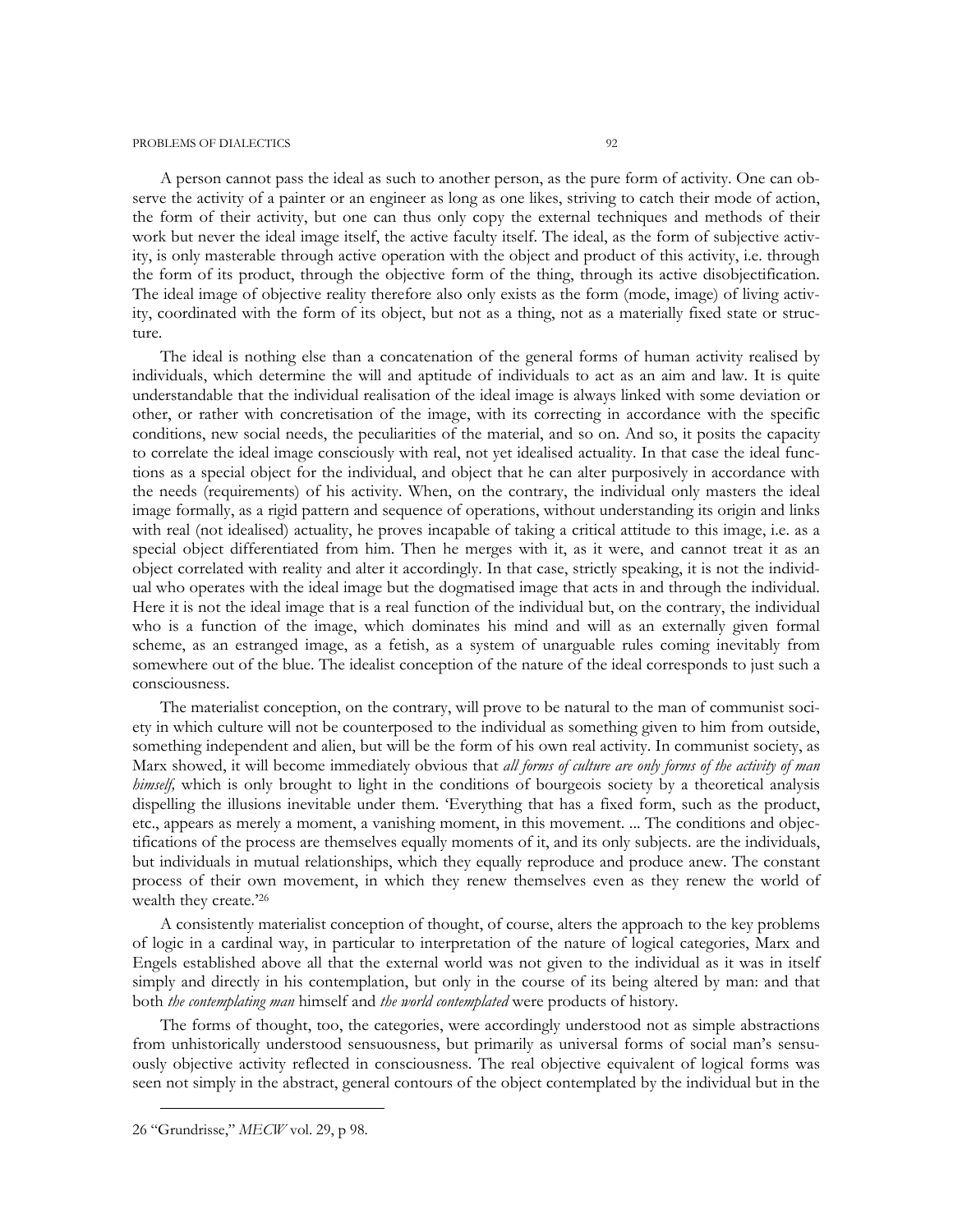forms of man's real activity transforming nature in accordance with his own ends: 'It is precisely *the alteration of nature by men*, not solely nature as such, which is the most essential and immediate basis of human thought, and it is the measure that man has earned to change nature that his intelligence has increased.27 The subject of thought here already proved to be the individual in the nexus of social relations, the socially determined individual, all the forms of whose life activity were given not by nature, but by history, by the process of the moulding of human culture.

The forms of human activity (and the thought-forms reflecting them) are consequently laid down in the course of history independently of the will and consciousness of individuals, to whom they are counterposed as the forms of a historically developed system of culture, a system that does not develop at all according to the laws of psychology, since the development of social consciousness is not a simple arithmetic sum of psychic process but a special process governed in general and on the whole by the laws of development of society's material life. These laws not only do not depend on the will and consciousness of individuals but, on the contrary, also actively determine that will and consciousness. The separate individual does not develop the universal forms of human activity by himself, and cannot do so, whatever the powers of abstraction he possesses, but assimilates them ready-made in the course of his own acquiring of culture, together with language and the knowledge expressed in it.

Psychological analysis of the act of reflection of the external world in the individual head therefore cannot be the means of developing logic. The individual thinks only insofar as he has already mastered the general (logical) determinations historically moulded before him and completely independently of him. And psychology as a science does not investigate the development of human culture or civilisation, rightly considering it a premise independent of the individual.

While Hegel's recording of these facts led him to idealism, Marx and Engels, having considered the real (objective) prototype of logical definitions and laws in the concrete, universal forms and laws of social man's objective activity, cut off any possibility of subjectivist interpretation of the activity itself. Man does not act on nature from outside, but 'confronts nature as one of her own forces'28 and his objective activity is therefore linked at every stage with, and mediated by, objective natural laws. Man 'makes use of the mechanical, physical, and chemical properties of things as means of exerting power over other things, and in order to make these other things subservient to his aims .... Thus nature becomes an instrument of his activities, an instrument with which he supplements his own bodily organs, adding a cubit and more to his stature, scripture notwithstanding'.29 It is just in that that the secret of the *universality* of human activity lies, which idealism passes off as the consequence of reason operating in man: 'The universality of man appears in practice precisely in the universality which makes all nature his inorganic body – both inasmuch a nature is  $(1)$  his direct means of life, and  $(2)$  the material, the object, and the instrument of his life activity. Nature is man's *inorganic* body – nature, that is, insofar as it is not itself the human body.'30

The laws of human activity are therefore also, above all, laws of the natural material from which 'man's inorganic body', the objective (material) body of civilisation, is built, i.e. laws of the movement and change of the objects of nature, transformed into the organs of man, into moments of the process of production of society's material life.

In labour (production) man makes one object of nature act on another object of the same nature in accordance with their own properties and laws of existence . Marx and Engels showed that the logical forms of man's action were the consequences (reflection) of real laws of human actions on objects, i.e. of practice in all its scope and development, laws that are independent of any thinking. Practice under-

<sup>27</sup> Engels, "Dialectics of Nature," *MECW* vol. 25, p 511.

<sup>28 &</sup>quot;Capital," *MECW* vol. 35, p 187.

<sup>29</sup> *ibid*., p 189.

<sup>30 &</sup>quot;Estranged Labour," *MECW* vol. 3, p 275-76.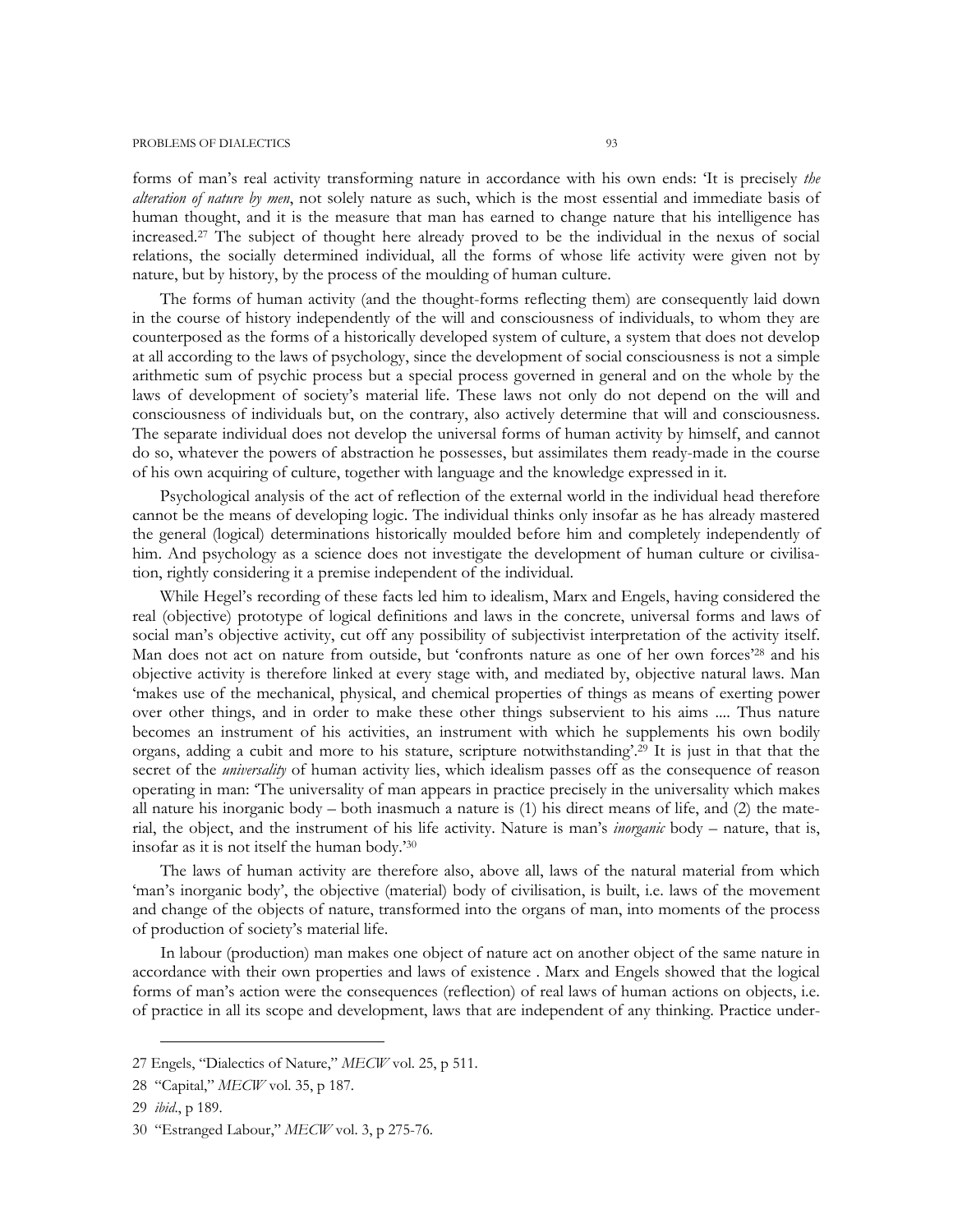stood materialistically, appeared as a process in whose movement each object involved in it functioned (behaved) in accordance with its own laws, bringing its own form and measure to light in the changes taking place in it.

Thus mankind's practice is a fully concrete (particular) process, and at the same time a universal one. It includes all other forms and types of the movement of matter as its abstract moments, and takes place in conformity with their laws. The general laws governing man's changing of nature therefore transpire to be also general laws of the change of nature itself, revealed by man's activity, and not by orders foreign to it, dictated from outside. The universal laws of man's changing of nature are also universal laws of nature only in accordance with which can man successfully alter it. Once realised they also appear as laws of reason, as logical laws. Their 'specificity' consists precisely in their in their universality, i.e. in the fact that they are not only laws of subjectivity (as laws of the physiology of higher nervous activity or of language), and not only of objective reality (as laws of physics or chemistry), but also laws governing the movement both of objective reality and of subjective human life activity. (That does not mean at all, of course, that thought does not in general possess any 'specific features' worthy of study. As a special process possessing features specifically distinguishing it from the movement of objective reality, i.e. as a psycho-physiological faculty of the human individual, thought has, of course, to be subjected to very detailed study in psychology and the physiology of the higher nervous system, but not in logic). In subjective consciousness these laws appear as 'plenipotentiaries' of the rights of the object, as its universal, ideal image: 'The laws of logic are the reflections of the objective in the subjective consciousness of man.'31

# **9. On the Coincidence of Logic with Dialectics and the Theory of Knowledge of Materialism**

Like any other science logic is concerned with explaining and systematising objective forms and patterns not dependent on men's will and consciousness, within which human activity, both materialobjective and mental-theoretical, takes place. Its subject matter is *the objective laws of subjective activity.*

Such a conception is quite unacceptable to traditional logic since, from the standpoint of the latter, it unites the unjoinable, i.e. an affirmation and its negation, A and not-A, opposing predicates. For the subjective is not objective, and vice versa. But the state of affairs in the real world and in the science comprehending it also proves unacceptable to traditional logic, because in it the transition, formation, and transformation of things and processes (including into their own opposite) prove to be *the essence of the matter* at every step. Traditional logic is consequently inadequate to the real practice of scientific and therefore has to be brought into correspondence with the latter.

Marx and Engels showed that science and practice, quite independently of consciously acquired logical notions, developed in accordance with the universal laws that had been described by the dialectical tradition in philosophy. It can (and in fact does) happen, even in situations when each separate representative of science involved in its general progress is consciously guided by undialectical ideas about thought. Science as a whole, through the clash of undialectical opinions mutually provoking and correcting one another, develops for all that in accordance with a logic of a higher type and order.

The theoretician who has succeeded finally in finding the concrete solution to some contentious problem or other has been objectively forced to think dialectically. Genuine logical necessity drives a road for itself in this case despite the theoretician's consciousness, instead of being realised purposively and freely. It therefore transpires that the greatest theoreticians and natural scientists, whose work has determined the main lines of development of science, have been guided as a rule by the dialectical traditions in logic. Thus Albert Einstein owed much to Spinoza, and Heisenberg to Plato, and so on.

<sup>31</sup> Lenin's "Philosophical Notebooks, *LCW* vol. 38, p 183.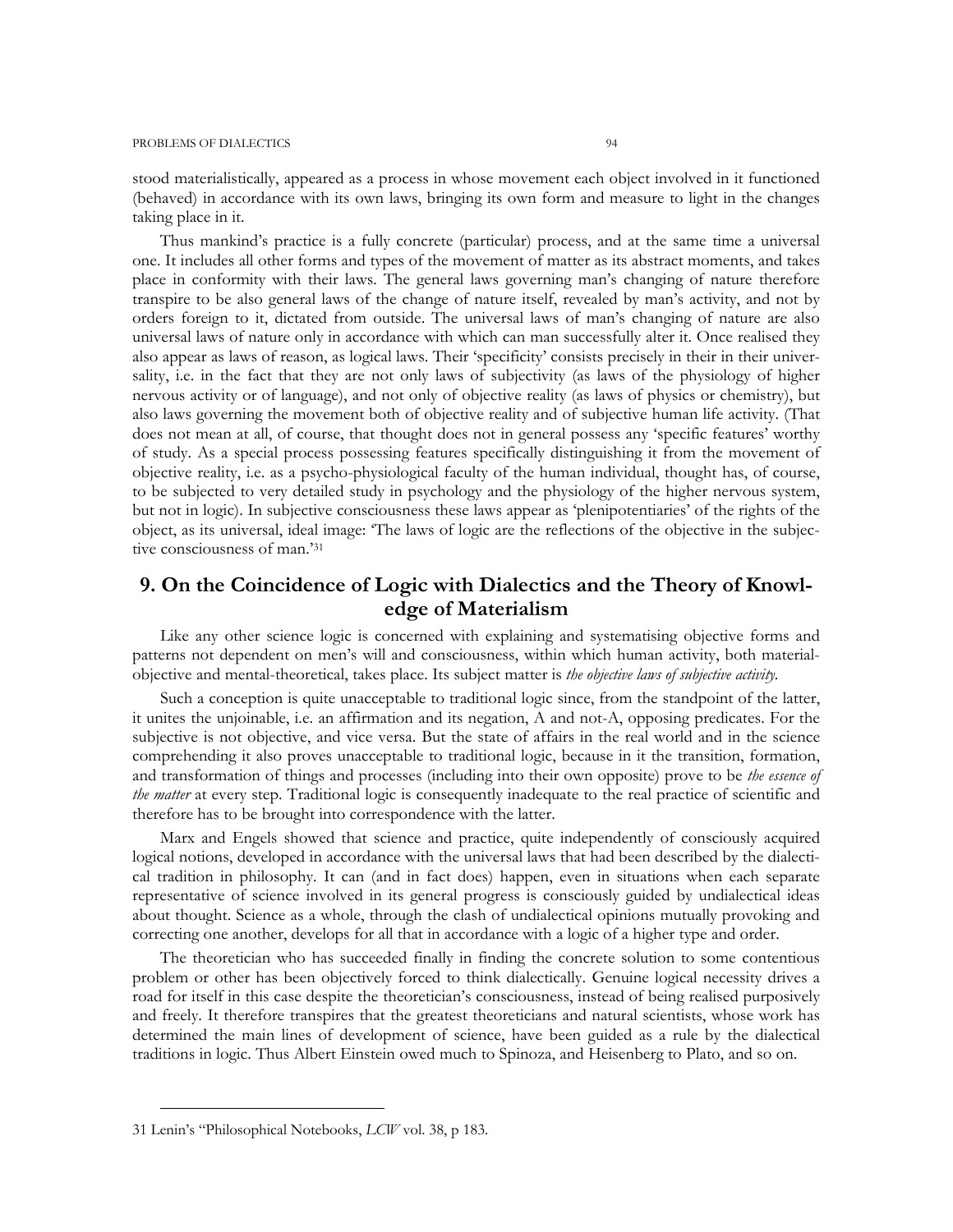Taking this conception as their starting point, Marx, Engels, and Lenin established that it was dialectics, and only dialectics, that was the real logic in accordance with which modern thought made progress. It was it, too, that operated at the 'growing points' of modern science, although the representatives of science were not wholly conscious of the fact. That was why logic as a science coincided (merged) not only with dialectics but also with *the theory of knowledge* of materialism. 'In *Capital* Marx applied to a single science logic, dialectics, and the theory of knowledge of materialism (three words are not needed; it is one and the same thing),' is how Lenin categorically formulated it.<sup>32</sup>

The problem of the relation of logic, the theory of knowledge, and dialectics occupied a special place in Lenin's work. One can say, without danger of exaggeration, that it forms the core of all his special philosophical reflections, to which he returned again and again, each time formulating his conception and solution more succinctly and categorically.

In Lenin's reflections, especially those arising in the course of critical rethinking of Hegelian structures, two themes are clearly distinguished: (1) the inter-relation between logic and epistemology; and (2) the conception of dialectics as a science that includes its own scientific, theoretical solution of problems that are traditionally isolated from it in the form of logic and the theory of knowledge. Reconstruction of the considerations that enabled Lenin to formulate the position of modern materialism (i.e. Marxism) so categorically is very important for the simple reason that no unanimous interpretation of his propositions has yet been reached in Soviet philosophy.

Although the direct object of the critical analysis documented in the *Philosophical Notebooks* was first and foremost Hegel's conception, it would of course be a mistake to see in that book only a critical commentary on Hegel's works. Lenin was concerned, it goes without saying, not with Hegel as such but with the real content of problems that still preserve their urgent significance to this day. In other words Lenin undertook, in the form of a critical analysis of the Hegelian conception, a survey of the state of affairs in philosophy in his own day, comparing and evaluating the means of posing and resolving its cardinal problems. Quite naturally, the problem of scientific knowledge came to the fore, around which – and more clearly as time went on – all world philosophical thought revolved at the end of the nineteenth century and the beginning of the twentieth. Here is how Lenin depicted the aim of his investigations: "The theme of logic. To be compared with present-day "epistemology".'33

The inverted commas enclosing the word 'epistemology' are not there quite by chance. The fact is that the isolation of a number of old philosophical problems in a special philosophical science (it is all the same whether we recognise it then as the sole form of scientific philosophy or as only of the many divisions of philosophy) is a fact of recent origin. The term itself came into currency only in the latter half of the nineteenth century as the designation of a special science, of a special field of investigation that had not been sharply distinguished in any way in the classical philosophical systems, and had not constituted either a special science or even a special division, although it would be an error, of course, to affirm that knowledge in general and scientific knowledge in particular had only become the subject of specially close attention with the development of 'epistemology'.

The setting up of epistemology as a special science was associated historically and essentially with the broad spread of Neokantianism, which became, during the last third of the nineteenth century, the most influential trend in the bourgeois philosophical thought of Europe, and was converted into the officially recognised school of professorial, university philosophy, first in Germany, and then in all those areas of the world from which people came to the German universities hoping to study serious professional philosophy there. Neokantianism owed its spread not least to the traditional fame of Germany as the home of Kant, Fichte, Schelling, and Hegel.

<sup>32</sup> Lenin's "Philosophical Notebooks, *LCW* vol. 38, p 319.

<sup>33</sup> *ibid*., p 103.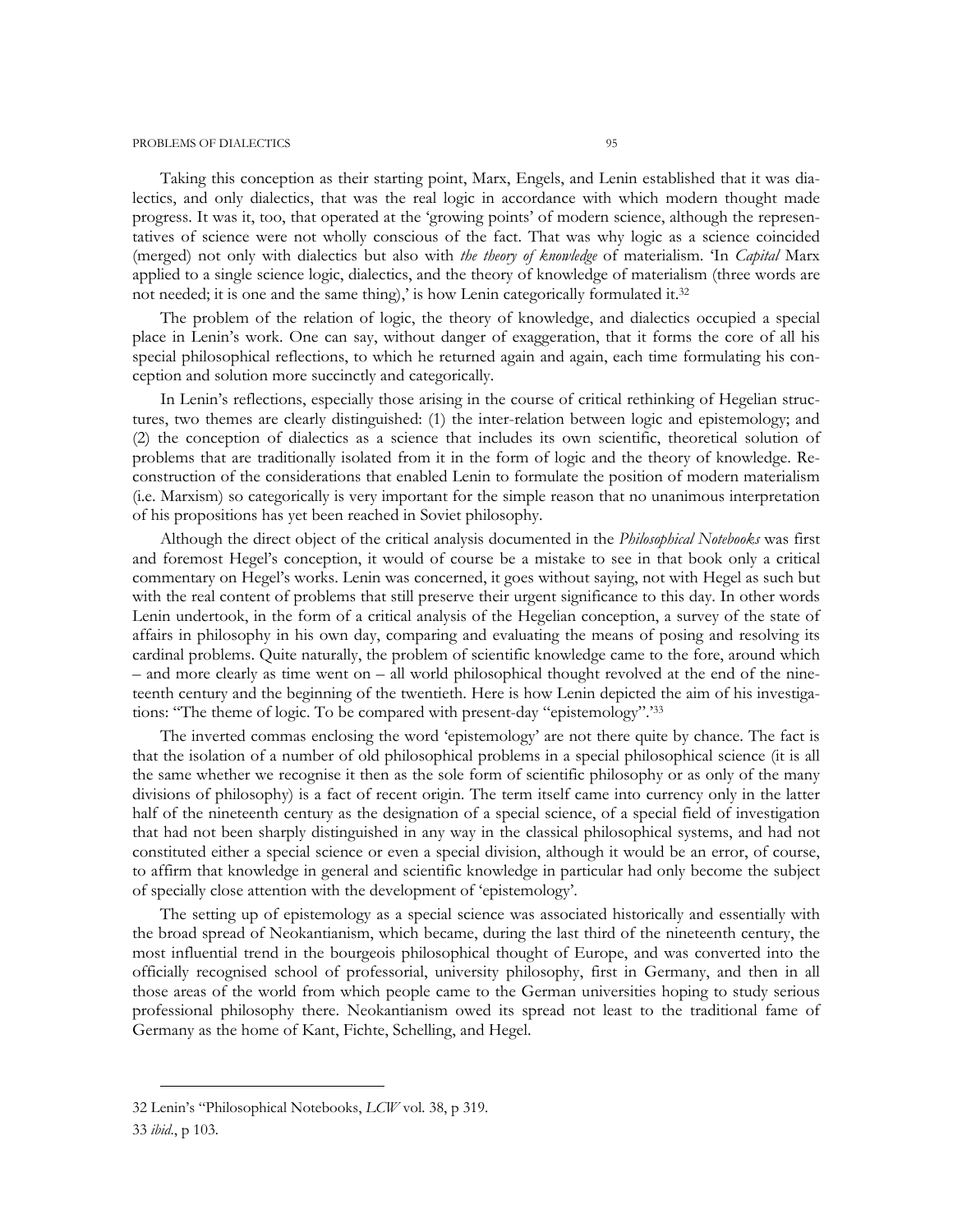**.** 

Its special feature was not at all, of course, the discovery of knowledge as the central philosophical problem, but the specific form in which it was posed, which boiled down (despite all the disagreements among the various branches of this school) to the following: 'It is accepted to call the doctrine of knowledge, inquiring into the conditions by which indisputably existing knowledge becomes possible, and limits are established in accordance with these conditions up to which any knowledge whatsoever can be extended but beyond which there opens up the sphere of equally undemonstrable opinions, the "theory of knowledge" or "epistemology". ... The theory of knowledge, of course, together with the tasks mentioned above, rightly poses itself yet other, and supplementary, tasks. But if it wants to be a science making sense it must, above all, concern itself with explaining the problem of the existence or non-existence of boundaries to knowledge ...'34

The Russian Kantian A. I. Vvedensky, author of the definition just quoted, very accurately and clearly indicated the special feature of the science that 'it is accepted to call' epistemology in the literature of the Neokantian trend, and in all the schools that have arisen under its predominant influence. Dozens of similar formulations could be cited from the classical authors of Neokantianism (Rickert, Wundt, Cassirer, Windelband) and the work of such representatives of 'daughter' branches as Schuppe and Vaihinger.

The job of the theory of knowledge, consequently, was considered to be the establishment of 'limits of knowledge', boundaries that knowledge could not cross in any circumstances, or however high the development of the cognitive capacities of a person or of humanity, or of the technique of scientific experiment and research. These 'limits' differentiated the sphere of what was knowable, in principle from that of what was in principle unknowable, extralimital, 'transcendent'. They were not determined at all by the limitation of human experience in space and time (in that case extension of the 'sphere of experience' would constantly widen them, and the problem would boil down simply to differentiation between what was already known and what was not yet known but was, in principle, knowable), but by the eternal and immutable nature of man's psycho-physiological peculiarities through which all external influences were refracted (as through a prism). These 'specific mechanisms', by which alone the external world was given to man, were those that generated the 'limit' beyond which lay what was in principle unknowable. What was unknowable in principle proved to be nothing more nor less than the real world lying outside man's consciousness, as it was 'before its appearance in consciousness'. In other words 'epistemology' was distinguished as a special science in this tradition only on the grounds of *a priori* acceptance of the thesis that, human knowledge was not knowledge of the external world (i.e. existing outside consciousness) but was only a process of the ordering, organisation, and systematisation of facts of 'inner experience', i.e. ultimately of the psycho-physiological states of the human organism, absolutely dissimilar to the states and events of the external world.

That meant that any science, be it physics or political economy, mathematics or history, did not tell us anything (and could not) about just how matters stood in the external world, because in fact it described only facts arising within ourselves, the psycho-physiological phenomena illusorily perceived as a sum of external facts.

For the sake of special proof of this thesis a special science 'epistemology' was created that concerned itself exclusively with the 'inner conditions' of knowledge and purged them carefully of any dependence whatsoever on the effect of 'external conditions', above all of a 'condition' such as the existence of an external world with its own objective laws.

'Epistemology' was thus distinguished as a special science counterposed to 'ontology' (or 'metaphysics'), and not at all as a discipline investigating the real course of human knowledge of the surrounding world; quite the contrary, it was born as a doctrine postulating that every form of knowledge

<sup>34</sup> A. I. Vvedensy, *Logika kak chast' teorii poznaniya* (Logic as Part of the Theory of Knowledge), Moscow 1923, p 29.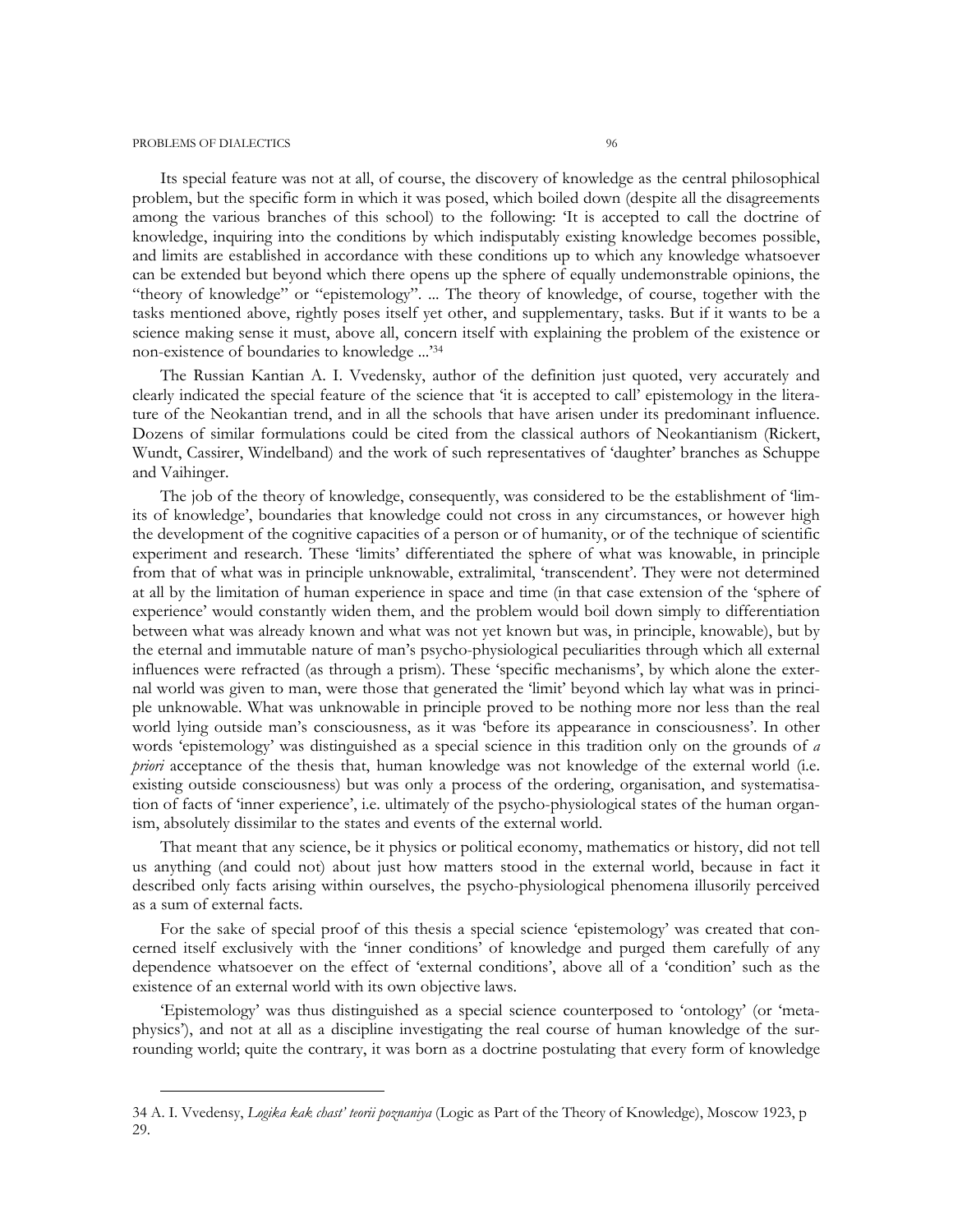without exception was not a form of knowledge of the surrounding world but only a specific schema of the organisation of the 'subject of knowledge'.

From the standpoint of this 'theory of knowledge' any attempt to interpret existing knowledge as knowledge (understanding) of the surrounding world was impermissible 'metaphysics', 'ontologisation' of purely subjective forms of activity, an illusory attributing of determinations of the subject to 'things in themselves', to the world outside consciousness.

By 'metaphysics' and' ontology' then was meant not so much a special science of 'the world as a whole', a universal scheme of the world, as the whole aggregate of real, so-called 'positive' sciences (physics, chemistry, biology, political economy, history, and so on). So that the main fervour of Neokantian 'epistemologism' proved to be directed precisely against the idea of a scientific world outlook, of a scientific understanding of the world realised in the real sciences themselves. A 'scientific world outlook', according to this view, was an absurdity, nonsense, since 'science' (read: the whole aggregate of natural and social sciences) in general knew nothing about the world outside consciousness and did not speak of it. Under the scornful term 'metaphysics' Neokantians therefore in fact refuse the laws and patterns discovered and formulated by physics, chemistry, biology, political economy, history, etc., any philosophical significance as a world outlook. From their point of view metaphysics could not be a 'science', and science (read again: the aggregate of all sciences) could not and had no right to play the role of 'metaphysics', i.e. to lay claim to an objective meaning (in the materialist sense of the term) for its statements. A world outlook therefore also could not be scientific, because it was the connected aggregate of views of the world within which man lived, acted, and thought, and science was not in a position to unite its achievements in a world outlook without thereby falling into difficulties that were unresolvable for it, into contradictions.

This had already, allegedly, been demonstrated once and for all by Kant. It was impossible to build a world outlook from the data of science. But why not, precisely?

Because the very principles of knowledge, which were the conditions for the possibility of any scientific synthesis of notions into concepts, judgments, and inferences, i.e. into categories, at the same time also proved to be the conditions of the impossibility of achieving a full synthesis of all scientific ideas into the body of a connected, united, and non-contradictory picture of the world. And that, in the language of Kantians, meant that a world outlook built on scientific principles (or simply a scientific world outlook) was impossible in principle. In a scientific world outlook (and not by chance, not from lack of information, but of the necessity inherent in the very nature of thought expressed in categorial schemas) there were always flaws of contradictions cracking it to bits that were unconnectable with one another without flagrant breach of the supreme principle of all analytical judgments, the principle of contradiction in scientific determinations.

Man could unite and connect the isolated fragments of the scientific picture of the world into a higher unity in one way only, by breaking his own supreme principles; or, what was the same thing, by turning unscientific schemas of the coupling of ideas in a united whole into the principles of synthesis, since the latter had no relation with the principle of contradiction, but were the principles of faith and opinion, dogmas that were equally undemonstrable and uncontrovertible scientifically, and were acceptable solely according to irrational whims, sympathy, conscience, etc., etc. Only faith was capable of synthesising the fragments of knowledge into a united picture at those points where all attempts to do so by means of science were doomed to failure. Hence the slogan specific to all Kantians of the uniting of science and faith, of the logical principles of the construction of a scientific picture of the world and of irrational precepts (logically undemonstrable and incontrovertible), compensating the powerlessness organically built into the intellect to accomplish the highest synthesis of knowledge.

Only within the limits described above could the meaning of the Kantian posing of the problem of the relation of logic to the theory of knowledge be understood. Logic as such was interpreted by all Kantians as *part of the theory of knowledge.* Occasionally this 'part' was given the main significance and it almost swallowed the whole (for example, in the variants of Cohen and Natorp, Cassirer and Rickert,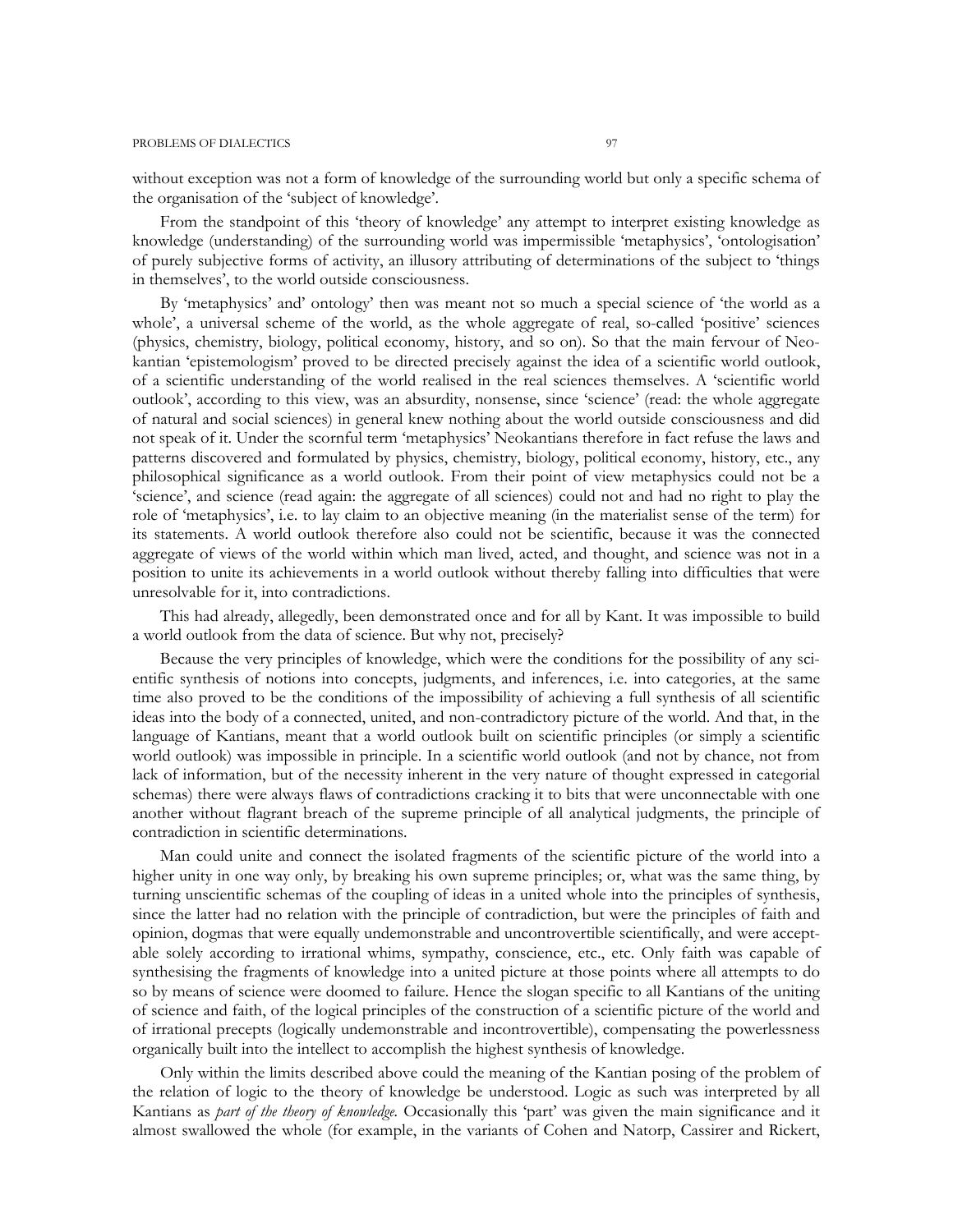Vvedensky and Chelpanov), and occasionally it was relegated to a more modest place, subordinated to the other 'parts' of the theory of knowledge; but logic was always 'part'. The theory of knowledge was broader, because its job was wider, since reason (understanding) was not the sole, though the most important, means of processing the data of sensations, perceptions, and ideas into the form of knowledge, into concepts and a system of concepts, into science. Logic, therefore, in the Kantian interpretation, never covered the whole field of the problems of the theory of knowledge; beyond it lay an analysis of processes effected by other aptitudes, that is to say, perception, and intuition, and memory, and imagination, and many others. Logic, as the theory of discursive thought, which moved in rigorous determinations and in strict accord with rules clearly realisable and formulatable, only partly did the job of the theory of knowledge, only through analysis of its own object, singled out from the whole complex of cognitive faculties. The main job of the theory of knowledge, however, thus also remained logic's chief task, i.e. to establish the limits of knowledge and clarify the inner limitedness of the possibilities of thought in the course of constructing a world outlook.

Logic therefore had neither the least connection nor least relation with understanding of the real world of 'things in themselves'. It was applicable solely to things already realised (with or without its involvement), i.e. to the psychic phenomena of human culture. Its special task was rigorous analysis of the already available images of consciousness (transcendental objects), i.e. their resolution into simple components, expressed in strictly defined terms, and the reverse operation, the synthesis or linking together of the components into complex systems of determinations (concepts, systems of concepts, theories) again by the same rigorously established rules.

Logic must also demonstrate that real discursive thought was incapable of leading knowledge beyond the limits of existing consciousness, or of crossing the boundaries dividing the 'phenomenal' world from the world of 'things in themselves'. Thought, if it were logical, could not concern itself with 'things in themselves', and had no right to. So that, even within the boundaries of knowledge, thought was assigned in turn a limited field of legitimate application, within which the rules of logic were binding and obligatory.

The laws and rules of logic were inapplicable to the images of perception as such, to sensations, to ideas, to the phantoms of mythologised consciousness, including in that the idea of God, of the immortality of the soul, and so on. But they did, and had to, serve as filters, as it were, retaining these images at the boundaries of scientific knowledge. And only that. To judge whether these images were true in themselves, whether they played a positive or a negative role in the body of spiritual culture, thought oriented on logic had neither the possibilities nor the right. In fact there was not and could not be a rationally substantiated, scientifically verified position in relation to any image of consciousness if it arose before and independently of the special logical activity of the mind, before and outside science. In science, inside its specific limits defined by logic, the existence of such images was inadmissible. Beyond its limits their existence was sovereign, outside the jurisdiction of reason and comprehension and therefore morally and epistemologically inviolable.

Considering the special features of the Kantian interpretation of the relation of logic and epistemology, one can understand the close attention that Lenin paid to Hegel's solution of this problem. In Hegel's understanding of the matter logic as a whole and in full, without irrational vestiges, embraced the whole field of the problems of knowledge and left no images of contemplation or fantasy outside its boundaries. It included their examination as external products (realised in the sensuously perceived material) of the real force of thought, because they were thought itself, only embodied not in words, judgments, and conclusions, deductions and inferences, but in *things* (actions, events, etc.) sensibly opposed to the individual consciousness. Logic merged here with the theory of knowledge because all other cognitive faculties were considered as *forms of thought,* as thinking that had not yet attained an adequate form of expression, had not yet matured to it.

Here we come up against the extreme expression, as it were, of Hegel's absolute idealism, according to which the whole world, and not only the cognitive faculties, was interpreted as alienated or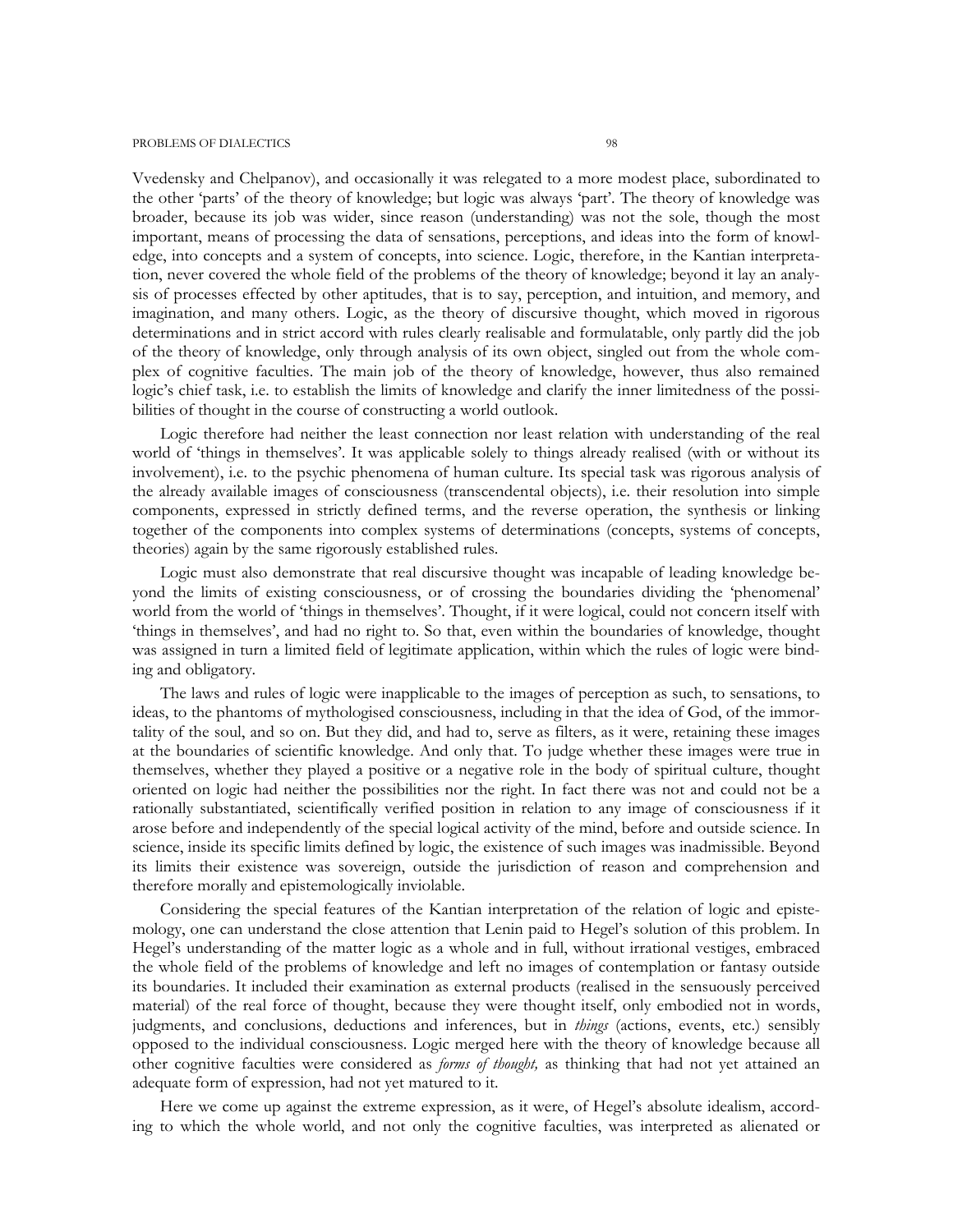estranged (embodied) thought that has not yet arrived at itself. With that, of course, Lenin as a consistent materialist could not agree. It is very indicative, however, that Lenin formulated his attitude to the Hegelian solution very cautiously: 'In this conception [i.e. Hegel's – *EVI*], logic coincides with the *theory of knowledge.* This is in general a very important question.'35

We have succeeded, it seems, in demonstrating just why, in the course of Lenin's reading of Hegel's logic, this problem appeared more and more clearly to him to be 'very important', and perhaps the most important of all; why Lenin's thought returned to it again and again, in circles as it were, each time becoming more and more definite and categorical. The fact is that the Kantian conception of logic, generally accepted at the time, as part of the theory of knowledge, by no means remained an abstract, philosophical, theoretical construction. The Kantian theory of knowledge defined the limits of the competence of science in general, leaving the most acute problems as regards world outlook beyond its limits, and declaring them 'transcendental' for logical thought, i.e. for theoretical knowledge and solution. But in this case the union of scientific investigation and faith in the corpus of a world outlook would be not only permissible but necessary. And it was in fact under the banner of Kantianism that the revisionist stream (the principles of which had been laid down by Eduard Bernstein and Conrad Schmidt) surged forward in the socialist movement. The Kantian theory of knowledge was directly oriented here on 'uniting' 'rigorous scientific thought' (the thinking of Marx and Engels, according to Bernstein, was not strictly scientific because it was marred by foggy Hegelian dialectics) with 'ethical values' and undemonstrable and irrefutable faith in the transcendental postulates of the 'good', of 'conscience' of 'love of one's neighbour' and of the whole 'human race' without exception, and so on and so forth.

The harm done to the working class movement by the propagation of 'higher values' was not, of course, the talk about conscience being good and lack of conscience bad, or about love of the human race being preferable to hatred of it. The harm of the Kantian idea of uniting science with a system of 'higher' ethical values consisted in principle in its orienting theoretical thought itself along lines other than those along which the teaching of Marx and Engels had been developed. It plotted its own, Kantian strategy of scientific research for social-democratic theoreticians and confused ideas on the main line of development of theoretical thought and on the lines along which theoretical solution of the real problems of modern times could and should be sought. The Kantian theory of knowledge turned theoretical thinking not to analysis of the material, economic relations between people that form the foundation of the whole pyramid of social relations, but to elaborating of far-fetched 'ethical' constructions, morally interpretable policies, and social psychology of the Berdyaev kind, and to other things, which were interesting but absolutely useless (if not harmful) to the working class movement.

The orientation of theoretical thought not on the logic of *Capital* but on moral-fictional harping on the secondary, derivative defects of the capitalist system in its secondary, superstructural storeys, led to the decisive, dominant trends of the new, imperialist stage of the development of capitalism escaping the notice of the theoreticians of the Second International; not because they lacked talent, but rather because of a petty-bourgeois class orientation and a false epistemological position.

In this respect the fate of Rudolf Hilferding and H. W. C. Cunow was very characteristic. Insofar as they tried to develop Marx's political economy by means of the 'latest' logical devices, rather than of dialectics, it inevitably degenerated into a superficial classificatory description of contemporary economic phenomena, i.e. into a quite uncritical acceptance of them, into an apologia. This path led directly to Karl Renner and his *Theory of the Capitalist Economy,* the Bible of right-wing socialism, which was already linked, as regards its method of thinking and logic of investigation, with vulgar positivist epistemology. Renner's philosophical credo was as follows: '... Marx's *Capital*, written in an age far removed from us, with a quite different way of thinking, and a manner of exposition not worked out to the end, with every new decade increases the reader's difficulties. ... The style of writing of the German philoso-

<sup>35</sup> Lenin's "Philosophical Notebooks," *LCW* vol. 38, p 175.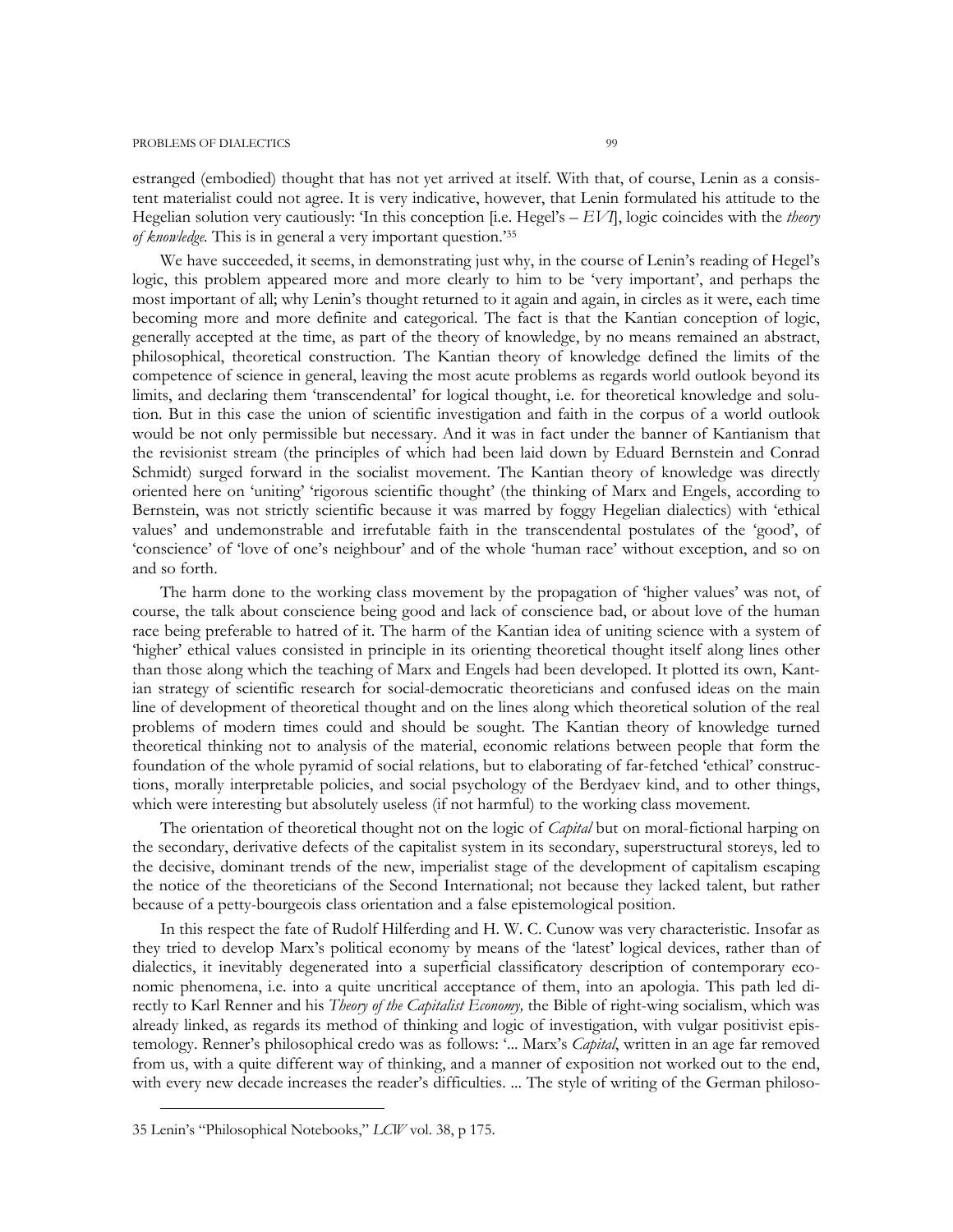phers has become foreign to us. Marx came from a very philosophical age. Science today no longer proceeds deductively (not only in research but also in presentation), but rather inductively; it starts 'from experimentally established facts, systematises them and so by degrees arrives at the level of abstract concepts. For an age that is so accustomed to think and to read, the first section of Marx's principal work presents sheer insuperable difficulty.'36

The orientation on 'modern science' and the modern way of thinking', already begun with Bernstein, turned into an orientation on the idealistic and agnostic vogue interpretations of 'modern science', on Humean-Berkeleian and Kantian epistemology. Lenin saw that quite clearly. From the middle of the nineteenth century bourgeois philosophy frankly moved 'back to Kant', and further back to Hume and Berkeley; and Hegel's logic, despite all its absolute idealism, was more and more clearly depicted as the pinnacle of the development of all pre-Marxian philosophy in the field of logic understood as the theory of the development of scientific knowledge, *as the theory of knowledge.*

Lenin repeatedly stressed that it was only possible to *move forward* from Hegel along one line and one line only, that of a materialist reworking of his achievements, because Hegel's absolute idealism had really exhausted all the possibilities of idealism as a principle for understanding thought, knowledge, and scientific consciousness. But, because of certain circumstances lying outside science, only Marx and Engels had been able to take that line. It was closed to bourgeois philosophy; and the slogan 'Back to Kant' was imperiously dictated by the fear aroused in the bourgeoisie's ideologists by the social perspectives opened up from the heights of the dialectical view of thought. From the moment the materialist view of history appeared, Hegel was seen by bourgeois consciousness as none other than the 'spiritual father' of Marxism. That had a considerable grain of truth, too, for Marx and Engels had disclosed the genuine sense of Hegel's main achievement, dialectics, and demonstrated not only the constructive, creative power of its principles, understood as the principles of man's rational attitude to the world, but also their revolutionary, destructive force.

Why then did Lenin, while fighting Hegel's absolute idealism, begin to join sides with him more and more just at that point where the idealism seemed in fact to become *absolute?* For surely the conception of logic as a science embracing in its principles not only human thought but also the real world outside consciousness was linked with panlogism, with the interpretation of the forms and laws of the real world as alienated forms of thought, and thought itself as the absolute force and power organising the world?

The fact is that Hegel was and remains the sole thinker before Marx who consciously introduced practice into logic with full rights as the criterion both of truth and of the correctness of the operations that man performs in the sphere of the verbal, symbolic explication of his psychic states. In Hegel logic became identified with the theory of knowledge precisely because man's practice (i.e. realisation of the aims of the 'spirit' in sense objects, in natural, physical material was brought into the logical process as a phase, was looked upon as thought in its external revelation, in the course of checking its results through direct contact with 'things in themselves'.

Lenin traced the development of Hegel's corresponding ideas with special scrupulousness. '... The practice of man and of mankind is the test, the criterion of the objectivity of cognition. Is that Hegel's idea? It is necessary to return to this,' he wrote.37 And returning to it, he wrote confidently, and quite categorically: '... Undoubtedly, in Hegel practice serves as a link in the analysis of the process of cognition, and indeed as the transition to objective ("absolute", according to Hegel) truth. Marx, consequently, clearly sides with Hegel in introducing the criterion of practice into the theory of knowledge: see the *Theses on Feuerbach*.'38

<sup>36</sup> Karl Renner, *Die Wirtschaft als Gesamtprozess und die Sozialisierung*, Berlin 1924, p 5.

<sup>37</sup> Lenin's "Philosophical Notebooks," *LCW* vol. 38, p 211.

<sup>38</sup> *ibid*., p 212.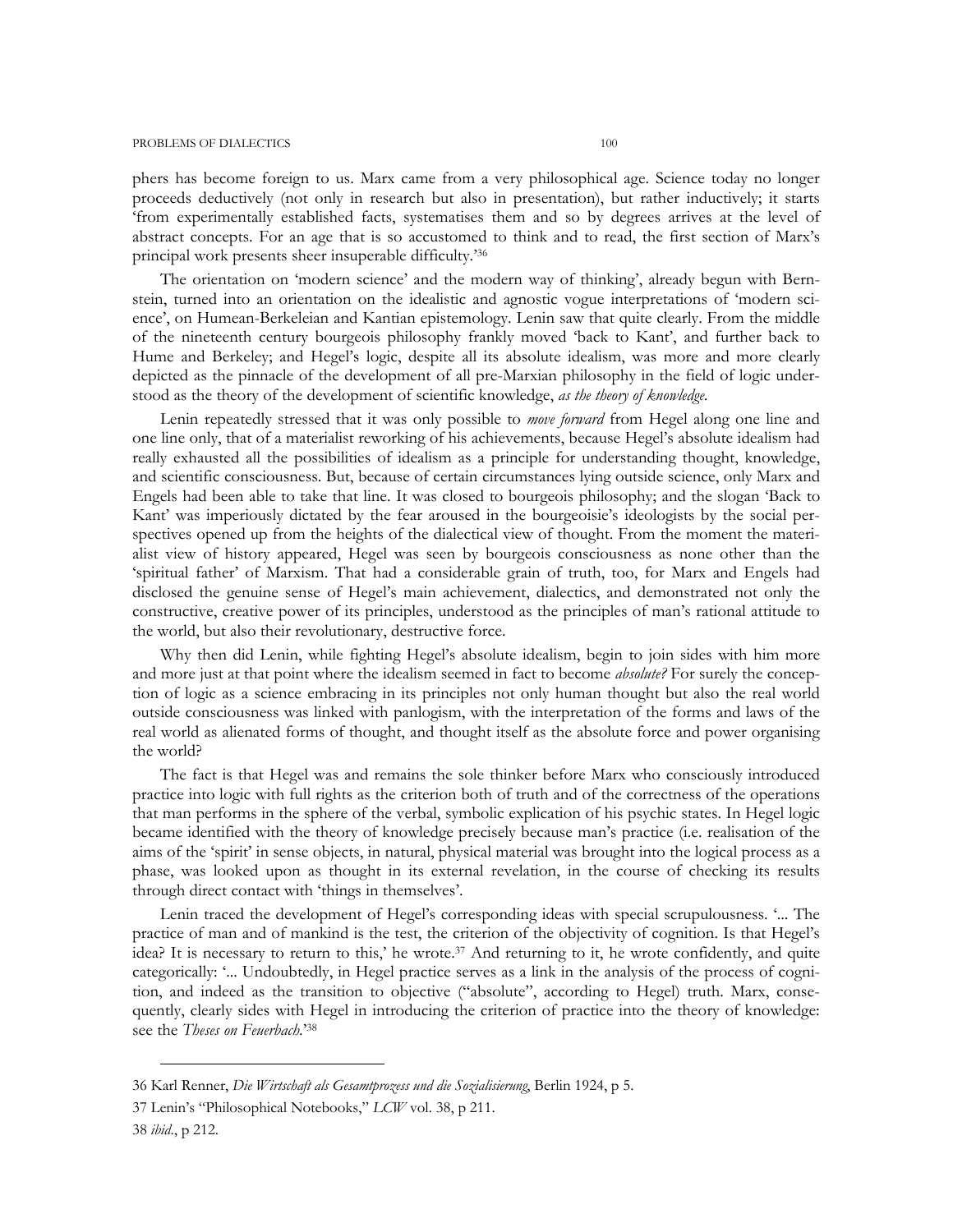In appearing as a practical act thought included *things outside consciousness* in its movement, and then it turned out that the 'things in themselves' were subordinated to the dictates of thinking man and obediently moved and changed according to laws and schemas dictated by his thought. Thus not only did the 'spirit' move according to logical schemas, but also the world of 'things in themselves'. Logic consequently proved to be precisely a theory of knowledge of *things also,* and not solely a theory of the self-knowledge of the spirit.

Formulating the 'rational kernel' of Hegel's conception of the subject matter of logic, Lenin wrote: 'Logic is the science not of external forms of thought, but of the laws of development "of all material, natural and spiritual things", i.e., of the development of the entire concrete content of the world and of its cognition, i.e., the sum-total, the conclusion of the *History* of knowledge of the world.'39

There is no such a formulation, and furthermore no such a *conception* of the subject matter of logic in Hegel himself. In this passage Lenin did not simply translate Hegel's thought 'into his own words', but reworked it materialistically. Hegel's own text, in which Lenin discovered the 'rational kernel' of his conception of logic, does not sound at all like that. Here it is: 'The indispensable basis, the Concept, the Universal, which is Thought itself – in so far, that is, as in using the word *Thought* one can abstract from the idea – this cannot be regarded as a *merely* indifferent form which is attached to some content. But these thoughts of all natural and spiritual things [Only these words are found in Lenin's formulation – *EVI*] even the substantial content, are yet such as to possess manifold determinations and to contain the distinction between Soul and Body, between a concept and its respective reality; the deeper basis is the soul in itself, the pure concept, which is the very core of objects, their very life-pulse, as it is the core and pulse of subjective thinking itself. To bring into clear consciousness this *logical* character which gives soul to mind and stirs and works in it, this is our problem.'40

The difference between Hegel's formulation and Lenin's is one *of principle,* because there is nothing in Hegel about the development of natural things, and could not even be. It would therefore be a gross error to think that the definition of logic as the science of the laws of development of all material and spiritual things is only Hegel's idea transmitted by Lenin, or even simply cited by him. It is nothing of the sort; it is *Lenin's own idea,* formulated, by him in the course of a critical reading of Hegel's words.

*Hegel's logic is also his theory of knowledge* for the reason that the science of thought was inferred by him from an investigation of the history of the spirit's self-knowledge, and thus of the world of natural things, since the latter were considered moments of the logical process, schemas of thought, concepts, alienated in natural material.

Logic is also the theory of knowledge of Marxism, but for quite another reason, because the forms themselves of the activity of the 'spirit' – the categories and schemas of logic – are inferred from investigation of the history of humanity's knowledge and practice, i.e. from the process in the course of which thinking man (or rather humanity) cognises and transforms the material world. From that standpoint logic also cannot be anything else than a theory explaining the universal schemas of the development of knowledge and of the material world by social man. *As such it is also a theory of knowledge*; any other definition of the tasks of a theory of knowledge inevitably leads to one version or another of the Kantian conception.

In no case, according to Lenin, logic and the theory of knowledge were two different sciences. Even less could logic be defined as part of the theory of knowledge. The logical determinations of thought therefore included exclusively universal categories and laws (schemas) of the development of the objective world in general cognised in the course of the millennia of the development of scientific culture and tested for objectivity in the crucible of social man's practice, schemas common to both natural and socio-historical development. Being reflected in social consciousness, in mankind's spiritual

39 *ibid*., p 92-93.

<sup>40</sup> Hegel's "Science of Logic," transl. A. V. Miller, p 37.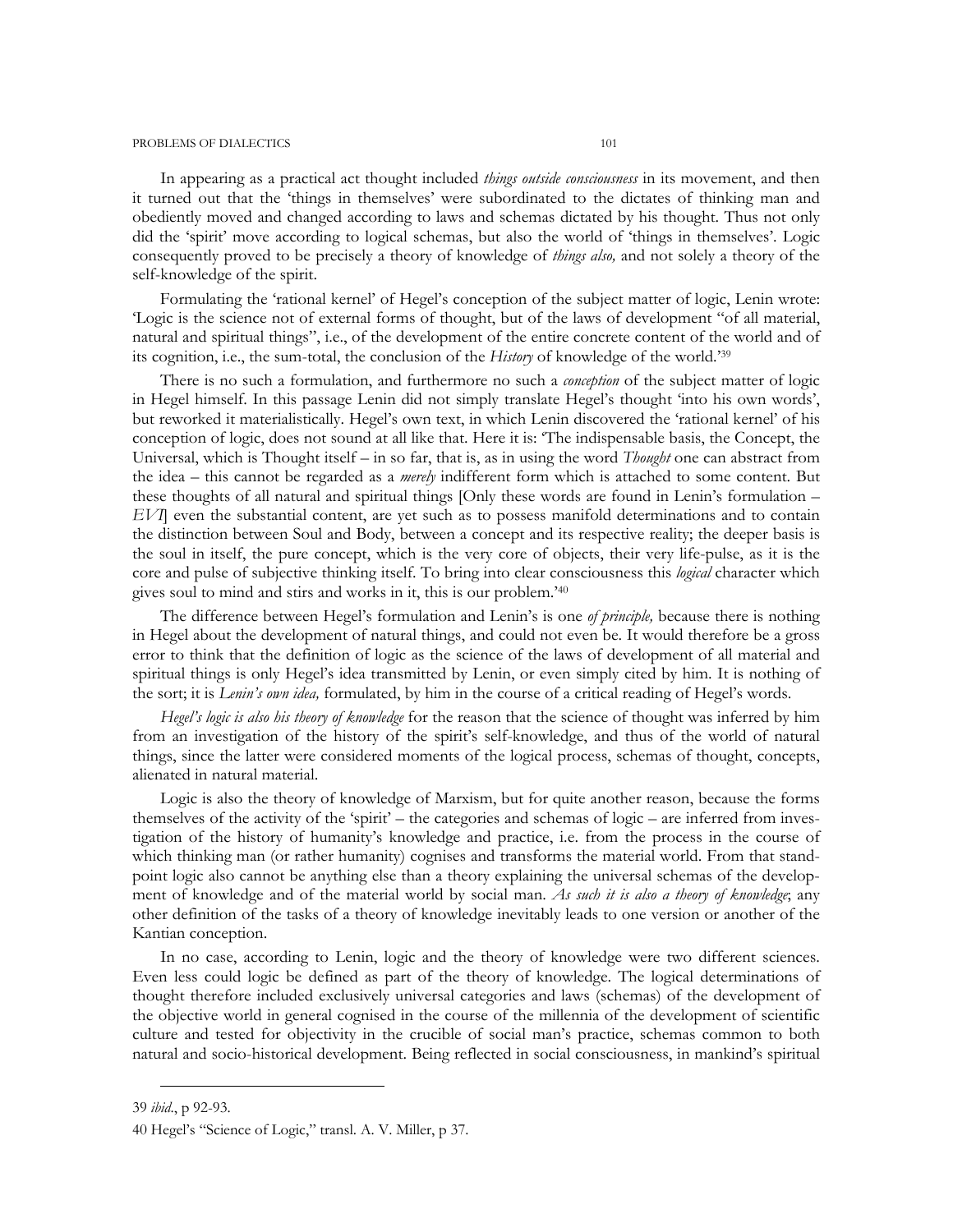culture, they functioned as active logical forms of the work of thought, and logic was a systematic, theoretical depiction of the universal schemas, forms, and laws of development of nature *and* of society, *and* of thought itself.

In this conception, however, logic (i.e. the materialist theory of knowledge) was fully merged without residue in *dialectics.* And once more there were not two sciences, however 'closely linked' with one another, but one and the same science, one in subject matter and its stock of concepts. And this, Lenin stressed, was not 'an aspect of the matter', but 'the essence of the matter'. In other words, unless logic was understood simultaneously as the *theory of knowledge*, it could not be truly understood.

So logic (the theory of knowledge) and dialectics, according to Lenin, were in a relationship of full identity, full coincidence of subject matter and stock of categories. Dialectics had no subject matter distinct from that of the theory of knowledge (logic), just as logic (the theory of knowledge) had no object of a study that would differ in any way from the subject matter of dialectics. In the one and in the other it was a matter of universal forms and laws of development in general that were reflected in consciousness precisely in the shape of logical forms and laws of thought through the determination of categories. And because categories as schemas of the synthesis of experimental data in concepts had a quite objective significance, the same significance also attached to the 'experience' processed with their aid, i.e. to science, the scientific picture of the world, the scientific outlook.

'Dialectics *is* the theory of knowledge of (Hegel and) Marxism,' Lenin wrote in is notes '*On the Question of Dialectics*', in which he summed up the vast job he had done in several years of hard work on critically reworking the Hegelian conception of logic in a materialist way. 'This is the "aspect" of the matter (it is not "an aspect" but the *essence* of the matter) to which Plekhanov, not to speak of other Marxists, paid no attention'.41 That categorical conclusion, hardly admitting of any other interpretation than a literal one, must not be considered as a phrase dropped by chance, but as a real resume of all Lenin's understanding of the problem of the relationship of dialectics, logic, and the theory of knowledge of modern materialism.

In the light of the foregoing, attempts to interpret their relation in the body of Marxism in such a way that dialectics is transformed into a special category treating 'pure forms of being', and logic and the theory of knowledge into special sciences connected with dialectics but not, however, merged with it, and devoted exclusively to the 'specific' forms of the reflection of this ontology in men's consciousness – the one (epistemology) being devoted to the 'specific' forms of knowledge and the other (logic) to the 'specific' forms of discursive thought – proved to be bankrupt (and in no way linked with Lenin's conception).

The idea whereby logic is distinguished from dialectics as the particular from the general and therefore studies just that 'specific feature' of thought from which dialectics digresses, is based on a simple misunderstanding, on neglect of the fact that the 'specific nature' of the forms and laws of thought consists precisely in their universality.

Logic as a science is not at all interested in the 'specific features' of the thinking of the physicist or chemist, economist or linguist, but only in those universal (invariant) forms and laws within which the thinking of any person flows, and of any theoretician, including the logician by profession, who specially thinks about thought. From the angle of materialism, therefore, logic also investigates forms and laws that equally govern both thinking about the external world and thinking about thought itself, and is thus the science of the universal forms and patterns of thought and reality; so that the statement that logic must study the 'specific forms' of the movement of thought as well as the universal ones (common to thought and being), in fact ignores the historically formed division of labour between logic and psychology, depriving psychology of its subject matter, and throwing onto logic a task that is too much for it.

<sup>41</sup> Lenin's "Philosophical Notebooks," *LCW* vol. 38, p 362.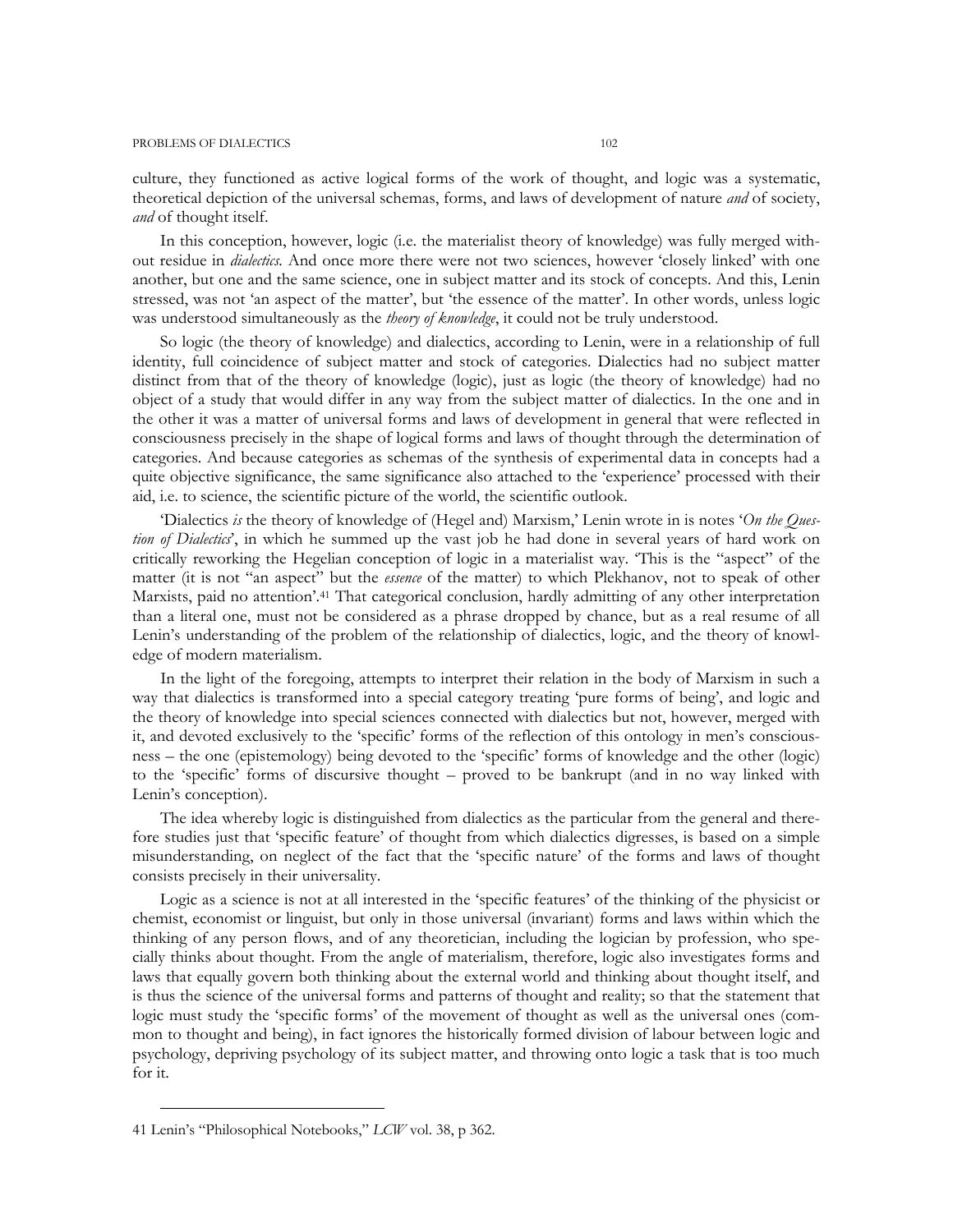To understand logic as a science distinguished from dialectics (though closely connected with it) means to understand both logic and dialectics incorrectly, and not in a materialist way; because logic, artificially separated from dialectics, is inevitably converted into a description of purely subjective methods and operations, i.e. of forms of activities depending on the will and consciousness of people, and on the peculiarities of the material, and therefore ceases to be an objective science. While dialectics, counterposed to the process of the development of knowledge (thought), in the form of a doctrine about 'the world as a whole', in the form of 'world schematics' is just as inevitably converted into extremely general statements about everything on earth and not about anything in particular (something of the sort of that 'everything in nature and society is interconnected', or that 'everything develops' and even 'through contradictions', and so on).

Dialectics, understood so, is tacked on to the real process of cognition in a purely formal way, through examples 'confirming' one and the same general proposition over and over again. But it is clear that such a formal superimposition of the general onto the particular does not deepen our understanding of either the general or the particular by a single jot, while dialectics is transformed into a dead scheme. Lenin therefore quite justly considered the transformation of dialectics into a sum of examples as the inevitable consequence of not understanding it as the logic and theory of knowledge of materialism.

Being the science of the universal forms and patterns within which any process, either objective or subjective, takes place, logic is a rigorously defined system of special concepts (logical categories) reflecting the stages ('steps') consecutively passed through in the formation of any concrete whole (or correspondingly of the process of its mental-theoretical reproduction). The sequence of the development of the categories in the body of a theory has an objective character, i.e. does not depend on the will and consciousness of people. It is dictated primarily by the objective sequence of the development of empirically based theoretical knowledge,42 in the form of which, the objective sequence of the real historical process, purged of its disruptive fortuities and of the historical form, is reflected in people's consciousness.

Logical categories are thus directly stages in distinguishing the world, i.e. of cognising it, and nodal points helping to cognise and master it.43

In explaining this view Lenin remarked on the general sequence of the development of logical categories: 'First of all impressions *flash by,* then *Something* emerges—afterwards the concepts of *quality* (the determination of the thing or the phenomenon) and *quantity* are developed. After that study and reflection direct thought to the cognition of identity—difference—Ground—Essence versus phenomenon—causality, etc. All these moments (steps, stages, processes) of cognition move ... from subject to object, being tested in practice and arriving through this test at truth.'44 'Such is actually the *general course*  of all human cognition (of all science) in general. Such is the course also of *natural science* and *political economy* (and history).'45 The *movement* of scientific cognition, Lenin said, was the nub.46

Logical categories are stages (steps) in cognition developing the object in its necessity, in the natural sequence of the phases of its own formation, and not at all man's technical devices imposed on the subject like a child's bucket on sand-pies. Not only do the determinations of each of the logical categories therefore have an objective character, i.e. determine the object and not simply the form of subjective activity, but the sequence in which the categories appear in the theory of thought also has the same necessary character. It is impossible to determine necessity or purpose strictly scientifically, on an

<sup>42</sup> Engels, "Dialectics of Nature," *MECW* vol. 25, p 505.

<sup>43</sup> Lenin's "Philosophical Notebooks," *LCW* vol 38, p 93.

<sup>44</sup> *ibid*., p 319.

<sup>45</sup> *ibid*., p 318.

<sup>46</sup> *ibid*., p 87.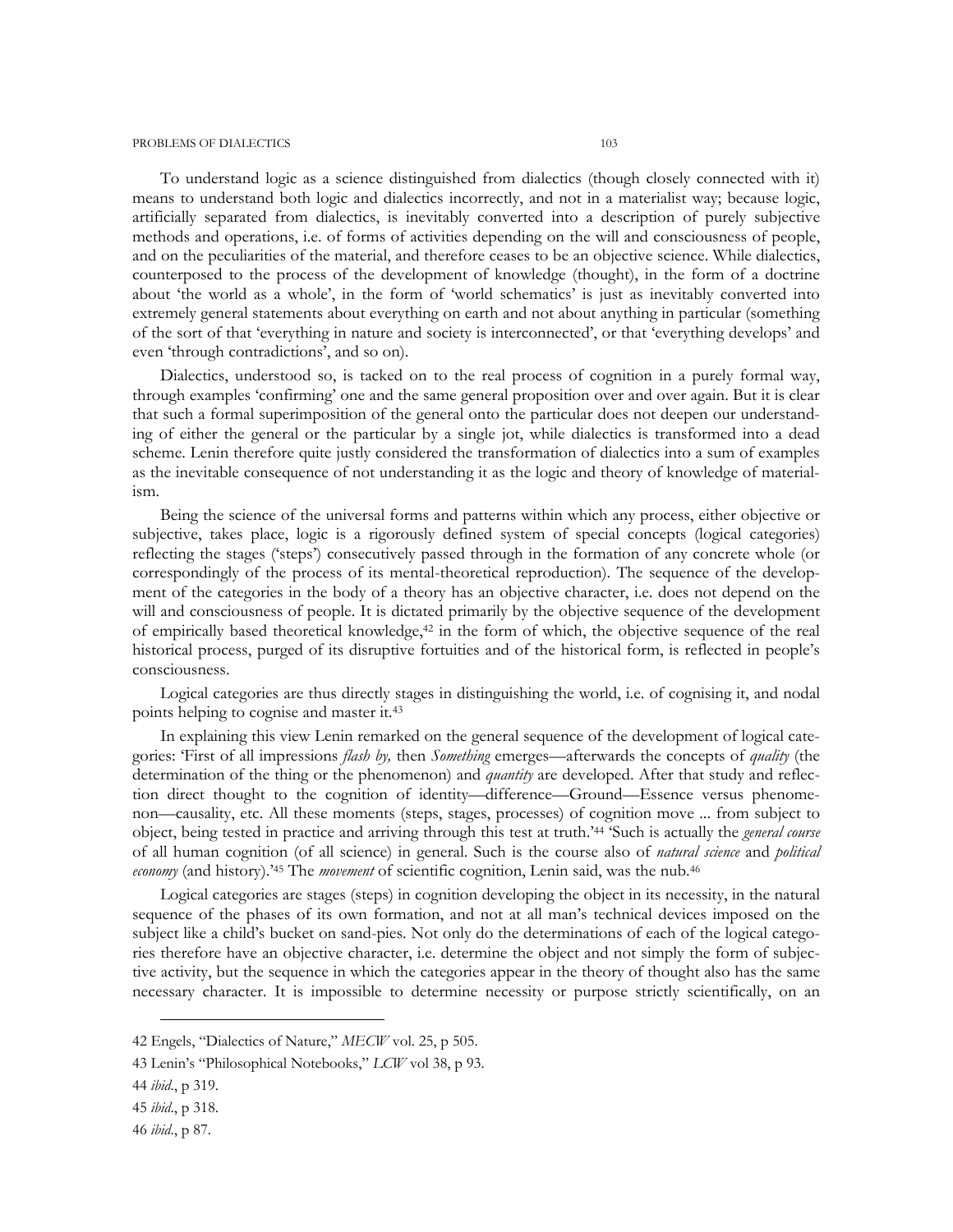objective basis, before and independently of the scientific determination of identity and difference, quality and measure, etc., just as it is impossible to understand capital and profit scientifically unless their 'simple components' – commodity and money have previously been analysed, and just as it is

cal elements are unknown (not identified by analysis). In outlining a plan for systematic treatment of the categories of logic, Lenin noted: 'If Marx did not leave behind him a Logic (with a capital 'L'), he did leave the *logic of Capital,* and this ought to be utilised to the full in this question.'47 Moreover, one can only distinguish the logical categories underlying the theory of political economy from the movement of the theory by basing oneself on the best (dialectical) traditions in the development of logic as a science. 'It is impossible completely to understand Marx's *Capital*, and especially its first chapter, without having thoroughly studied and understood the *whole* of Hegel's Logic.'48 'In his *Capital,*' Lenin wrote further, 'Marx first analyses the simplest, most ordinary and fundamental, most common and everyday *relation* of bourgeois (commodity) society, a relation encountered billions of times, viz. the exchange of commodities. In this very simple phenomenon (in this "cell" of bourgeois society) analysis reveals *all* the contradictions (or the germs of *all* the contradictions) of modern society. The subsequent exposition shows us the development (*both* growth *and* movement) of these contradictions and of this society in the  $\Sigma$  of its individual parts, from its beginning to its end.

impossible to understand the complex compounds of organic chemistry while their constituent chemi-

'Such must also be the method of exposition (or study) of dialectics in general (for with Marx the dialectics of bourgeois society is only a particular case of dialectics).'49

### **10. Contradiction as a Category of Dialectical Logic**

Contradiction as the concrete unity of mutually exclusive opposites is the real nucleus of dialectics, its central category. On that score there cannot be two views among Marxists; but no small difficulty immediately arises as soon as matters touch on 'subjective dialectics', on dialectics as the logic of thinking. If any object is a living contradiction, what must the thought (statement about the object) be that expresses it? Can and should an objective contradiction find reflection in thought? And if so, in what form?

Contradiction in the theoretical determinations of an object is above all a fact that is constantly being reproduced by the movement of science, and is not denied by dialectics or by materialists or idealists. The point that they dispute is something else, namely: what is the relationship of the contradiction in thought to the object? In other words, can there be a contradiction in true, correct thought?

The metaphysical logician tries to demonstrate the inapplicability of the dialectical law of the coincidence or concurrence of opposites, which amounts to their identity, to the very process of thought. Such logicians are occasionally prepared even to recognise that the object can, in agreement with dialectics, be by itself inwardly contradictory. The contradiction is in the object but must not be in the ideas about it. The metaphysician, however, still cannot permit himself in any way to recognise the truth of the law that constitutes the nucleus of dialectics, in relation to the logical process. The principle of contradiction is transformed into an absolute, formal criterion of truth, into an indisputable *a priori* canon, into the supreme principle of logic.

Some logicians strive to substantiate this position, which it is difficult to call other than eclectic, by citing the practice of science. Any science, when it comes up against a contradiction in determinations of an object, always strives to resolve it. In that case does it not act in accordance with the recipes of metaphysics, which holds that any contradiction in thought is inadmissible, and something that must be

<sup>47</sup> *ibid*., p 319.

<sup>48</sup> *ibid*., p 180.

<sup>49</sup> *ibid*., p 360-61.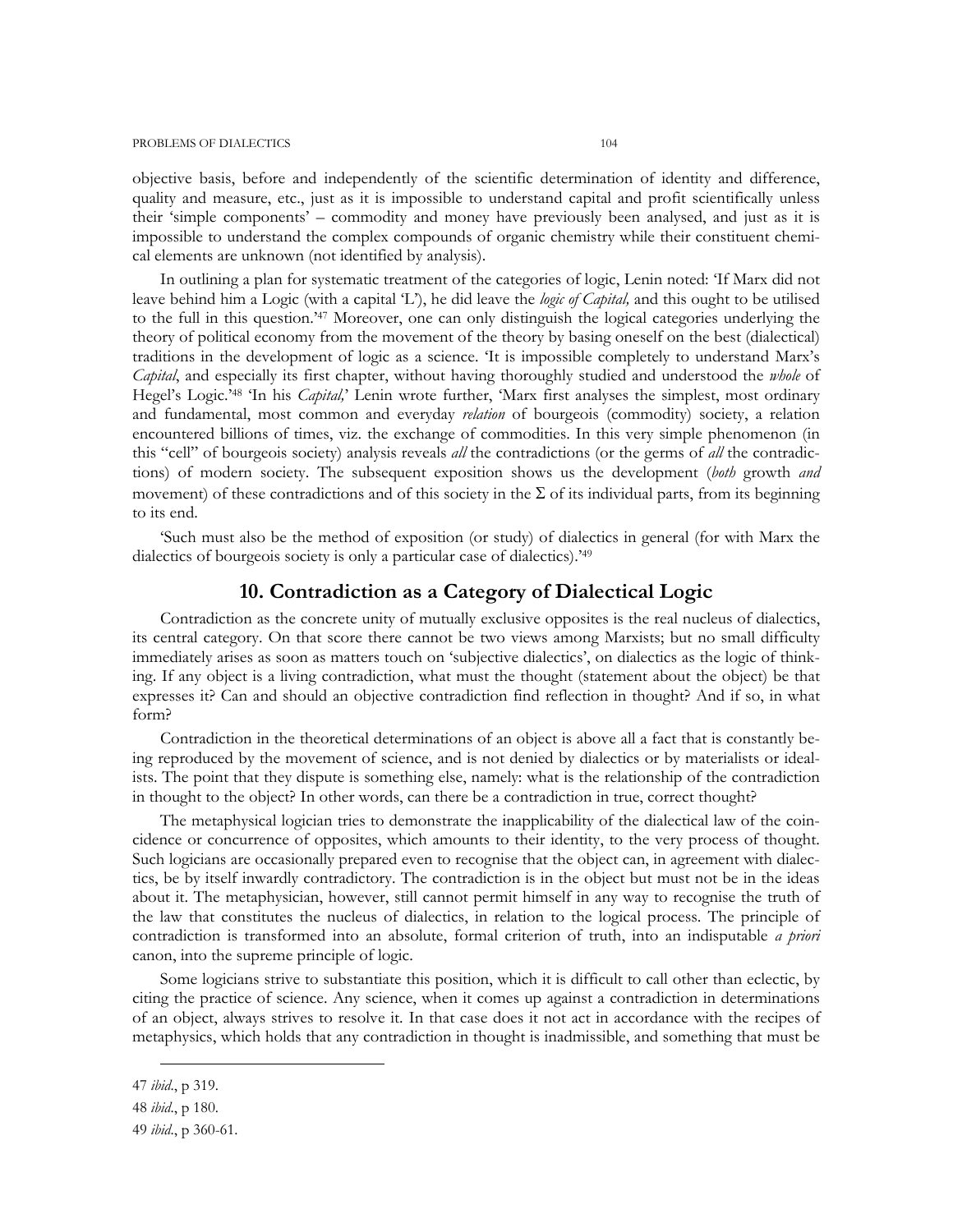got rid of somehow or other? The metaphysician in logic interprets similar moments in the development of science in such a way. Science, he says, always strives to avoid contradictions, but in dialectics there is an opposite tendency.

The view under consideration is based on a misunderstanding, or rather simply on ignorance of the important historical fact that dialectics was born just where metaphysical thought (i.e. thinking without knowing or desiring to know any other logic than formal logic) finally became caught up in the logical contradictions it had brought to light just because it persistently and consistently observed the ban on any kind of contradiction whatsoever in determinations. Dialectics as logic is the means of resolving these contradictions, so that it is stupid to accuse it of an itch to pile up contradictions. It is irrational to see the cause of the illness in the coming of the doctor. The question can only be whether dialectics is successful in curing the contradictions into which thought falls, in fact, as a result of a most rigorous metaphysical diet that unconditionally forbids any contradiction. And if it is successful, just why is it?

Let us turn to the analysis of a striking example, a typical case of how mountains of logical contradictions have been piled up just by means of absolutised formal logic, and rationally resolved only by means of dialectical logic. We have in mind the history of political economy, the history of the disintegration of the Ricardian school and the rise of Marx's economic theory. The way out of the blind alley of the theoretical paradoxes and antinomies into which the Ricardian school had got was found, as we know, only by Karl Marx, and was found precisely by means of dialectics as logic.

That Ricardo's theory contained a mass of logical contradictions was not discovered by Marx at all. It was plainly seen by Malthus, and Sismondi, and McCulloch, and Proudhon. But only Marx was able to understand the real character of the contradictions of the labour theory of value. Let us, following Marx, consider one of them, the most typical and acute, the antinomy of the law of value and the law of the average rate of profit.

David Ricardo's law of value established that living human labour was the sole source and substance of value, an affirmation that was an enormous advance on the road to objective truth. But profit was also value. In trying to express it theoretically, i.e. through the law of value, a clear logical contradiction was obtained. The point was that profit was new, newly created value, or rather part of it. That was an indisputably true analytical determination. But only new labour produced new value. How, however, did that tie up with the quite obvious empirical fact that the quantity of profit was not determined at all by the quantity of living labour expended on its production? It depended exclusively on the quantity of capital as a whole, and in no case on the size of that part that went on wages. And it was even more paradoxical that the higher the profit the less living labour was consumed during its production.

In Ricardo's theory the law of the average rate of profit, which established the dependence of the scale of profit on the quantity of capital as a whole, and the law of value, which established that only living labour produced new value, stood in a relation of direct, mutually exclusive contradiction. Nevertheless, both laws determined one and the same object (profit). This antinomy was noted with spiteful delight in his day by Malthus.

Here then was a problem that it was impossible to resolve on the principles of formal logic. And if thought had arrived here at an antinomy, and had landed in a logical contradiction, it was difficult to blame dialectics for it. Neither Ricardo nor Malthus had any idea of dialectics. Both knew only the Lockian theory of understanding and the logic (and that formal) corresponding to it. Its canons were indisputable for them, and the only ones. This logic justified a general law (in this case the law of value) only when it was demonstrated as an immediately general empirical rule under which all facts whatsoever were subsumed without contradiction.

It was found that there was in fact no such relationship between the law of value and the forms of its manifestation. As soon as one tried to treat profit theoretically (i.e. to understand it through the law of value), it suddenly proved to be an absurd contradiction. If the law of value was universal, profit was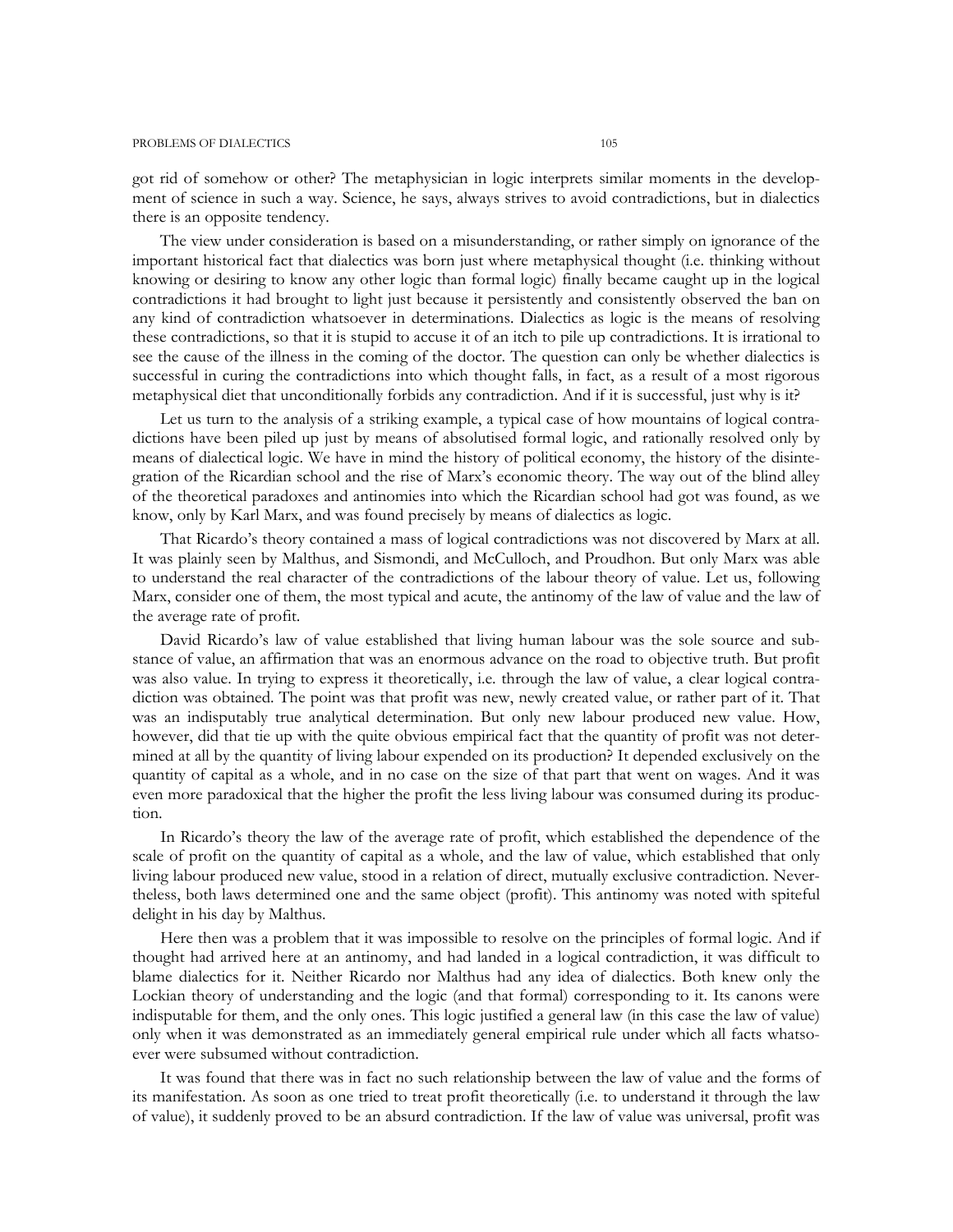impossible in principle. By its existence it refuted the abstract universality of the law of value, the law of its own particular existence.

Ricardo, the creator of the labour theory of value, was primarily concerned with the accord of the theoretical statements with the object. He soberly, and even cynically, expressed the real state of affairs; and the latter, riddled with unresolvable antagonisms, was naturally presented in thought as a system of conflicts, antagonisms, and logical contradictions. This circumstance, which bourgeois theoreticians regarded as evidence of the weakness and incompleteness of his theory, was evidence rather of the contrary, of its strength and objectivity.

When Ricardo's disciples and successors no longer made correspondence of theory to the object their chief concern, but rather agreement of the developed theoretical determinations with the requirements of formal logical consistence, with the canons of the formal unity of theory, the labour theory of value began to disintegrate. Marx wrote of James Mill: 'What he tries to achieve is formal, logical consistence. The *disintegration* of the Ricardian school "therefore" begins with him.'50

In fact, as Marx showed, the general law of value stood in a relation of mutually exclusive contradiction with the empirical form of its own manifestation, with the law of the average rate of profit. That was *a real contradiction of a real object.* And it was not surprising that, in trying to subsume the one law directly and immediately under the other, a logical contradiction was obtained. But when, nevertheless, they continued trying to make value and profit agree directly and *without contradiction,* they then obtained a problem that was, in Marx's words, 'much more difficult to solve than that of squaring the circle.... It is simply an attempt to present that which does not exist as in fact existing'.<sup>51</sup>

The metaphysically thinking theoretician, coming up against such a paradox, inevitably interprets it as the result of mistakes committed earlier in thought, in the working out and formulation of the universal law. And he naturally seeks a solution of the paradox by way of a purely formal analysis of the theory, by making the concepts more precise, by correcting expressions, and so on. *A propos* of this approach to solving the problem Marx wrote: "Here the contradiction between the general law and further developments in the concrete circumstances is to be resolved not by the discovery of the connecting links but by directly subordinating and immediately adapting the concrete to the abstract. This moreover is to be brought about by a *verbal fiction,* by changing *vera rerum vocabula.* (These are indeed "verbal disputes", they are "verbal", however, because real contradictions, which are not resolved in a real way, are to be solved by phrases.)'52

When the general law contradicts the empirically common position of things the empiricist immediately sees the way out in altering the formulation of the general law in such a fashion that the empirically general will be directly subsumed under it. At first glance that is how it ought to be; if thought contradicts the facts, then the thought should be altered so as to bring it into line with the general phenomena immediately given on the surface. In fact, this is theoretically false, and by taking it the Ricardian school arrived at complete rejection of the labour theory of value. The general law revealed by Ricardo was sacrificed to crude *empeiria* (experience), but the crude empiricism was inevitably converted into a 'false metaphysics, scholasticism, which toils painfully to deduce undeniable empirical phenomena by simple formal abstraction directly from the general law, or to show by cunning argument that they are in accordance with that law'.53

Formal logic, and the metaphysics that made it an absolute, knew only two ways of resolving contradictions in thought. The first was to adjust the general law to the directly general, empirically obvious, state of affairs. That, as we have seen, brought about loss of the concept of value. The second way

<sup>50 &</sup>quot;Theories of Surplus Value, Part III," *MECW* vol. 32 p 258.

<sup>51 &</sup>quot;Theories of Surplus Value, Part III" *MECW* vol. 32 p 277.

<sup>52</sup> *Ibid*., *MECW* vol. 32 p 277-8.

<sup>53 &</sup>quot;Theories of Surplus Value, Part I" *MECW* vol. 30 p 395.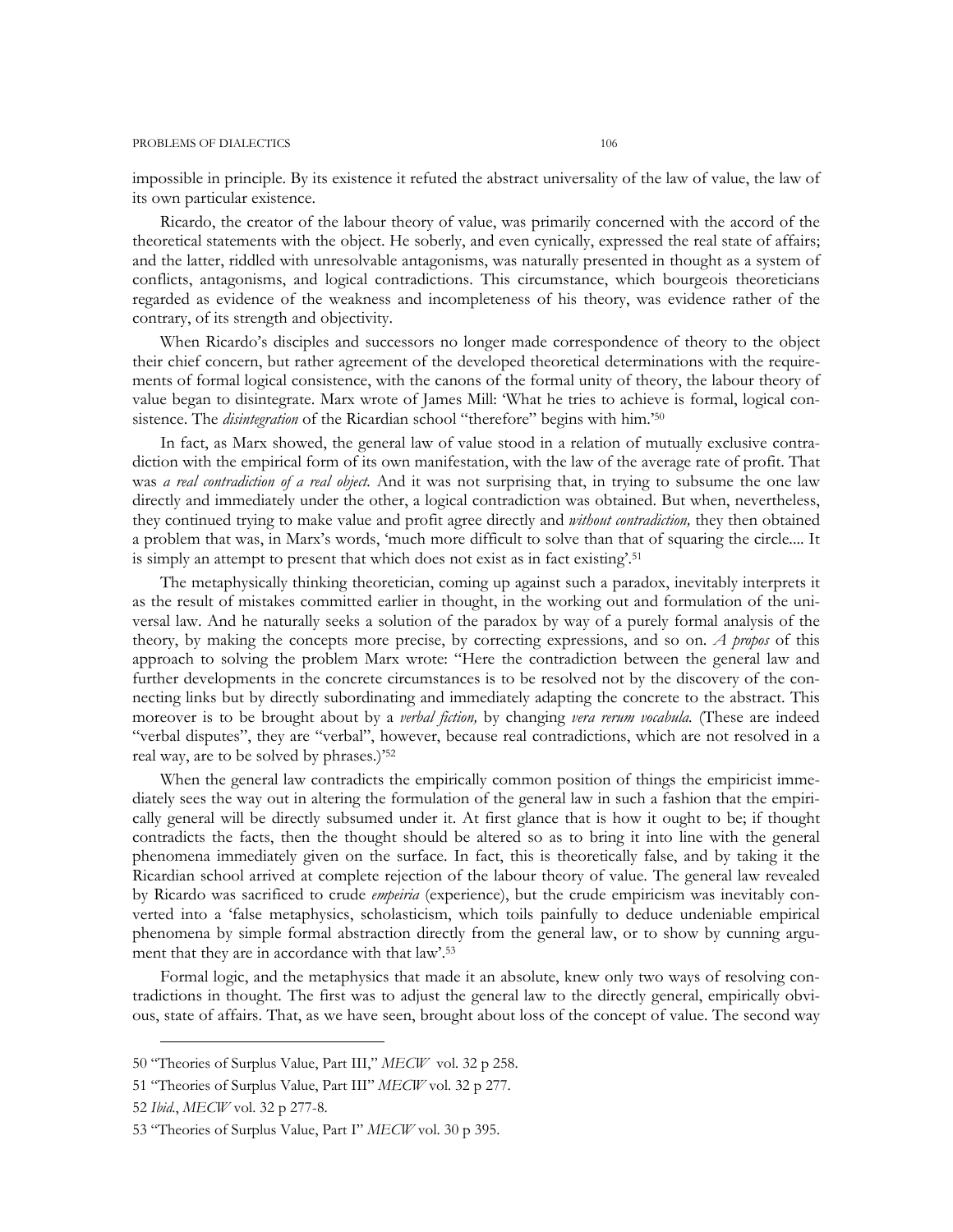was to represent the internal contradiction, express thinking as a logical contradiction, as an external contradiction of two things, each of which was, in itself, non-contradictory, a procedure known as reducing the internal contradiction to a contradiction 'in different relations or at a different time'. It was done as follows. Profit could not be explained from value without contradiction? Well, what of it! There was no need to persist in a one-sided approach; one must admit that profit originated in reality not only from labour but also from many other factors. It was necessary role of land, and of machines, and of demand, and of many, many other account. The point, they said, lay not in the contradictions but in the fullness. So the triune formula of vulgar economics 'Capital—interest; land—rent; labour wages'. There was no logical contradiction there, it is true; it had disappeared, but with it, too, had disappeared the theoretical approach to things in general.

The conclusion was obvious; not every means of resolving the contradictions led to *development* of the theory. The two ways outlined above signified a solution such as was identical with converting the theory into empirical eclecticism. Because theory in general existed only where there was a conscious and principled striving to understand all the separate phenomena as necessary and the same general, concrete substance, in this instance the substance of value, of living human labour.

The only theoretician who succeeded in resolving the logical contradictions of the Ricardian theory so as to bring about not disintegration but *real development* of the labour theory of value was, of course, Karl Marx. What did his dialectical materialist method of resolving the antinomy consist in? First of all, we must state that the real contradictions discovered by Ricardo did not disappear in Marx's system. Furthermore, they were presented in it as *necessary* contradictions of the object itself, and not at all as the result of mistakenness of the idea, or of inexactitudes in determinations. In the first volume of *Capital,* for example, it is demonstrated that surplus value is exclusively the product of that part of capital which is expended on wages and converted into living labour, i.e. variable capital. The proposition in the third volume, however, reads: 'However that may be, the outcome is that surplus-value springs simultaneously from all portions of the invested capital.'54

Between the first and the second propositions a whole system was developed, a whole chain of connecting links; between them, nevertheless, there was preserved a relationship of mutually exclusive contradiction banned by formal logic. That is why vulgar economists triumphantly declared, after the appearance of the third volume of *Capital,* that Marx had not fulfilled his pledge, that the antinomy of the labour theory of value remained unresolved by him and that the whole of *Capital* was consequently nothing more than speculative, dialectical hocus-pocus.

The general is thus also contradicted in *Capital* by its own particular manifestation, and the contradiction between them does not disappear just because a whole chain of mediating links has been developed between them. On the contrary, this actually demonstrates that the antinomies of the labour theory of value are not logical ones at all but real contradictions in the object, correctly expressed by Ricardo, though not understood by him. In *Capital* these antinomies are not done away with at all as something subjective, but prove to be understood, i.e. have been *sublated* in the body of a deeper and more concrete theoretical conception. In other words, they are *preserved* but have lost the character of logical contradictions, having been converted into abstract moments of the concrete conception of economic reality. And there is nothing surprising in that; any concrete, developing system includes contradictions as the principle of its self-movement and as the form in which the development is cast.

So let us compare how the metaphysician Ricardo and the dialectician Marx understood value. Ricardo, of course, did not analyse value by its form. His abstraction of value, on the one hand, was incomplete, and on the other was formal, and for that reason was untrue. In what, then, did Marx see the fullness and pithiness of the analysis of value that was missing in Ricardo? First, in value being a living concrete contradiction.

<sup>54 &</sup>quot;Capital, Volume III" *MECW* vol 37, p 40.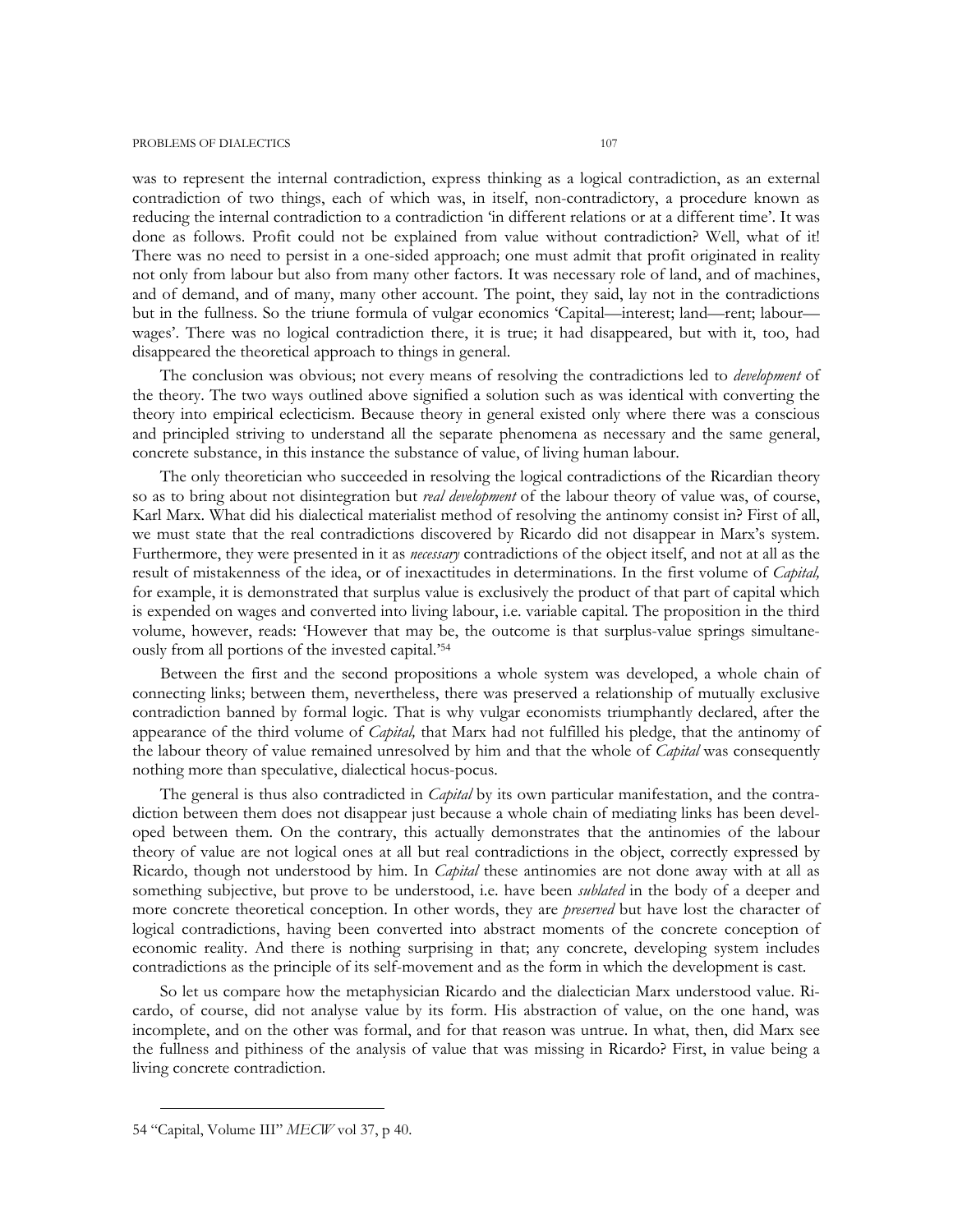Ricardo showed value only from the aspect of its substance, i.e. took labour as the substance of value. As for Marx, he (to use an expression from *Hegel's Phenomenology of Mind*) understood value not only as substance but also as subject. Value was represented as the substance-subject of all the developed forms and categories of political economy; and with that conscious dialectics in this science began. Because the 'subject' in Marx's conception (in this case he employed the terminology of the *Phenomenology of Mind*) is reality developing through its own internal contradictions.

But let us look a little closer at Marx's analysis of value. First of all it investigates the direct, moneyless exchange or barter of commodity for commodity. In exchange, in the course of which one commodity is replaced by another, value is only manifested, is only expressed; and in no case is it created. It is manifested as follows: one commodity plays the role of relative value, and the other, counterposed to it, the role of equivalent. 'In one expression of value, one commodity cannot simultaneously appear in both forms. These forms are polar opposites, are mutually exclusive.'55

The metaphysician will no doubt be delighted to read that two mutually exclusive economic forms cannot simultaneously be combined in one commodity! But can one say that Marx was refuting the possibility of the coincidence of mutually exclusive determinations in the object and in its conception? Rather the contrary. The fact is that we are not yet concerned with the *concept* of value, with value as such. The passage cited crowns the analysis of the *form of the revelation* of value. Value itself still remains a mysterious and theoretically unexpressed essence of each of the commodities. On the surface of phenomena it really appears as if two abstract, one-sided forms of its revelation are visible. But value itself does not coincide with either of these forms, or with their simple, mechanical unity. It is a third something, something lying deeper. In relation to its owner, for example, linen as a commodity appears only in the relative form of value; and in that same relation it cannot be simultaneously an equivalent.

But matters appear so only from an *abstract, one-sided* angle. For the owner of linen is absolutely equal to the owner of a coat, and from the position of the latter the relation under consideration proves directly the opposite, so that we do not have two different relations, but *one concrete objective relation, a mutual relation* of two commodity owners. From the *concrete* standpoint each of the two commodities – linen and coat – mutually measures the other's value and – also *mutually* serves as the material in which it is measured. In other words each mutually presupposes that the equivalent form of value is realised in the other commodity, the very form in which the latter can no longer be because it is in the relative form.

In other words the exchange really being completed presupposes that *each of the two* commodities mutually related in it simultaneously takes on both economic forms of the revelation of value in itself, both measuring its own value and serving as the material for expressing the value of the other commodity. And if, from the abstract, one-sided point of view, each of them is only in one form, and functions as relative value in one relation and as equivalent in the other, from the concrete aspect, i.e. in fact, each of the commodities is *simultaneously* and, moreover, *within one and the same relation* in both mutually exclusive forms of the expression of value. If the two commodities do not mutually recognise each other as equivalents, exchange simply cannot take place. If, however, exchange does take place, that means that the two polarly excluded forms of value are combined in each of the two commodities.

What you get, then, says the metaphysician, is that Marx contradicts himself. How can he say that two polar forms of the expression of value cannot be combined in one commodity, and then state that in real exchange they are all the same so combined? The answer is that concrete examination of things refutes the result obtained by the abstract, one-sided approach to them, and shows it to be untrue. The truth of commodity exchange is just that a relation is realised in it that is absolutely impossible from the angle of an abstract, one-sided view.

<sup>55 &</sup>quot;Capital, Volume I" *MECW* vol. 35 p 59.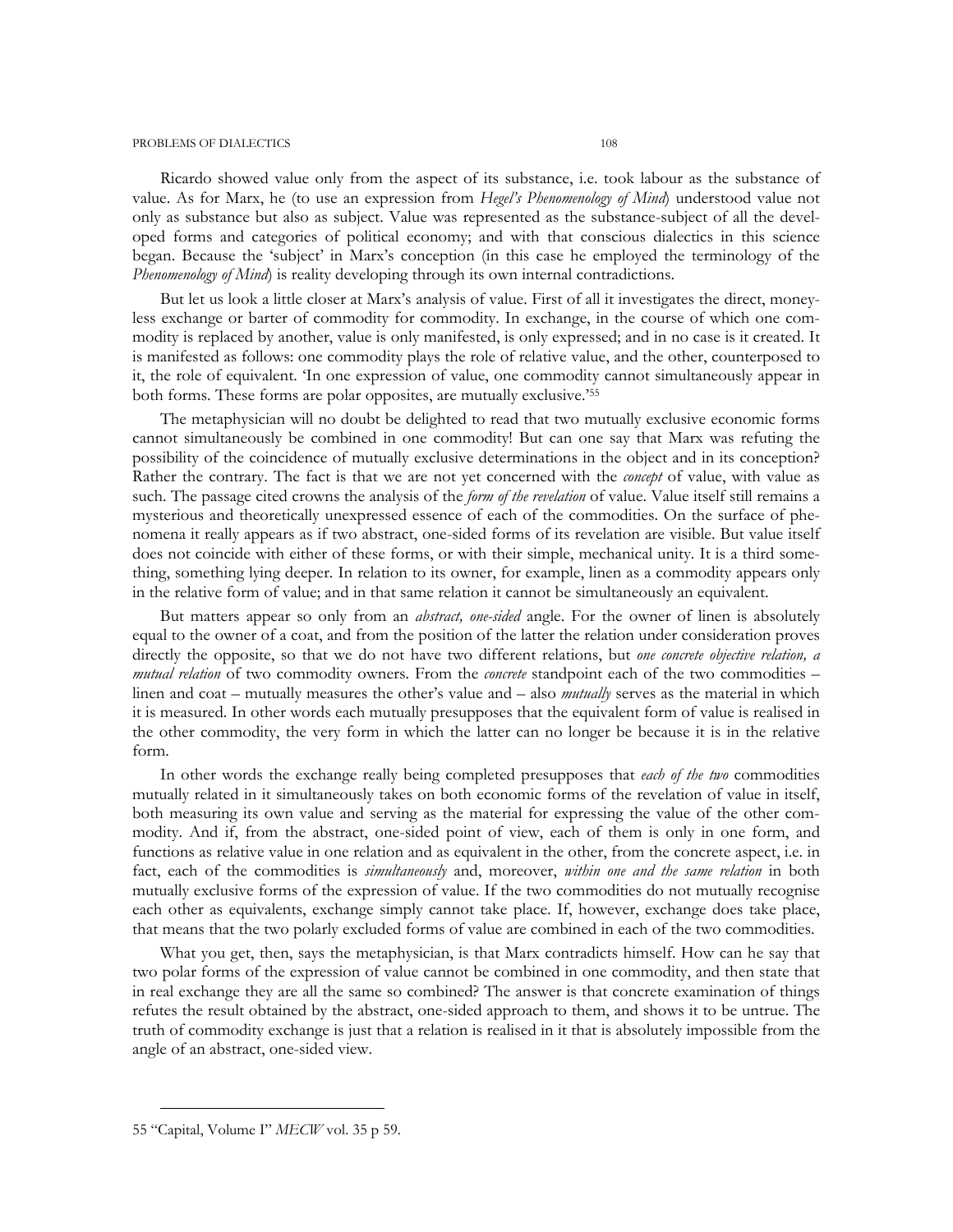Something else is discovered in the form of the contradiction under consideration, as analysis shows, and that is the absolute content of each of the commodities, its value, the *inner* contradiction of value and use-value. 'Thus the contrast between use-value and value hidden away within the commodity,' Marx wrote, 'has an outward and visible counterpart, namely the relation between two commodities, the relation in which the commodity whose value is to be expressed counts only as use-value, whereas the commodity in terms of which value is to be expressed counts only as exchange-value. The simple value form of a commodity is, therefore, the simple phenomenal form of the inherent contrast (within the commodity) between use-value and value.'56

From the aspect of logic this point is extraordinarily instructive. The metaphysician, coming up against the fact of the coincidence of contradictory determinations in a concept, in the statement of a thing, sees in it a false theoretical expression and strives to turn the internal contradiction into an external contradiction of two things, each of which, in his view, is internally non-contradictory, into a contradiction 'in various relations or at a different time'. Marx acted quite the contrary. He showed hat the inner contradiction hidden in each of the interrelated things in a contradiction of an external order.

As a result value was presented as an inner relation of a commodity *to itself*, outwardly revealed through the relation to another commodity. The other commodity played only the role of a mirror in which the inwardly contradictory nature of the commodity that expressed its value was reflected. In philosophical terms, the external contradiction was presented only as a phenomenon and the relation to the other commodity (as mediated through this relation) as the relation of the commodity to itself. The *inner* relation, the relation to itself, was also value as the absolute economic content of each of the mutually related commodities.

The metaphysician always strives to reduce the internal relation to an external one. For him a contradiction in 'one relation' is an index of the abstractness of knowledge, an index of the confusion of different planes of abstraction, and so on, and an external contradiction is a synonym of the 'concreteness' of knowledge. For Marx, on the contrary, it was an index of the one-sidedness and superficiality of knowledge when an object was presented in thought simply as an external contradiction, signifying that only the outward form of the manifestation of an internal contradiction had been caught, instead of the contradiction itself. Dialectics obliges one always to see, behind a thing's relation to another thing, its own relation to itself, its own inner relation.

The difference between dialectics and metaphysics does not consist at all in the former's recognising only inner contradictions and the latter's recognising only external ones. Metaphysics really always tries to reduce the inner contradiction to a contradiction 'in different relations', denying it objective significance. Dialectics by no means reduces the one to the other. It recognises the objectivity of both. The point, however, does not lie in reducing an external contradiction to an inner one, but in *deriving* the former from the latter and thus comprehending the one and the other in their objective necessity. Dialectics moreover does not deny the fact that an inner contradiction always appears in phenomena as an external one.

The immediate coincidence of mutually exclusive economic determinations (value and use-value) in *each* of the two commodities meeting in exchange is also the true theoretical expression of the essence of simple commodity exchange. And this essence is value. From the logical aspect the concept of value (in contrast to the outward form of its manifestation in the act of exchange) is characterised by its being presented as an immediate contradiction, as the direct coincidence of two forms of economic existence that are polar opposites.

Thus, what was effected in the real act of exchange was impossible from the angle of abstract (formal, logical) reason, namely, the direct or immediate identification of opposites. This was the theoretical expression of the real fact that direct commodity exchange could not be completed smoothly,

<sup>56 &</sup>quot;Capital, Volume I" *MECW* vol. 35, p 66.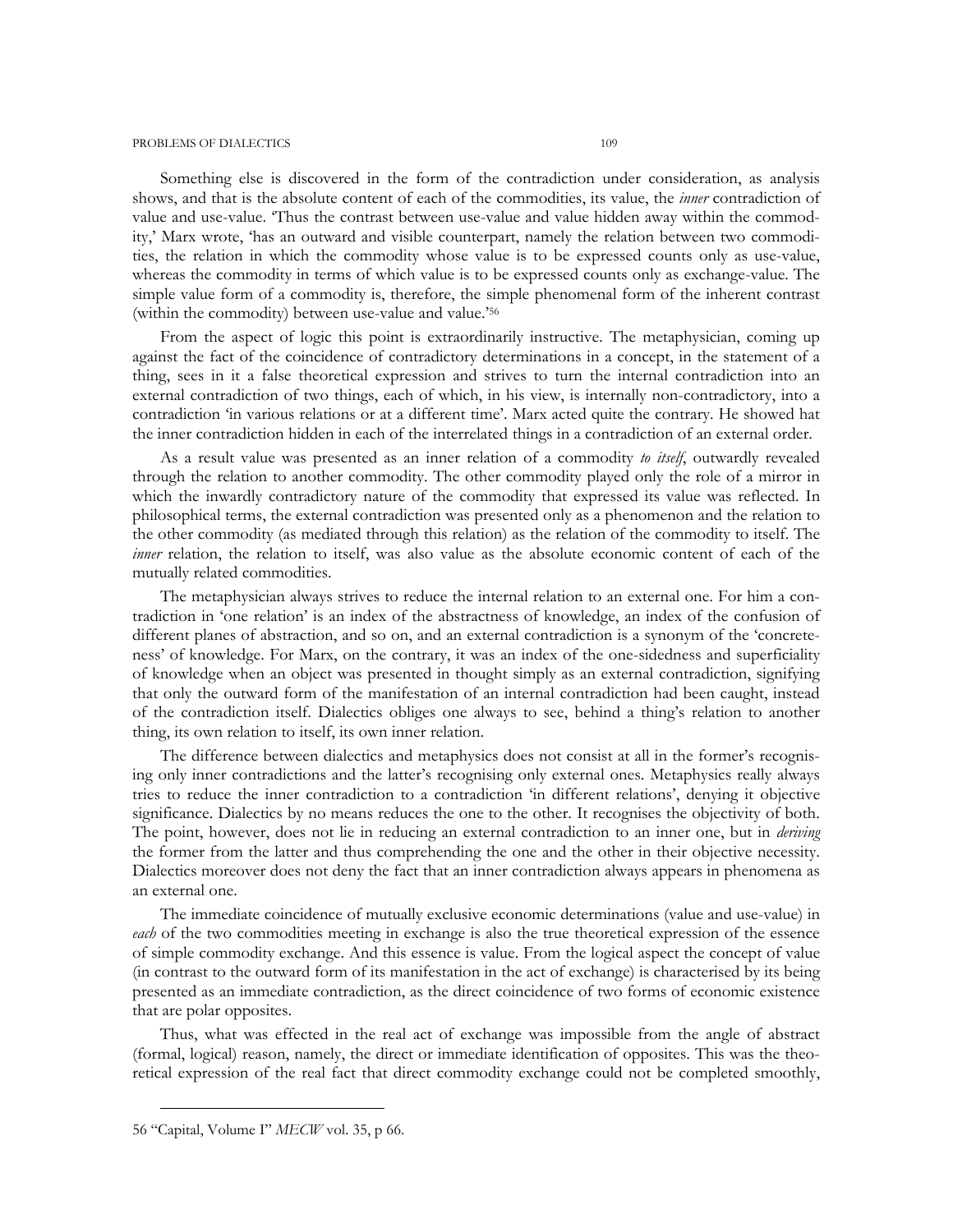without collisions, without conflicts, without contradictions and crises. The point was that direct commodity exchange was not in a position to express the socially necessary measure of the expenditure of labour in the various branches of social production, i.e. value. And value therefore remained, within the limits of the simple commodity form, an unresolved and unresolvable antinomy. In it the commodity *had to be, yet could not be,* in the two polar forms of expression of value, and consequently real exchange by value was impossible. But it did happen somehow, and consequently both polar forms of value were somehow combined in each commodity. There was no way out of the antinomy. Marx's contribution was precisely that he understood that, and expressed it theoretically.

Insofar as exchange through the market remained the sole and universal form of the social exchange of things, the antinomy of value found its solution in the movement of the commodity market itself. The market created the means for resolving its own contradictions. So money was born. Exchange became not direct and unmediated, but mediated – through money; and the coincidence of mutually exclusive economic forms in a commodity came to an end, as it were, since it was split into two 'different relations', into an act of sale (which transformed use-value into value) and an act of purchase (which converted value into use-value). The two antinomic acts, mutually exclusive in their economic content, already did not coincide immediately but were completed at a different time and in different parts of the market.

'The antinomy seemed at first glance to be resolved by all the rules of formal logic; but the semblance was purely external. In fact the antinomy had not disappeared at all, but had only acquired a new form of expression. Money did not become absolutely pure value, and the commodity thus pure usevalue. Both commodity and money were fraught, as before, with an inner contradiction that was expressed, as before, in thought in the form of a contradiction in determinations; once again, moreover, the contradiction was unresolved and unresolvable, and revealed itself in the clearest way, though only from time to time, precisely in crises, and then making itself felt the more strongly.

'The only commodity is money,' says the commodity owner at times when this contradiction does not show on the surface. 'The only money is commodities,' he asserts in a directly opposite way during a crisis, refuting his own abstract statement. Marx's theoretical, but concrete, thinking showed that the inner opposition of the economic determinations of money existed at every fleeting second, even when they were not manifested in an obvious, visible way but were hidden in commodities and in money, when everything was apparently going swimmingly and the contradiction seemed resolved once and for all.

In theoretical determinations of money the antinomy of value brought out earlier was preserved; in them it formed the 'simple essence' both of commodities and of money, although on the surface of phenomena it proved to be annulled, broken down into two 'different relations'. But these relations, like the direct exchange of commodity for commodity, formed on inner unity that was preserved in all its acuteness and tension in both commodities and money, and consequently also in theoretical determinations of the one and of the other. As before, value remained an internally contradictory relation of a commodity to itself, which was no longer revealed, though, on the surface through a direct relation to another commodity of the same sort, but through its relation to money. Money now functioned as the means by which the mutual, reciprocal transformation of the two originally exposed poles of the expression of value (value and use-value) was effected.

From that angle the whole logical structure of *Capital* was traced out from a new and very important aspect. Any concrete category was presented as a metamorphosis through which value and usevalue passed during their reciprocal transformations into one another. The forming of the capitalist, commodity system appears in Marx's theoretical analysis as a complicating of the chain of connecting links through which the poles of value, mutually attracting and at the same time excluding each other, have to pass. The path of the reciprocal transformation of value and use-value becomes longer and longer, and more and more complicated, and the tension between the poles increases.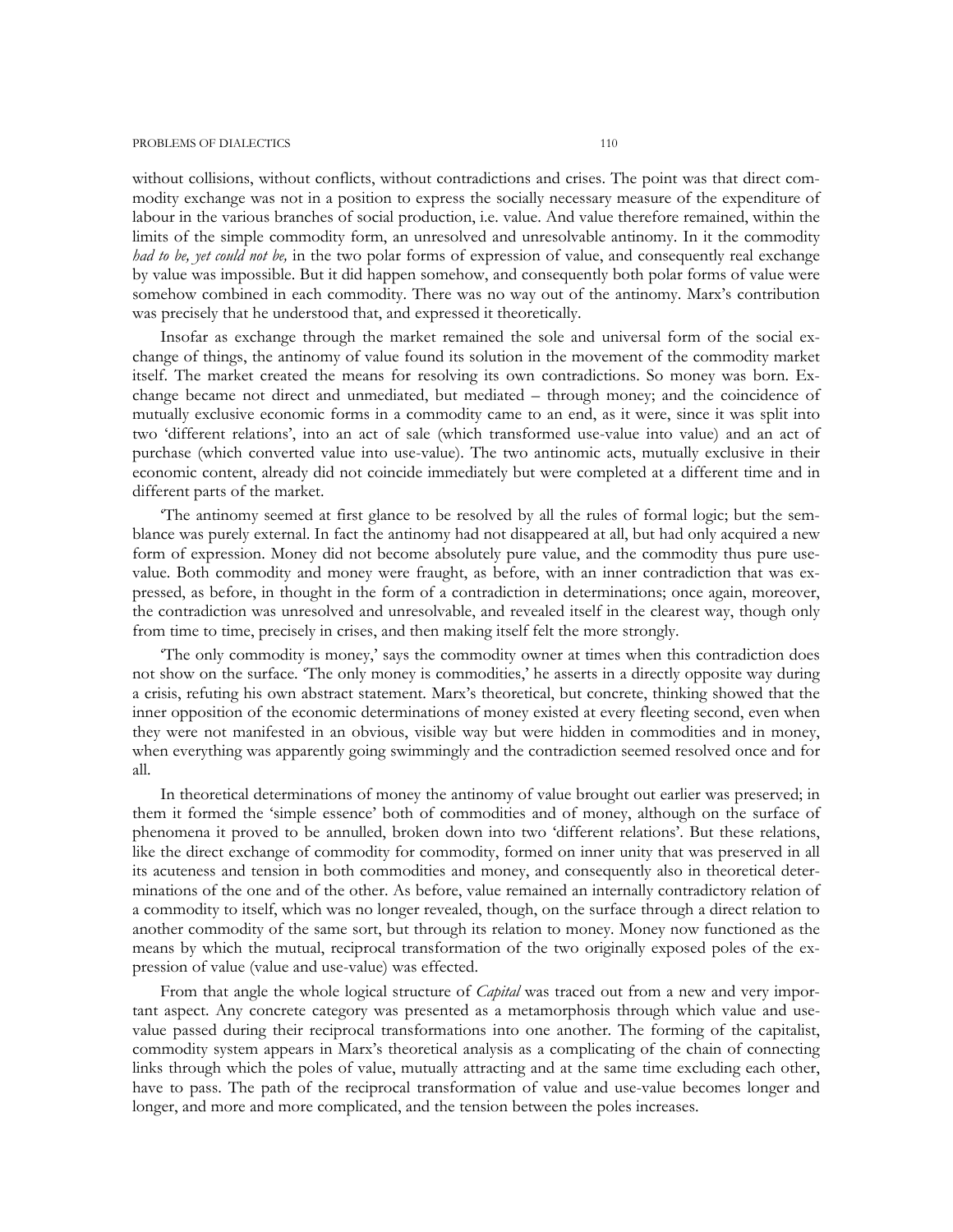The relative and temporary resolution of the tension takes place through crises, and its final resolution is through socialist revolution.

That approach to things immediately gave thought an orientation in the analysis of any form of economic relation. In fact, just as the commodity market found a relative resolution of its objective contradictions in the birth of money, so the theoretical determinations of money in *Capital* served as a means of relatively resolving the theoretical contradiction revealed in the analysis of the simple value form. Within the limits of the simple form the antimony of value remained unresolved and fixed in thought as a contradiction in the concept. Its sole true logical resolution consisted in tracing how it was resolved objectively in practice in the course of the movement itself of the commodity market. And the movement of the investigating thought consisted in revealing this new reality that developed by virtue of the impossibility of resolving the objective contradiction originally disclosed.

Thus the very course of theoretical thought became not a confused wandering but a rigorous purposive process, in which thinking used empirical facts to find the conditions and data that were lacking for solution of a clearly formulated task, of a problem. Theory therefore appeared as a process of the constant resolution of problems pushed to the fore by the investigation of the empirical facts itself.

Investigation of the commodity-money circulation led to an antinomy. As Marx wrote: 'Turn and twist as we may, the sum total remains the same. If equivalents are exchanged, then no surplus value is created; and if non-equivalents are exchanged, still no surplus value is created. Circulation, the exchange of commodities, does not create value.'57 So, he concluded, capital could not arise from circulation, just as it could not arise outside it. It 'must simultaneously take place in the sphere of circulation and outside the sphere of circulation. Such are the conditions of the problem. That is the nut we have to crack!'58

Marx's way of posing the problem was not at all fortuitous and was not simply a rhetorical device. It was linked with the very essence of the dialectical method of developing theory, following the development of the actual object. The solution of the question corresponds to the posing of it. The problem arising in thought in the form of a contradiction in the determination could only be resolved if the theoretician (and the real owner of money) was 'lucky enough to find somewhere within the sphere of circulation, to find in the market, a commodity whose use-value has, the peculiar quality of being a source of value; a commodity whose actual consumption is a process whereby labour is embodied, and whereby therefore value is created'.59

Objective reality always develops through the origin within it of a concrete contradiction that finds its resolution in the generation of a new, higher, and more complex form of development, the contradiction is unresolvable. When expressed in thought it naturally appears as a contradiction in the determinations of the concept that reflects the initial stage of development. And that is not only correct, but is the sole correct form of movement of the investigating mind, although there is a contradiction in it. A contradiction of that type in determinations is not resolved by way of refining the concept that reflects the given form of development, but by further investigating reality, by discovering another, new, higher form of development in which the initial contradiction finds its real, actual, empirically established resolution.

It was not fortuitous that the old logic passed this very important logical form over as a 'question'. For the real questions, the real problems that arise in the movement of the investigating mind, always rise before thought in the form of contradictions in the determination, in the theoretical expression of the facts. The concrete contradiction that arises in thought also leads toward a further and, moreover,

<sup>57 &</sup>quot;Capital, Volume I" *MECW* vol. 35 p 174.

<sup>58 &</sup>quot;Capital, Volume I," *MECW* vol. 35, p 177. Marx actually used the Latin tag *Hic Rhodus, hic salta!*, ['Here is Rhodes, now jump!'] which the Pauls render here as 'That is the nut we have to crack!' – Tr. 59 *Ibid*., p 177.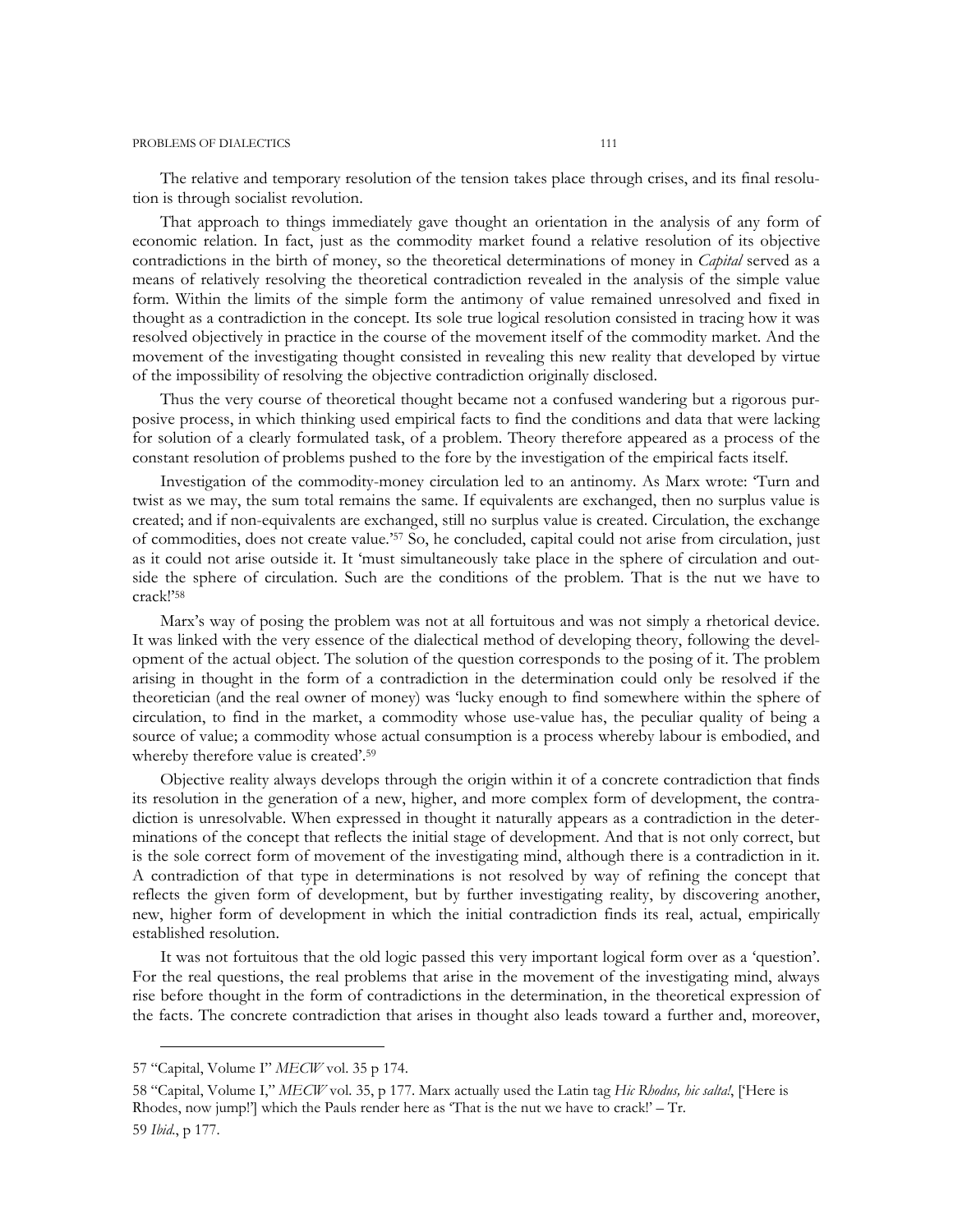purposive examining of the facts, toward the finding and analysing of just those facts that are lacking for solving the problem and resolving the given theoretical contradiction.

If a contradiction arises of necessity in the theoretical expression of reality from the very course of the investigation, it is not what is called a logical contradiction, though it has the formal signs of such but is a logically correct expression of reality. On the contrary, the logical contradiction, which there must not be in a theoretical investigation, has to be recognised as a contradiction of terminological, semantic origin and properties. Formal analysis is also obliged to discover such contradictions in determinations; and the principle of contradiction of formal logic applies fully to them. Strictly speaking it relates to the use of terms and not to the process of the movement of a concept. The latter is the field of dialectical logic. But there another law is dominant, the law of the unity or coincidence of opposites, a coincidence, moreover, that goes as far as their identity. It is that which constitutes the real core of dialectics as the logic of thought that follows the development of reality.

# **11. The Problem of the General in Dialectics**

The category of the general or universal occupies an extremely important place in the body of dialectical logic. What is the general or universal? Literally, in the meaning of the word, it is relating to all, i.e. to all individuals in the form of the limitless multitude of which the world within which we live and about which we speak presents itself to us at first glance. That is, very likely, all that can be said about the general that is unquestionable, equally acceptable to everyone.

Without going into the philosophical disagreements about the general or universal, one can note that the term 'common' (or rather 'general' or universal') is used very ambiguously in the living language, indeterminately, and relates not only to different objects or meanings that do not coincide with one another, but also to directly opposite ones that are mutually exclusive. Any large dictionary (e.g. the *Shorter Oxford Dictionary*) contains a dozen such meanings. At the extremes of the spectrum, moreover, there are meanings such as can scarcely be considered consistent or compatible. 'Common' is used even for two objects, let alone all, both for what appertains to each of them (like the biped nature or mortality of both Socrates and Caius, or like the velocity or speed of an electron and of a train) and cannot exist separately from the relevant individua in the form of a separate 'thing', and for what exists precisely outside the individua in the form of a special individuum, namely a common ancestor, a common field (i.e. one for two (or all)), a common motor vehicle or entry, a common (mutual) friend or acquaintance, and so on and so forth.

One and the same word, or one and the same sign, obviously does not serve just for one and the same thing. Whether one sees in that the imperfection of natural language or on the contrary considers it the superiority of the flexibility of a living language over the rigidity of the definitions of an artificial language, the fact itself remains a fact and one, moreover, that is often encountered and therefore calls for explanation.

But then the quite reasonable question arises, whether or not it is possible to find something common between two extreme, mutually exclusive meanings of the world 'common' (or 'general') in the living language, equally sanctioned by usage, to find the *basis* of the fact of the divergence of meanings. In the interpretation that is sanctioned as the 'sole correct one' by the tradition of formal logic, it is impossible to discover such a common attribute as would form part of the definition of two polar meanings of 'common' ('general'). Nevertheless, it is clear that here, as in many other cases, we are dealing with related words which, like human relatives, although they have nothing in common between them, all with equal right bear one and the same surname.

This relationship between the terms of natural language was once brought out by Ludwig Wittgenstein as quite typical in the following example: Churchill-A has a family likeness to Churchill-B in attributes a, b, c; Churchill-B shares attributes b, c, d with Churchill-C; Churchill-D has only a single attribute in common with Churchill-A, while Churchill-E and Churchill-A have not a single one in common, nothing except the name.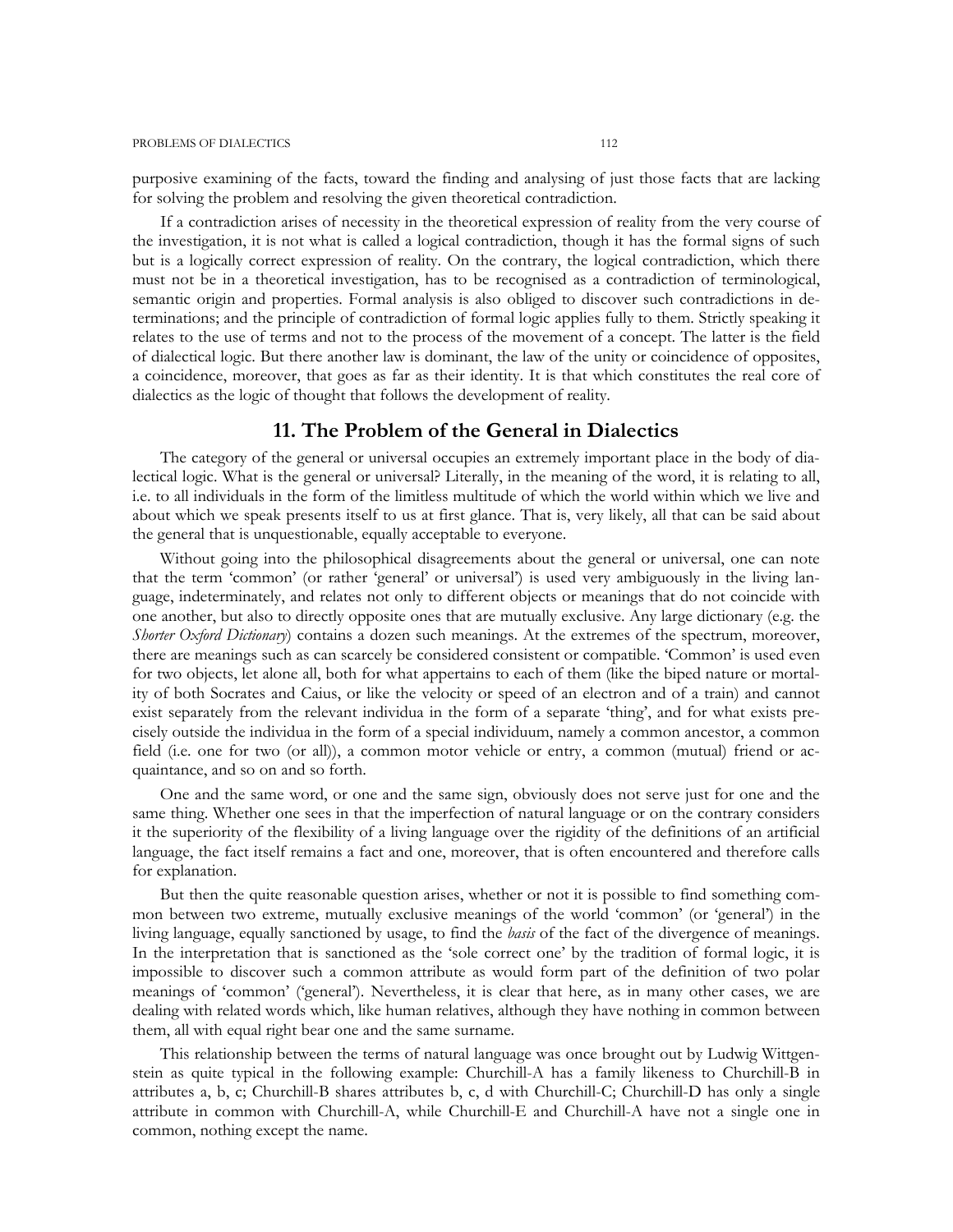The image of a common ancestor, however, of a progenitor, cannot be reconstructed by abstracting those attributes, and only those, that are genetically preserved by all his (or her) descendants. There simply are no such attributes. But there is a community of name, recording a common origin.

It is the same with 'common' ('general') as a term. The original meaning of the word also cannot be established by a purely formal union of attributes, uniting all the offspring-terms into one family, into one class, because (to continue the analogy) Churchill-Alpha would have to be represented as an individuum who was simultaneously both brunette and blonde (not-brunette), both gangling and dwarfish, both snub-nosed and hook-nosed, and so on.

But there, of course, the analogy ends, because the position with related terms is rather different. The ancestor, as a rule, does not die but continues to live alongside all its offspring as an individuum among other individua, and the problem consists in discovering among the *existing separate individua* the one that was born before the others and therefore could have given birth to all the rest.

Among the attributes of a common ancestor who continues to live among his descendants, one has to presuppose a capacity to give birth to something which is opposite to itself, i.e. a capacity to give birth both to the gangling (in relation to itself) and the dwarfish (again in relation to itself). The common ancestor, consequently, can be representable as an individuum of medium height with a straight nose, and ash-grey locks, i.e. to 'combine' *opposing* determinations (if only potentially) in himself, to combine both the one and the other, directly opposite determinations *in himself,* like a solution or mixture. Thus the colour grey can be fully represented as mixture of black and white, i.e. as simultaneously white and black. There is nothing incompatible in that with the 'common sense' that Neopositivists like to enlist as an ally against dialectical logic.

But it is just here that the two incompatible positions in logic, and in understanding of the general (universal), take shape – that of dialectics and the completely formal conception. The latter has no desire to admit into logic the idea of *development* organically linked (both in essence and in origin) with the concept of *substance,* i.e. the principle of the *genetic community* of phenomena that are at first glance quite heterogeneous (insofar as no abstract, common attributes can be discovered among them).

It was thus that Hegel saw the point of departure of the paths of dialectical thought (in his terminology 'speculative') and purely formal thought; and in that connection he highly values Aristotle's relevant statement: 'As to what concerns more nearly the relation *of the three souls,* as they may be termed (though they are incorrectly thus distinguished), Aristotle says of them, with perfect truth, that we need look for no one soul in which all these are found, and which in a definite and simple form is conformable with any of them. This is a profound observation, by *means of which truly speculative thought marks itself out from the thought which is merely logical and formal*  $[my]$  italics  $-EVI$ . Similarly among figures only the triangle and the other definite figures, like the square, the parallelogram, etc., are truly anything; for what is common to them, the universal figure [or rather the 'figure in general'  $-EV$ *I*], is an empty thing of thought, a mere abstraction. On the other hand, the triangle is the first, the truly universal figure, which appears also in the square, etc., as the figure which can be led back to the simplest determination. Therefore, on the one hand, the triangle stands alongside of the square, pentagon, etc., as a particular figure, but – and this is Aristotle's main contention – it is the truly universal figure [or rather the 'figure in general' – *EVI*]. ... Aristotle's meaning is therefore this: an empty universal is that which does not itself exist, or is not itself species. All that is universal is in fact real, in that by itself, without further change, it constitutes its first species, and when further developed it belongs, not to this, but to a higher stage.'60

If we look at the problem of the determination of the general as a universal (logical) category from this angle, or at the problem of the theoretical reconstruction of the common ancestor of a family of related meanings seemingly having nothing in common, there is some hope of resolving it.

<sup>60</sup> Hegel's "Lectures on the History of Philosophy," vol. II, Aristotle pp 185-86.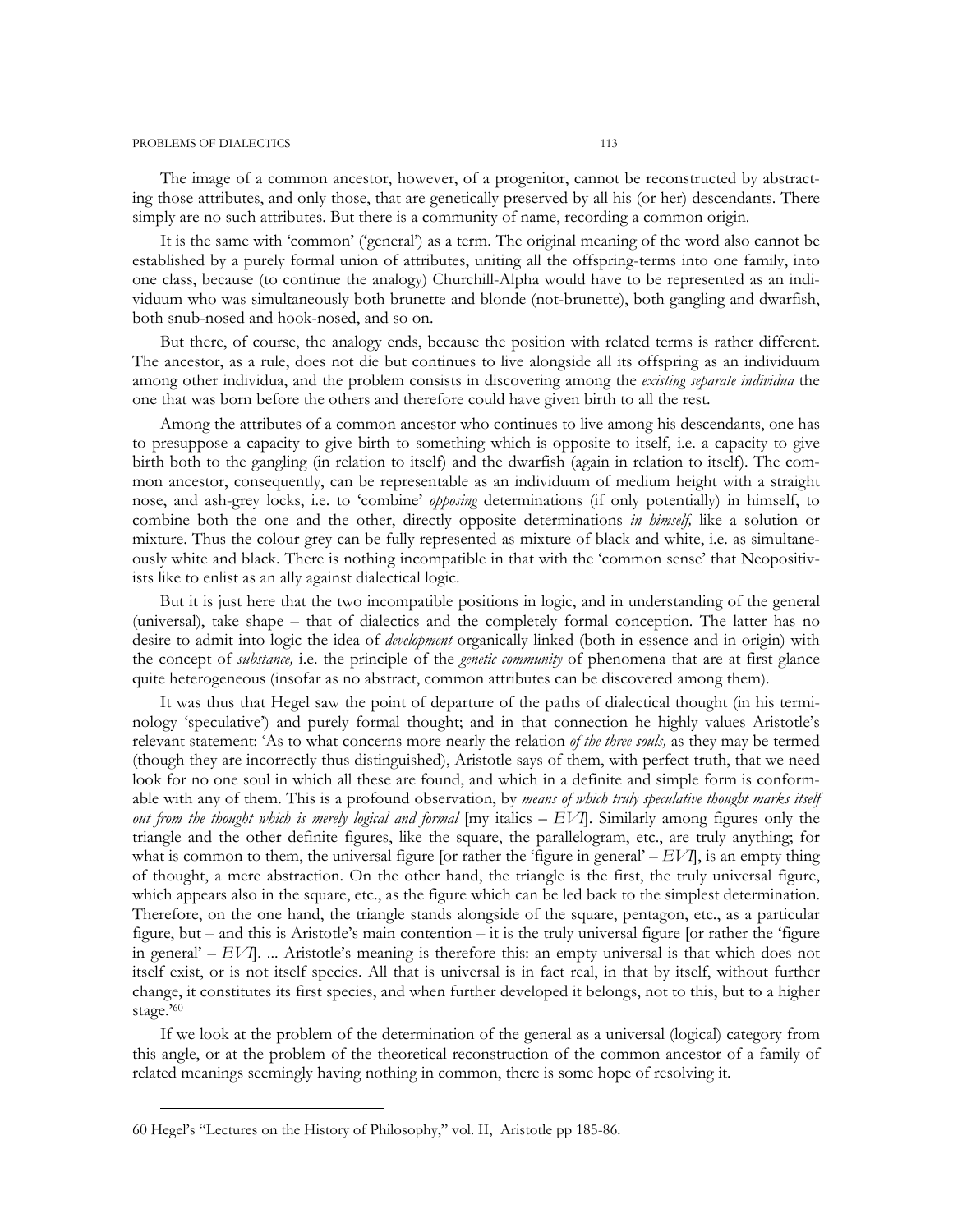The stand of formal logic, oriented on finding the abstract, common element in every single representative of one class (all having one and the same name) yields nothing in this instance. The general in this sense cannot be found here, and cannot for the reason that there actually is no such thing, not in the form of attribute or determination actually common to all the individual in the form of a resemblance proper to each of them taken separately.

It is quite clear that the concrete (empirically obvious) essence of the link uniting the various individua in some 'one', in a common multitude or plurality, is by no means posited and expressed in an abstract attribute common to them, or in a determination that is equally proper to the one and the other. Rather such unity (or community) is created by the attribute that one individuum possesses and another does not. And the absence of a certain attribute binds one individuum to another much more strongly than its equal existence in both.

Two absolutely equal individuals, each of which has the very same set of knowledge, habits, inclinations, etc., would be absolutely uninteresting to one another, and the one would not need the other. They would simply bore each other to death. It is nothing but a simple doubling of solitariness. The general is anything but continuously repeated similarity in every single object taken separately and represented by a common attribute and fixed by a sign. The universal is above all the regular connection of two (or more) particular individuals that converts them into moments of one and the same concrete, real unity. And it is much more reasonable to represent this unity as the aggregate of *different*, separate moments than as an indefinite plurality of units indifferent to one another. Here the general functions as the law or principle of the connection of these details in the make-up of some whole, or totality as Marx preferred to call it, following Hegel. Here analysis rather than abstraction is called for.

If we return to the question of the genetic community of the different (and opposing) meanings that the term 'common' or 'general' ('universal') has acquired in the evolution of the living language, the problem seemingly boils down to recognising that among them which can confidently be considered as the progenitor-meaning, and then to tracing why and how the initial meaning, first in time and immediately simple in essence, was broadened so as to embrace something opposite, something that was not originally intended at all. Since it is difficult to suspect our remote ancestors of an inclination to invent 'abstract objects' and 'constructions', it is more logical (it would seem) to consider the original meaning the one that the term 'common' still preserves in such expressions as 'common ancestor' and 'common field'. Philological research provides evidence, incidentally, in favour of that view. 'What would old Hegel say in the next world,' Marx wrote with satisfaction to Engels, 'if he heard that the *general* (*Allgemeine*) in German and Norse means nothing but the common land (*Gemeinland*), and the particular, *Sundre, Besondere,* nothing but the separate property divided off from the common land? Here are the logical categories coming damn well out of "our intercourse" after all.'61

It is quite understandable that if we have in mind here the originally simple, 'truly general' meaning of the word, as Hegel would have said, then it is impossible to discover in the idea according to which the general (universal) precedes the individual, the separate, the particular, the isolated, or exclusive, both in essence and in time, even a hint of the refined mysticism that permeates the corresponding views of Neoplatonists and medieval Christian scholasticism, whereby the universal is made a synonym of the idea, being considered from the very beginning as the word, *as logos,* as something incorporeal, spiritualised, purely mental. On the contrary, the universal in its original meaning appears distinctly in the mind, and therefore in the language expressing it, as a synonym of a quite corporeal substance, in the form of water, fire, tiny uniform particles ('indivisibles'), and so on. Such a notion may be considered naive (though in fact it is far from being so naive), crudely sensual, 'too materialistic', but there is not the slightest tendency to, or trace of, mysticism in it.

<sup>61</sup> Marx to Engels 25 March 1868, *MECW* vol. 42, pp 557.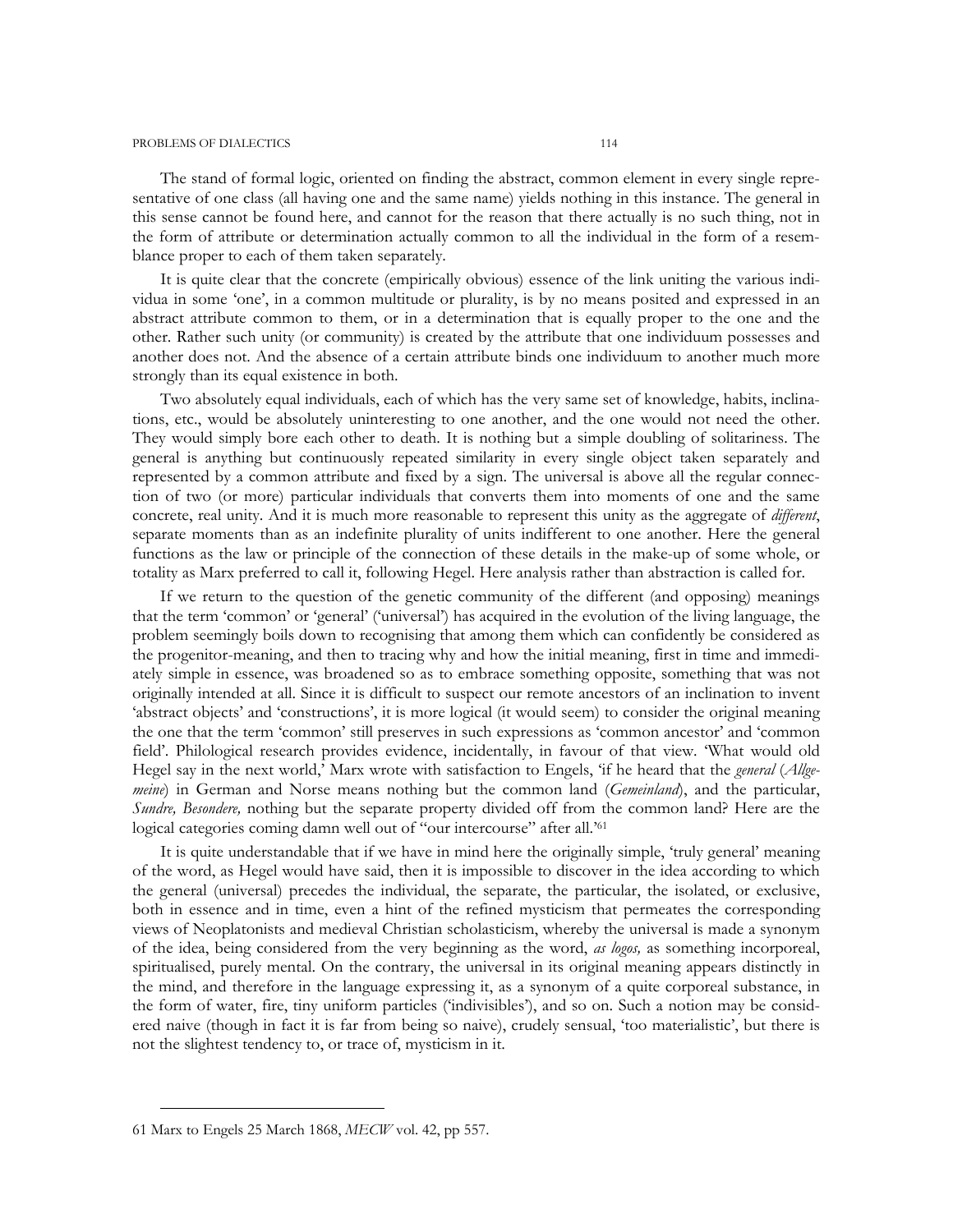It is therefore quite absurd to press the accusation that is constantly advanced against materialism by its opponents, the accusation of a disguised Platonism that is immanently linked, as it were, with the thesis of the *objective reality* of the universal. If, of course, one takes the view from the very beginning (but why – we do not know) that the universal is the idea, and only the idea, then not only do Marx and Spinoza turn out to be 'cryptoplatonists' but also Thales and Democritus.

One is forced to evaluate the identification of the universal with the idea (as the initial thesis of any system of philosophical idealism) as an axiom accepted quite without proof, as the purest prejudice inherited from the Middle Ages. Its vitality is not fortuitous but is linked with the really immense role that the word and the verbal 'explication' of the idea have played and play in the moulding of intellectual culture. From that, too, arises the illusion that the universal allegedly has its actual existence (its reality) only and exclusively in the form of logos, in the form of the meaning of a word, term, or linguistic sign. Since philosophical consciousness specially reflecting on the universal is concerned from the very beginning with its verbal expression, the dogma of the identity of the universal and the sense (meaning) of a word also begins to seem a natural premise, and the soil on which it grows, and the air that it breathes, to be something self-evident.

We would note in passing that the prejudice described here, read as absolute truth by modern Neopositivists, also seemed such to Hegel, who is not a favourite with them. Hegel, too, candidly suggested that materialism was impossible as a philosophical system on the grounds that philosophy was the science of the *universal,* and the universal was the idea, just the idea, and only the idea, and could not be anything else. He had the immense advantage over the latest devotees of this prejudice that he understood thought itself much more profoundly. Thus it was Hegel himself who thoroughly undermined the prestige of the prejudice that consisted in identifying thought and speech; but he returned a prisoner to it by a roundabout route since, though he did not consider the word the sole form of the being there of an idea, it retained the significance of the *first* form of its being for him, both in time and in essence. Hegel, and this was typical of him in general, first smashed the old prejudice, and then restored it to all its rights by means of a cunningly clever dialectical apparatus.

The radical, materialist rethinking of the achievements of his logic (dialectics) carried through by Marx, Engels, and Lenin, was linked with affirmation of the *objective reality of the universal*, not at all in the spirit of Plato or Hegel, but rather in the sense of a law-governed connection of material phenomena, in the sense of the law of their being joined together in the composition of some whole, in the context of a self-developing totality or aggregate, all the components of which were related as a matter of fact not by virtue of their possessing one and the same identical attribute, but by virtue of a unity of genesis, by virtue of their having one and the same common ancestor, or to put it more exactly, by virtue of their arising as diverse modifications of one and the same substance of a *quite material* character (i.e. independent of thought and word).

Uniform phenomena therefore do not necessarily possess anything like a 'family resemblance' as the sole grounds for being counted as one class. The *universal* in them may be outwardly expressed much better in the form of differences, even opposites, that make the separate phenomena complement one another, components of a whole, of some quite real, organic aggregate, and not an amorphous plurality of units taken together on the basis of a more or less chance attribute. On the other hand, the universal, which manifests itself precisely in the particularities, in the individual characteristics of all the components of the whole without exception, also exists in itself as alongside other isolated individua derived from it. In that there is nothing even remotely mystical; a father often lives a very long time side by side with his sons. And if he is not present, he *was* once, of course, i.e. must be definitely thought of in the category of 'being there'. The genetically understood universal does not simply exist, naturally, in the ether of the abstract, in the elements of the word and idea; and its existence in no way abolishes or belittles the reality of its modifications and of the separate individua derived from it and dependent on it.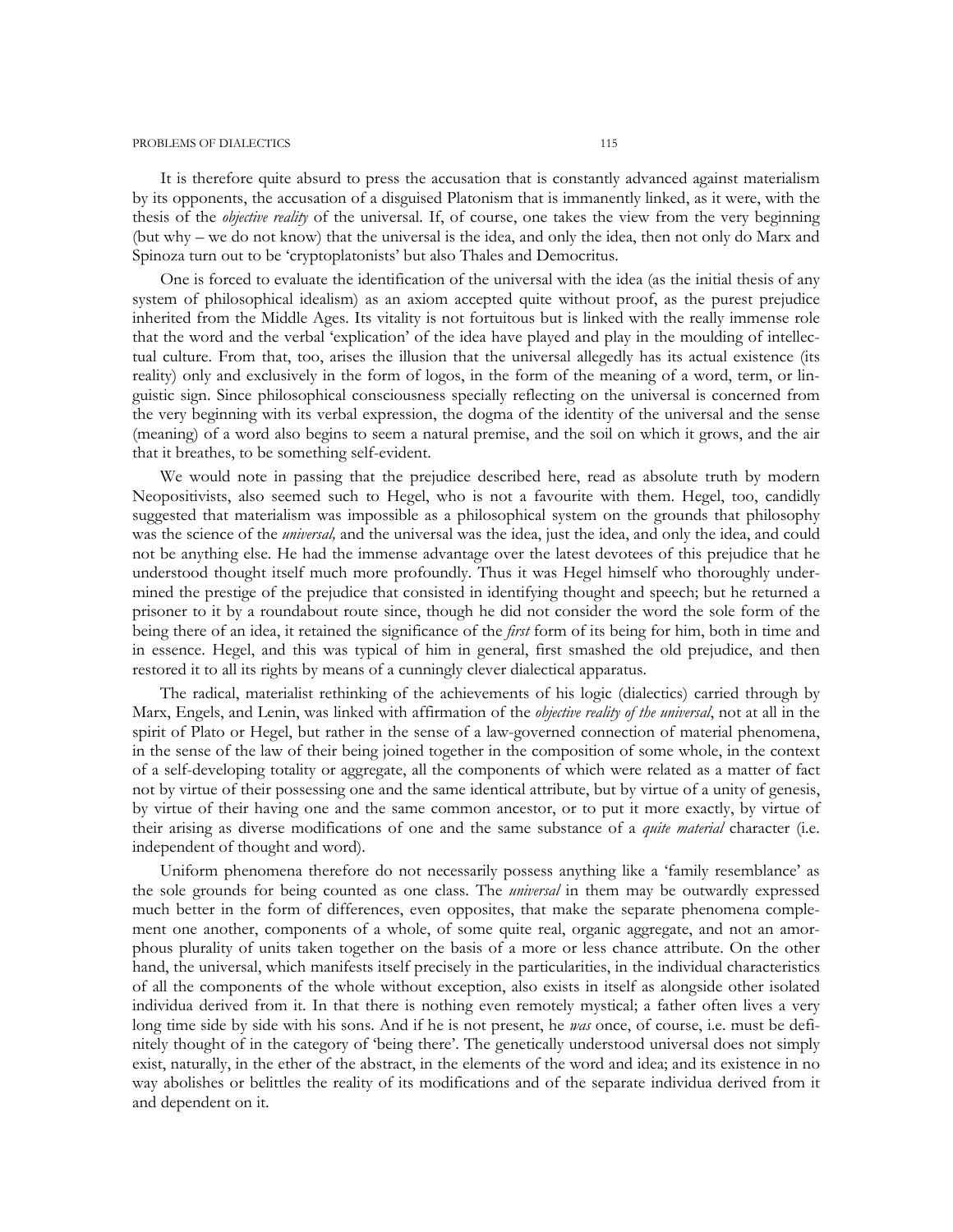In Marx's analysis of capital the concept of the universal that we have briefly described plays most important methodological role. 'To the extent that we are considering it here, as a relation distinct from that of value and money, capital is *capital in general,* i.e. the incarnation of the qualities which distinguish value as capital from value as pure value or as money. Value, money, circulation, etc., prices, etc., are presupposed, as is labour, etc. But we are still concerned with neither with a *particular* form of capital, nor with an *individual capital* as distinct from other individual capitals, etc. We are present at the process of its becoming. This dialectical process of its becoming is only the ideal expression of the real movement through which capital comes into being. The later relations are to be regarded as its developments coming out of this germ. But it is necessary to establish the specific form in which it is posited at a *certain* point. Otherwise confusion arises.'62

Here there is very clearly brought out that relation between value and capital which Hegel in the passage cited above, discovered between a triangle and a square, pentagon, etc., and, moreover, in a dual sense. (1) The concept of value in general is in no case defined here through the aggregate of the abstract, general attributes that one may want to discover in the composition of all its special forms (i.e. commodities, labour power, capital, rent, interest, etc., etc.) but is achieved by way of the most rigorous analysis of one single, quite specific, and actually existing relation between people, the relation of the direct exchange of one commodity, for another. In the analysis of this value reality, reduced to its simplest form, the universal determinations of value are brought out that are later met (reproduced) at higher levels of development and analysis as abstract, general determinations of money and labour power, and capital.

(2) If we are concerned with defining capital in general, then, as Marx specially remarked, we must take the following point of principle into account, which has 'more of a logical than an economic character'.63 '... Capital in general, as *distinct* from the particular real capitals, is itself a *real* existence. This is recognised by ordinary economics, even if it is not understood, and forms a very important moment of its doctrine of equilibrations, etc. for example, capital in this *general form,* although belonging to individual capitalists, in its *elemental form* as capital, forms the capital which accumulates in the banks or is distributed through them, and, as Ricardo says, so admirably distributes itself in accordance with the needs of production.64 Likewise, through loans, etc., it forms a level between the different countries. If it is therefore e.g. a law of capital in general that, in order to realise itself, it must posit itself doubly, and must realise itself in this double form, then e.g. the capital of a particular nation which represents capital *par excellence* in antithesis to another will have to lend itself out to a third nation in order to be able to realise itself. This double positing, this relating to self as to an alien, becomes damn real in this case. While the general is therefore on the one hand only a mental (*gedachte*) mark of distinction (*differentia specifica*), it is at the same time a *particular* real form alongside the form of the particular and individual.'65 It is 'the same also in algebra,' Marx continued. 'For example, *a, b, c,* are numbers as such; in general; but then again they are whole numbers as opposed to *a/b, b/c, c/b, c/a, b/a,* etc., which latter, however, presuppose the former as their general elements'.<sup>66</sup>

The situation of the dialectical relation between the general (universal) and the particular, the individual, by virtue of which the general cannot in principle be revealed in the make-up of the particular individuals by formal abstraction (by way of identifying the similar or identical in them) can be most vividly demonstrated by the example of the theoretical difficulties connected with the concept 'man',

<sup>62 &</sup>quot;Grundrisse," *MECW* vol. 28, p 236.

<sup>63</sup> *Ibid*., p.377-78.

<sup>64</sup> D. Ricardo, *On the Principles of Political Economy*, London 1821, p 139 (Marx's footnote).

<sup>65</sup> Marx, "Grundrisse," p 378. There is a footnote in the Grundrisse at this point, cf. Hegel, *Science of Logic*, p 600. Tr. A V Miller, London 1969.

<sup>66 &</sup>quot;Grundrisse," *MECW* vol. 28, p 379.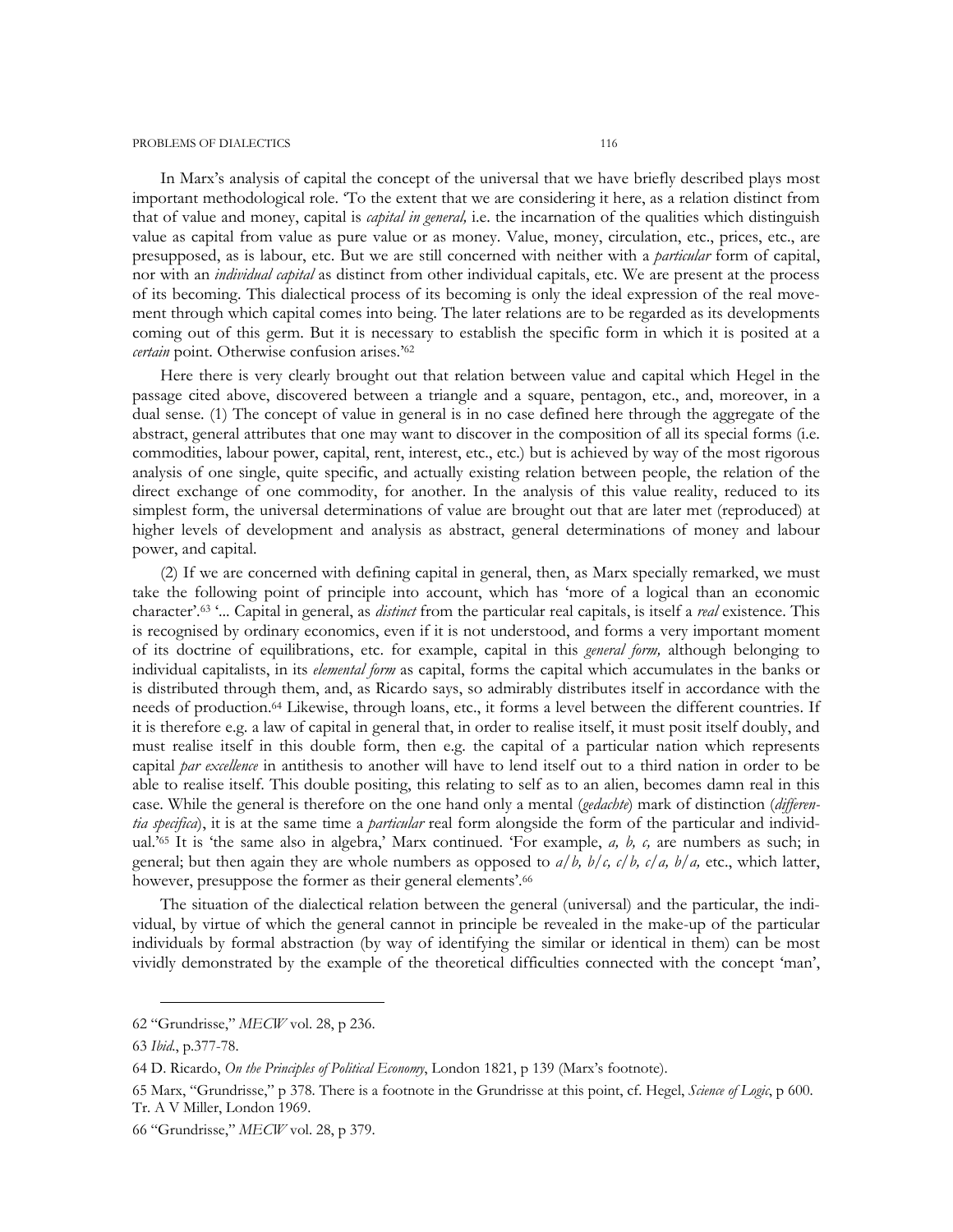with the definition of the essence of man, the solution of which was found by Marx, basing himself precisely on a dialectical understanding of the problem of the general.<sup>67</sup> '... The essence of man is no abstraction inherent in each separate individual. In its reality it is the *ensemble* (aggregate) of social relations.'68 as Marx aphoristically formulated his conception in the famous theses on Feuerbach.

Here one clearly sees not only the sociological principle of Marx's thinking, but also its logical principle. Translated into the language of logic, his aphorism means that it is useless to seek the general determinations expressing the essence of a class, be it the human race or some other genus, in a series of the abstract, general attributes possessed by each member of the given class taken separately. The essence of human nature in general can only be brought out through a scientific, critical analysis of the 'whole ensemble', of man's social and historical relations to man, through concrete investigation and understanding of the patterns with which the process of the birth and evolution both of human society as a whole and of the separate individual has taken place and is taking place.

The separate individual is only human in the exact and strict sense of the word, insofar as he actualises – and just by his individuality – some ensemble or other of historically developed faculties (specifically human forms of life activity), of a culture formed before and independently of him, and mastered by him during upbringing (the moulding of the person). From that angle the human personality can rightly be considered as an individual embodiment of culture, i.e. of the universal in man.

Universality so understood is by no means a silent, generic 'sameness' of individuals but reality repeatedly and diversely broken up within itself into particular (separate) spheres mutually complementing each other and in essence mutually dependent on each other and therefore linked together by bonds of community of origin no less firm and no less flexible than the organs of the body of a biological specimen developed from one and the same egg cell. In other words, theoretical, logical determination of the concrete universality of human life can consist solely in disclosing the necessity with which the diverse forms of specifically human life activity develop one from the other and in interaction of the one on the other, the faculties of social man and his corresponding needs.

The materialist conception of the essence of man sees (in full agreement with the data of anthropology, ethnography, and archaeology) the universal form of human life in labour, in the direct transformation of nature (both external and his own) that social man brings about with the help of tools made by himself. That is why Marx felt such sympathy to Benjamin Franklin's famous definition (quoted in Boswell's *Life of Johnson*) of man as a tool-making animal: a tool-making animal and only therefore also a thinking animal, talking, composing music, obeying moral norms, and so on.

The definition of man in general as a tool-making animal is a typical example in which the Marxian conception of the universal as the concretely universal is seen most clearly of all, and also the Marxian conception of its relation to the particular and the individual. From the standpoint of the canons of formal logic this definition is much too concrete to be universal, for under it such undoubted members of the human race as Mozart or Leo Tolstoy, Raphael or Kant cannot be subsumed.

Formally such a definition applies only to a narrow circle of individuals, to the workers in engineering works, say, or workshops. Even workers who do not make machines (or tools) but only use them, formally do not come within the scope of this definition. The old logic therefore rightly regarded it not as a universal but exclusively as a particular definition, not as a definition of man in general but of a particular profession.

The general (concretely universal) stands opposed to the sensuously given variety of separate individuals primarily not as a mental abstraction but as their own *substance,* as a concrete form of their interaction. As such it also *embodies* or includes the whole wealth of the particular and individual in its concrete determinateness and that not simply as the possibility of development but as its necessity. The

<sup>67</sup> See Ilyenkov's "Dialectics of the Abstract and Concrete in Marx's *Capital*," 1960.

<sup>68</sup> Marx, "Theses on Feuerbach," *MECW* vol. 5., p 4.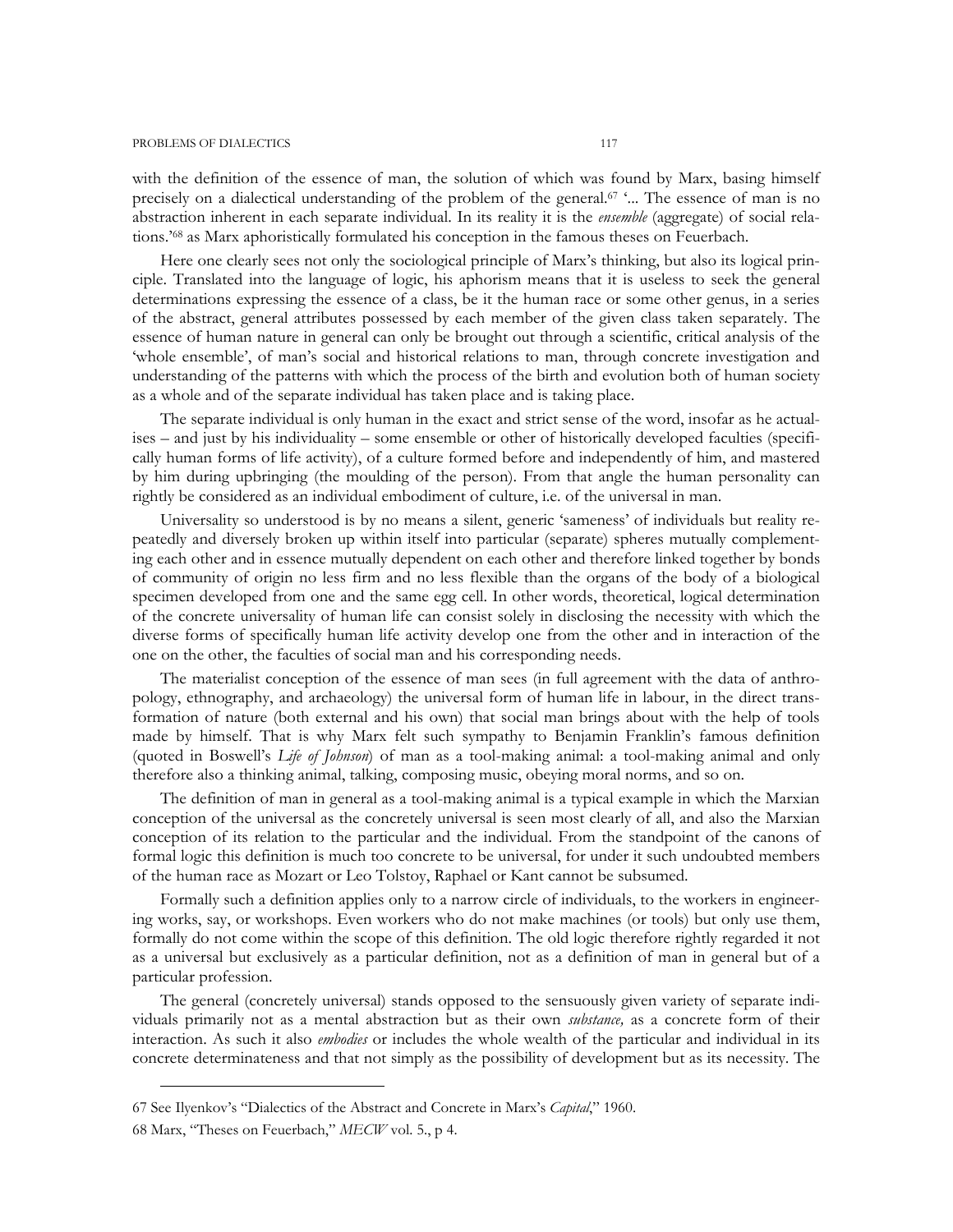**.** 

conception of the general and of its paths of scientific realisation described here is by no means the monopoly of philosophical dialectics. Science, in its real historical development, unlike its depiction in the epistemological and logical constructions of Neopositivists, always begins, more or less consistently, from such a concept of the universal, and that often in spite of the conscious logical precepts and maxims that its representatives profess. This circumstance is clearly traceable in the history of the concept 'value', a universal category of political economy.

The abstraction of value in general and the word that records it are as old as market relations. The Greek *axia,* the German *Werth,* and so on were not created by Sir William Petty, or Adam Smith, or Ricardo. Every merchant and peasant of all ages used 'value' or 'worth' for everything that could be bought or sold, everything that cost something, or was worth something.

And if the theoretical political economists had tried to work out a *concept* of value in general, guided by the recipes that purely formal, nominalistically oriented logic still suggests to science, they would never, of course, have done so. Here it has not been a matter at all, from the very beginning, of the bringing out of the abstractly general, of the similar that each of the objects possesses, which general word usage long ago united in the term 'value' (in that case it would simply introduce order into the notions that any shopkeeper uses, and the matter would be limited to simple 'explication' of the shopkeeper's notions about value, to a simple, pedantic enumeration of the attributes of those phenomena to which the word 'value' is opposite, and no more; and the whole exercise would amount simply to clarification of the scope of the term's applicability). The whole point, however, is that the classical political economists posed the question quite differently, so that the answer to it proved to be a *concept,*  i.e. an awareness of the real generality. Marx pointed out clearly the essence of their posing of the question.

The first English economist Sir William Petty arrived at the concept of value by the following reasoning: 'If a man can bring to London an ounce of Silver out of the Earth in Peru in *the same time* that he can produce a Bushel of Corn, then one is the natural price of the other. ...'69

Let us note in passing that in the reasoning adduced here the term 'value' is absent in general, 'natural price' being spoken of. But we are present here right at the birth of the fundamental *concept* of all subsequent science of the production, distribution, and accumulation of wealth. Here the concept also expresses (reflects) (like Hegel's example of the triangle) such a real phenomenon given in experience as (being quite particular among other particulars) at the same time proves to be universal and represents value in general.

The classical political economists spontaneously groped out the way of determining value in its general form; but in retrospect, having already formed the relevant concept, they tried to 'verify' it in accordance with the canons of logic, relying on Locke's notions about thought and the universal, which led them into a number of paradoxes and antinomies. The general, when they tried to 'justify' it by analysis of its own particular variants, like profit and capital, was not only not confirmed, but was directly refuted by them, contradicted by them.

Only Marx succeeded in establishing the reason for the origin of the various paradoxes, and so the way out; and he did so just because he was guided by dialectical notions of the nature of the general and its inter-relations with the particular and the individual. The reality of the universal in nature is a law, but a law in its reality (as is shown, in particular, by modern natural science, e.g. the physics of the microworld) is not realised as some abstract rule by which the movement of each single particle taken separately would be governed, but only as a *tendency* manifesting itself in the behaviour of a more or less complex ensemble of individual phenomena, through the breach and negation of the universal in each of its separate (individual) manifestations. And thought is forced willy-nilly to take that circumstance into account.

<sup>69</sup> Sir Wm. Petty. *A Treatise of Taxes and Contributions*. 1867: cited by Marx in *Theories of Surplus Value*, Part I, p 356.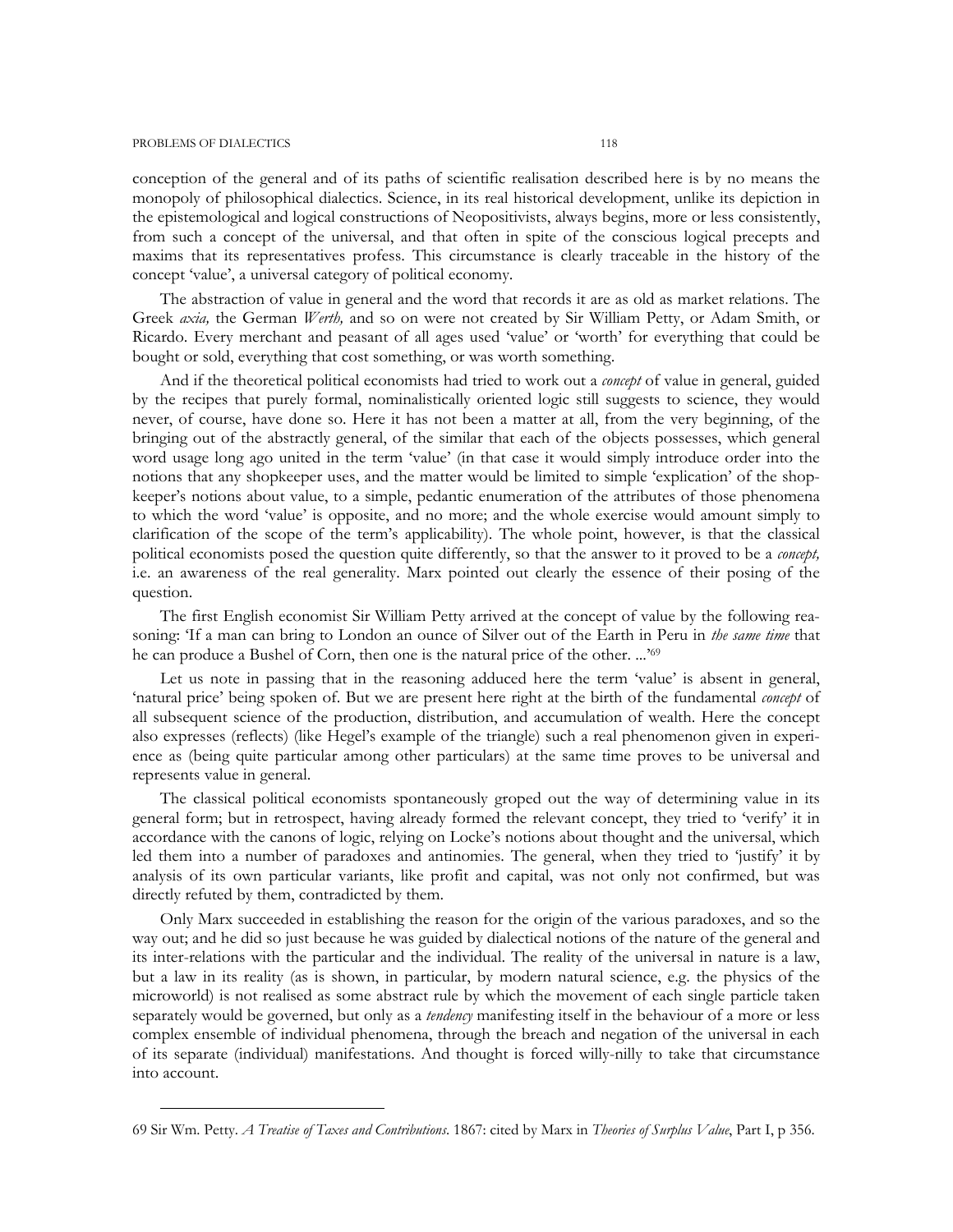The general determinations of value (of the law of value) are worked out in *Capital* in the course of an analysis of one example of the concreteness of value, historically the first and therefore logically the simplest, i.e., the direct exchange or barter of one commodity for another, with the most rigorous abstraction of all other individual forms (developed on its basis), namely money, profit, land rent, and so on. Marx saw the shortcoming of Ricardo's analysis of value precisely in his not being able, when examining the problem of value in its general form, to forget profit. That is why Ricardo's abstraction proved *incomplete* and so *formal.*

Marx himself obtained a solution of the problem in general form because all the subsequent formations – not only profit but also even money – were taken as not existent at the start of the analysis. Only direct exchange or barter without money was analysed; and it was immediately clear that such a raising of its individual to the general differed in principle from the act of simple, formal abstraction. Here the *peculiarities* of the simple commodity form, specifically distinguishing it from profit, land rent, interest, and other individual forms of value, were not thrown away as something inessential; quite the contrary, their theoretical expression coincided with the determination of value in its general form.

The incompleteness of Ricardo's abstraction, and the formality linked with it, consisted precisely in its being formed on the one hand through his inability to abstract it from the existence of other developed forms of value, and on the other hand through his abstracting of the *peculiarities* of direct commodity exchange. The general was thus taken in the end as completely isolated from the particular and separate, and ceased to be its theoretical expression. That is what distinguishes the dialectical conception of the general from the purely formal conception.

The distinction between Marx's dialectical *materialist* conception, however, and the interpretation given the general in Hegel's idealistic dialectics is no less important. And it is important to bring this out clearly for the reason that their conceptions are too often equated in Western literature. Yet it is quite obvious that the orthodox Hegelian interpretation of the general, despite all its dialectical value, comes close, on a decisive point of principle and not just in details, to that very metaphysical view that Hegel himself had so strongly undermined the authority and influence of. This comes out particularly clearly in the concrete applications of the principles of Hegelian logic to the analysis of real, earthly problems.

The point is as follows. When Hegel explains his 'speculative' conception of the general in opposition to the 'purely formal' on the example of geometrical figures (treating the triangle as 'the figure in general') it may seem at first glance that here was the logical schema in ready-made form that enabled Marx to cope with the problem of the general determination of value. Actually, it would seem that Hegel saw the difference between genuine universality and purely formal abstraction in the truly general's itself existing in the form of the particular, i.e. its an empirically given reality existing in time and space (outside men's heads) and perceived in contemplation.

According to Hegel, the general *as such,* in its strict and exact sense, exists exclusively in the ether of 'pure thought' and in no case in the space and time of external reality. In that sphere we are dealing only with a number of particular alienations, embodiments, hypostasies of the 'genuinely general'.

That was why the definition of man as a tool-making animal would have been quite unacceptable to Hegelian logic, and logically incorrect. For the orthodox Hegelian, as for any representative of the formal logic criticised by him (a very notable unanimity!), Franklin's definition (and Marx's) was much too concrete to be general or universal. In the production of tools Hegel saw not the basis of everything human in man, but only one, though important, manifestation of his *thinking* nature. In other words the idealism of the Hegelian interpretation of the general leads to the very same result as the metaphysical interpretation he so disliked.

When Hegelian logic is taken in its pristine form as the means of evaluating the movement of thought in the first chapters of *Capital,* the whole movement seems 'illegitimate' and 'illogical'. The Hegelian logician would be right, from his angle, if he were to say of Marx's analysis of value that there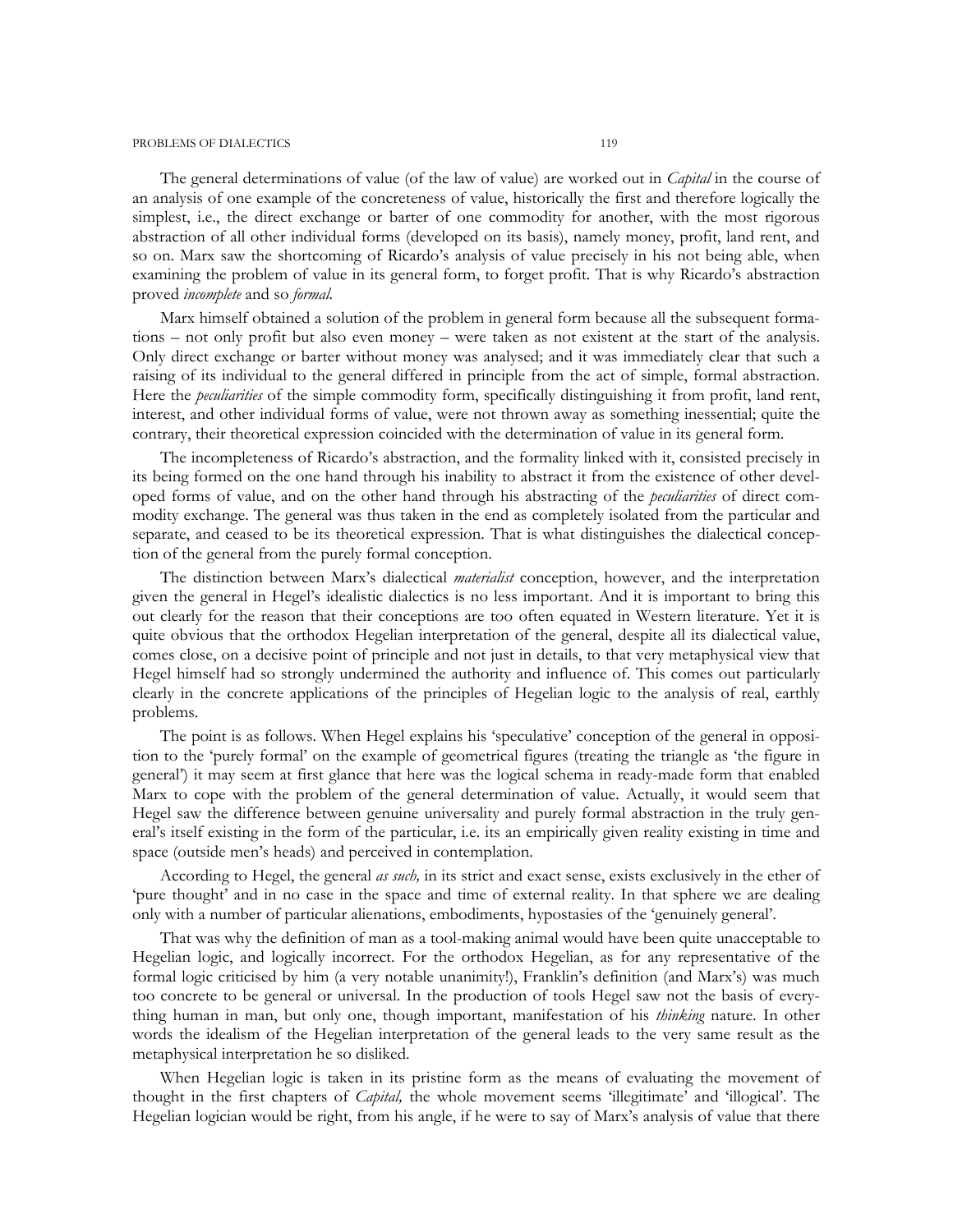was no general determination of this category in it, that Marx only 'described' but did not theoretically 'deduce' the determination of one *special, particular* form of the realisation of value in general, because that, like any truly general category of human life activity, was a form immanent in the 'rational will' and not in man's external being, in which it was only manifested and materialised.

So Hegelian logic, despite all its superiority over formal logic, could not and cannot be taken into the armoury of materialistically oriented science without any essential amendments, and without a radical purging of all traces of idealism. For idealism did not remain something 'external' for logic at all, but orientated the very logical sequence of thought. When Hegel spoke, for example, of the *transitions* of opposing categories (including the general and the particular), the schema of the examination then and there received a one-way character. In the Hegelian schema there could be no place, say, for the transition that Marx discovered in the determinations of value, the transformation of the singular or individual into the general. With Hegel only the general had the privilege of alienating itself in forms of the particular and the singular, while the singular always proved to be a product, a particular 'modus' of universality (and therefore poor in content).

The actual history of economic (market) relations testified, however, in Marx's favour, demonstrating that the form of value in general was by no means always the *general* form of the organisation of production. It *became* the general, but up to a certain point (and for very long) it remained a particular relation happening from time to time between people and things in production. Only capitalism made value (the commodity form of the product) the general form of the interrelations of the components of production.

This transition of the individual and chance into the general was not at all rare in history, but was even rather the rule. It has always happened in history that phenomena that subsequently became general arose first precisely as individual exceptions to the rule, as anomalies, as something particular and partial. Hardly anything really new can arise in any other way.

It is in the light of that, that the rethinking to which the Hegelian dialectical conception of the general was subjected by Marx and Lenin must be understood. While preserving all the dialectical moments noted by Hegel, materialism deepened and broadened its conception, transforming the category of the general or universal into the most important category of the logic of concrete investigation of concrete, historically developing phenomena.

In the context of the materialist conception of the dialectics of history and the dialectics of thought, the Hegelian formulae sound differently from on the lips of their creator, having lost all mystical colouring. The general includes and embodies in itself the whole wealth of details, not as the 'idea' but as a quite real, particular phenomenon with a tendency to become general, and developing 'from itself' (by virtue of its inner contradictions) other just as real phenomena, other particular forms of actual movement.' And there is not a trace of any of the Platonic-Hegelian mystique in that.

# **Conclusion**

Quite understandably we have not undertaken the task here of giving a systematic exposition of Marxist-Leninist logic. That is beyond the power of a single person, and can scarcely be done within the space of one book. We have simply tried to throw some light on a number of the conditions and premises for further work in that direction, which we consider should be a collective effort.

We think, however, that only by taking the conditions formulated above into account can such a work be successful, i.e. lead to the creation of a capital work which could rightly bear one of three titles: *Logic, Dialectics, or The Theory of Knowledge* (of the modern, materialist world outlook); and which could take as its epigraph Lenin's words: "Three words are not needed: it is one and the same thing".

The creation of a Logic understood as a system of categories, of course, constitutes only one stage. The next step would have to be the realisation, actualisation of the logical system in a concrete scientific investigation, because the end product of all work in the field of philosophical dialectics is the resolu-